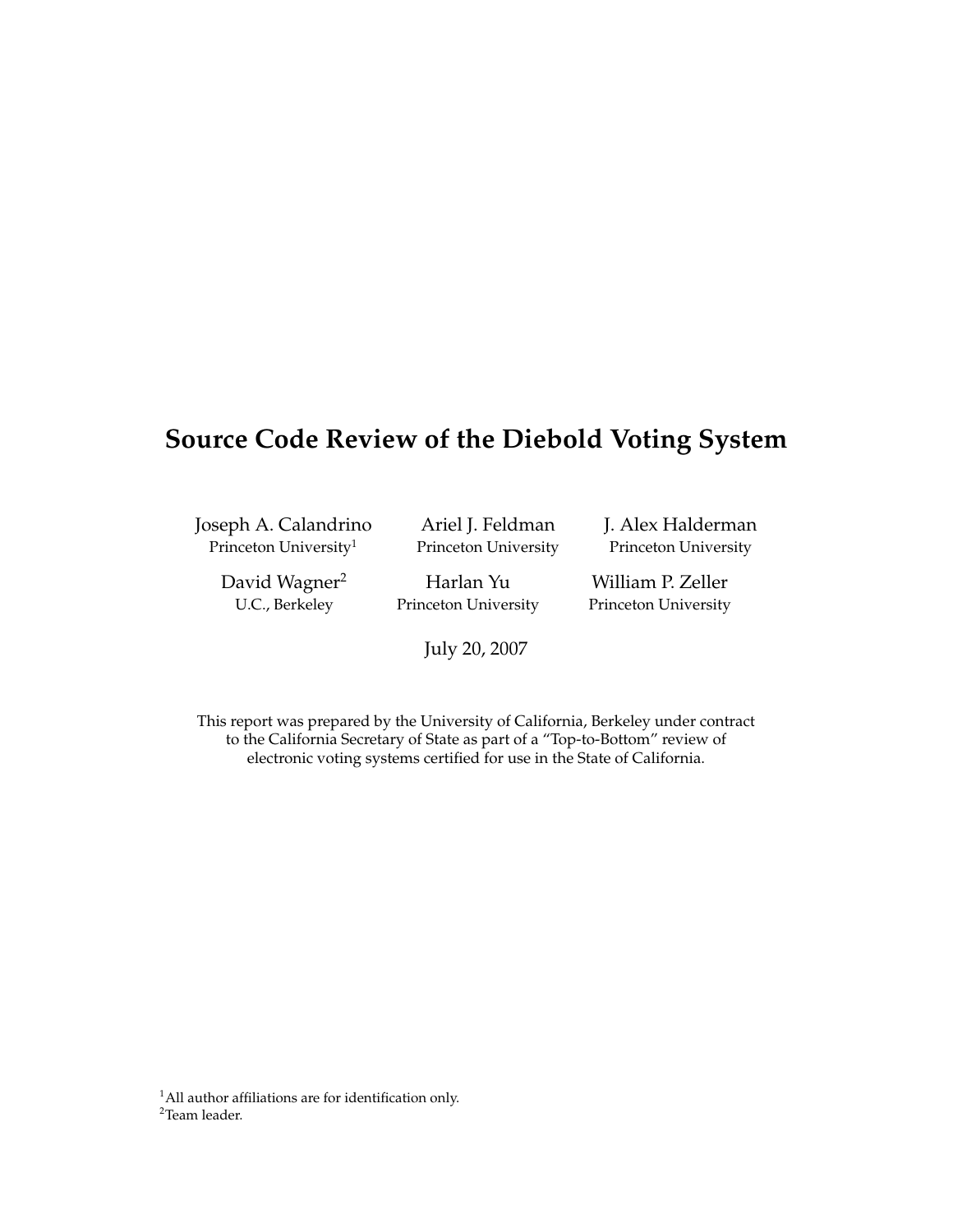## **Executive Summary**

<span id="page-1-0"></span>This report is a security analysis of the Diebold voting system, which consists primarily of the AccuVote-TSX (AV-TSX) DRE, the AccuVote-OS (AV-OS) optical scanner, and the GEMS election management system. It is based on a study of the system's source code that we conducted at the request of the California Secretary of State as part of a "top-to-bottom" review of California voting systems.

Our analysis shows that the technological controls in the Diebold software do not provide sufficient security to guarantee a trustworthy election. The software contains serious design flaws that have led directly to specific vulnerabilities that attackers could exploit to affect election outcomes. These vulnerabilities include:

#### • **Vulnerability to malicious software**

The Diebold software contains vulnerabilities that could allow an attacker to install malicious software on voting machines or on the election management system. Malicious software could cause votes to be recorded incorrectly or to be miscounted, possibly altering election results. It could also prevent voting machines from accepting votes, potentially causing long lines or disenfranchising voters.

#### • **Susceptibility to viruses**

The Diebold system is susceptible to computer viruses that propagate from voting machine to voting machine and between voting machines and the election management system. A virus could allow an attacker who only had access to a few machines or memory cards, or possibly to only one, to spread malicious software to most, if not all, of a county's voting machines. Thus, large-scale election fraud in the Diebold system does not necessarily require physical access to a large number of voting machines.

#### • **Failure to protect ballot secrecy**

Both the electronic and paper records of the Diebold AV-TSX contain enough information to compromise the secrecy of the ballot. The AV-TSX records votes in the order in which they are cast, and it records the time that each vote is cast. As a result, it is possible for election workers who have access to the electronic or paper records and who have observed the order in which individuals have cast their ballots to discover how those individuals voted. Moreover, even if this vulnerability is never exploited, the fact that the AV-TSX makes it possible for officials to determine how individuals voted may be detrimental to voter confidence and participation.

#### • **Vulnerability to malicious insiders**

The Diebold system lacks adequate controls to ensure that county workers with access to the GEMS central election management system do not exceed their authority. Anyone with access to a county's GEMS server could tamper with ballot definitions or election results and could also introduce malicious software into the GEMS server itself or into the county's voting machines.

Although we present several previously unpublished vulnerabilities, many of the weaknesses that we describe were first identified in previous studies of the Diebold system (e. g., [\[26\]](#page-84-0), [\[17\]](#page-84-1), [\[18\]](#page-84-2),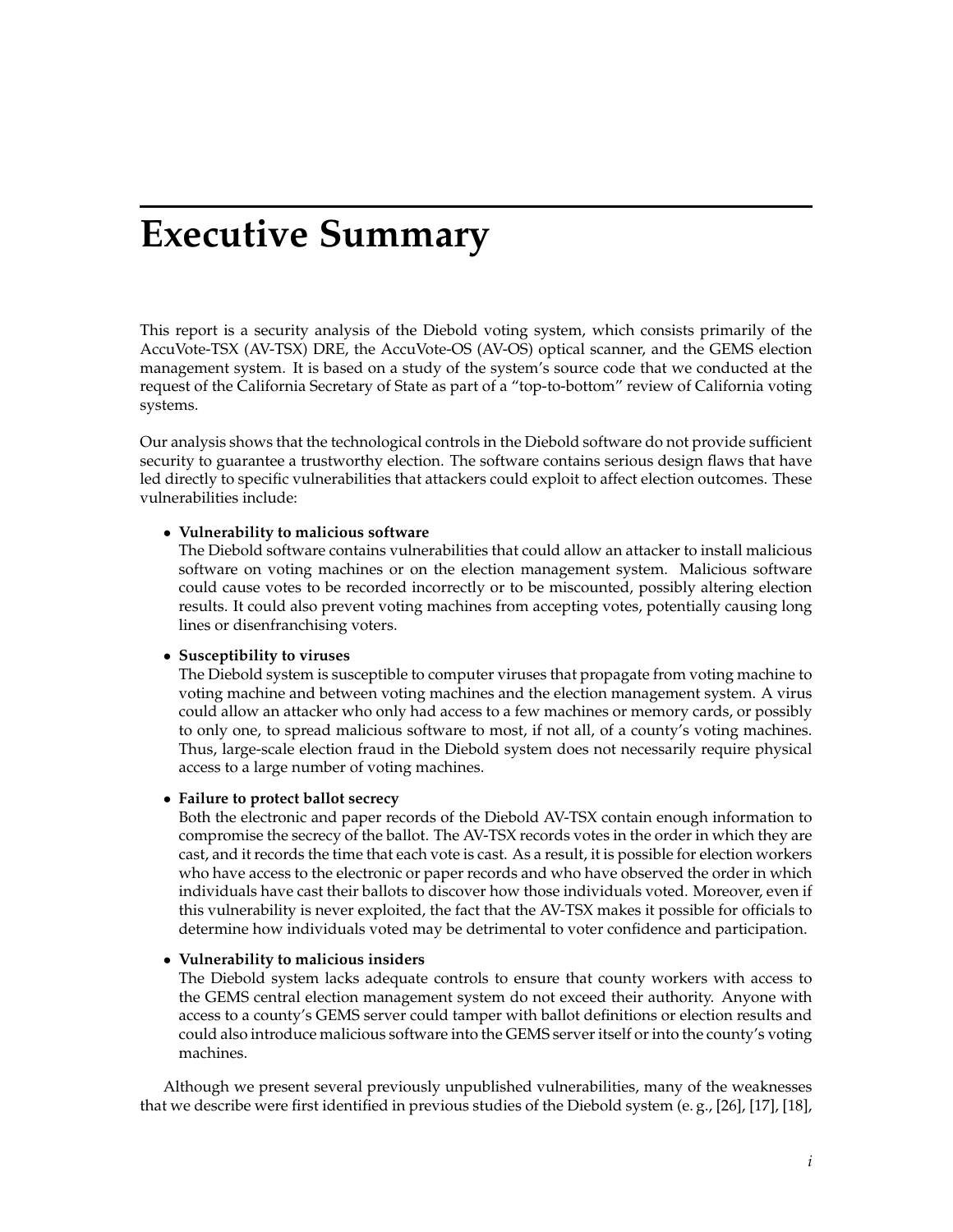[\[19\]](#page-84-3), [\[33\]](#page-84-4), [\[23\]](#page-84-5), and [\[14\]](#page-83-0)). Our report confirms that many of the most serious flaws that these studies uncovered have not been fixed in the versions of the software that we studied.

Since many of the vulnerabilities in the Diebold system result from deep architectural flaws, fixing individual defects piecemeal without addressing their underlying causes is unlikely to render the system secure. Systems that are architecturally unsound tend to exhibit "weaknessin-depth"— even as known flaws in them are fixed, new ones tend to be discovered. In this sense, the Diebold software is fragile.

Due to these shortcomings, the security of elections conducted with the Diebold system depends almost entirely on the effectiveness of election procedures. Improvements to existing procedures may mitigate some threats in part, but others would be difficult, if not impossible, to remedy procedurally. Consequently, we conclude that the safest way to repair the Diebold system is to reengineer it so that it is secure by design.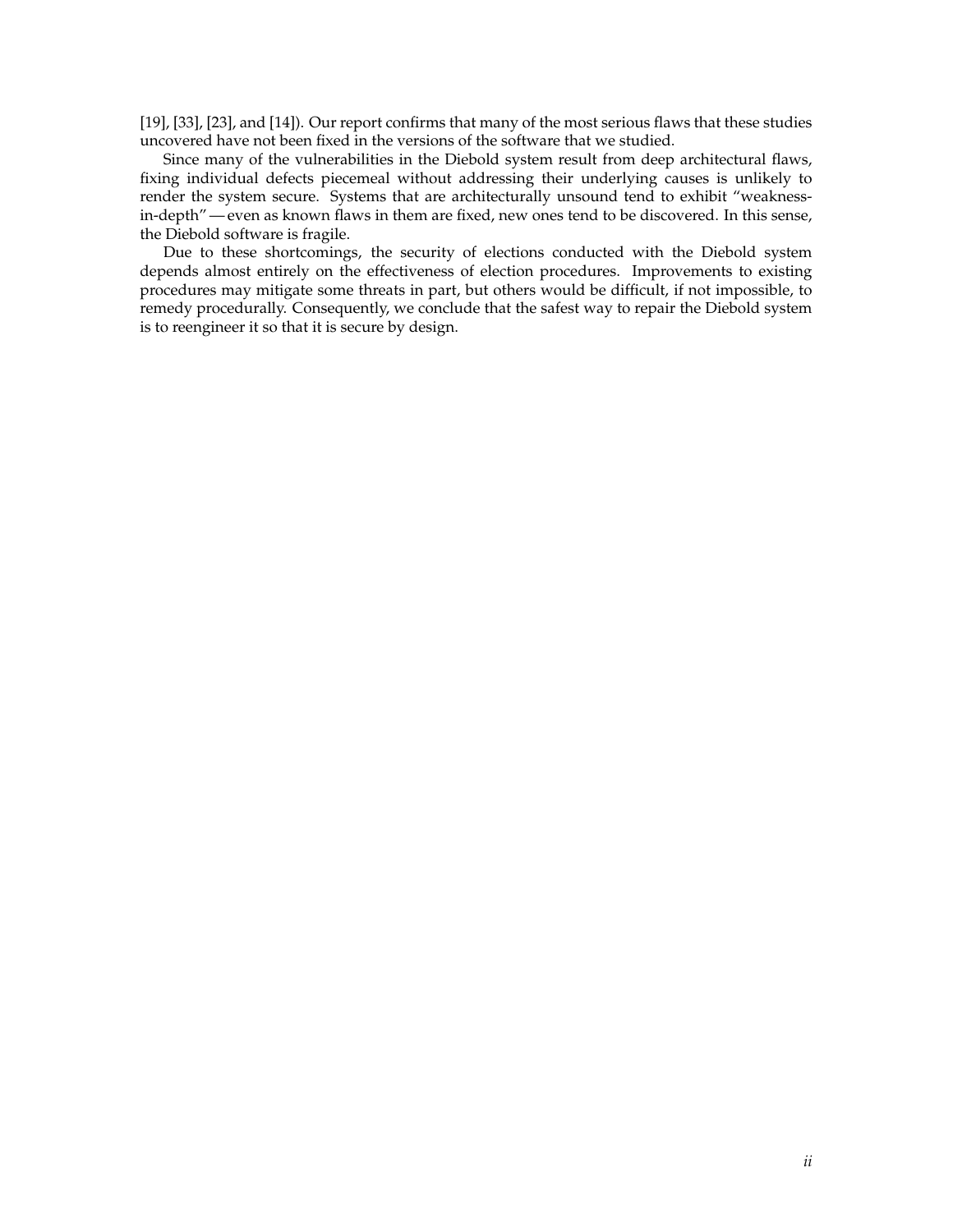## **Table of Contents**

|                | <b>Executive Summary</b>                                                                                                                                                             | i                                                                    |
|----------------|--------------------------------------------------------------------------------------------------------------------------------------------------------------------------------------|----------------------------------------------------------------------|
| 1              | Introduction<br>1.1<br>1.2<br>1.3                                                                                                                                                    | 1<br>$\overline{2}$<br>$\overline{3}$<br>$\overline{4}$              |
| $\overline{2}$ | Architecture<br>2.1<br>2.2                                                                                                                                                           | 5<br>5<br>$\overline{7}$                                             |
| 3              | <b>Major Attacks</b><br>3.1<br>3.2<br>3.3<br>3.4                                                                                                                                     | 10<br>10<br>13<br>14<br>17                                           |
| 4              | <b>Systemic and Architectural Issues</b><br>4.1<br>4.2<br>4.3                                                                                                                        | 18<br>18<br>28<br>29                                                 |
| 5              | <b>Selected Specific Issues</b><br>5.1<br>5.2<br>5.3                                                                                                                                 | 32<br>32<br>40<br>52                                                 |
| 6              | Procedural Safeguards and their Limitations<br>6.1<br>6.2<br>6.3<br>6.4<br>6.5<br>6.6<br>6.7<br>6.8<br>6.9<br>6.10<br>6.11 The Alternative: A Voting System that is Secure by Design | 58<br>58<br>58<br>58<br>59<br>59<br>59<br>60<br>60<br>61<br>62<br>64 |

#### **[7 Conclusion](#page-71-0) 65**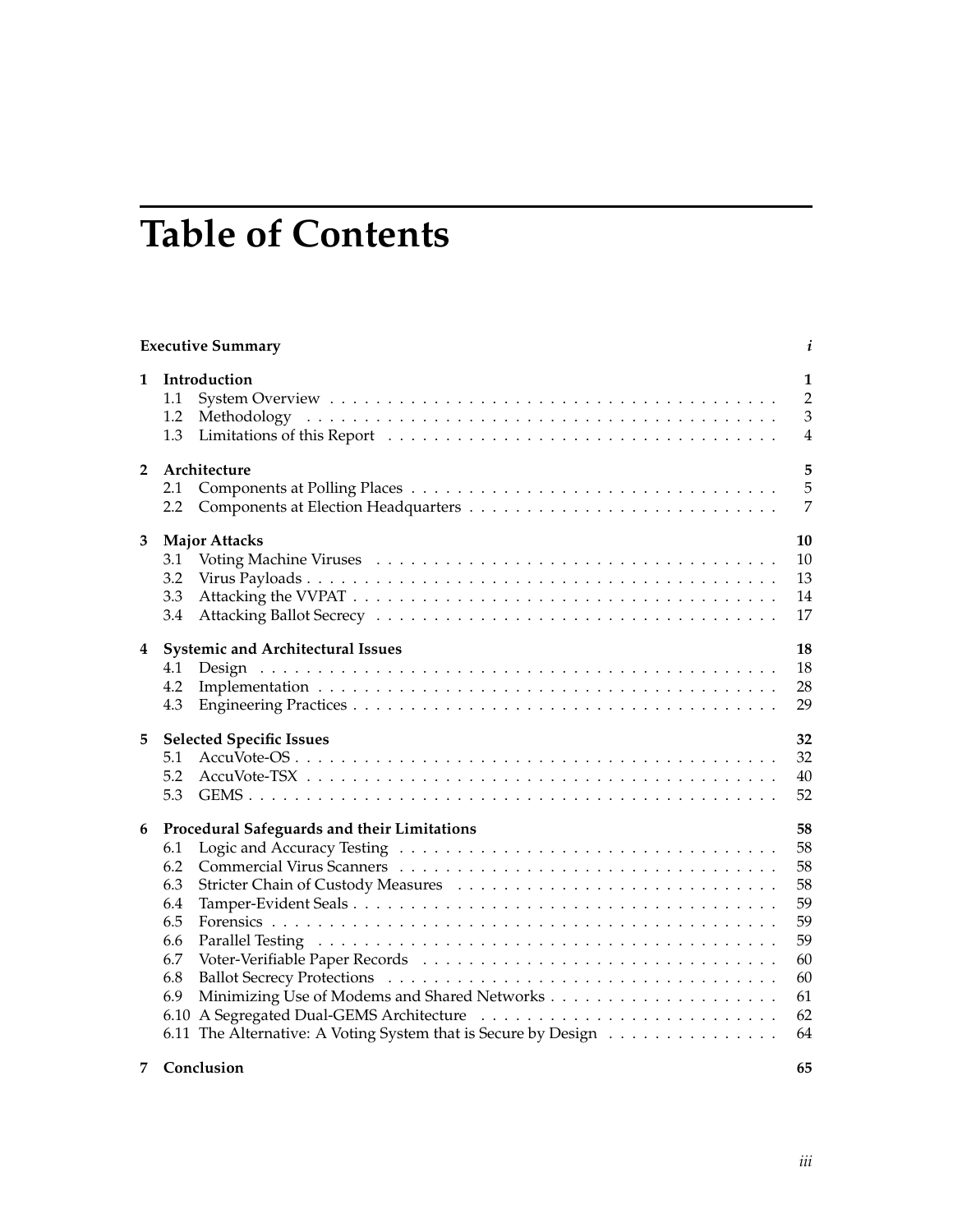| <b>A</b> Threat Model | - 66 |
|-----------------------|------|
|                       |      |
|                       |      |
|                       |      |
|                       |      |
|                       |      |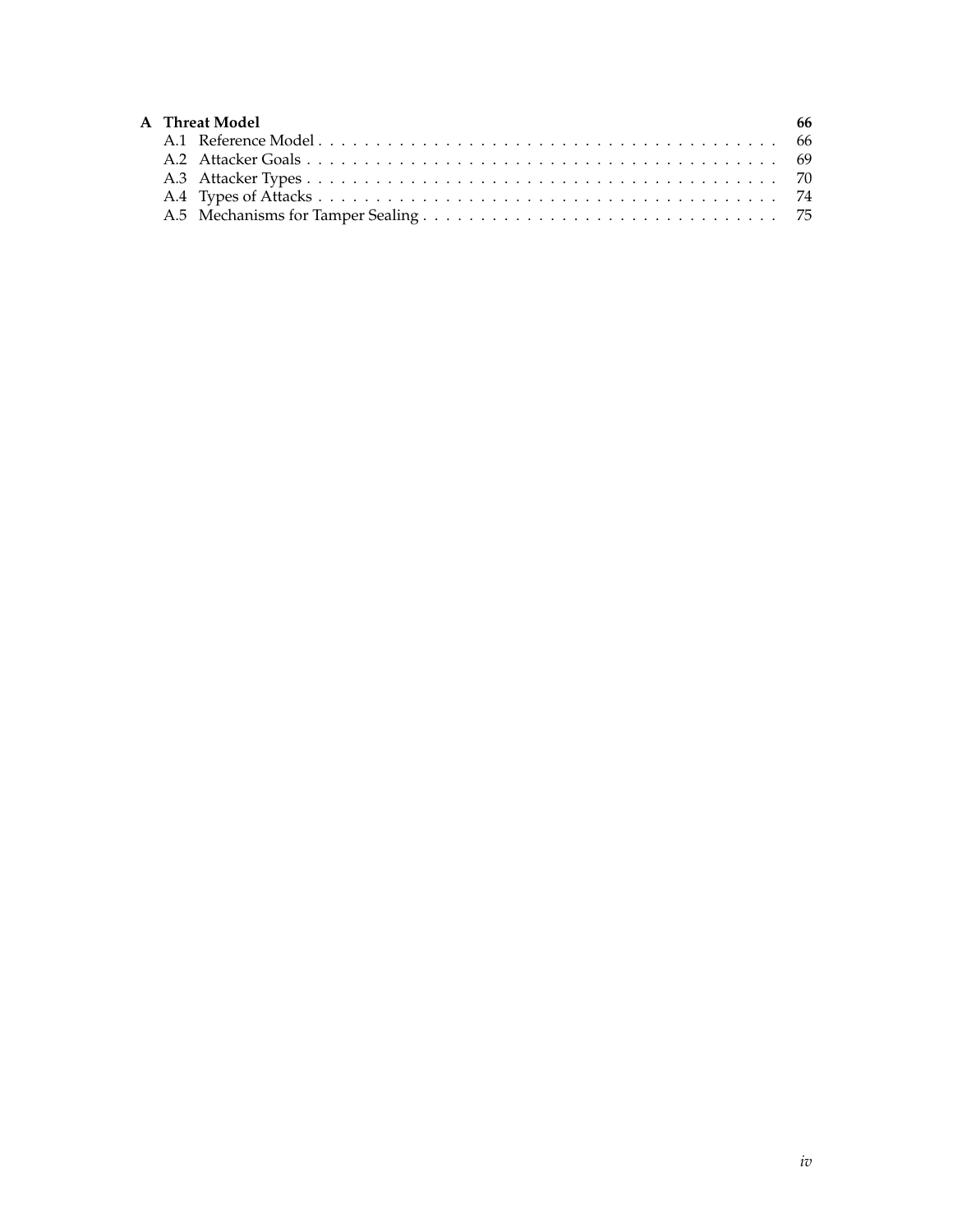# **List of Issues**

| 5.1.1 |                                                                                                      | 33     |
|-------|------------------------------------------------------------------------------------------------------|--------|
| 5.1.2 | The connection between the GEMS server and the AV-OS is unauthenticated                              | 34     |
| 5.1.3 | The memory card checksums do not adequately detect malicious tampering.                              | 34     |
| 5.1.4 | The audit log does not adequately detect malicious tampering.                                        | 36     |
| 5.1.5 | The memory card "signature" does not adequately detect malicious tampering.                          | 36     |
| 5.1.6 | Buffer overflows in unchecked string operations allow arbitrary code execution.                      | 36     |
| 5.1.7 |                                                                                                      | 36     |
| 5.1.8 | The machine does not adequately protect the supervisor PIN.                                          | 37     |
| 5.1.9 | Votes can be swapped or neutralized by modifying the defined candidate voting                        |        |
|       |                                                                                                      | 37     |
|       | 5.1.10 Multiple vulnerabilities in the AccuBasic interpreter allow arbitrary code execution.         | 38     |
|       | 5.1.11 A malicious AccuBasic script can be used to hide attacks against the AV-OS and defeat         |        |
|       | the integrity of zero and summary tapes printed on the AV-OS.                                        | 38     |
|       | 5.1.12 The physical paper ballot box deflector is under software control.                            | 39     |
| 5.2.1 | The AV-TSX automatically installs bootloader and operating system updates from the                   |        |
|       | memory card without verifying the authenticity of the updates.                                       | 40     |
| 5.2.2 | The AV-TSX automatically installs application updates from the memory card without                   |        |
|       |                                                                                                      | 41     |
|       | 5.2.3 Multiple buffer overflows in . ins file handling allow arbitrary code execution on startup. 41 |        |
|       | 5.2.4 Setting a jumper on the motherboard enables a bootloader menu that allows the user             |        |
|       | to extract or tamper with the contents of the internal flash memory.                                 | 41     |
|       | 5.2.5 Keys used to secure smart cards and election data are not adequately protected.                | 42     |
|       | 5.2.6 Malicious code running on the machine could manipulate election databases, election            |        |
|       |                                                                                                      | 43     |
|       | 5.2.7 The smart card authentication protocol can be broken, providing access to administra-          |        |
|       |                                                                                                      | 44     |
|       | 5.2.8 Security key cards can be forged and used to change system keys.                               | 45     |
|       | 5.2.9 A local user can get to the Main Menu/System Setup menu without a smart card or key.           | $46\,$ |
|       |                                                                                                      | 46     |
|       | 5.2.11 SSL certificates used to authenticate to GEMS can be stolen and have an obvious               |        |
|       |                                                                                                      | 46     |
|       | 5.2.12 OpenSSL is not initialized with adequate entropy                                              | 47     |
|       | 5.2.13 Multiple vulnerabilities in the AccuBasic interpreter allow arbitrary code execution.         | 47     |
|       | 5.2.14 Tampering with the memory card can result in code execution during voting.                    | 48     |
|       | 5.2.15 A malicious election resource file on the memory card could exploit multiple                  |        |
|       |                                                                                                      | 48     |
|       | 5.2.16 Malicious election database files can cause arbitrary code execution on the AV-TSX            |        |
|       | when uploading elections to GEMS.                                                                    | 48     |
|       | 5.2.17 A buffer overflow in the handling of IP addresses might be exploitable by voters.             | 49     |
|       | 5.2.18 A malicious GEMS server can cause a crash on election download.                               | 49     |
|       | 5.2.19 Ballot results files store votes in the order in which they are cast.                         | 49     |
|       |                                                                                                      | 50     |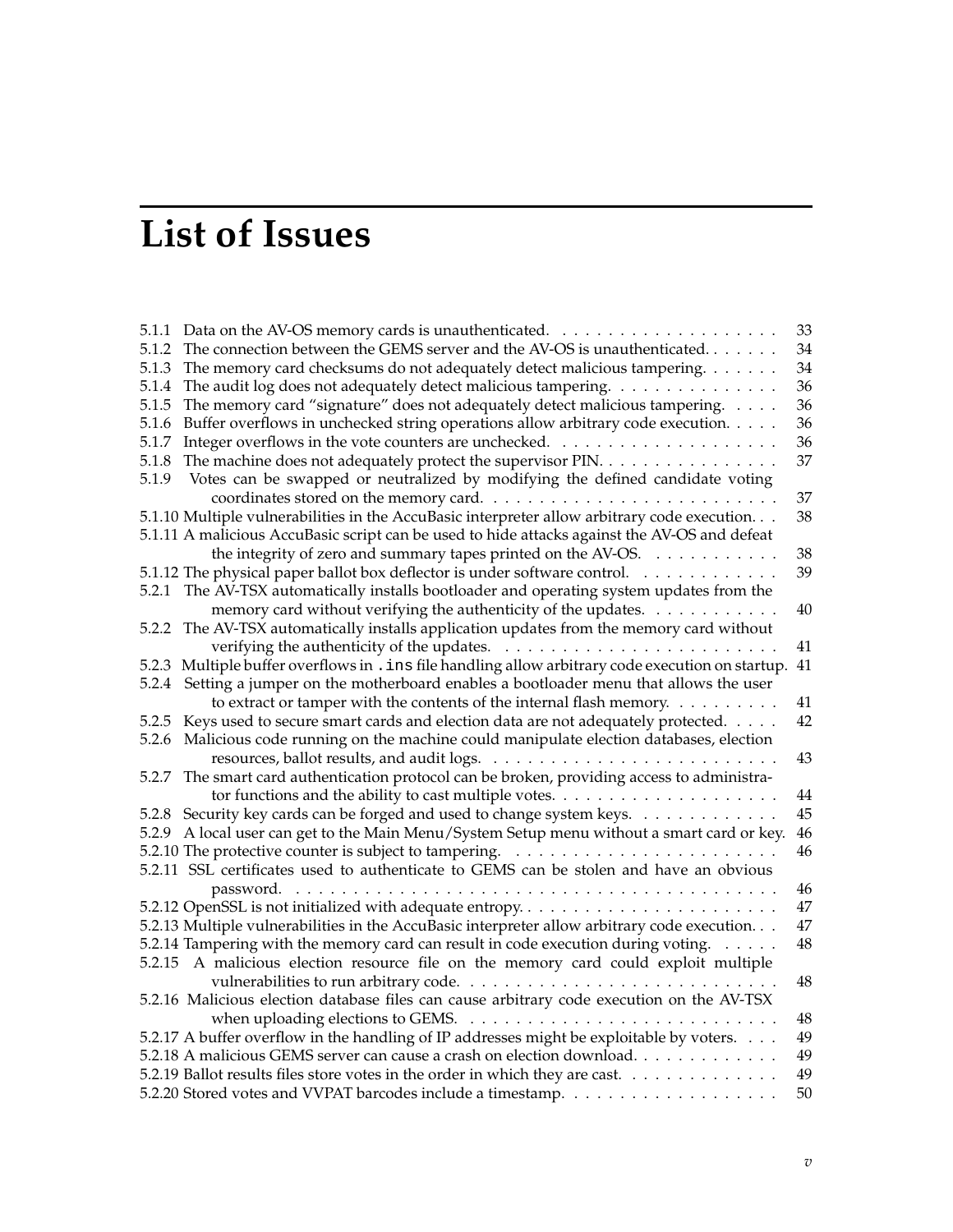| 5.2.21 Ballot serial numbers are chosen using an insecure method, which may allow attackers |                                                                                             |    |  |  |
|---------------------------------------------------------------------------------------------|---------------------------------------------------------------------------------------------|----|--|--|
|                                                                                             |                                                                                             | 50 |  |  |
|                                                                                             | 5.2.22 Files on the voting machine are not securely erased when they are deleted.           | 51 |  |  |
|                                                                                             | 5.2.23 Logic errors may create a vulnerability when displaying bootloader bitmap images.    | 51 |  |  |
|                                                                                             |                                                                                             | 51 |  |  |
|                                                                                             | 5.3.1 GEMS uses the Microsoft Jet data layer                                                | 52 |  |  |
|                                                                                             | 5.3.2 Anyone with access to the GEMS server's local disk can modify the GEMS database. .    | 53 |  |  |
|                                                                                             | 5.3.3 GEMS trusts the graphical user interface (GUI) to safeguard data and enforce security |    |  |  |
|                                                                                             |                                                                                             | 53 |  |  |
|                                                                                             | 5.3.4 Procedures described in Diebold system documentation place too much trust in          |    |  |  |
|                                                                                             |                                                                                             | 53 |  |  |
|                                                                                             | 5.3.5 Race and candidate labels may be changed after GEMS has been "set-for-election."      | 54 |  |  |
|                                                                                             | 5.3.6 GEMS fails to filter some user input before using it in SQL statements                | 55 |  |  |
|                                                                                             | 5.3.7 In several cases, GEMS trusts data from the database not to be malformed              | 56 |  |  |
| 5.3.8                                                                                       | Attackers can create a valid "encrypted" password from any desired user password,           |    |  |  |
|                                                                                             |                                                                                             | 56 |  |  |
|                                                                                             | 5.3.9 In several cases where GEMS converts signed integer values to strings, GEMS writes    |    |  |  |
|                                                                                             |                                                                                             | 57 |  |  |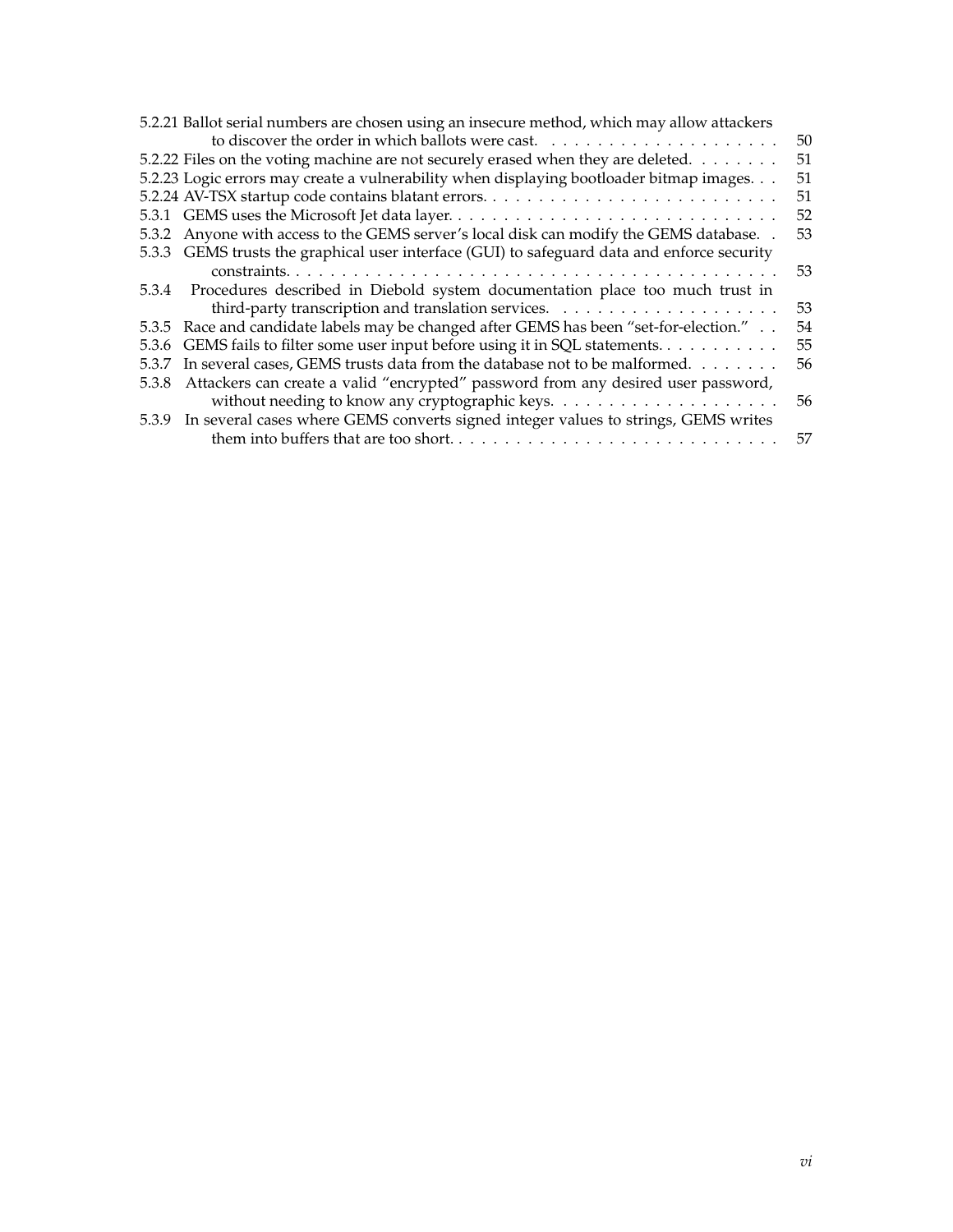## <span id="page-7-0"></span>**Introduction**

For years, many computer security researchers have been calling for state governments to conduct thorough, independent security studies of their electronic voting equipment. California was among the first states to do so, and we thank the Secretary of State for commissioning this study and for providing top-to-bottom access to the source code under review. We feel honored to have had the opportunity to participate.

Our analysis shows that the Diebold software we studied contains serious design flaws that have led directly to specific vulnerabilities, which attackers could exploit to affect election outcomes. By breaking the seal on just one voting machine, a criminal could launch a vote-stealing virus that could spread to every machine in a county. By manipulating a voting machine for a few minutes after the election, a corrupt volunteer poll worker could determine how each person who used that machine voted. These and many other attacks are feasible.

Furthermore, because the Diebold system suffers from systemic flaws, not just implementation defects, we cannot conclude that the list of vulnerabilities that we present in this report is exhaustive. Indeed, even as we write, we are uncovering new vulnerabilities and learning of additional vulnerabilities being identified by others [\[24\]](#page-84-6). Systems with architectural weaknesses tend to be fragile— even as known flaws are fixed, new ones tend to come to light.

Part of the promise of electronic voting is that technological and procedural safeguards can be combined to conduct elections more securely than ever before. The Diebold system does not live up to this promise, however, because its vulnerabilities allow a reasonably sophisticated attacker to surmount almost every technological barrier that is in place. As a result, the security of elections conducted on the Diebold system depend almost entirely on the effectiveness of election procedures.

Leaving the Diebold software largely unchanged and relying on procedural changes to mitigate the threats that we describe may seem like an appealing option, but we consider this to be a risky approach. First, although procedural changes are valuable, we are not confident that they can be completely effective. There are some vulnerabilities that are difficult, if not impossible, to mitigate procedurally. Second, because the Diebold system is vulnerable in so many ways, the procedures required to protect it would likely be extensive, complex, and hard to follow. Hence, we worry that despite the best efforts and intentions of election officials, the procedures would not be followed perfectly every time and the system would sometimes be left open to attack.

The severity of the design flaws in the Diebold system and our lack of confidence in the ability of changes in election procedures to compensate for them leads us to conclude that the surest way to repair the system is to redesign it.

**About this Report** This report was prepared by the University of California, Berkeley at the request of the California Secretary of State, as part of a "top-to-bottom" review of the state's electronic voting systems. This document is the final report of the team that examined the Diebold voting system source code.

The Diebold system source code review team was located at Princeton University and consisted of the six authors of this report. We frequently consulted with the Cleveland State University-based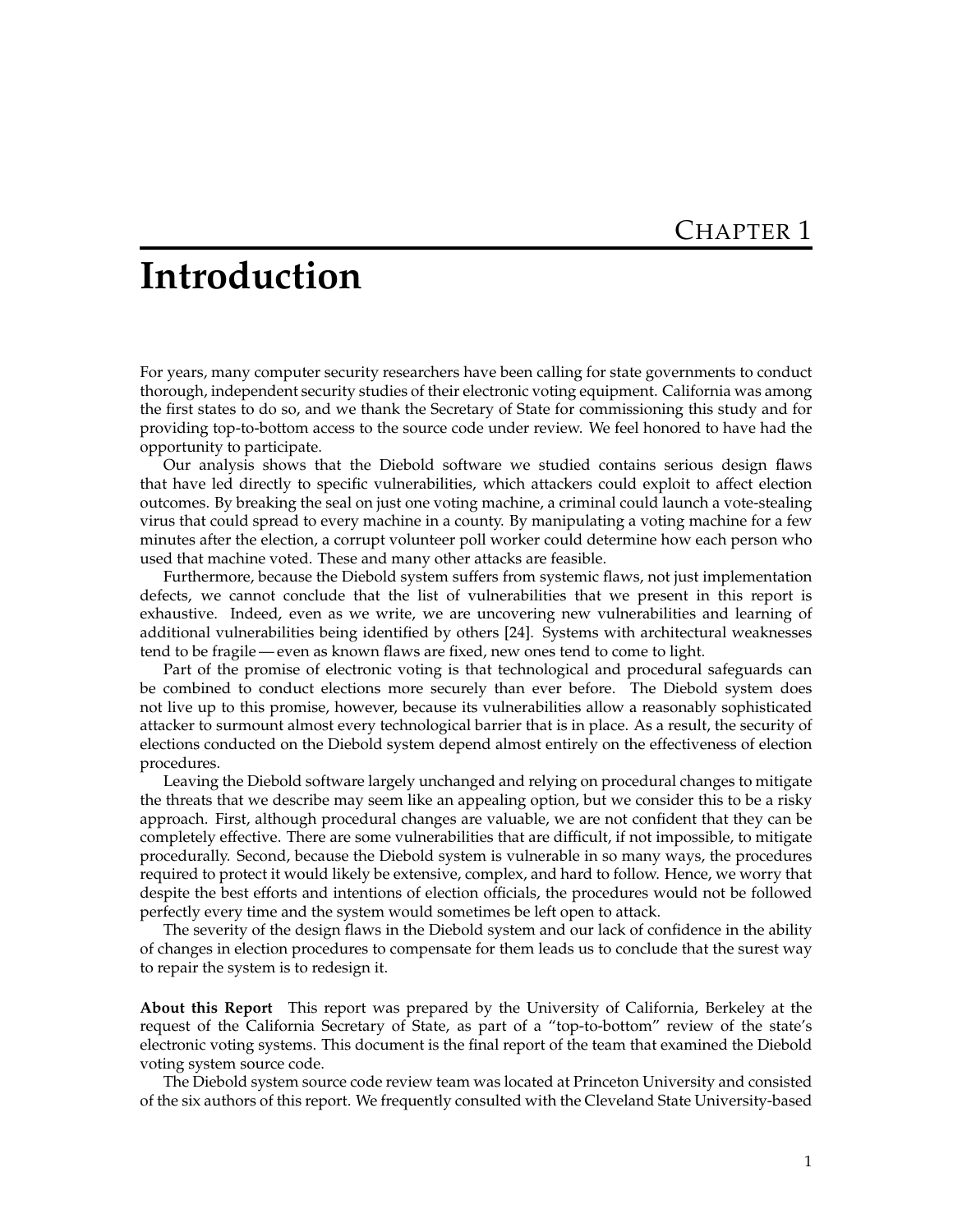document review team<sup>[1](#page-8-1)</sup> and the UC Davis-based "Red Team"<sup>[2](#page-8-2)</sup>. All opinions expressed in this report, however, are solely those of the authors.

We started work on May 31, 2007 and received the Diebold system source code on June 8, 2007. Work ended on July 20, 2007 with the delivery of this report, at which time we destroyed all proprietary materials.

**Organization** This report is organized as follows. The remainder of this chapter introduces the scope of our study, the methods we used, and the limitations of our findings. Chapter [2](#page-11-0) describes the overall architecture and individual components of the Diebold election system as it is typically deployed. In Chapter [3,](#page-16-0) we highlight the most serious attack scenarios we found and discuss their implications. We identify high-level design and architectural problems in Chapter [4,](#page-24-0) followed by specific vulnerabilities in the individual components in Chapter [5.](#page-38-0) In Chapter [6,](#page-64-0) we discuss technical and procedural approaches to improving the security of the Diebold system. We conclude our report in Chapter [7.](#page-71-0) Appendix [A](#page-72-0) outlines a generic threat model for large electronic voting systems such as the Diebold system. Appendix B contains additional details about the problems we found as well as source code excerpts; since it may contain vendor-proprietary information, this appendix has been designated "private."

## <span id="page-8-0"></span>**1.1 System Overview**

The Diebold software we reviewed is part of a system that includes touchscreen direct recording electronic (DRE) voting machines and optical scan voting machines for use at polling places as well as election definition, management, and counting software and hardware for use at a county election headquarters. The specific software components that we reviewed were:

- The GEMS 1.18.24.0 election management system
- The AccuVote-TSX DRE, including:
	- **–** BallotStation version 4.6.4
	- **–** Bootloader version BLR 7-1.2.1 and "Wildcat" platform
- The AccuVote-OS Precinct Count optical scan machine, version 1.96.6
- The AccuVote-OS Central Count optical scan machine, version  $2.0.11.4<sup>3</sup>$  $2.0.11.4<sup>3</sup>$  $2.0.11.4<sup>3</sup>$
- Vote Card Encoder, version 1.3.2
- Key Card Tool, version 4.6.1
- VC Programmer, version 4.6.1

In total, the reviewed software comprises about 300,000 source lines of code (SLOC) written in a variety of programming languages, including C, C++, and assembly language. (See Table [1.1.](#page-9-1))

<span id="page-8-2"></span><span id="page-8-1"></span><sup>&</sup>lt;sup>1</sup>Candice Hoke (team leader), Dave Kettyle, and Tom Ryan

<sup>2</sup>Robert P. Abbott (team leader), Mark Davis, Joseph Edmonds, Luke Florer, Elliot Proebstel, Brian Porter, Sujeet Shenoi, and Jacob Stauffer

<span id="page-8-3"></span> $3$ The state certification of the Diebold voting system identifies version 2.0.12 of the AccuVote-OS Central Count software, and that is the version that the Red Team was given. However, based on directory names and the contents of the source code, we appear to have been given the source code for version 2.0.11.4. We cannot account for the discrepancy between these versions and we have no way of knowing the impact it might have on our findings.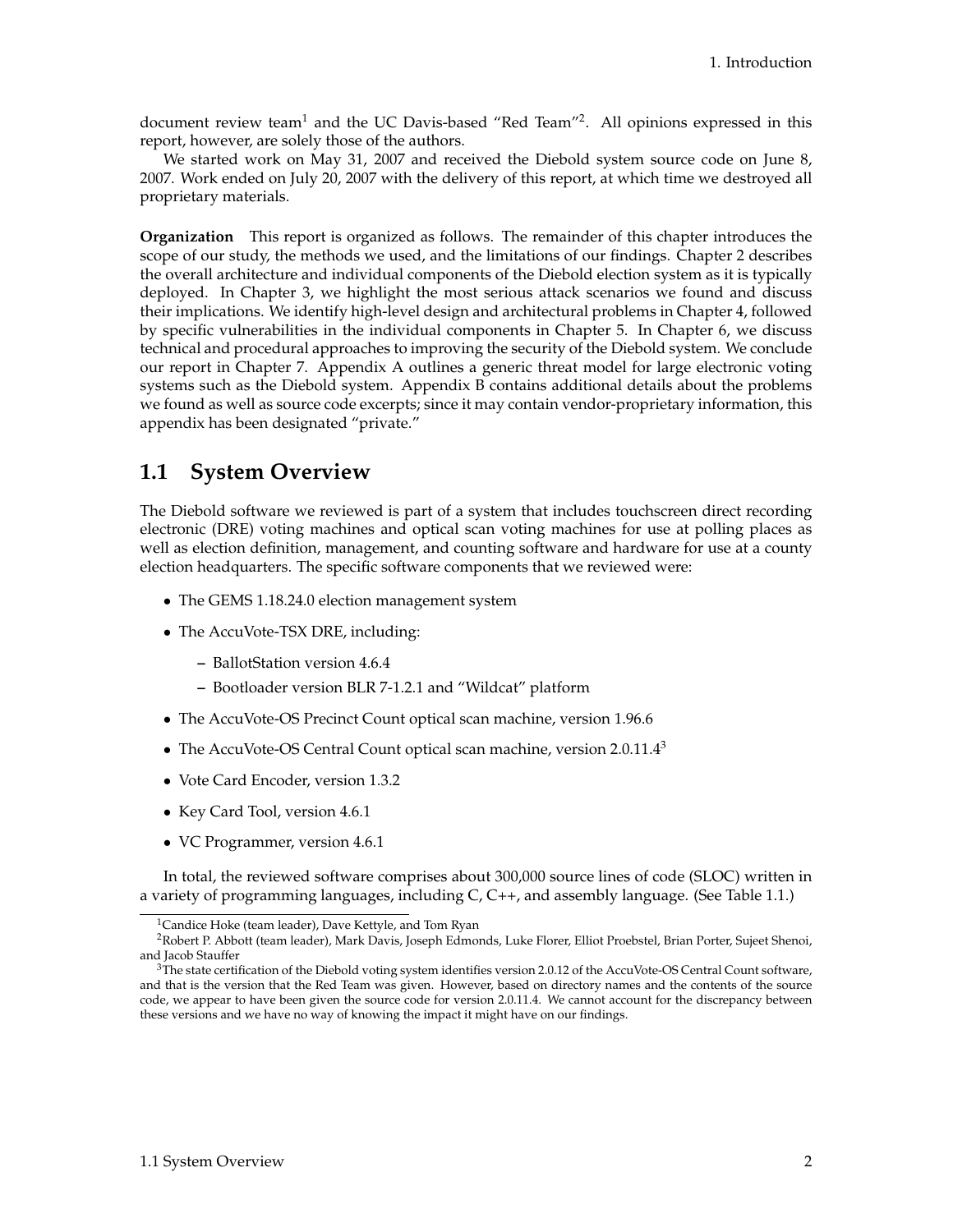| Component                          | SLOC            | Language(s)                |
|------------------------------------|-----------------|----------------------------|
| AV-OS Central Count 2.0.11.4       | 24K             | $\overline{(asm, C, C++)}$ |
| AV-OS Precinct Count 1.96.6        | 20 <sub>K</sub> | (asm, C)                   |
| <b>AV-TSX Ballot Station 4.6.4</b> | 65K             | $(C++)$                    |
| AV-TSX bootloader and "Wildcat"    | 71 K            | $(asm, C, C++)$            |
| GEMS 1.18.24.0                     | 116K            | $(C_{++})$                 |
| Key Card Tool 4.6.1                | 1K              | $(C++)$                    |
| Voter Card Encoder 1.3.2           | 1K              | (C)                        |
| VCProgrammer 4.6.1                 | 2K              | (C++)                      |
| (total)                            | 300K            |                            |
|                                    |                 |                            |

<span id="page-9-1"></span>Table 1.1: The number of non-blank, non-comment source lines of code in each voting system component, as counted by David Wheeler's sloccount 2.26. All numbers have been rounded to the nearest thousand lines of code.

### <span id="page-9-0"></span>**1.2 Methodology**

Discovery of programming errors is a notoriously difficult problem in computer science, and no general methodology exists that is guaranteed to find all problems in even very small programs. Line-by-line source code analysis is an extremely time-consuming and laborious endeavor. Consequently, given the size of our team and the time we were allotted, it was unrealistic for us to attempt to examine every line of code or to find every defect in the Diebold system.

Instead, we focused our attention on the portions of the code that were most likely to have an impact on security and reliability. We also used the Fortify static analysis tool<sup>[4](#page-9-2)</sup> to identify potential problem areas that warranted further manual investigation. We made no attempt to catalog all defects that might enable any particular kind of attack. Once we found several related vulnerabilities in the same portion of the code, we stopped looking for other vulnerabilities of the same type. Such an analysis is by its nature incomplete, and is particularly unlikely to discover deliberately introduced and obfuscated flaws, such as hidden "back doors" incorporated into the software by a malicious programmer.

Our focus was on whether the software contains effective safeguards against error and abuse aimed at altering election results, denying service, and compromising ballot secrecy. We also placed a special emphasis on systemic issues that might go beyond individual vulnerabilities. In general, our review attempted to explore questions such as:

- What are the trusted components of the system, when are they trusted and for what purposes? What parties are trusted and for what purposes? What are the implications of compromise of trusted components?
- Is the cryptography and key management sound? Is cryptography correctly used to protect sensitive data on untrusted media? Does the cryptography employ standard algorithms and protocols? Are keys managed according to good practices?
- Are security failures likely to be detected? Are audit mechanisms reliable and tamperresistant? Is data that might be subject to tampering properly validated and authenticated?
- Can an untrusted or minimally trusted user escalate his capabilities beyond those for which he was authorized?
- Does the design and implementation follow sound, generally accepted engineering practices? Is code defensively written against bad data, errors in other modules, changes in environment, and so on?

<span id="page-9-2"></span><sup>&</sup>lt;sup>4</sup>We are grateful to Fortify Software for making the tool available to us for this project at no charge.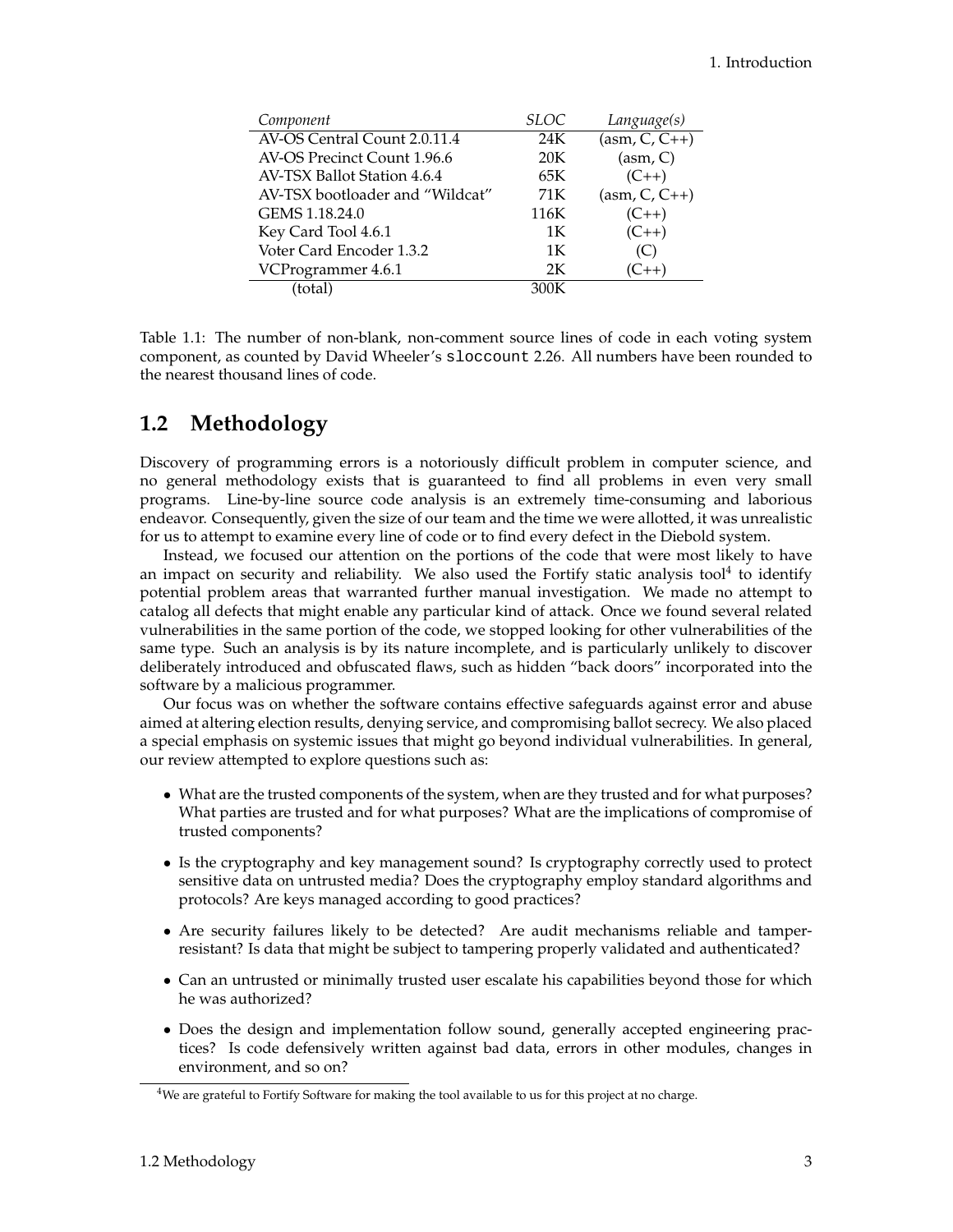• Is the system designed in a way that allows meaningful analysis? Is the architecture and code amenable to an external review (such as ours)? Could code analysis tools be usefully applied? Is there evidence of previous testing and other quality control practices?

## <span id="page-10-0"></span>**1.3 Limitations of this Report**

This report is an analysis of the source code to a particular version of the Diebold voting system and its conclusions do not necessarily apply to other versions of the Diebold system. It is also not intended to be an analysis of the security or reliability of the Diebold hardware.

Our analysis is based on the source code and documentation that we received from the State of California, Diebold, and the Independent Testing Authorities (ITAs). We made no attempt to validate the materials provided to us, nor do we have any way of knowing whether the source code provided to us matches the software that is actually used on election day. Any omissions or inaccuracies in the materials that were provided to us could have led to inaccuracies in this report.

Although we do not have a complete list of the Diebold voting system software, we are aware of several software components that the system uses that we did not receive. They are:

- JResultsClient
- The firmware for the AccuView Printer Module
- The Windows CE operating system used on the AccuVote-TSX
- The Windows operating system and other applications used on GEMS PCs
- Third-party libraries, such as the standard C libraries provided by the compiler vendor

Some of this software, such as the standard C libraries, may be classified as unmodified COTS (commercial off-the-shelf) software under the federal voting standards and thus may be exempt from disclosure to testing labs. Other software, such as JResultsClient, was apparently written by Diebold but was still not made available to us. In the absence of source code to the Windows CE operating system used on the AV-TSX, we were not able to verify whether it qualifies as unmodified COTS under the provisions of the federal voting standards.

This report is not intended to be a comprehensive evaluation of California election procedures. Nevertheless, in the course of our analysis, we discuss the extent to which various election procedures are able to mitigate security vulnerabilities in the Diebold software.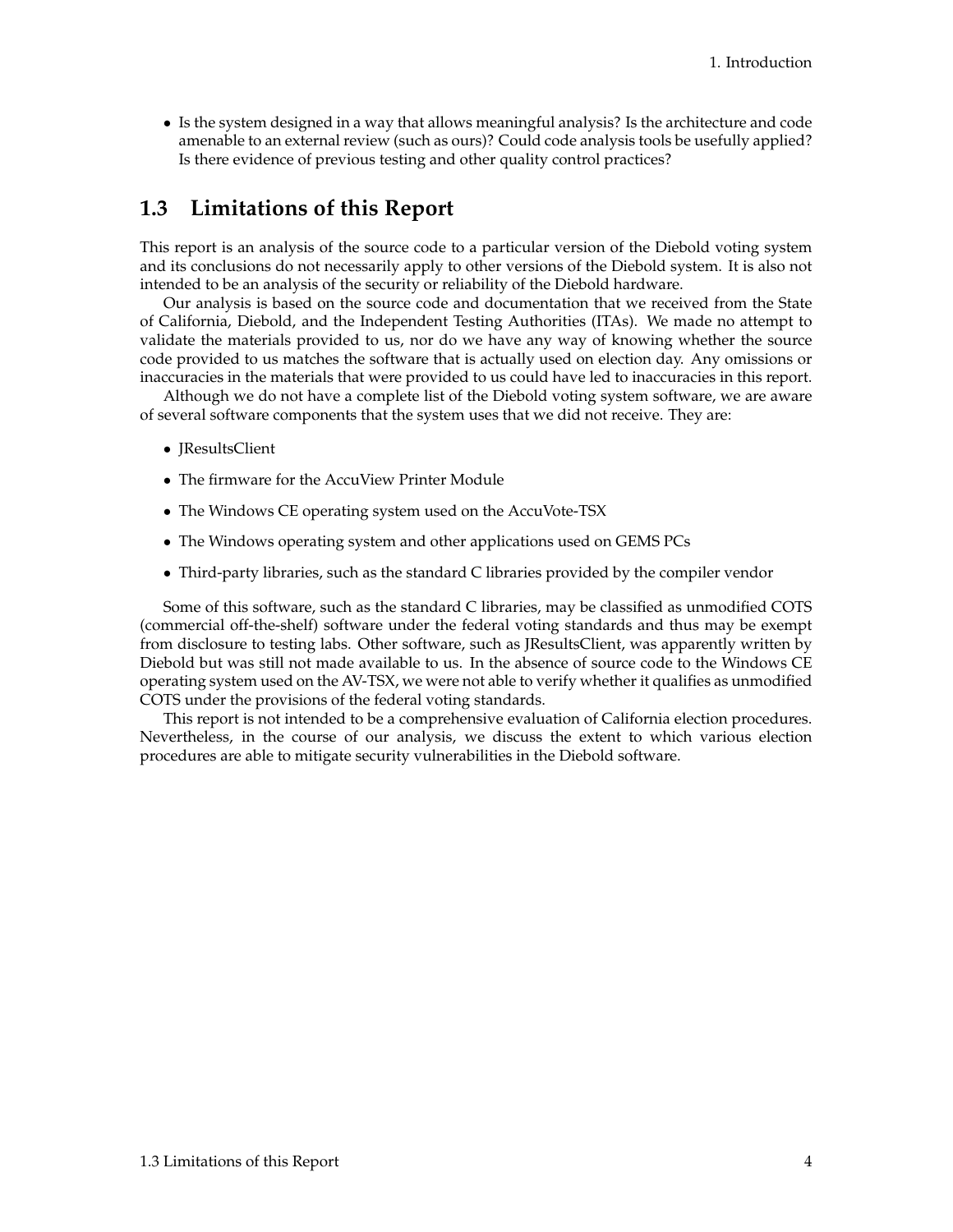## <span id="page-11-0"></span>**Architecture**

In this chapter we provide a high-level overview of the components of the Diebold system and describe how they are used in a typical deployment, as illustrated in Figure [2.1.](#page-12-0)

## <span id="page-11-1"></span>**2.1 Components at Polling Places**

There are several components that might be found at polling places, depending on county election practices:

• The *AccuVote-OS (AV-OS) Precinct Count* is an optical scan voting machine. During an election, voters mark paper ballots and feed them into the AV-OS. The AV-OS scans their ballot, interprets the marked votes, increments running counts of the number of votes for each candidate, and deposits the ballot into a sealed ballot box. If the AV-OS detects overvotes (voting for more candidates than the allowed number of candidates in a contest), it can return the ballot to the voter for correction.

Officials or poll workers configure the AV-OS for each election by inserting a memory card into a slot on the front of the machine. The memory card stores the names of races and candidates, interpreted code used for printing reports, and the running tallies of votes for each candidate. At the end of the election, poll workers remove the memory card from the AV-OS and officials at election headquarters upload the results to a tabulation system to determine the result.

The AV-OS memory card uses a non-standard interface format but acts only as a passive storage device. It contains all the election-specific information and can be used in any AV-OS machine.

The AV-OS runs custom election software written by Diebold. The software is a monolithic application that executes directly in a single-threaded fashion on the microprocessor. There is no operating system and no support for multi-user operation, timesharing, or memory protection.

• The *AccuVote-TSX* (AV-TSX) is a DRE voting machine. It interacts with the voter via a touchscreen LCD display, and it supports audio ballots for increased accessibility.

The AV-TSX is configured for each election by inserting a memory card into a slot behind a locked door on the side of the machine. The memory card is a standard PCMCIA flash storage card. Before the election, the file system on the memory card stores the election definition, sound files, translations for other languages, interpreted code that is used to print reports, and other configuration information.

As each ballot is cast, the AV-TSX stores an electronic record of the votes associated with that ballot onto a file on the memory card. At the close of polls, the AV-TSX counts all of the votes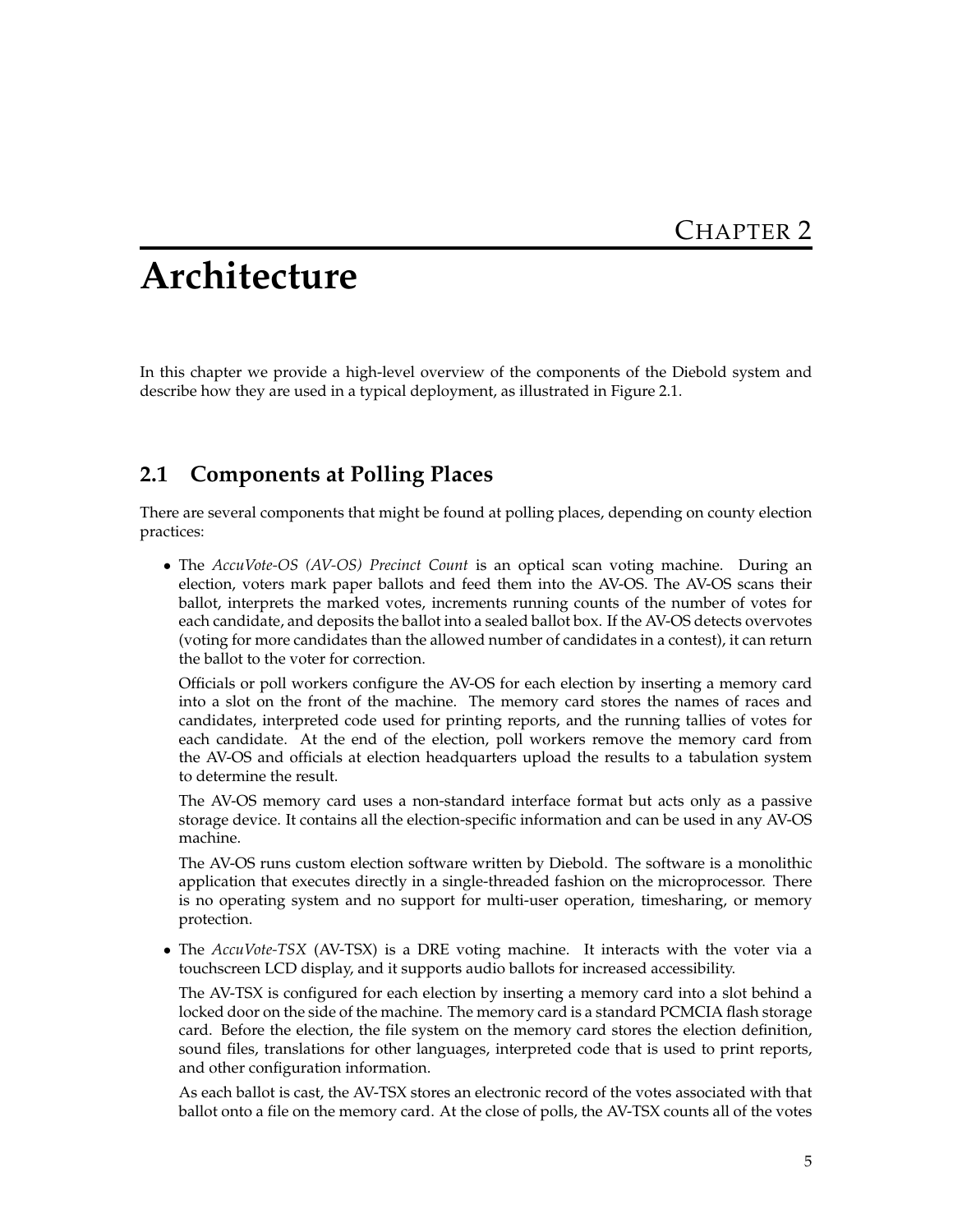

<span id="page-12-0"></span>Figure 2.1: **Components of the Diebold system in a typical county.** At election headquarters, there is a GEMS server connected via Ethernet to one or more central-office AV-TSX machines and through a port server to one or more central-office AV-OS machines. These machines read and write memory cards, which are used to transfer ballots to machines at the polling place and to read back election results. Polling places also contain voter card encoders, which program smart cards that allow voters to access the AV-TSX machines. Optionally, modems are used to transfer unofficial ballot results from the polling places.

and prints a summary tape showing the vote tallies. After the election, poll workers remove the memory card from the machine and send it to election headquarters so that the electronic vote records can be uploaded for tabulation.

The AV-TSX also contains a printer attachment that is used for printing a voter-verifiable paper audit trail (VVPAT) corresponding to each ballot cast by the voter. Before casting their ballots, voters have an opportunity to examine printed VVPAT records and confirm that they accurately represent their intent.

Internally, the TSX contains much of the same hardware found in a general-purpose PC. It contains a 32-bit Intel xScale processor, 32 MB of internal flash memory, and 64 MB of RAM. The TSX runs version 4.1 of Microsoft's Windows CE operating system with modifications written by Diebold. An application called *BallotStation* runs on top of the operating system and provides the user interface that voters and poll workers see. BallotStation interacts with the voter, accepts and records votes, counts the votes, and performs all other election-related processing. The TSX also contains a custom bootloader and other low-level support software.

• *Smart cards* are used with the AV-TSX to authenticate voters and poll workers. Each smart card is a piece of plastic in the shape of a credit card with an embedded computer chip that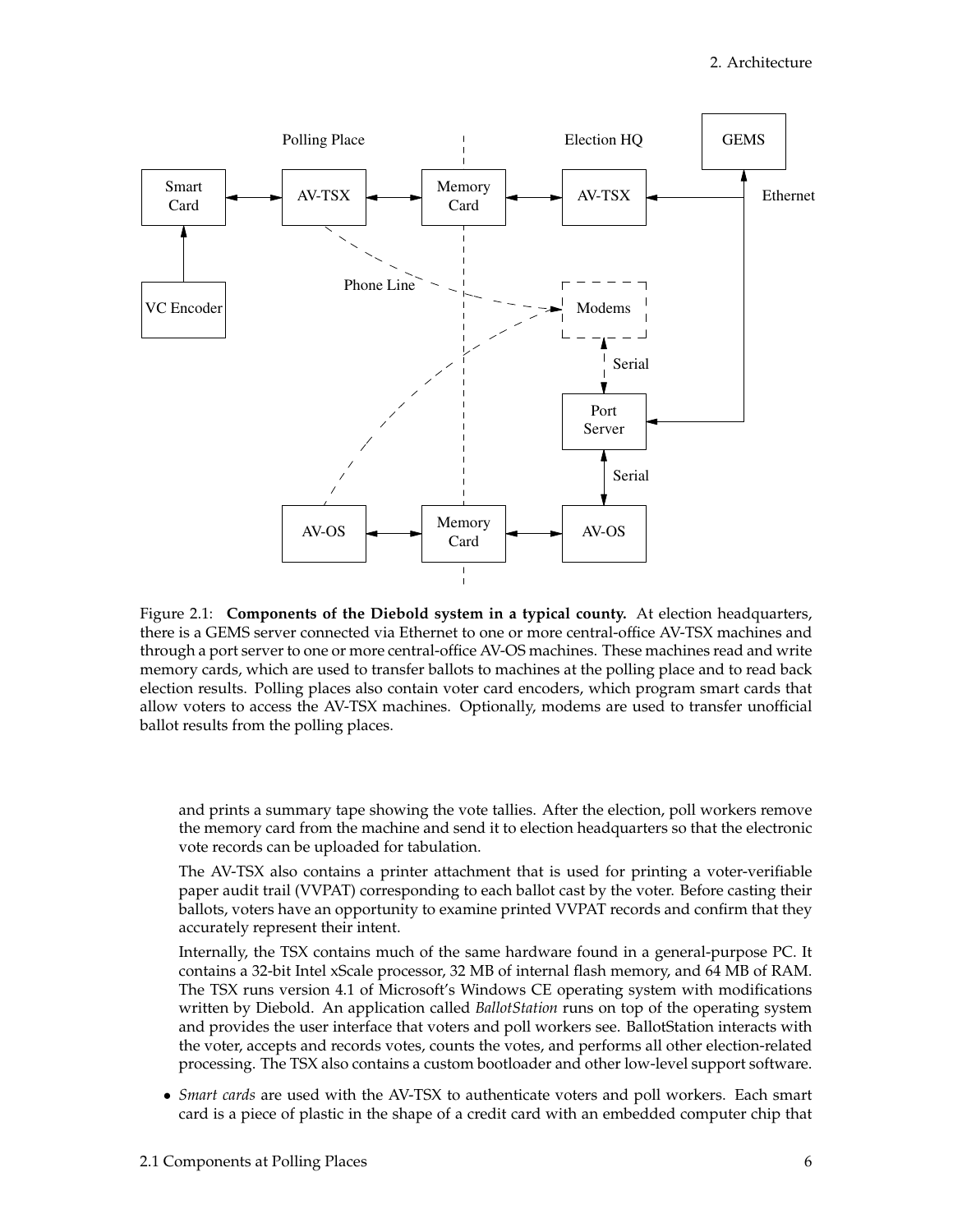can communicate with the AV-TSX when inserted into a slot on the side of the machine. Smart cards are used for several purposes:

**–** *Voter cards* are used to authenticate voters. When a voter signs in, a poll worker gives them an activated voter card. The voter inserts the card into an AV-TSX, and the machine allows her to cast one ballot. Once the vote has been recorded, the AV-TSX deactivates the voter card so that it cannot be used to vote a second time. The voter returns the card to poll workers, who can reactivate it for subsequent voters.

Alternatively, in some jurisdictions poll workers activate the voter card and then insert it into the AV-TSX unit for the voter, so that voters do not have to insert it themselves.

- **–** *Supervisor cards* are used to authenticate poll workers. The chief poll worker would normally be given a supervisor card. When the supervisor card is inserted into an AV-TSX unit, the poll worker is presented with extra functionality not available to voters, such as the ability to close the polls or examine audit logs. Supervisor cards would normally not be provided to voters.
- The *vote card encoder* is a calculator-sized device used by poll workers to generate new voter cards. Poll workers insert voter cards into the device to activate them. Optionally, workers can indicate which ballot style the voter should receive for split precincts or primary elections.
- *Memory cards* are used by the AV-OS and AV-TSX, as described above.

Practices regarding use of memory cards vary from county to county. Typically, voting equipment might be delivered to the polling place with memory cards already sealed into them. In other words, before the election, county staff program the memory cards with election definition files, insert them into AV-OS or AV-TSX units at the warehouse, and place a tamper-evident seal over the memory card door. Then they ship the AV-OS or AV-TSX units to polling places. Alternatively, memory cards can be provided to poll workers separately and poll workers can insert the memory cards into the AV-OS or AV-TSX units on election morning before the polls are opened.

After the close of polls, there are several options for how memory cards can be returned to the county. One option is that poll workers can break the seals on the memory card doors, remove the memory cards, and transport them back to county headquarters. Another option is that the equipment can be returned with the memory cards still sealed inside them, and after receiving the equipment at the warehouse, county staff can break the seals and remove the memory cards. Counties normally choose one of these two options.

We note that some counties may not use all of these components. Some counties do not use the AV-OS; in those counties, all (or most) voters vote on AV-TSX machines, and polling places are typically equipped with enough AV-TSX units to handle the expected turnout. Other counties use both the AV-OS and the AV-TSX, and a polling place might contain both an AV-OS for scanning paper ballots and one or more AV-TSX units for accessibility. Counties in the latter category can offer voters the option of voting by paper ballot or by touchscreen, or they can require most voters to use the paper ballot and reserve the AV-TSX unit for voters who need the accessibility or language support it provides.

### <span id="page-13-0"></span>**2.2 Components at Election Headquarters**

In addition, there are a number of components present at the county's elections headquarters:

• *GEMS* is an election management software application that runs on an ordinary desktop PC. GEMS is used to control many aspects of the election, including designing ballots, downloading election definition files to voting machines, compiling election results, and reporting the election outcome.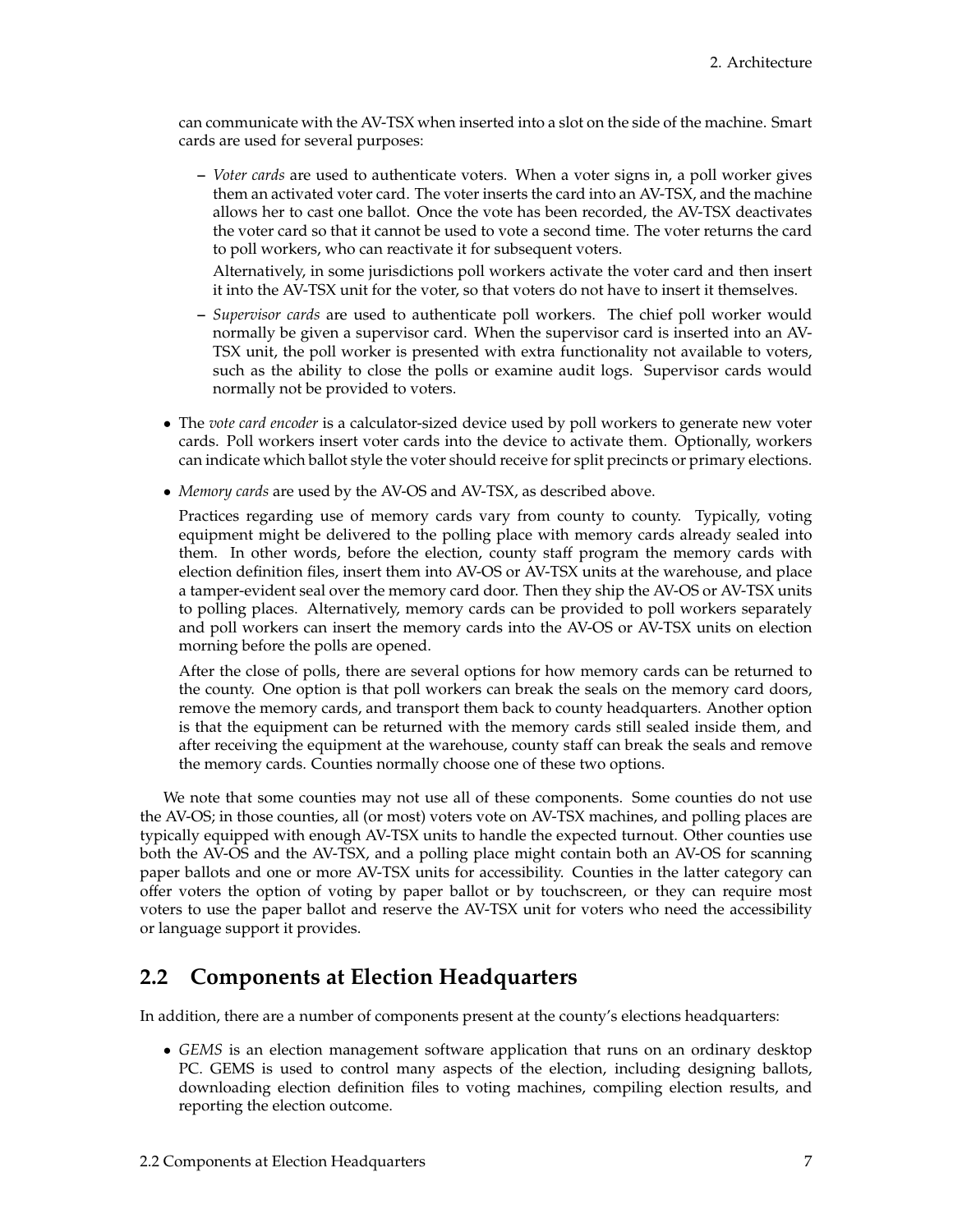GEMS is a Windows application. Typically, it runs on a PC configured by the vendor running Windows 2000 or Windows XP as well as a number of commodity software applications (e. g., Adobe Acrobat reader). GEMS uses Microsoft's Jet database technology (the database engine used by Microsoft Access).

• The *AccuVote-OS Central Count* is an optical scan machine used for scanning and counting paper ballots at the election headquarters. It is commonly used to scan absentee (vote-bymail) ballots as well as provisional, damaged, duplicated, or enhanced ballots. The AV-OS Central Count machine connects to GEMS via a serial link, and its operation is controlled by GEMS. It scans ballots and interprets ballot marks, but it then immediately uploads a record of each vote to GEMS and does not attempt to tabulate or keep any record of votes.

The AV-OS Central Count uses essentially the same hardware as the AV-OS Precinct Count, but the two models run very different software.

The AV-OS Central Count is normally used in conjunction with the AccuFeed unit, which feeds paper ballots into the scanner at a controlled rate. A small infrared (IR) sensor attached to the AV-OS unit, and then the AccuFeed and AV-OS communicate by IR to control ballot feeding.

• An *Ethernet network* would typically be used to connect many of the devices at the central office. As mentioned below, devices on the Ethernet network might include the GEMS PC, a port server device, AV-TSX units, other PCs (e. g., a PC running JResultsClient, for displaying unofficial election results to observers on election night), and potentially PCs used for unrelated purposes.

Diebold employees normally set up an Ethernet network and configure the devices on the network for the county. Of course, over the lifetime of the voting system, installation and configuration decisions are at the county's discretion. In some counties this Ethernet network might be strictly isolated. However, we presume it is also possible that this network might be connected to the election department's internal network or the county intranet; we were not provided any detailed information on individual county practices, and we were not able to rule out such a possibility. We did not find any clear prohibition in the system documentation that forbids connecting other devices or networks to this Ethernet network.

• One or more AV-TSX units would normally be connected to the GEMS PC by Ethernet. These AV-TSX units are identical to AV-TSX units used in the polling place, but they serve a different function: they are used to read and write AV-TSX memory cards. We will call any AV-TSX unit that is used in this fashion a "central-office AV-TSX" to distinguish it from an AV-TSX unit that is used by voters. These AV-TSX units in principle can also be connected by serial cable, but Diebold has told us that counties would normally use an Ethernet network instead of a serial cable. County staff insert a PCMCIA Ethernet card into one of the PCMCIA slots on the AV-TSX and then connect the AV-TSX to an Ethernet hub. The BallotStation application provides the result upload capabilities and interfaces with the GEMS server over the network.

Before the election, once election administrators have laid out the election on the GEMS server, county staff use GEMS and the central-office AV-TSX units to write election definition files onto memory cards. Staff must prepare one memory card per AV-TSX that will be deployed in the field. For instance, a county might have 2000 AV-TSX units that will be deployed in polling sites throughout the county on election day, and might have 5 centraloffice AV-TSX units used for writing memory cards. County staff would then write those 2000 memory cards by inserting each memory card into a central-office AV-TSX unit, one at a time, and instructing GEMS to make the proper election definition files available for the machine to download. Once all memory cards have been programmed, they can be inserted into AV-TSX units destined for the field.

After the election, as poll workers return memory cards to county headquarters, county staff use the central-office AV-TSX units to read results files from the memory cards and upload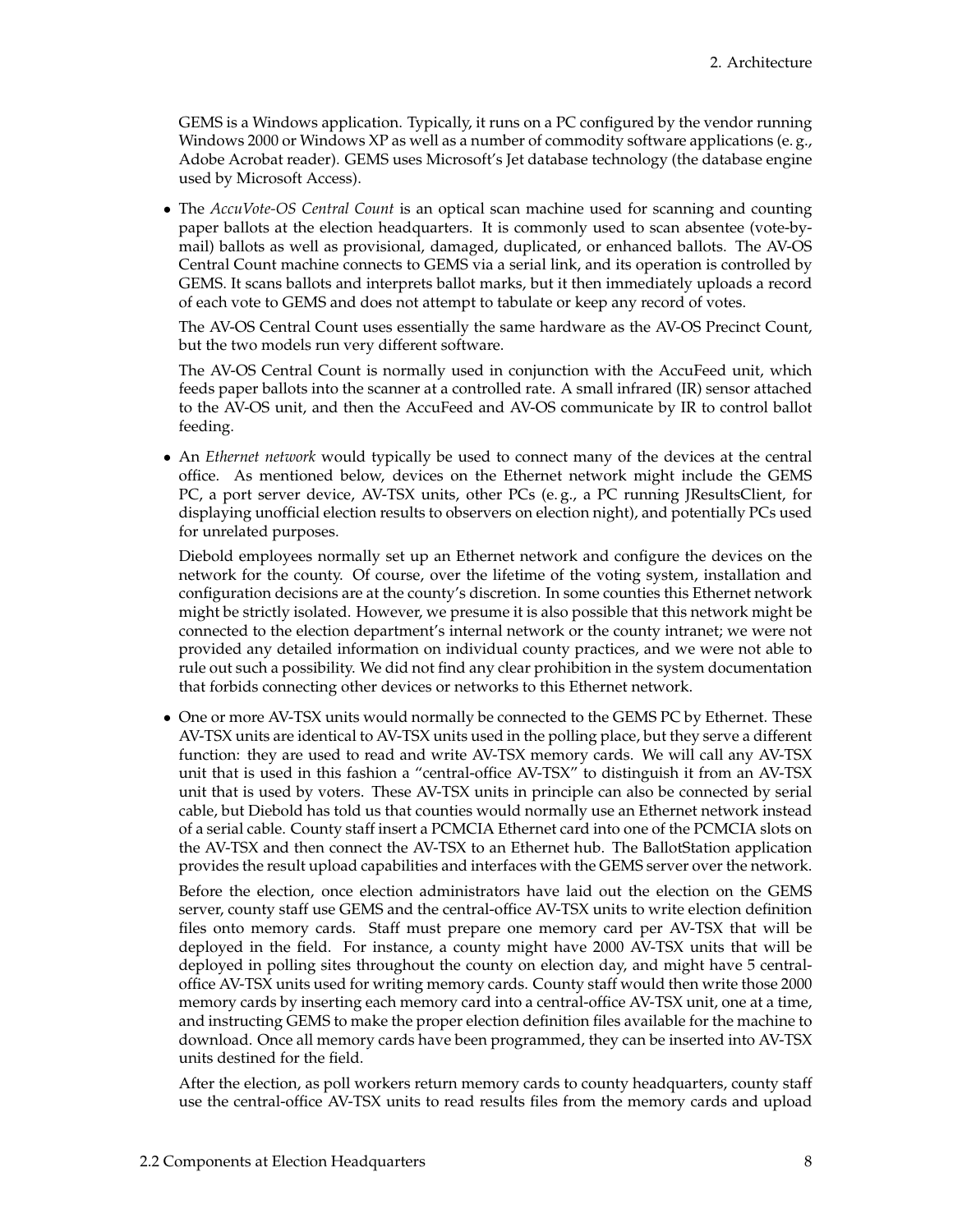them to GEMS for tabulation. GEMS inserts the vote data into its database and tabulates the votes.

• One or more AV-OS Precinct Count units would also normally be connected to GEMS by serial cable. These central-office AV-OS units serve a purpose analogous to that of the centraloffice AV-TSX units. They are controlled by GEMS and used to read and write memory cards intended for use with AV-OS units in polling places.

Note that AV-OS memory cards are not compatible with AV-TSX memory cards, since they are of a different shape and use a different technology. Therefore, AV-OS memory cards must be read and written by central-office AV-OS units, while AV-TSX memory cards must be read and written by central-office AV-TSX units.

- One might also find a device used to expand the number of serial links that can be connected to the GEMS PC. The sample GEMS setup examined by the Red Team used a *Digi PortServer II*, which is an embedded device that connects to the GEMS PC via an Ethernet network (using TCP/IP) and provides up to 64 serial ports that can be connected to central-office AV-OS units or modems [\[3\]](#page-83-1). Alternatively, one might find a Digi device that works similarly except that it is connected to GEMS by a serial link instead of via an Ethernet network. These are commodity devices sold on the open market. They are used to expand the number of AV-OS units that can be connected to GEMS. Because ordinary PCs normally have only one serial port (or at most a few serial ports), this provides a way to connect many AV-OS units to the single GEMS PC.
- Several types of *smart cards* are also used at county headquarters to authenticate county staff to the AV-TSX units. In particular:
	- **–** *Central election administrator cards* are used to authenticate county staff. Insertion of a central administrator card into a AV-TSX unit yields access to additional functionality, such as the ability to configure the AV-TSX unit. These cards would normally not be provided to voters or poll workers and would be closely held by county workers.
	- **–** *Security key cards* are used to update the cryptographic keys on the AV-TSX. These cards are security-sensitive and should only be available to trusted county staff. Security key cards are created using the *Key Card Tool*, a Windows software application installed on a PC in county headquarters.

Note that, while there are four types of smart cards in total, their internal components are physically identical: the four types of smart cards differ only in the data that has been written to them, and in the label that is printed on their exterior. When a smart card is inserted into the AV-TSX, the AV-TSX uses the data it reads on the card to determine what type of smart card was inserted.

• One might find *modems* that can be used to accept communications over the public telephone network. We discuss modems in detail in Section [4.1.8.](#page-30-0)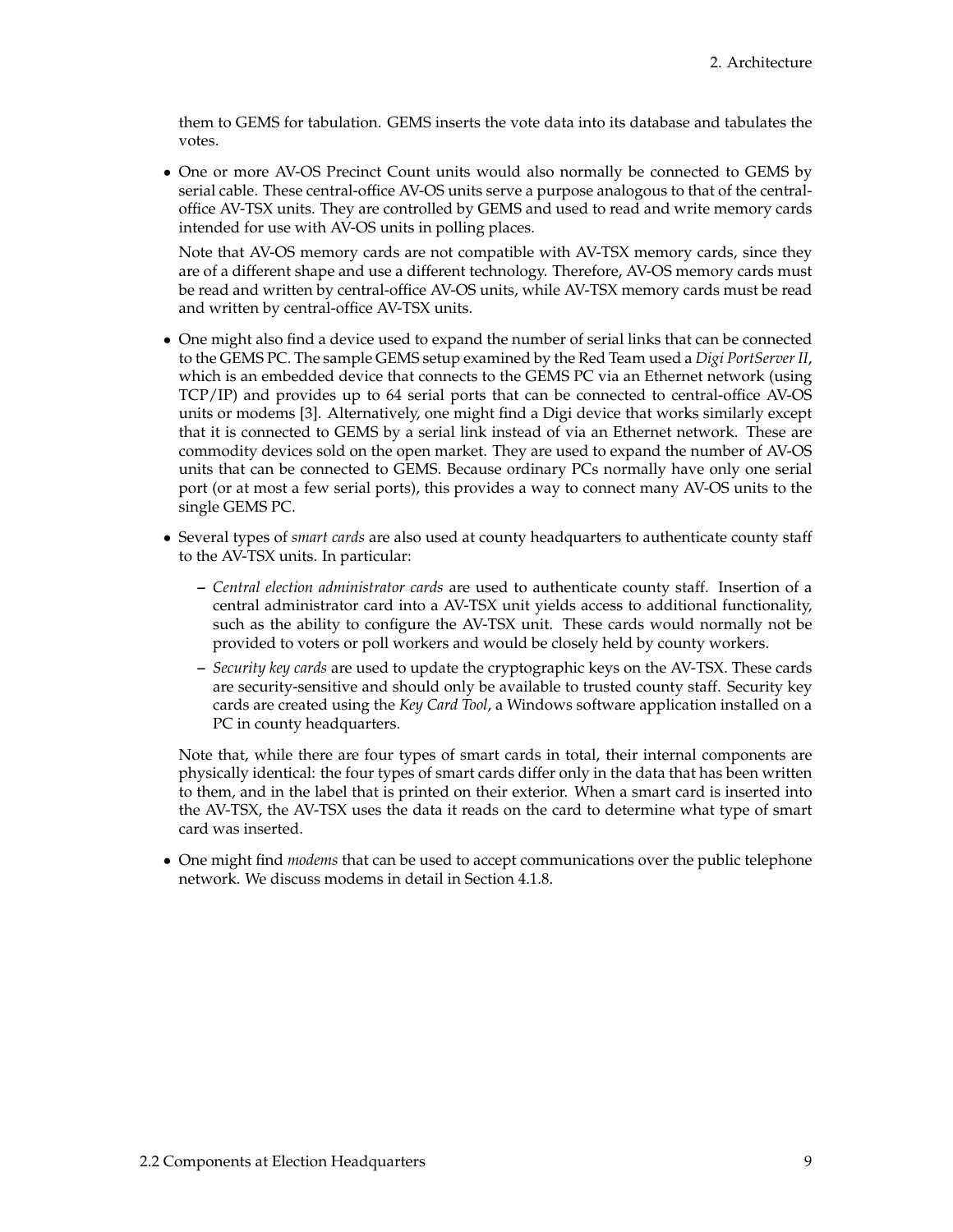## <span id="page-16-0"></span>**Major Attacks**

In the course of our source code review, we identified numerous issues that might allow an attacker to compromise the integrity, reliability, and secrecy of elections run on Diebold systems. These problems are compounded since attackers can exploit multiple vulnerabilities in combination to carry out more powerful attacks. In this chapter, we discuss two kinds of combination attacks that we believe are among the most serious that we have identified. The first attack could allow a single technically sophisticated person with limited access to election equipment to spread a voting machine virus to all machines within a county. A virus could subtly switch votes from one candidate to another, or cause widespread disenfranchisement by overwriting the machines' firmware. The second attack could enable election officials or other insiders to violate ballot secrecy and discover how voters voted.

## <span id="page-16-1"></span>**3.1 Voting Machine Viruses**

Like desktop PCs, computer voting machines are vulnerable to viruses. Viruses are malicious software programs that spread automatically from machine to machine. Viruses pose a particularly severe threat to voting security because they can spread invisibly in the background, even when procedural safeguards that limit physical access to the machines are followed. We believe it would be possible for a sophisticated attacker, by exploiting several of the vulnerabilities that we discovered, to launch a powerful virus that would spread from even a single infected voting machine to all the AV-OS and AV-TSX machines within a county.

In prior work, Feldman, et al. [\[14\]](#page-83-0) demonstrated a working voting machine virus that could spread automatically between AccuVote-TS units if the machines were booted with infected memory cards inserted. From our review of the source code, it appears plausible that the attacks Feldman, et al. identified remain feasible on the AccuVote-TSX. Other vulnerabilities that we identify in this report create further avenues for spreading viruses that are potentially more dangerous than previously known mechanisms.

Creating a voting machine virus like the one we describe below would require moderate to sophisticated programming skills and access to voting equipment, but both are likely available on the black market. A single person with these capabilities could create a virus. An AccuVote-TS was recently listed on eBay, and an attacker unable to purchase one could attempt to steal one instead. Machines purchased or stolen from other states could be just as useful to attackers as ones from California (if the machines had the same software version), so improving physical safeguards within the state will only have limited benefit.

We now describe one scenario where a voting machine virus could spread throughout a county's election system (see Figure [3.1\)](#page-17-0). Many variations on this scenario are possible, so attempts to fix this problem must not focus exclusively on the specifics of this attack.

#### 1. **Initial infection of an AV-TSX**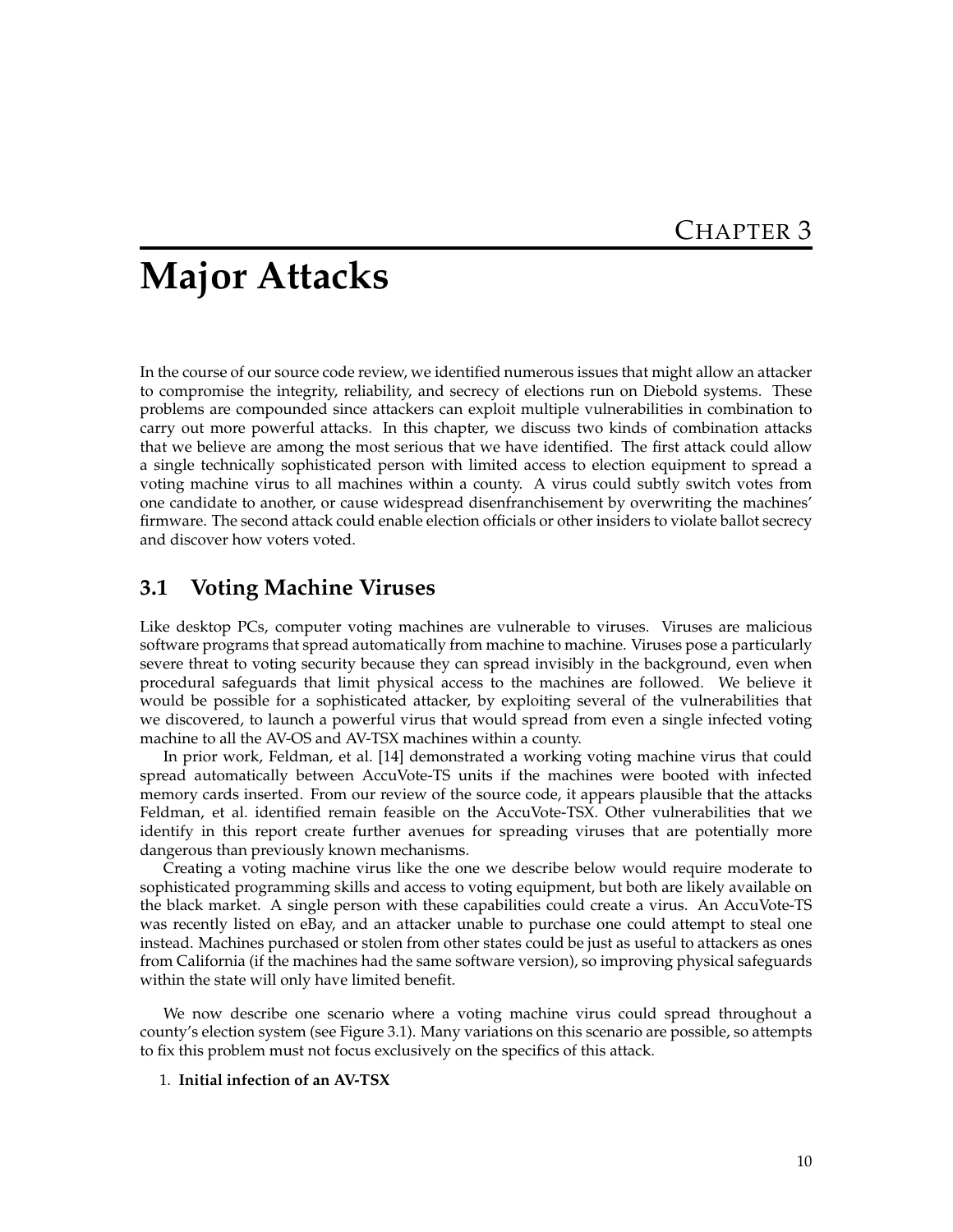

<span id="page-17-0"></span>Figure 3.1: **Propagation of a virus over the course of two election cycles.** During the first election: (1a) An attacker temporarily inserts a memory card containing a voting machine virus into an AV-TSX, infecting the machine. (2) After the election, poll workers remove the memory card containing ballot results from the infected machine and send it to election headquarters for tabulation; the virus has corrupted the files on the card, so inserting it into a central-office TSX infects that machine. (3) The infected central-office TSX attacks the GEMS PC over the Ethernet network by using known vulnerabilities in Windows; when the attack succeeds, the virus infects the GEMS server. (1b) Alternatively, if the county uses modems to return unofficial election results, an attacker can target the GEMS server directly over the modem connection, infecting it directly.

During the next election cycle: (4) The virus running on the GEMS server infects memory cards when officials download the new ballots; these cards are placed in voting machines throughout the county. (5) On election day, the virus executes its payload, which may involve altering votes or otherwise disrupting the election.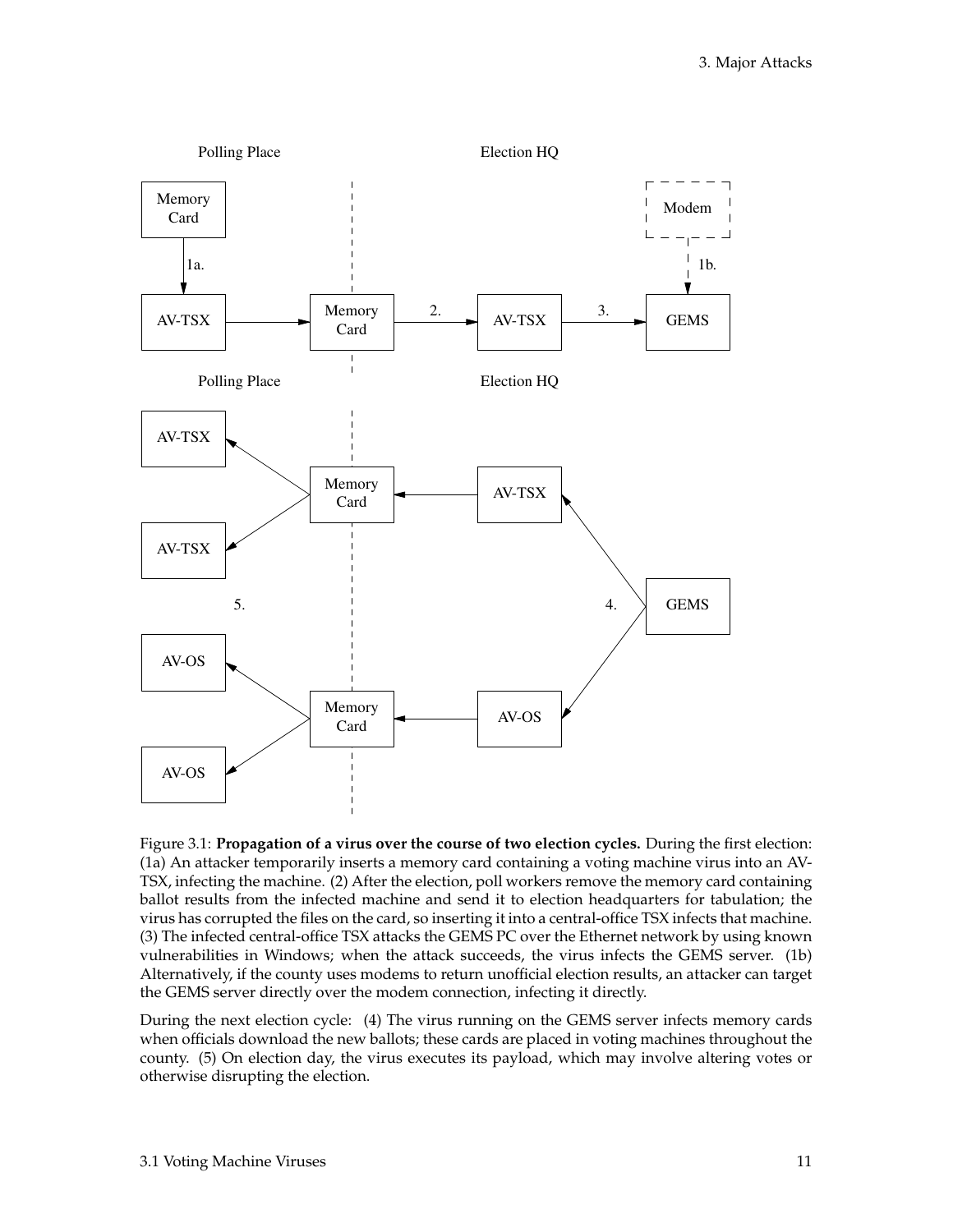The attacker, after developing the virus in advance of the election, needs only momentary physical access to an AV-TSX or memory card in order to initiate the infection.

One way to infect the initial machine would be to exploit the insecure software update mechanism described in Issue 5.2[.1](#page-39-1) or Issue 5.2[.2.](#page-40-2) [1](#page-18-0) If memory cards ship separately from machines, the attacker could intercept a memory card en route and copy the virus onto the card. The virus would be installed on the AV-TSX when the machine boots with the card in place. AV-TSX memory cards are commodity PCMCIA cards that can be bought on the open market and read and written using any laptop, so no special equipment is required to mount this attack. If, instead, machines ship with memory cards sealed in place, the attacker would need to gain physical access to a machine, break the seal and unlock the lock, replace the memory card with one containing the virus, reboot the machine to install the virus, reinsert the original memory card, and relock the enclosure. Though this may sound complicated, the Red Team has told us that software updates can be installed with less than one minute of physical access in a manner that would likely raise minimal suspicion from poll workers. The only physical evidence would be the single broken seal.

Some counties use modems to transmit unofficial election results back to election headquarters after polls close. In this case, an attacker could attempt to infect the GEMS server directly by connecting to it over the modem. As discussed in Section [4.1.8,](#page-30-0) this would allow the attacker to skip directly to step 4 below.

#### 2. **Viral spread to the central-office AV-TSX**

After the election, officials remove the memory cards from each machine and take them to the election headquarters, where a small number of AV-TSX machines are networked to a GEMS server. The next step in the virus's lifecycle is to infect these central-office AV-TSX units.

On the initially infected AV-TSX, the virus can manipulate the election database file stored on the removable memory card by exploiting Issue 5.2[.6.](#page-42-4) The attacker could design the virus to corrupt the file to exploit problems, such as Issue 5.2[.16,](#page-54-3) that allow the execution of arbitrary code during the result upload stage. Later, officials take the memory card with the manipulated election description and place it into a central-office AV-TSX. When officials initiate the upload function, the attacker's code executes and infects the central AV-TSX machine with the virus. A well-crafted virus might be able to do this without causing any visible signs of foul play.

#### 3. **Attacking the GEMS machine**

As soon as the virus infects the central-office AV-TSX, it can begin attacking the GEMS machine. In a typical deployment, as described by Diebold, the GEMS machine and the central-office AV-TSX machines attach to a single Ethernet switch and communicate using TCP/IP. This means that the GEMS PC exposes a large attack surface to the AV-TSX. Vulnerabilities in the PC's operating system (Windows), network drivers, and network services could all be attacked. The hacker community is already aware of exploitable flaws in some of these components. Even if automatic patches exist for these commodity components, the PC's software may not be up-to-date.

The Red Team's report describes how they were able to use widely available exploit tools to exploit holes in Windows and take control of the GEMS PC from another PC on the same subnet [\[3\]](#page-83-1). A virus running on the central AV-TSX could be programmed to perform a similar attack. After gaining control of the GEMS PC, the virus would install itself and proceed to the next phase of its lifecycle. It could hide itself from system administrators and from common security tools<sup>[2](#page-18-1)</sup> using rootkit techniques [\[16\]](#page-83-2).

<span id="page-18-0"></span> $1$ For example, the initial infection might replace the machine's bootloader software. This bootloader could then install high-level infection software [\[14\]](#page-83-0).

<span id="page-18-1"></span><sup>2</sup>Standard anti-virus software would be unlikely to detect a special-purpose voting machine virus that had infected the GEMS server. Such software does not exist for the AV-TSX and AV-OS.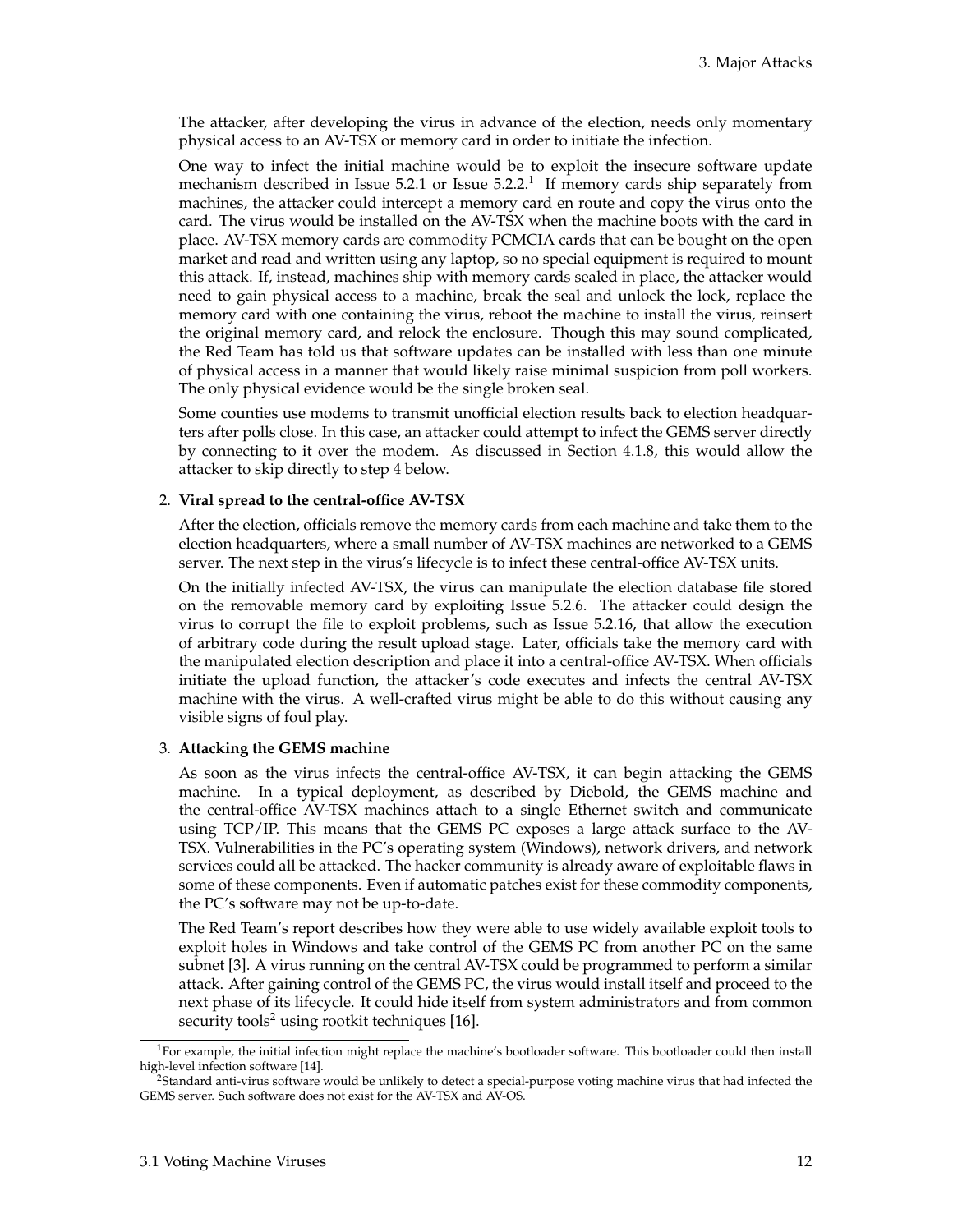#### 4. **Spreading back to the field**

At the beginning of the next election cycle, the infected GEMS system can spread the virus to the voting machines used in the field. It might spread to AV-TSX systems by tampering with the election data files as they are downloaded to memory cards that will be distributed to polling places. By introducing deliberate errors into these files, the virus could exploit vulnerabilities (e. g., Issue 5.2[.13,](#page-53-2) Issue 5.2[.15\)](#page-54-4) that will allow virus code to execute on the systems during voting. The virus could also spread to AV-OS Precinct Count machines in a similar manner by exploiting Issue 5.1[.2.](#page-40-2) Since typical procedures call for every memory card used in the county to be created using the GEMS server, this step would allow the virus to infect every AV-OS and AV-TSX machine used by voters.

## <span id="page-19-0"></span>**3.2 Virus Payloads**

What harm can a voting machine virus or other wide-scale compromises do? Among the most dangerous payloads would be an attempt to shift a close race by subtly stealing votes and an attempt to disrupt an election by launching a large scale denial-of-service attack. Procedural countermeasures might not be sufficient to defend against these attacks, as discussed in Chapter [6.](#page-64-0)

#### 1. **Subtle vote stealing**

An attacker could use a voting machine virus to reprogram a large number of AV-TSX or AV-OS machines to steal votes. When programming the attack, the attacker could decide which votes to steal (e.g., from particular candidates, races, or parties), how to steal them (e. g., by adding, deleting, or switching votes from one candidate to another), and when to execute the attack (e.g., only in closely contested races, or only in precincts with certain voting patterns). California's mandatory voter-verifiable paper audit trail (VVPAT) provides a valuable defense against electronic vote stealing, but it will not necessarily be able to detect and correct every kind of attack — particularly in races with a narrow margin of victory.

In a close election, one particularly dangerous scenario would be a widely-spread virus that subtly shifts votes between candidates on both the paper and electronic records. Suppose the candidates are named Alice and Bob. A Bob supporter could reprogram the machines to look for voters who select Alice. One percent of the time, after the voter has selected Alice, they machines could behave as if the voter had picked Bob, displaying a vote for Bob on the confirmation screen and on the printed paper record. A cleverly designed virus wouldn't interfere with an attempt to correct the problem, so voters who notice the error could cancel the printed VVPAT record and change the selection back to Alice.

An attack like this might shift enough votes to cause the wrong result in a close election, but could it really be done without being detected? Several factors favor the attacker. First, assuming that only a small fraction of voters would carefully review the paper VVPAT record, many voters would overlook the problem and allow incorrect votes to be recorded in both the electronic and paper records. Second, while a few voters might report the problem to poll workers, election officials would have difficulty determining whether the cause was voter error or a problem with the machines. This is similar to problems that Sarasota County, Florida experienced with its DRE voting machines in the November 2006 election [\[11\]](#page-83-3). In one race during that election, hundreds of voters reported that the machines displayed the wrong selection on the summary screen, or that they failed to show the race on the summary screen at all. Some observers eventually concluded that the cause was voter error due to a poorly designed ballot layout.

Even if officials suspect an electronic attack, the virus author could take countermeasures to thwart later investigation. The attacker could tamper with the system logs to remove traces of the virus's activity, and remove the virus after the election when the machine powers on again. By the time an investigation is commenced, most of the evidence of the problem could be destroyed.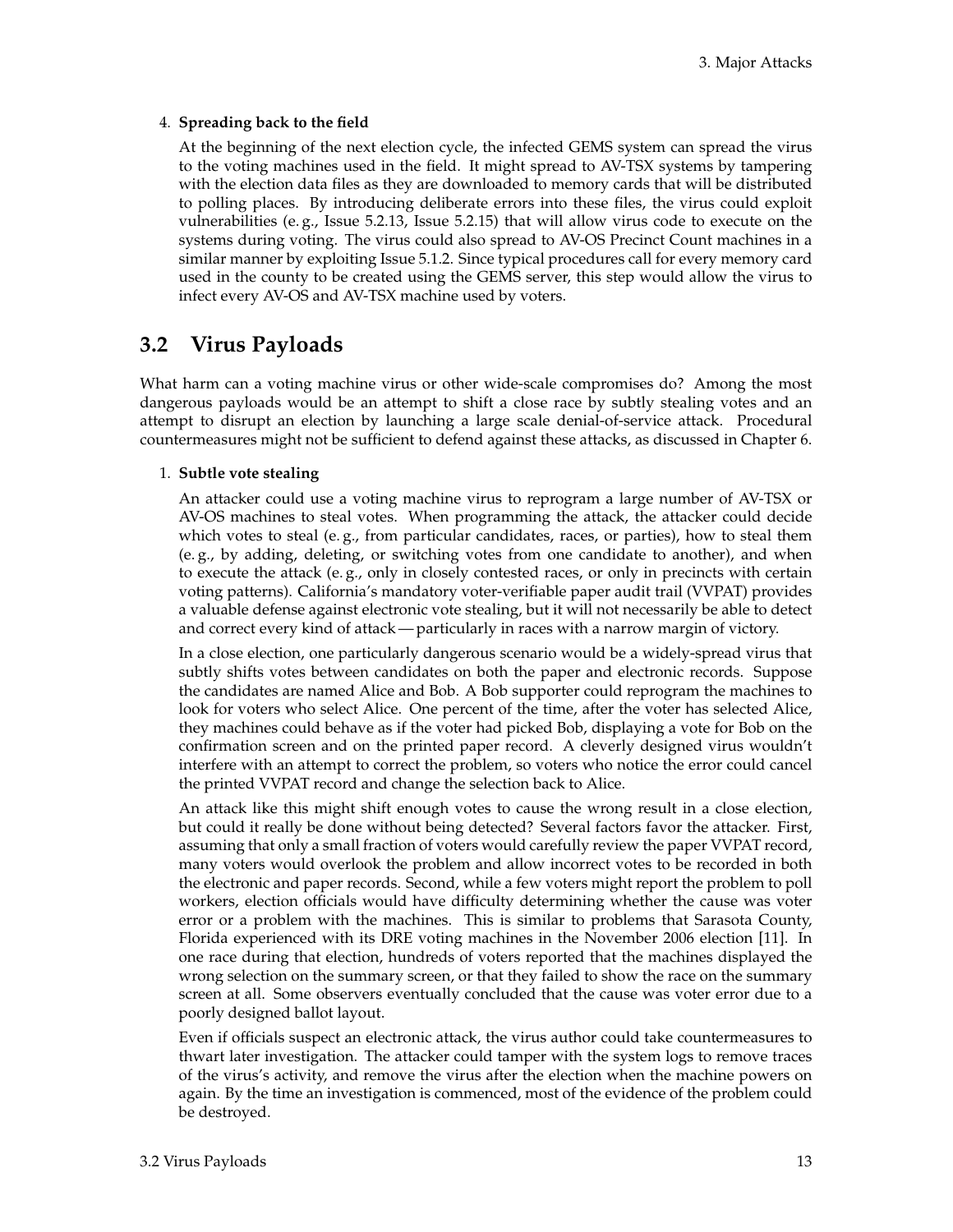Finally, even in the best case when officials do detect the virus, they might have difficulty undoing its effects without holding a new election— thus, the vote stealing attack becomes, at best, a massive denial of service attack. It would probably be impossible to tell how many votes had been shifted as a result of the attack, since the electronic and paper records would both reflect the fraudulent result.

A virus could also shift vote totals in the reports produced by AccuVote-OS Precinct Count machines. Conceivably, this would need to be paired with a corresponding attack that alters the paper ballots. This attack is considerably more difficult to accomplish on a large scale since the AV-OS scanner is unable to alter ballots.

Another notable but less-damaging attack by a virus author would be to re-program the AV-OS to selectively allow overvotes for a disfavored candidate. A voter who accidentally overvotes would not be notified by the AV-OS of her mistake and would not be given a chance to fix her ballot. After the election, if an overvoted ballot is rescanned, the overvote would likely be deemed invalid by officials. This attack might raise suspicion since AV-OS-scanned ballots should have been previously checked for overvotes, but the damage would be done by the time the attack was detected.

Other means of attacking the VVPAT are discussed in Section [3.3.](#page-20-0)

#### 2. **Massive denial of service**

Rather than stealing votes directly, attackers might choose a more passive strategy and attempt to disrupt the election process itself by disabling machines, destroying vote records, or slowing down voting. These attacks could be targeted at precincts that are likely to support an opposing candidate (or even triggered only after the virus detects that the opposing candidate has won a certain portion of the votes on a machine). Alternatively, the attack could be carried out indiscriminately in hopes of causing such widespread disruption that the election would be postponed.

What kinds of disruption could a virus cause? The AccuVote-TSX memory architecture exposes important system code, including the bootloader, operating system kernel, and voting software, to tampering by other software running on the machine. Malicious software on the machine could overwrite the bootloader or other parts of the software, rendering the machine inoperable. Repairing this damage would require a visit from a service technician and possibly even a return to the factory. Feldman, et al. demonstrated how such a denial of service attack was possible with the AccuVote-TS [\[14\]](#page-83-0).

An attacker would have many choices about when and where to trigger an attack and what kind of damage to do. Some attacks might be very difficult to distinguish from non-malicious hardware and software malfunctions.

Denial-of-service attacks on the AccuVote-OS machines would be slightly less damaging. If an attack causes the AV-OS machines to break down, only voters who invalidly fill out their paper ballot (e. g., overvote) will be affected, since they will not be warned or given the chance to correct their mistakes.

## <span id="page-20-0"></span>**3.3 Attacking the VVPAT**

The design of the VVPAT mechanism used by the AV-TSX poses a threat to the secrecy of voter ballots and places a limit on its ability to detect malicious software. Two aspects of the design are especially problematic:

• The AV-TSX contains a movable flap over the VVPAT window and can be open or closed. When it is closed, the voter cannot see the VVPAT record and is unlikely to know in advance that the flap needs to be opened. If the flap is closed when the voter walks up to the machine, they may cast their ballot without checking the VVPAT record and without even being aware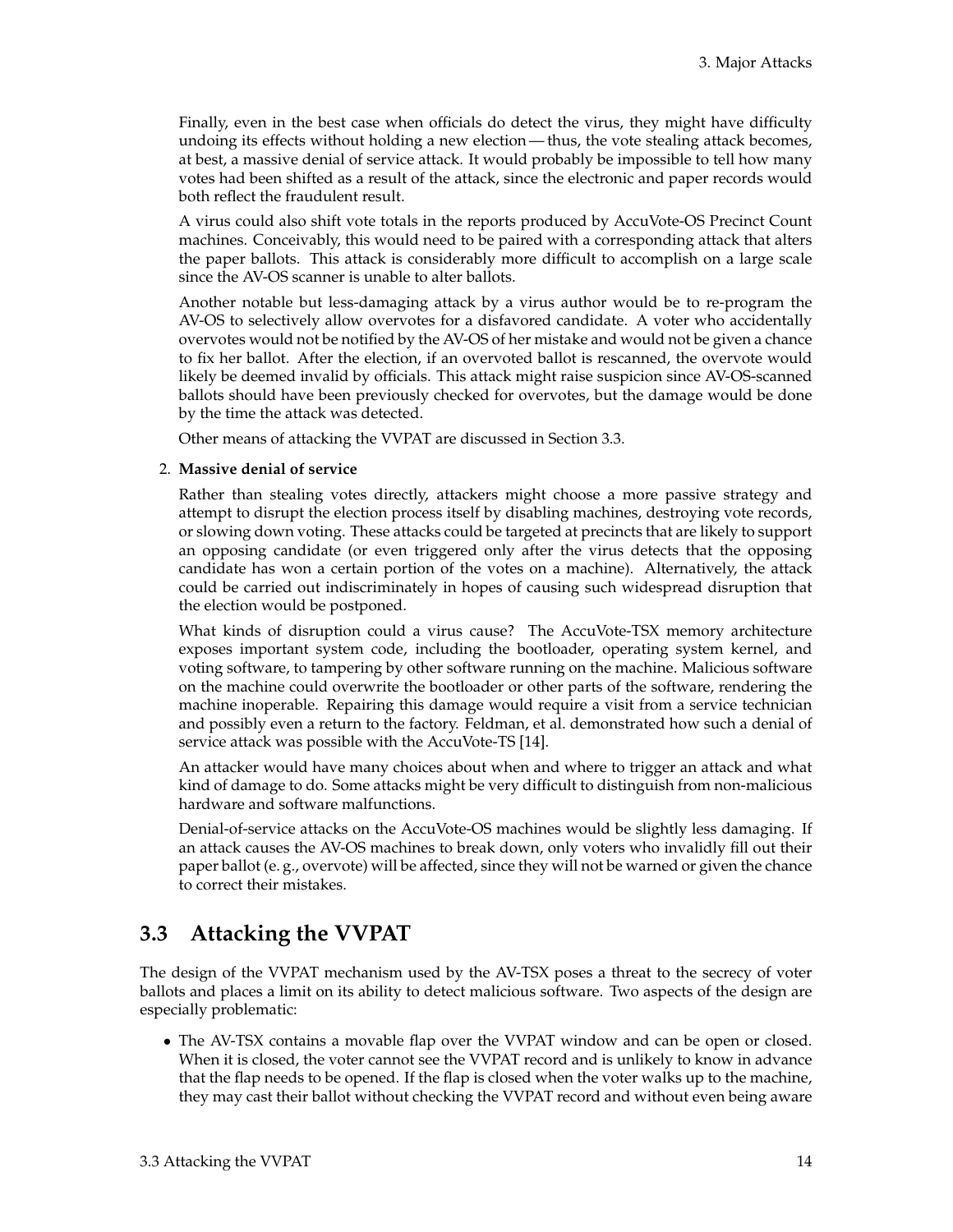that they could have checked the VVPAT record. The flap closes easily, and once it closes, it might stay closed for many voters.

Consequently, the presence of this flap may reduce the number of voters who check the VVPAT record. This makes audits less effective because it undermines the presumption that the VVPAT record accurately represents the voter's intent. This flap may also heighten the damage done by paper jams and printer failures: if the flap is closed when the printer jams, then several voters may continue voting before anyone notices that multiple VVPAT records have been destroyed and rendered unreadable by the unnoticed printer jam.

• The AV-TSX VVPAT uses a reel-to-reel printer mechanism. The system contains a spool of blank thermal paper which feeds through the printer mechanism, then past the window where it is visible to the voter, and then winds onto a second take-up spool. The machine records votes continuously on the spool of paper without cutting it in between voters. Consequently, election workers have an opportunity to associate voters with the paper records by matching the order in which voters used the machine to the order of the records on the paper.

Most voters only vote at a polling place once or twice every two years. Consequently, each time they use the equipment, they will effectively be learning for the first time how to use it. Voters cannot be expected to know in advance the intricacies of how the machines work: instead, they will likely be learning this as they go along. This creates the possibility that malicious software on an AV-TSX could trick voters by subtly deviating from the normal protocol for printing VVPAT records.

To illustrate the risks, we list four hypothetical attacks that an attacker who has subverted the software on the AV-TSX could mount. This list of example attacks is not intended to be exhaustive or comprehensive.

1. In our first attack, the malicious AV-TSX behaves honestly for 90% of the voters, and randomly selects 10% of the voters to cheat. For those unlucky voters, it behaves legitimately except that it always prints candidate X on the VVPAT record, whether the voter selected candidate X or his rival. If the voter notices the error and spoils her ballot, the machine allows her to go back and change her selection, and it behaves honestly for the remainder of that voter's session. If the voter does not notice, the machine casts the ballot. The machine records an electronic vote record matching whatever is printed on the VVPAT record.

If we assume that perhaps 50% of voters will not bother to check what is on the VVPAT record, the machine will succeed in stealing up to 5% of the votes, which may be enough to overturn the outcome of a close race if every machine in the county contains this malicious software. Moreover, this attack leaves no permanent evidence that would be detected during the 1% manual tally or the official canvass. In principle, an election official who counted the number of spoiled VVPAT records might notice the increase in spoiled VVPAT records [\[4\]](#page-83-4), but we are not aware of any county that currently performs this check as part of the official canvass.

We are not convinced that increasing the number of spoiled VVPAT records by an amount equal to 5% of the total number of ballots would be enough to provide a clear indication of fraud. Even if suspicions were raised, the evidence might still admit multiple possible interpretations and thus, there might be no indisputable evidence of fraud that a court could use to throw out the election results. Furthermore, even if the attack is detected and a court is persuaded to order a new election, the controversy could undermine voter confidence. This is an example of an attack that cannot be mounted against manually-marked paper ballots.

2. In our second attack, a malicious AV-TSX unit cheats 5% of the voters by deviating from the normal desired operation in only one small way. When the unlucky voter casts her ballot, the machine does not scroll the VVPAT record up into the security canister. It simply leaves the VVPAT record showing in the glass window and prints a message on the screen saying "Your vote was recorded. Thank you for voting." Shortly after the voter walks away, the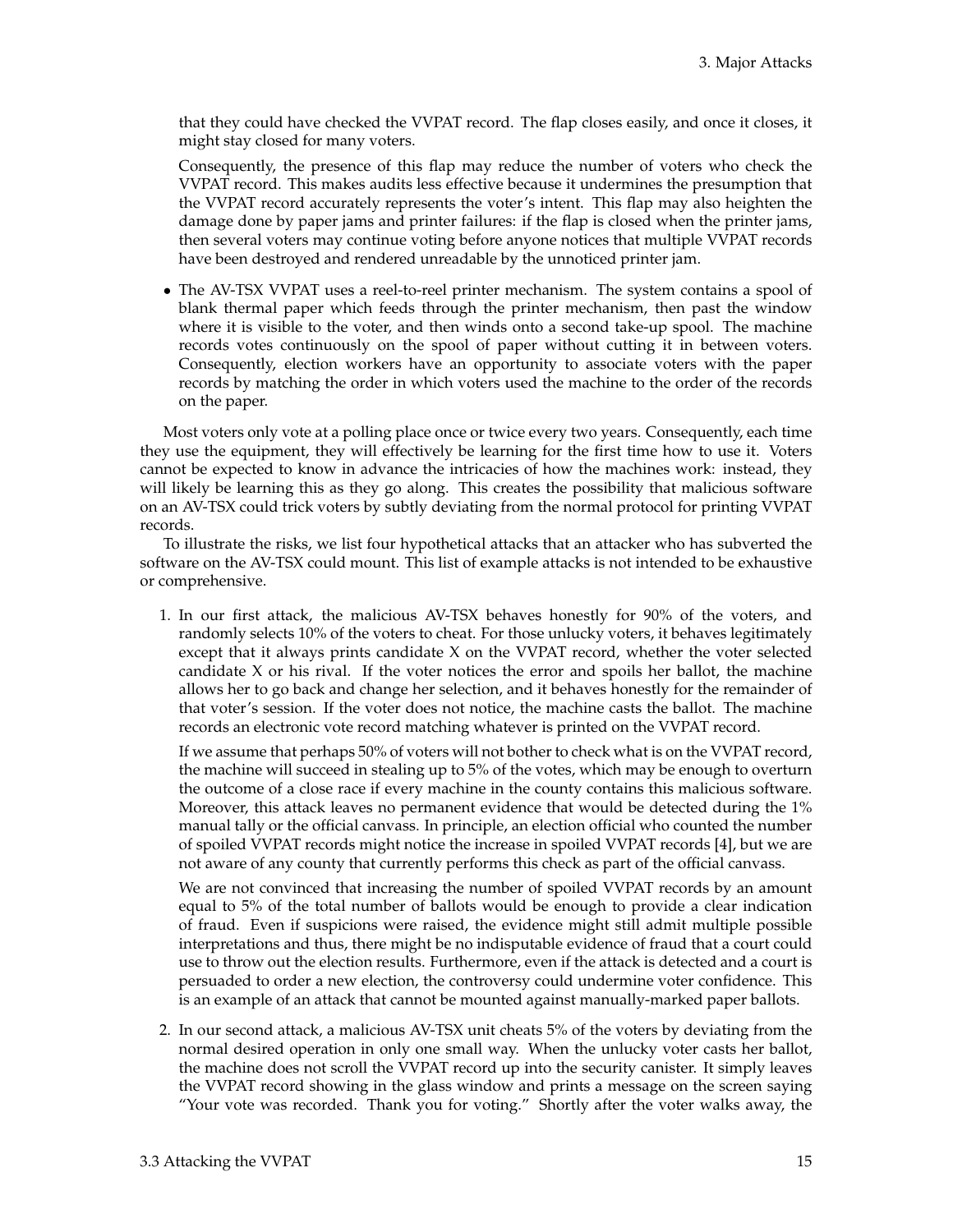machine prints "CANCELLED" under the VVPAT record to spoil it, scrolls it up into the security canister, prints a new VVPAT record containing votes for the attacker's preferred candidates, and scrolls that into the security canister. This might be difficult to detect.

- 3. Alternatively, one can imagine that when the unlucky voter casts her ballot, the AV-TSX machine immediately prints "CANCELLED," then prints a new VVPAT record, and scrolls that up into the security canister, all in one action. If the printer scrolls the paper fast enough, it might be difficult for a first-time voter to notice what went wrong. If an occasional unlucky voter does happen to notice the misbehavior, she cannot demonstrate to anyone else that the machine cheated her: by the time she can call over a poll worker or another witness, the evidence is gone and it is too late. Even if a poll worker peers over the shoulder of the next few voters (violating their ballot secrecy) to see if the problem recurs, it is unlikely that the poll worker will notice any further problem due to the small number of voters targeted. We fear that even if a few voters do notice the issue and complain, their complaints might be discounted or there might be little that poll workers can do about it.
- 4. Yet another possible attack applies to counties that use DREs for provisional voting. Suppose that the attacker wants to favor candidate X over candidate Y and is able to introduce malicious software onto the county's AV-TSX units. When a provisional voter steps up to use the machine, the malicious software observes which candidate the voter selects. If the voter selects candidate Y, the machine behaves honestly and prints a VVPAT record that is correctly marked as provisional, prints the challenge code associated with this provisional voter, and correctly records the vote electronically as a provisional vote. However, if the provisional voter selects candidate X, then the machine prints a VVPAT record and makes an electronic record as though this were a non-provisional voter. Later, when a subsequent non-provisional voter tries to vote for candidate Y, the machine prints a VVPAT record and makes an electronic record as though that subsequent voter were a provisional voter (using the challenge code associated with the earlier provisional voter). In effect, each provisional voter who votes for candidate X is matched up with a non-provisional voter who votes for candidate Y, and the provisional status is swapped. Later, during the resolution of provisional voters, if some provisional votes are discarded because the voter was not eligible to vote, then officials will be discarding votes for candidate Y that should have counted and retaining votes for candidate X that should have been discarded. The number of votes that can be stolen in this way is governed by the number of provisional voters whose votes are ultimately rejected. If this number exceeds the margin of victory, this attack strategy can change the outcome of the election. This kind of attack would not be detected by the 1% manual tally or during the official canvass because the electronic records do match the VVPAT records exactly and because the number of voters and provisional voters are not affected by the attack. The only chance to detect this attack is for voters to notice the provisional status of their votes, but it is not clear whether voters would notice this or would understand the consequences if they did.

Malicious software might also try to increase the odds of avoiding detection by targeting its attacks towards voters who are less likely to notice the fraud. For instance, instead of picking voters to cheat at random, the malicious software might watch for voters who appear to be having trouble (as evidenced, for instance, by their use of the "Help" button, by slow progress through the ballot, or by multiple attempts to change their selections) and selectively defraud these voters.

Would these attacks succeed in avoiding detection? We do not know. To the best of our knowledge, it is an open question whether voters would notice. We are not aware of any studies that have tested these attacks, but there are reasons to be concerned [\[13\]](#page-83-5). It is possible that none of these attack strategies would succeed. We would like to believe that these kinds of attacks would be detected. However, it is also possible that an attacker who studied human behavior could come up with methods to steal elections without detection. The point is that we do not know whether malicious software could fool voters into accepting fraudulent VVPAT records. Given that the security of the AV-TSX relies upon the assumption that the VVPAT record will accurately represent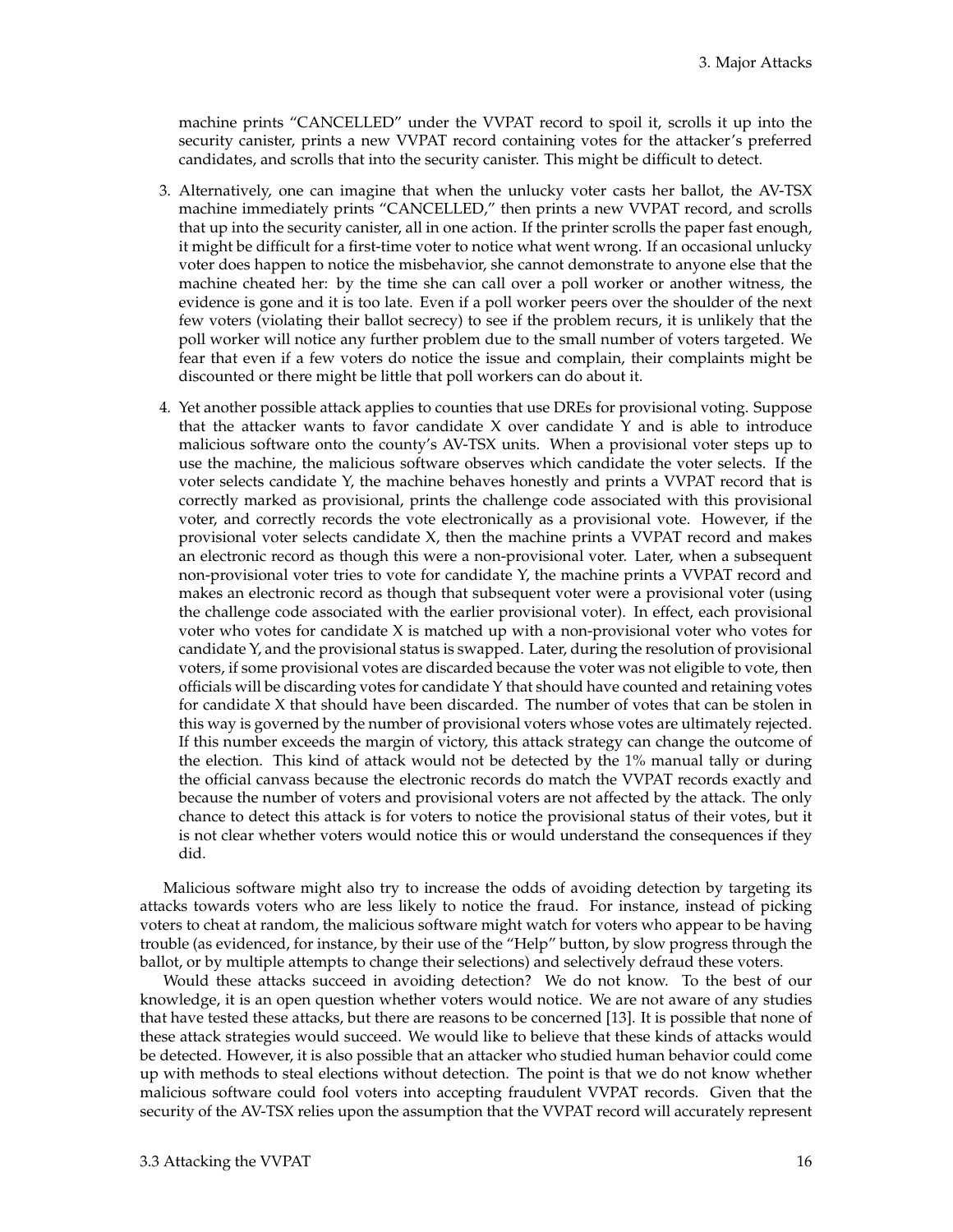voter intent, this uncertainty surrounding VVPATs and voter behavior may be of concern. It seems to cast some doubt on how much we can rely upon the VVPATs.

Of course, these kinds of attacks are only possible if the attacker can find a way to replace the software on the AV-TSX. However, the VVPAT was intended as an independent check upon the operation of the machines, and these risks undermine the independence of the VVPAT records. These attacks are possible because the VVPAT printer and spool are entirely under software control, so if the software is subverted, it can control how the VVPAT record is printed. This architectural feature of the AV-TSX is unfortunate. It might be better to have an architecture that left no plausible avenue for an attacker to subvert the paper trail.

Manually-marked paper ballots scanned with the AV-OS are not subject to these kinds of human factors risks. Because the process of marking the ballot does not involve any interaction with complex technology, there is no opportunity for corrupted devices to try to influence the voter ballot marks. The marks on the paper ballot record the voter's intent unmediated by technology. This may make manual recounts and the 1% manual tally of the AV-OS more effective and less susceptible to subversion by malicious software. Consequently, it seems plausible that voting systems based upon the AV-OS may prove to be more resilient to technical attack than voting systems based upon the AV-TSX.

### <span id="page-23-0"></span>**3.4 Attacking Ballot Secrecy**

In addition to threats to the accuracy of election results, we are charged with identifying problems that could threaten the secrecy of voter selections. Secrecy makes it difficult for voters to sell their votes, since they can't prove to anybody else how they voted. Ballot secrecy also helps voters stand up to intimidation by those who threaten to harm them if they do not vote a certain way. We found a variety of issues with the AV-TSX that pose significant threats in this area.

As we describe in detail in later sections, the machine stores votes in the order in which they were cast (Issue 5.2[.19\)](#page-55-3); it stores them together with a record of the time they were cast and, if a specific configuration option is enabled, prints this time in a barcode on the paper VVPAT record (Issue 5.2[.20\)](#page-56-2); and it assigns them each an encrypted serial number that can be decrypted to discover the order of voting (Issue 5.2[.21\)](#page-56-3). Any one of these problems could leak enough information about the votes to reveal how individuals voted.

Exploiting these problems would require three resources. First, an attacker would need access to the voting data — either the barcoded VVPAT records or the election results file from the memory card or voting machine. Second, if attacking the election results file, the attacker would need to know the data key used to encrypt the results file and generate ballot serial numbers; Issue 5.2[.5](#page-42-5) explains how an attacker with access to a single voting machine can determine this county-wide key. Third, an attacker would need to know on which machines target individuals cast their votes, as well as the time of their votes or their positions in the sequence of votes cast. For example, in a targeted attack, a human observer or hidden camera could observe how many people voted on a machine before the targeted individual. In a broader breach of privacy, the attacker could learn the order of voters from the polling place sign-in list, if that list records the order in which voters sign in. There are several ways that an attacker could obtain this information, but we are particularly concerned that all of the necessary items could be obtained with relative ease by corrupt poll workers or election officials.

Of course, most poll workers and election officials are honest. Poll workers volunteer their time for what is a critical but largely thankless job. What concerns us is that a malicious person who wants to attack the election can purposely volunteer as a poll worker in order to obtain access to sensitive data. Regardless of whether or not any poll workers actually are malicious, the fact that the AV-TSX makes it possible for malicious officials to determine how individuals voted may be detrimental to voter confidence and participation.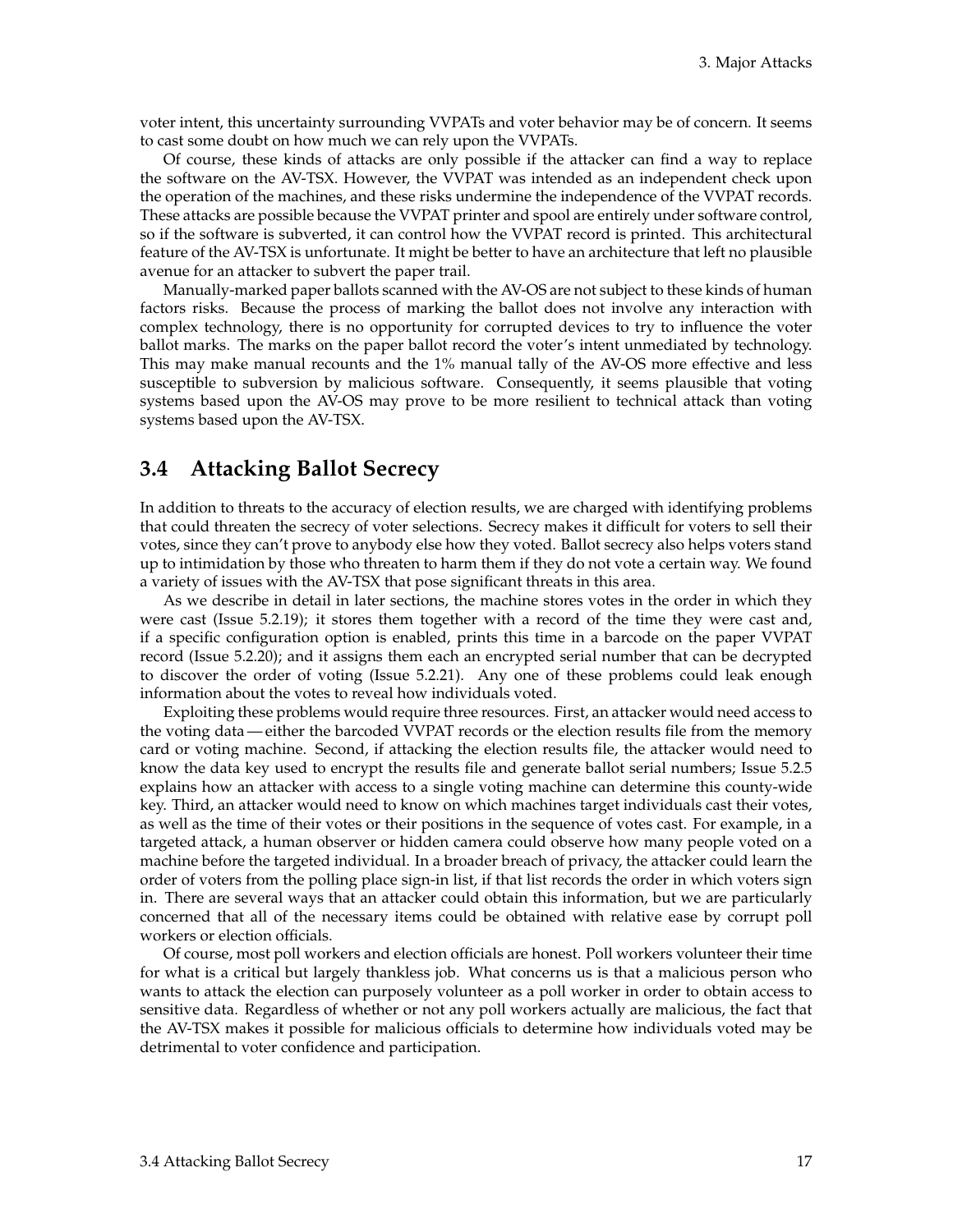## <span id="page-24-0"></span>**Systemic and Architectural Issues**

Given the consequences of election fraud and the importance of public confidence in elections, voting systems and software must be designed from the ground up to be secure. Building a secure system involves identifying the threats that it could face and producing a design that not only counters those threats but employs defense-in-depth to limit the damage that any undiscovered vulnerabilities could cause. It also requires the use of defensive programming techniques to minimize software defects and the use of sound software engineering practices to ensure that software developers are properly trained and that source code is properly reviewed before release.

In our analysis of the Diebold system, we found significant systemic weaknesses in its design and implementation as well as in the engineering practices used to develop it. Our analysis is based both on our direct examination of the system's source code and on an interview that we conducted with Talbot Iredale, Software Development Manager, Diebold Election Systems  $[1]$ .<sup>[1](#page-24-2)</sup>

## <span id="page-24-1"></span>**4.1 Design**

#### **4.1.1 Large Attack Surface**

Experienced security practitioners often also recommend analysis of the "attack surface" of a software system. The attack surface is the interface that is exposed to the attacker. This includes all operations that the attacker can invoke, any data that the attacker can control, protocols that the attacker can participate in, and so forth. The larger the attack surface, the more degrees of freedom the attacker has in crafting attack strategies. A bug in any code that is exposed to an attacker may lead to an exploitable vulnerability, so a large attack surface also means that a large volume of code is security-critical. Consequently, systems with a large attack surface tend to be more prone to security vulnerabilities.

The Diebold voting system has a large attack surface. Exposed interfaces include:

- 1. The user interface on the AV-TSX.
- 2. The protocol spoken between the AV-TSX and the smart card.
- 3. The content of election database and other files on the AV-TSX memory card, as read by AV-TSX units in the field.
- 4. The content of the ballot results files on the AV-TSX memory card, as read by other AV-TSX units.
- 5. The data transmitted between GEMS and a central-office AV-TSX, when the two are connected by Ethernet or a serial link or modem.
- 6. The protocol spoken between the smart card and the Voter Card Encoder.

<span id="page-24-2"></span><sup>&</sup>lt;sup>1</sup>We wish to thank Mr. Iredale for his time and his useful insights.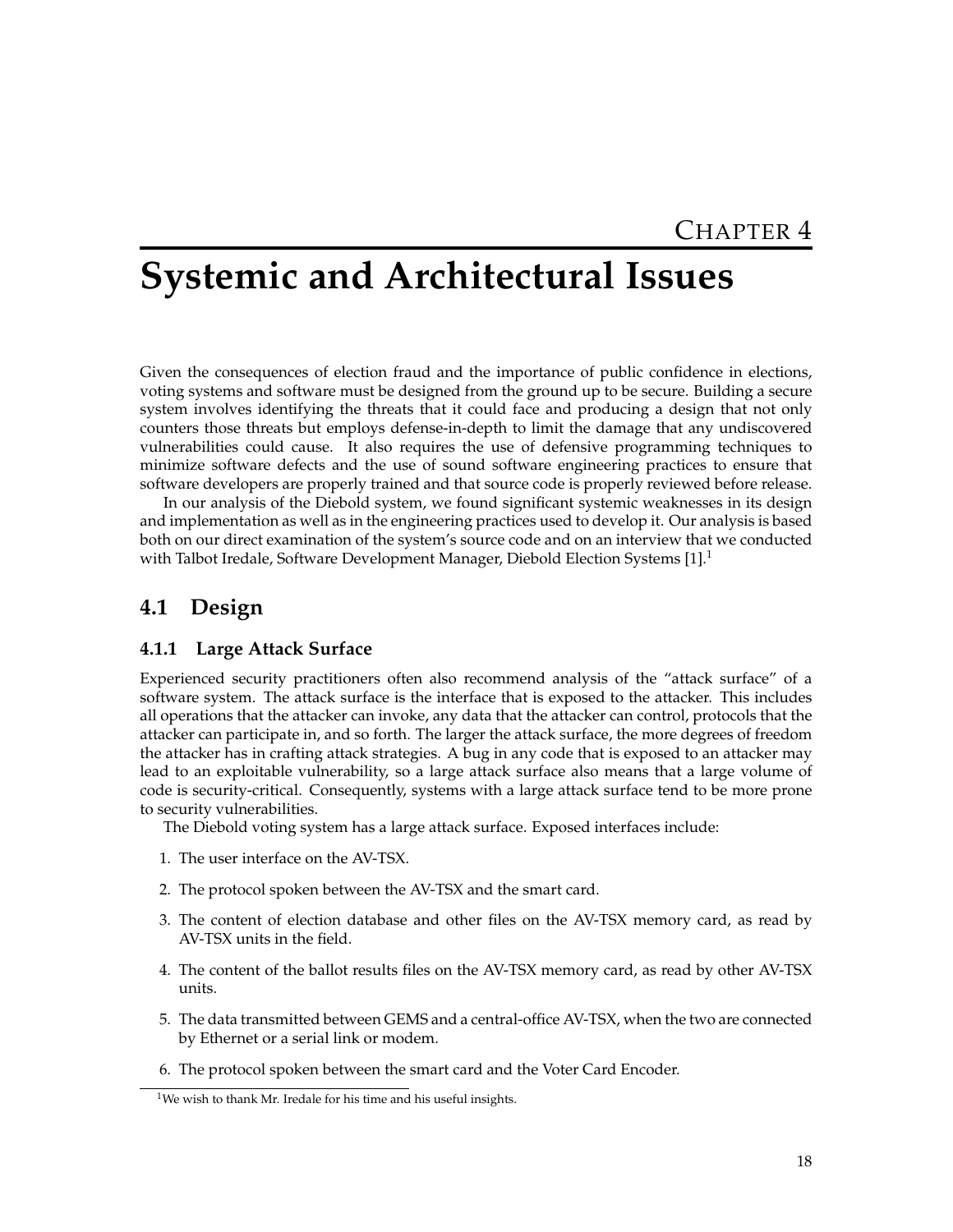- 7. The marks on the paper ballot, as scanned by the AV-OS.<sup>[2](#page-25-0)</sup>
- 8. The election configuration and other data on the AV-OS memory card, as read by AV-OS units in the field.
- 9. The election results data on the AV-OS memory card, as read by central-office AV-OS units.
- 10. The data transmitted between GEMS and a central-office AV-OS, when the two are connected by a serial link or by modem.
- 11. The interface between multiple GEMS installations during regional processing.

Some of these interfaces are complex and present many opportunities for attack. All of them could potentially be manipulated by an attacker. Given this, one would expect that the risk of exploitable vulnerabilities is high. That expectation was borne out during our examination of the source code. Our analysis of the risks associated with each of these exposed interfaces is as follows:

- 1. The user interface on the AV-TSX is complex. It seems to have been implemented carefully for the most part, although we did find one buffer overflow that appeared to be possible to exploit (see Issue 5.2[.17\)](#page-55-4).
- 2. The protocol spoken between the AV-TSX and the smart card is fairly simple. The code was not written defensively (see Section [4.2.2](#page-34-1) for a definition of defensive programming) but appears to be free of noticeable security vulnerabilities. However, at the protocol level, the design does not appear to have been as successful (see, e. g., Issue 5.2[.7,](#page-42-6) Issue 5.2[.8,](#page-43-2) and Issue 5.2[.9\)](#page-43-3).
- 3. The content of election database and other files on the AV-TSX memory card, as read by AV-TSX units in the field: The format of these files is complex and rich in features, so this is an especially dangerous area for vulnerabilities. The election database contains a marshaled version of a complex data structure, leaving many opportunities for vulnerabilities in the demarshaling code and in malicious election database files that violate expected invariants. The code that reads these files was not written defensively and we suspect that developers may have failed to consider the possibility that the memory card could contain malicious data. We found many design- and implementation-level defects in the code that reads these files. See, e. g., Issue 5.2[.1,](#page-39-1) Issue 5.2[.2,](#page-40-2) Issue 5.2[.3,](#page-40-3) Issue 5.2[.13,](#page-53-2) Issue 5.2[.15,](#page-54-4) and Issue 5.2[.14.](#page-54-5)
- 4. The content of the election results files on the AV-TSX memory card, as read by other AV-TSX units: The format of these files is of medium complexity. The code involved in reading these files was not consistently written using defensive programming and we found implementation-level defects with serious consequences in this portion of the file. See, e. g., Issue 5.2[.16.](#page-54-3)
- 5. The data transmitted between GEMS and a central-office AV-TSX, when the two are connected by Ethernet or a serial link or modem, involves a complex protocol. The code involved in interpreting it appears to validate most inputs, but there were some exceptions: we did find several implementation-level defects that would allow an attacker to mount attacks across this interface. See, e. g., Issue 5.2[.18.](#page-55-5)
- 6. The protocol spoken between the smart card and the Voter Card Encoder appears to be fairly simple.
- 7. The marks on the paper ballot, as scanned by the AV-OS, present a fairly simple interface and we did not see much opportunity for malicious manipulation of this data to subvert the security of the AV-OS.

<span id="page-25-0"></span><sup>2</sup> In this section, AV-OS refers to the AV-OS Precinct Count machine, not the AV-OS Central Count machine.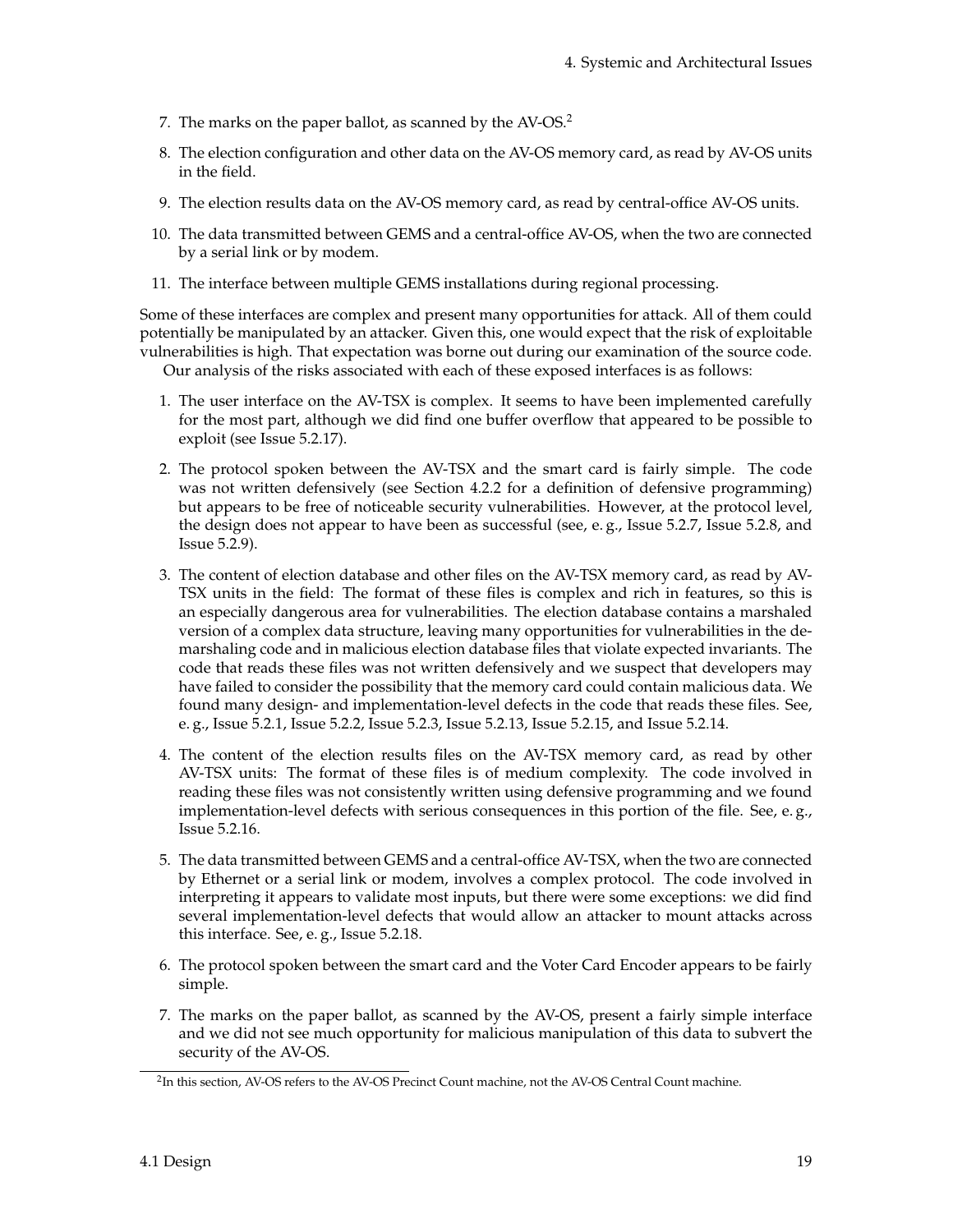- 8. The election configuration and other data on the AV-OS memory card, as read by AV-OS units in the field: The format of these files is of medium complexity. The code was not written defensively and we found several design- and implementation-level defects in the code that reads these files. See, e. g., Issue 5.1[.3,](#page-40-3) Issue 5.1[.5,](#page-42-5) Issue 5.1[.9,](#page-43-3) Issue 5.1[.10,](#page-44-2) and Issue 5.1[.11.](#page-44-3)
- 9. The election results data on the AV-OS memory card, as read by central-office AV-OS units: The format of these files is fairly simple, but the code was not entirely free of vulnerabilities. See Issue 5.1[.6.](#page-42-4)
- 10. The data transmitted between GEMS and a central-office AV-OS, when the two are connected by a serial link or by modem, involves a communications protocol that is of medium complexity. We did not study this code in any depth.
- 11. The interface between multiple GEMS installations during regional processing: We did not study this code in any depth.

It is interesting to note that the attack surface of the AV-TSX appears to be larger than that of the AV-OS. This is partially a consequence of the fact that the AV-TSX provides more functionality, but it is also a consequence of the way that users interact with these devices. One might predict, based on this analysis, that the AV-TSX would be at greater risk of attack than the AV-OS.

#### **4.1.2 Complexity**

The Diebold system is a complex computing system. Complexity is the enemy of security. All code has bugs; the only way to be sure that software will be secure is to arrange for its design and implementation to be so simple and so small that one can inspect all of it and be confident that all of the bugs and defects in the code are found. By that criterion, the Diebold software is too complex to secure. Put another way: If the Diebold system were secure, it would be the first computing system of this complexity that is fully secure.

One crude measure of software complexity involves counting lines of source code. As may be seen from Table [1.1,](#page-9-1) the AV-TSX (with 136K SLOC, not counting the COTS OS) is a more complex codebase than the AV-OS (with 20K SLOC, and no OS). This provides a second reason why one might expect the AV-TSX to be at a greater risk of security vulnerabilities than the AV-OS. This was at least partially borne out by our analysis of the source code, as mentioned above.

One principle of secure design is to architect the software so that it has a small Trusted Computing Base (TCB). The TCB is that portion of the software whose correctness suffices to ensure that the system security requirements will be met. The system must be designed to ensure that the TCB cannot be bypassed or subverted. That is, the TCB must be protected from attack and must be written to ensure that the rest of the system cannot violate the security policy even if the rest of the system is compromised or malicious.

The Diebold software not appear to have any clearly defined TCB. It is a monolithic system, with no clear trust boundaries. It does not use compartmentalization. Similarly, we found little evidence of any attempt to apply *defense in depth* or to follow the *principle of least privilege*, two standard principles of secure system engineering.

Due to this architecture, a breach of any part of the software may lead to security violations and breaches of the rest of the software. In this sense, the system is fragile. It is like an oceanliner built without watertight doors: a hole anywhere below the waterline is liable to sink the entire ship. Because code of any significant complexity or scale inevitably has bugs, defects, and flaws, this architecture makes it all but inevitable that the Diebold voting software will have exploitable security vulnerabilities.

#### **4.1.3 Misplaced Trust**

In our judgment, the Diebold software places too much trust in people and other components of the system. For instance, the software trusts — relies upon — the memory card to contain files from a legitimate, authorized source. In other words, the software is written with the expectation that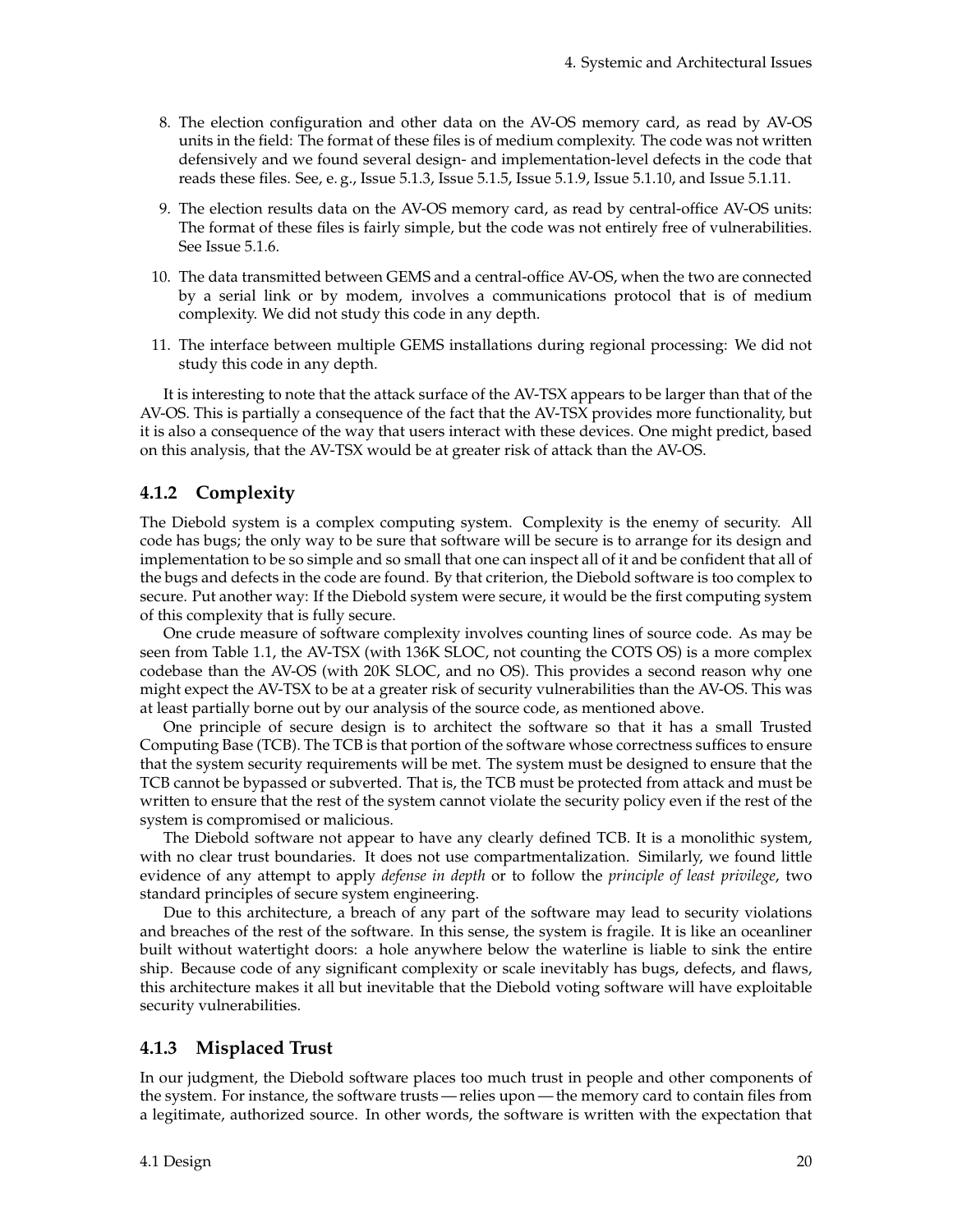the contents of the memory card come from a benign source, and the software does not effectively defend itself against malicious files on the memory card. That trust seems misplaced: it is too easy for an attacker to tamper with the contents of a memory card. When that expectation is violated, the integrity of the software can be breached.

This theme appears throughout the voting system. In many places where two components communicate, both components rely on each other to be benign, which renders them vulnerable to attack if the security of the component happens to be breached. For instance, the GEMS server trusts the central-office AV-OS and AV-TSX units and everything else that is connected to its own Ethernet network. This trust is dangerous. While those devices might be protected against physical tampering, they must handle data that comes from the field and thus might be malicious. Those devices are at heightened risk of subversion, and it would be safer if GEMS and other system components were written to defend against subversion by malicious devices on the same network.

This risk is especially pronounced if county practices involve taking AV-OS or AV-TSX units that were used in the field in a prior election and connecting them to GEMS in a future election. We cannot realistically protect units in the field from physical tampering. Therefore, we must assume that any unit that has spent time overnight at a polling location could have been tampered with by an attacker and its firmware corrupted. If a compromised AV-TSX unit were later plugged into the GEMS Ethernet network and repurposed as a central-office AV-TSX, at that point a malicious device would be plugged into the GEMS Ethernet network. While GEMS could have been written to protect itself from attack by other devices on the same network, it was not. Once any malicious device is allowed to connect to the central-office Ethernet network, there are no effective technical barriers preventing all other devices on the network from being penetrated.

As another example, all AV-OS and AV-TSX units rely upon— are vulnerable to attack by the central-office GEMS election management system. GEMS can silently program memory cards so that they contain firmware update files or malicious election database files that will replace the running software on every unit in the field with malicious, corrupted software. $3$  This means that the consequences of a breach of GEMS security are more severe than they need to be. For instance, while we might be prepared to entrust the GEMS operator not to manually adjust vote tallies (provided that such actions would be logged and could be detected), there is no reason why a rogue GEMS operator should be granted the power to undetectably replace the software on every AV-OS and AV-TSX unit in the county. Yet this is effectively what the Diebold voting system allows.

This type of pervasive trust makes the Diebold system brittle: a small security breach can have large consequences out of proportion to the initial breach. That, in turn, places an unnecessary burden on procedural protections, because even a brief violation of procedure or a small, seemingly negligible breach of the chain of custody can have disproportionately harmful effects.

#### **4.1.4 Bidirectional Information Flow**

The Diebold voting system includes a bidirectional flow of data. Information flows from GEMS to every unit in the field (via memory cards), and from all units in the field back to GEMS (again, via memory cards). This poses some risk of viral spread of infection. In particular, if (1) a memory card or unit in the field can be corrupted and (2) there are any exploitable flaws in the handling of data on the memory card, then a virus may be able to spread from one unit in the field to GEMS and then back to every unit in the field. In practice, we found that both prerequisites are met. Due to the complexity of the data on the memory card, any system of this architecture seems to be at high risk of viral spread. The bidirectional flow of data heightens the impact of these vulnerabilities by allowing viruses to spread throughout the system.

This is not a necessary property of a voting system. For instance, it would be possible to have one central-office application for programming memory cards for distribution to the field and a second application for reading memory cards from the field and tabulating results, with firewalls to ensure that any penetration of the second application cannot affect the first application. See

<span id="page-27-0"></span><sup>&</sup>lt;sup>3</sup>GEMS can permanently replace the firmware stored on every AV-TSX in the field. In the case of the AV-OS, GEMS cannot replace the stored AV-OS firmware, but GEMS can cause the running software to be altered. That alteration will persist until the AV-OS unit is powered down and the memory card removed, but it is not permanent.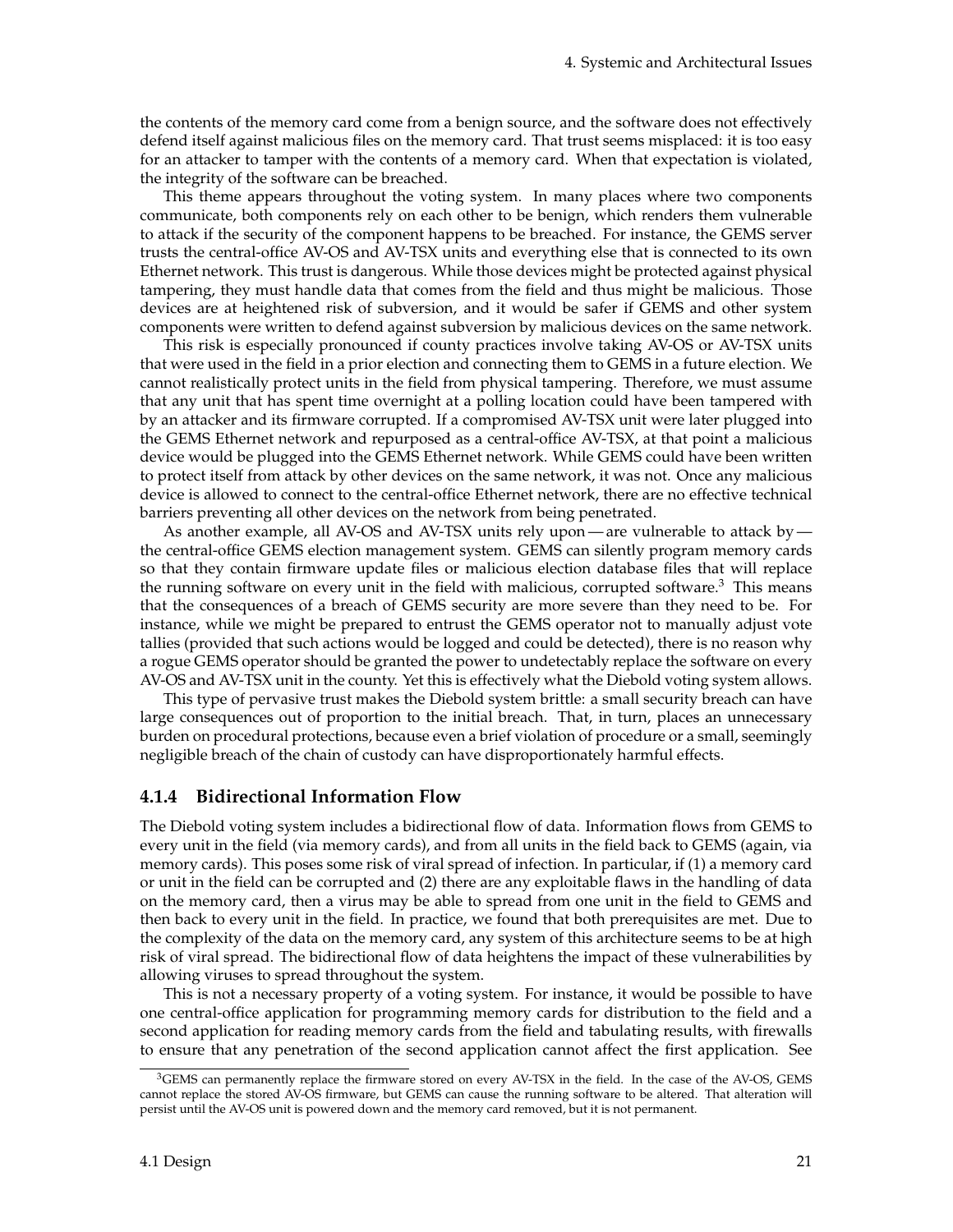Section [6.10.](#page-68-0) However, the Diebold voting system was not designed with those kinds of firewalls in place, and it was not constructed in a way that would provide inherent resistance against the spread of virally propagating malicious code.

#### <span id="page-28-0"></span>**4.1.5 Insufficient Controls on Code Integrity**

The Diebold devices do not contain strong controls to protect the integrity of their software. For instance, the AV-TSX can be upgraded in any of several ways simply by placing unauthenticated files on a memory card. The GEMS application can be upgraded simply by installing new software on the GEMS PC. All of the software on the AV-TSX and GEMS PC is installed on writable storage (either non-volatile flash memory or a magnetic hard disk). For instance, the bootloader, WinCE operating system, and BallotStation are all stored on writable storage on the AV-TSX and can all be upgraded using authorized channels. The consequence is that if an attacker can ever run malicious code on any of these machines, even once, the attacker can permanently replace all of the software stored on the machines. Moreover, because the upgrade process is under software control, there is no easy way to reset a machine and restore it to a safe state once its software has been corrupted. An AV-TSX or GEMS server, once infected, is very difficult to disinfect with confidence.

This is an architecture that is also shared by commodity PCs. However, it is not an inevitable or necessary property of a computing system. The AV-TSX could have been constructed so that its software was stored on write-once storage (e. g., using PROM or EPROM technology). Such a design would greatly improve the integrity of the machine's code, because a virus or malicious code would have no way to permanently overwrite the device firmware (or at least, the part that is stored on write-once storage). Under such an architecture, the effects of a virus could not persist across reboots, and in particular, the act of powering down a machine between elections would eliminate the virus. An even more aggressive architecture might involve rebooting the machine after every voter, so that any malicious code that made its way into memory while one voter was voting would not be able to persist in memory to affect the next voter. The AV-TSX unit and GEMS application were not constructed in this way, and as a result a virus or security breach in one election can affect every subsequent voter who uses that machine in every subsequent election.

In contrast, the AV-OS provides significantly better controls to protect the integrity of its firmware. The Red Team has informed us that the firmware on the AV-OS is stored on an internal EPROM chip. When the AV-OS is powered up, it loads its software from the internal EPROM chip. While an individual with physical access to the AV-OS unit could overwrite or modify the firmware stored on that chip, malicious software cannot. Consequently, if the running software on AV-OS becomes corrupted with malicious software at any point, rebooting the AV-OS will reload the software from its internal EPROM chip and thus (in the absence of physical tampering) will clear out any malicious software. In other words, even if the AV-OS becomes infected by a virus, the virus cannot install itself permanently on the AV-OS. This is a significant security advantage for the AV-OS.

#### **4.1.6 No Way to Verify Code Integrity**

The Diebold AV-TSX and GEMS machines do not provide any secure way for an election official to verify whether the software resident on the machine has been modified. For instance, a cautious election official might wish to occasionally spot-check a random sample of machines to confirm that they have the correct software installed. Unfortunately, GEMS and the AV-TSX provide no way to do that securely.

The AV-TSX does report its version number when it is powered up. However, this version number cannot be trusted. If the device software had been corrupted and overwritten with a malicious replacement, the replacement could simply lie about its version number and report exactly what the legitimate software would report.

Version numbers can be helpful for detecting accidental failures to install the correct version of the software. For instance, if the certified version of the software is version 4.6.4 but the machine reports version 4.5 or 4.7, then one can be certain that the machine is running the wrong version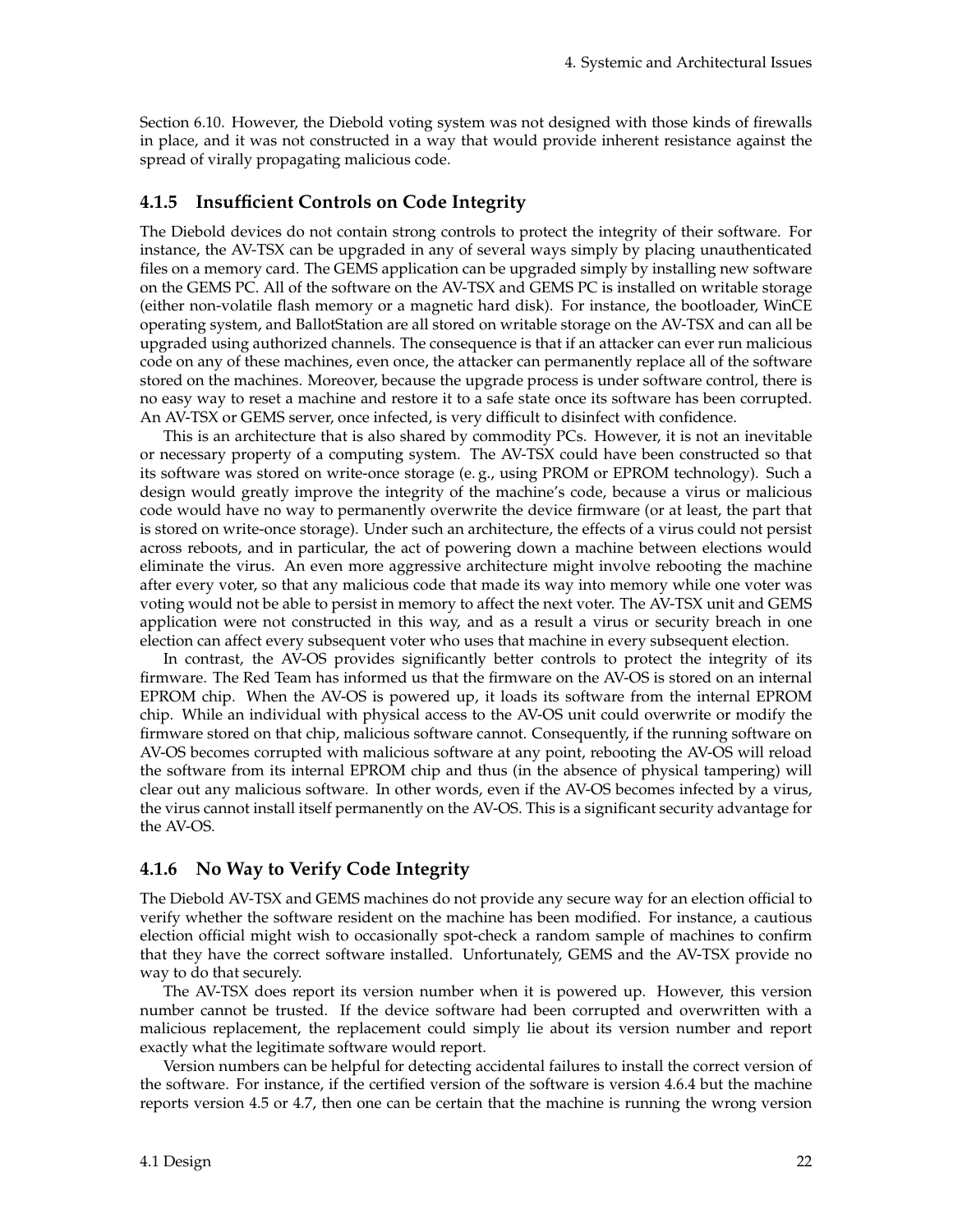of software (or, alternatively, that the certified version is so buggy that it fails to report its own version number accurately). However, if the machine reports version 4.6.4, all we know is that either the machine is running the proper software or else it is running improper software that was programmed to misreport its version number. To use an analogy credited to Dan Wallach, if the airport police walk up to a stranger at an airport and ask him "Are you a terrorist?" and he replies "No", have we really learned anything? Similarly, if we ask a voting machine "Are you running malicious software?" and the voting machine's software reports that it is not, there is no reason to trust it. Consequently, while self-reported version numbers may be helpful at detecting accidental misconfiguration or inadvertent error, they are not useful at detecting security breaches [\[22\]](#page-84-7).

Voting machines can be built that do not have this flaw. For instance, the voting machine could be designed so that its bootloader is stored on write-once storage (PROM or EPROM). The bootloader could make a record of the cryptographic hash of the software that it loads and print that record on the zero tape<sup>[4](#page-29-0)</sup> before the election. Or, the bootloader could contain a public key and could check that the software is properly signed before loading it. Or, the device could use a Trusted Platform Module or other secure hardware technology, such as that standardized by the Trusted Computing Group (TCG). Such a design would allow the operator to verify that the machine's software has not been modified or altered. Neither GEMS nor the AV-TSX has this capability.

The inability to detect malicious software, or verify its absence, makes devising effective defenses against virally propagating malicious code and other kinds of attacks more difficult. Formulating mitigation strategies to detect viruses would be easier if the AV-TSX provided a way to securely verify that the software resident on the machine has not been altered. The absence of this detection capability makes it harder to be fully confident that the voting system has not been subverted and heightens the impact of vulnerabilities that can be used to propagate malicious code virally.

This criticism does not apply to the AV-OS. The AV-OS does not need a way to detect whether its firmware has been corrupted by virally propagating malicious software, because its design already prevents this from happening in the first place, as explained in Section [4.1.5.](#page-28-0)

#### **4.1.7 Reliance on COTS Software**

In several places, the Diebold system relies on commercial off-the-shelf (COTS) software written by third parties. The use of COTS software has significant cost and efficiency advantages for the voting system vendor, as it allows the vendor to reuse existing code and avoid reinventing the wheel. However, this reliance on third-party COTS software also has security disadvantages.

First, GEMS runs on Microsoft Windows and relies on the security of the Windows operating system. Unfortunately, the version of Windows used in the Diebold system has a number of security vulnerabilities. In addition, securing Windows requires keeping the system fully upto-date on all security patches. Unfortunately, the special circumstances associated with voting systems make it difficult to keep the Windows operating system patched and up-to-date. The Diebold system is tested and certified with a specific version of Windows; changing or upgrading that version might invalidate the certification and may not be permissible. Also, the most common way of keeping Windows machines up-to-date is to connect them to the Internet and have them regularly poll the Microsoft website to see whether there are any security patches to be installed. That approach cannot be applied here: it is not safe to connect the GEMS PC to the Internet at any time. Connecting the GEMS machine to the Internet, even just for a moment to download patches, creates a security exposure.

For all of these reasons, it is likely that the GEMS machine will be running a version of Windows that does not have the latest security patches applied and that is vulnerable to known, published attack methods. This prediction was confirmed by the Red Team's experiments [\[3\]](#page-83-1). When the Red Team downloaded a standard attack tool widely available on the Internet and pointed it at the GEMS machine, it immediately identified and exploited a known vulnerability in the Windows installation on the machine. As a consequence, if any malicious or compromised device were ever

<span id="page-29-0"></span><sup>4</sup>When the AV-OS and AV-TSX are powered up on the morning of election day, they print a *zero tape* on their thermal printer. The zero tape is intended to provide evidence that no votes are currently stored on the machine.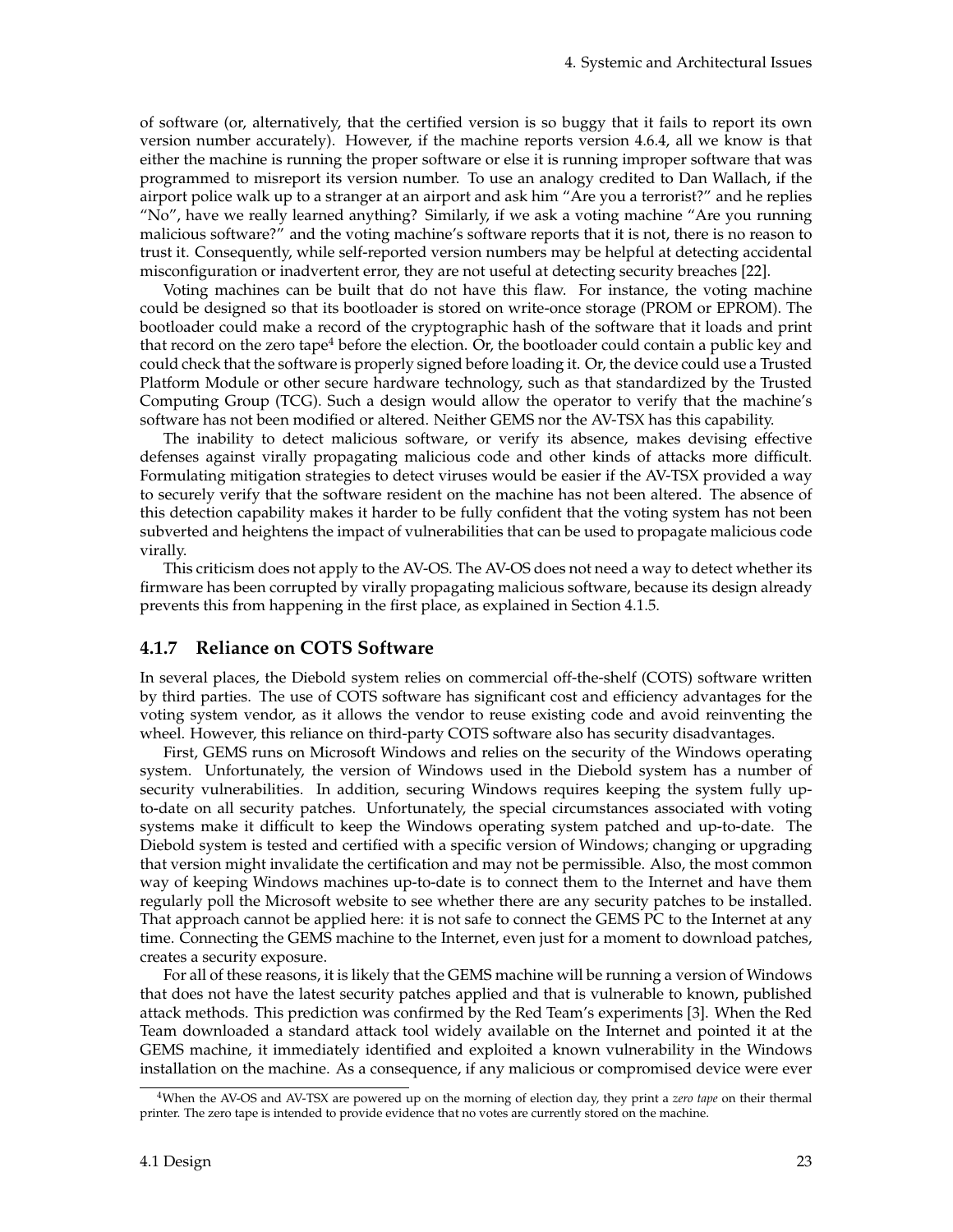connected to the same network as the GEMS machine, then we expect that the device would be able to subvert the GEMS PC. We consider it unlikely that even a careful county system administrator would be able to configure the GEMS PC in a way to prevent such attacks from being successful. This is a risk with relying on commodity software that relies on frequent patching for its security.

Also, the security of GEMS against insider attacks and manipulation by a rogue GEMS operator relies on the security of Windows. Microsoft Windows was not designed with this threat model in mind. First, Windows treats the user (the human operator) as trusted. For instance, Windows does not attempt to prevent the user from executing any program of the user's choice or modifying any file to which the user has access, while GEMS security relies on preventing precisely this type of execution and modification. In particular, GEMS includes access controls as part of the GEMS application, but it does not control what the user can do by interacting directly with Windows or with other Windows applications. This design effectively allows a human operator intent on wrongdoing to bypass GEMS and tamper with the vote tallies in the election database, the election definition files, the GEMS application itself, and other data on the GEMS PC. Put another way, the security properties of Microsoft Windows do not seem in line with the security requirements of GEMS.

Other COTS software used is better aligned with the security goals of the Diebold system. For instance, both the AV-TSX and GEMS use the OpenSSL library for communication security. The OpenSSL library is a de facto industry standard and was an excellent choice for that purpose, as the threat model that OpenSSL was designed to withstand matches precisely what the Diebold voting system needs. However, even OpenSSL has bugs. Hursti [\[19\]](#page-84-3) notes that security vulnerabilities have been reported in the version of OpenSSL used by the AV-TSX, 0.9.7e. We do not know whether these bugs can be exploited in the context of the Diebold system, but they illustrate the need to keep COTS software up to date.

A second disadvantage of reliance on COTS software is that the use of COTS software makes analyzing and gaining full confidence in the security of the voting software more difficult. Both GEMS and the AV-TSX rely heavily on third-party COTS software: for instance, the AV-TSX uses Windows CE. Diebold did not provide us with the source code to any of this third-party COTS software, presumably because its licenses forbade it. This prevented us from analyzing the COTS software to determine whether it contains any material security risks or whether there may be any deleterious interactions between the COTS software and the vendor-written software. Because the security of the Diebold voting system relies on the security properties of this COTS software, and because we were not provided with the access required to analyze the COTS software, we may not have identified all vulnerabilities related to its use.

#### <span id="page-30-0"></span>**4.1.8 Modems and Other Networks**

**Background: Regional processing** The Diebold system supports a configuration, known as regional processing, where the county central location is augmented with several regional return centers distributed around the county. After the close of polls on election night, poll workers transport memory cards, paper ballots, and other election supplies to the nearest regional return center rather than to county headquarters. In counties with many precincts, this reduces the traffic and congestion at any one return center and enables the county to scale its processing of unofficial results on election night. In counties with polling places dispersed over a broad geographical region, regional processing makes it easier for poll workers to return materials without having to drive large distances.

Regional processing allows for hierarchical processing of election returns. At county headquarters, there is a master GEMS machine that is used to coordinate the entire election. Each regional return center has a "client GEMS" installation that is used to read memory cards, accumulate votes from the memory cards, and upload them to the master GEMS machine at county headquarters. Thus, each regional return center would have a GEMS PC as well as one or more AV-TSX machines (used for reading AV-TSX memory cards) and one or more AV-OS machines (used for reading AV-OS memory cards). The master GEMS machine performs the final tabulation, manages the authoritative election data for the entire county, and produces reports and final election results.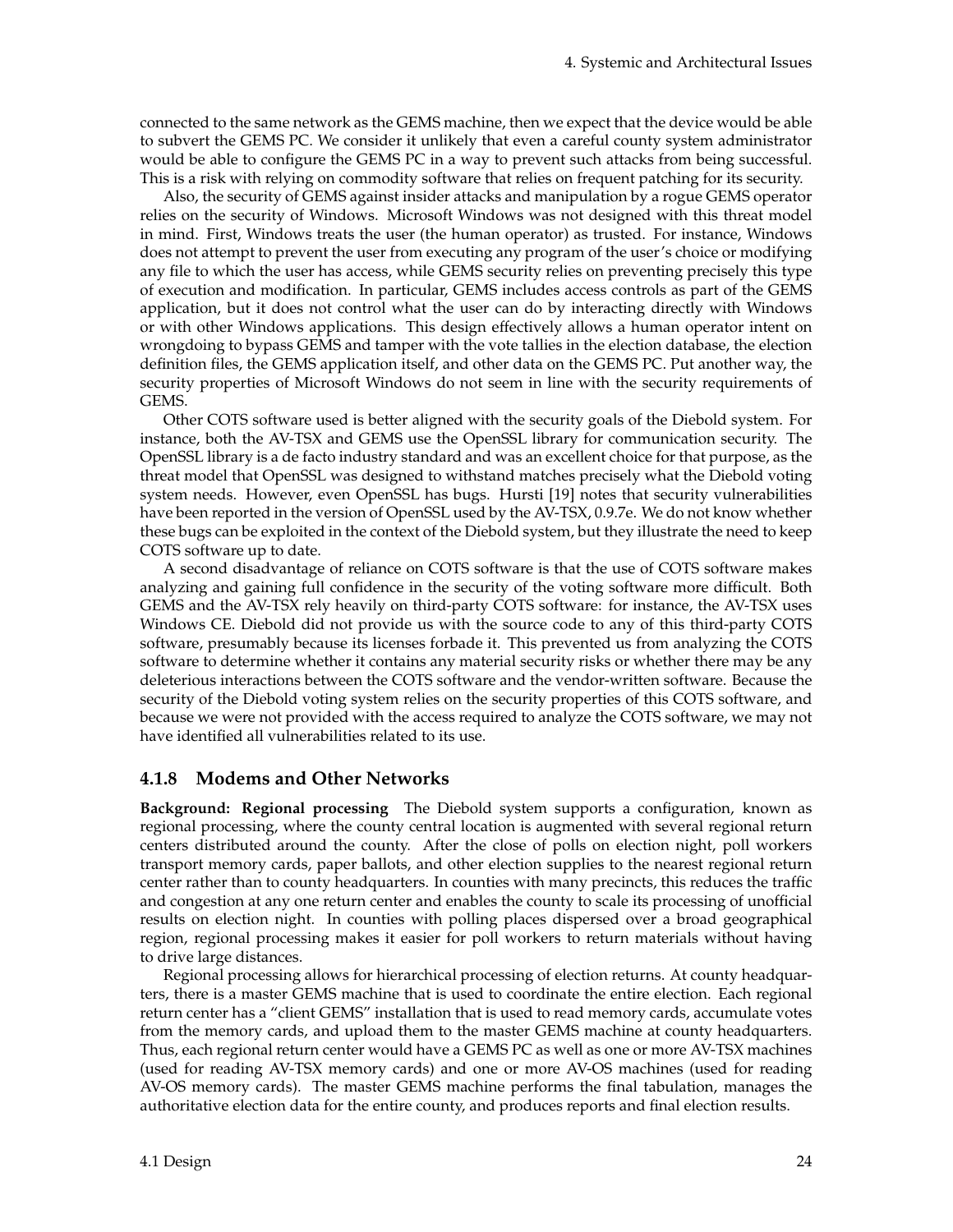The client GEMS installation at each regional return center needs a way to upload data to the master GEMS. How that is accomplished appears to be dependent upon county practices. One supported method is to use a private network (e.g., a dedicated T-1 line or a county intranet). Another possibility is to use modems to communicate over the public telephone network. It appears to be technically possible to use the public Internet or to use virtual private network (VPN) software to establish a communication channel over the public Internet; we did not attempt to determine whether this is permitted by California law. The specific configuration is apparently left to the county's discretion: the system documentation does not appear to contain any prohibitions or limitations on which configurations are supported or allowed. It is our understanding that California election code may restrict which types of connections are permitted.<sup>[5](#page-31-0)</sup>

**Background: Modems** The Diebold system can be configured to use modems for several purposes:

- AV-OS units contain an internal modem that can be used on election night to transmit election results to GEMS after the polls close. The GEMS server at county headquarters can be connected to a modem bank to receive election results, and the AV-OS memory card can be configured with the telephone number and other information needed for the AV-OS to dial the phone number of the modems at county headquarters. At that point the poll worker is prompted to confirm the uploading of vote tallies, and then they are transmitted over the phone. There appears to be no authentication or encryption of this phone call.
- Similarly, AV-TSX units contain an internal modem that can be used to upload election results to GEMS on election night. The AV-TSX can be configured with the telephone number, username and password to connect to the GEMS server. In contrast to the AV-OS, the AV-TSX software optionally uses SSL to encrypt and authenticate the call. SSL is a standard protocol for secure communications, and it is widely believed to be secure if used properly. The GEMS server is loaded with a public/private key pair as well as a certificate signed by Diebold. The GEMS server provides the certificate to the AV-TSX, and the AV-TSX validates that it is talking to a party with a public key that has been signed by Diebold before allowing the communication to proceed.
- In counties that use regional processing, the client GEMS PC at the regional return center can dial up the master GEMS at county headquarters over the phone and upload election results to the master GEMS for tabulation. This allows county officials to compile unofficial election-night results in a timely fashion. This connection also appears to use SSL to encrypt and authenticate communications between the client GEMS software and the master GEMS.

In all three cases, the GEMS PC must be connected to a modem bank that is connected to the public telephone network. One way to accept modem connections from AV-TSX machines is to enable Microsoft Remote Access Server (RAS) on the GEMS PC. RAS provides a way for clients to dial in and send TCP/IP packets encapsulated using the PPP protocol. It appears that, if modems are used, the GEMS modems will accept phone calls from anyone who knows the right telephone number to dial and can supply the correct username and password.

Our understanding is that once the AV-OS successfully connects to the GEMS modem and once the communication link has been established, the communication protocol between GEMS and the AV-OS is the same as that used when the AV-OS is connected to GEMS by a serial cable. If a memory card is inserted in the AV-OS, the poll worker can upload the election results on that memory card. If a blank memory card is inserted, the poll worker can download election configuration and data onto the memory card over the phone, just as would be done when writing a memory card via a central-office AV-OS unit. As far as we know, these transactions can be initiated only upon poll worker request— GEMS cannot request communication with the AV-OS.

<span id="page-31-0"></span><sup>&</sup>lt;sup>5</sup>California Elections Code §19250 (f) states: "A direct recording electronic voting system shall not be connected to the Internet at any time." California Elections Code §19250 (h) states: "A direct recording electronic voting system shall not be permitted to receive or transmit wireless communications or wireless data transfers." We did not attempt to determine whether these two provisions would apply to GEMS or to regional processing centers.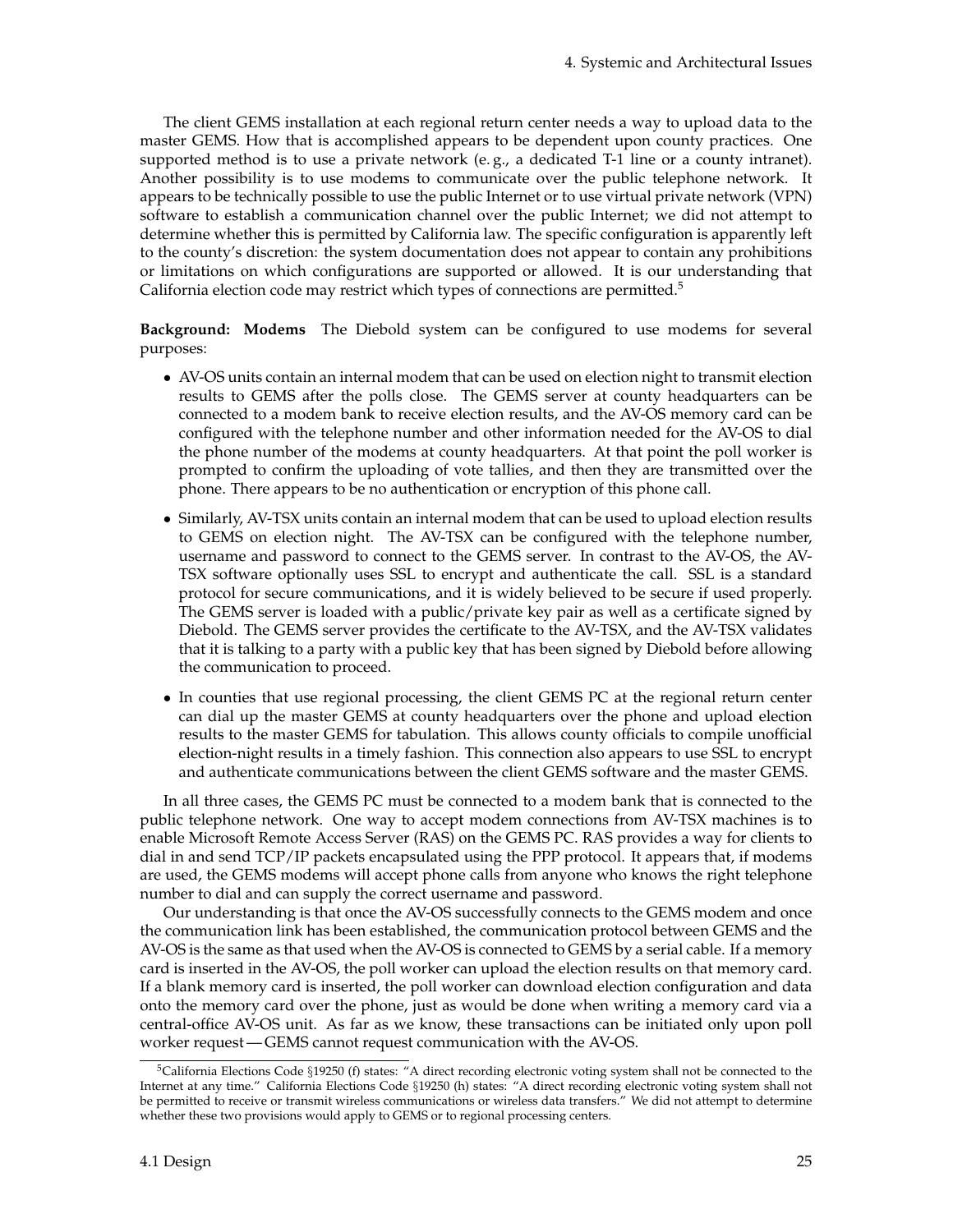Once the AV-TSX successfully connects to the GEMS modem, a TCP/IP session is established and the communication proceeds following the same protocol that is used when a central-office AV-TSX is directly connected to GEMS via Ethernet or serial cable. This protocol also allows a poll worker to download an election database onto the memory card over the phone. As far as we know, these transactions can be initiated only upon poll worker request— GEMS cannot request communication with the AV-TSX.

When regional processing is used, our understanding is that the client GEMS dials the master GEMS, uses PPP to establish a TCP/IP session, and then proceeds to communicate over TCP/IP using a proprietary protocol designed for this purpose.

This understanding of how modem communication works is based upon our examination of the source code and an interview with a Diebold software developer [\[1\]](#page-83-6). However, we have not had the opportunity to confirm our understanding by observing the equipment in operation, and it is difficult to be confident in this description from our examination of the source code. Therefore, it is possible that our understanding of this subject is incomplete or mistaken.

Our understanding is that modems are intended to be used for unofficial results. Modems can be used to transfer electronic results, but those electronic results must be checked in some way as part of post-election procedures. That checking could potentially involve comparing the number of votes cast against the number of voters who signed in on the roster sheet; comparing the paper summary tapes printed by the voting machines at the close of polls to the unofficial results in some or all precincts; and/or discarding the results uploaded by modem after election night and subsequently reading in the results from memory cards from scratch.

As far we can tell, it appears that it may be left to county discretion whether and how modems are used. The system documentation does not appear to contain any prohibition on use of modems. We note that there may be legal restrictions associated with use of modems.<sup>[6](#page-32-0)</sup>

**Analysis** The use of modems and other shared communication networks in the Diebold voting system poses a special risk to security. The system documentation emphasizes that modems should only be used to transmit unofficial results, and implies that this addresses the security risks associated with these forms of networking. However, the situation is more complex than that.

There are two broad categories of risk associated with any kind of networking of voting equipment:

• *Communication security:* Transmitting information over a shared network opens the potential for an attacker to eavesdrop on, tamper with, or disrupt data while in transit. The Diebold system provides appropriate controls to either prevent or detect and recover from these types of threats. Transmitting only unofficial vote results, and only doing so after the polls have closed, ensures that eavesdropping is harmless, as that data will soon be made public in any event. This also ensures that tampering with that data can be detected during the official canvass. Detection does require that election officials diligently compare every vote total printed on every summary tape against the unofficial results or compare every vote total stored on every memory card against the unofficial results, which places an extra requirement on the official canvass, but this burden is manageable. By ensuring that the system has multiple fallback methods for transferring vote totals in case the network is unavailable or has been disrupted by an attacker, the system provides a way to recover from denial-of-service attacks and network failures. Consequently, we agree that the design of the voting system does address this class of risks in a responsible and effective way.

However, this is not the only risk associated with networking voting systems:

• *Endpoint security:* Connecting a device to a communication network may introduce the potential for an attacker to attack that device and try to subvert or compromise its integrity.

<span id="page-32-0"></span><sup>6</sup>California Elections Code §19250 (g) states: "A direct recording electronic voting system shall not be permitted to receive or transmit official election results through an exterior communication network, including the public telephone system." It is our understanding that the election results transmitted from the regional results center to county headquarters would normally be considered unofficial election results, not official election results.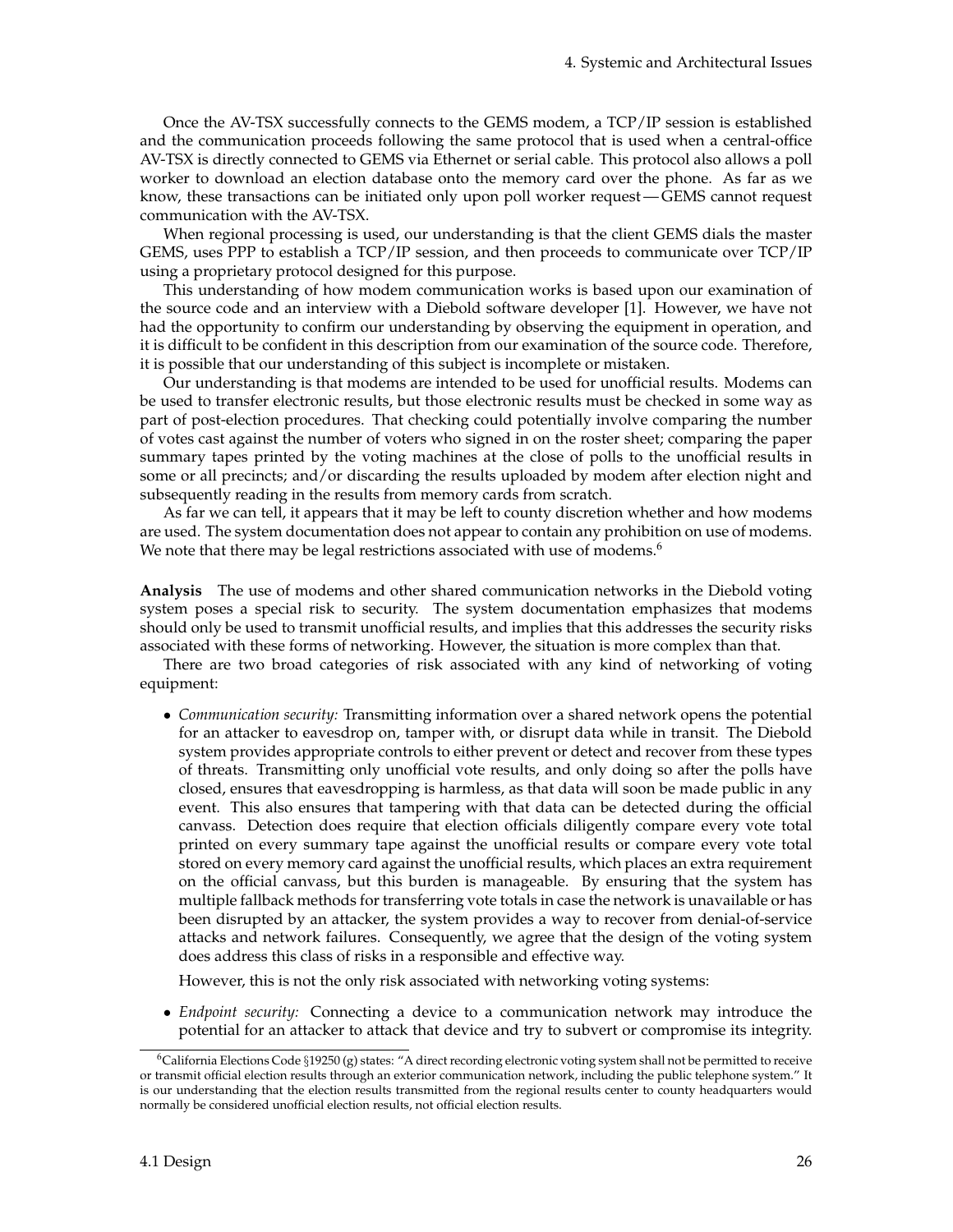Whether such attacks are possible depends upon whether the software that interacts with the network contains any exploitable vulnerabilities. However, history has taught us that connecting software of any significant complexity to a network poses a non-negligible risk. The restriction to transmitting only unofficial election results does not help against this class of threats. For instance, when GEMS is set up to receive unofficial election results by modem on election night, this poses a substantial risk that an attacker might be able to dial in, pretend to be a unit in the field, and exploit some vulnerability or configuration error in GEMS or in the modem server or RAS server.

Similarly, in counties that use regional processing, the client GEMS at the regional return center connects to the host GEMS at county headquarters using some unspecified communication link, which could be a modem, a dedicated point-to-point link (e. g., a private T1 line), a connection to the county intranet, a VPN over the public Internet, or even a public Internet connection. Depending on how this is implemented, this may create a possibility for an attacker to subvert this communication link (perhaps as a man-in-the-middle, or perhaps by spoofing one party to the other) and try to compromise one of the two endpoints.

One of the greatest reasons to be concerned about these kinds of attacks is the size of the population of potential attackers who might have the opportunity to mount modem- or network-based attacks. When a voting system is connected to the public telephone network or to any shared network, there is a risk that a hacker anywhere in the world, not necessarily on U.S. soil and not necessarily subject to U.S. law, could attack the voting system from afar. Given the current state of computer security, such attacks might be essentially untraceable: it is often effectively infeasible to trace network-based attacks back to their source. There are many parties who might have both the motive and the opportunity to attack voting systems remotely, and there are few effective deterrents against such attacks.

We can see three strategies for defending against attacks on endpoint security. The first and most natural strategy is to completely avoid use of shared or public networks. This risk avoidance strategy is effective but it denies officials the ability to benefit from the administrative and efficiency advantages of telecommunication networks, so it may or may not be satisfactory. The second strategy is to design software that is impervious to attack. Unfortunately, this is difficult to achieve, and it is difficult to know when you have succeeded. As our analysis of the code illustrates (see Chapter [5\)](#page-38-0), other parts of the code are not vulnerability-free, so there is no particular reason to expect that the code exposed to remote attack is necessarily vulnerability-free. The third strategy is to restrict the adversary's access to the communication link, to make it harder for an attacker to inject malicious data onto the communication channel. For instance, one might use a dedicated point-to-point link or a VPN or use cryptography to authenticate all traffic sent across the communication channel. This is a wise risk reduction strategy. In the case of the Diebold voting system, there are limits to how much one can restrict the attacker's access to these communication channels: because AV-OS and AV-TSX units are sent out to the field and are left unattended without strong physical security, an attacker who is capable of tampering with them while they are left unattended could obtain all of the cryptographic secrets needed to communicate with GEMS. The safest approach is probably to apply all three strategies to the best of one's abilities, including limiting communication over shared networks to the minimum necessary.

A thorough analysis of the risks requires access to working equipment configured in a way that is representative of how counties use the system in practice. We neither had access to working equipment nor information about how communication equipment is normally configured in practice, and the Diebold system documentation provided little guidance on how to configure modems or externally accessible networks to be secure.

Ultimately, we were not able to gain confidence in the security of the Diebold software if it is connected to modems or shared communication networks. The voting system seemed to rely primarily on the unofficial nature of results transmitted over modems for security, but as discussed above, that alone is not sufficient to prevent or detect subversion of the voting system.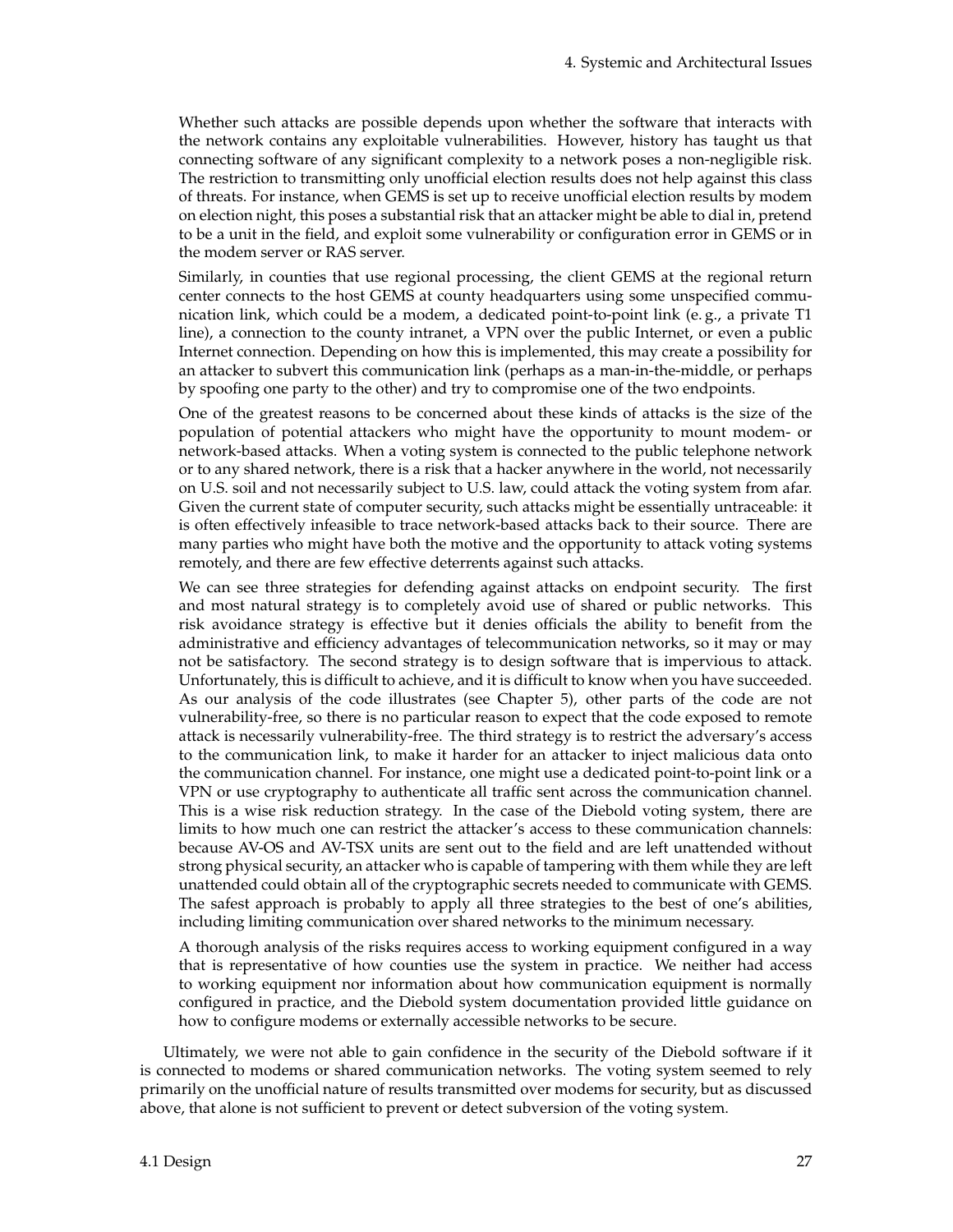## <span id="page-34-0"></span>**4.2 Implementation**

#### **4.2.1 Input Validation**

Input validation is one of the most important practices that developers of security-critical software must follow. Some experts estimate that approximately half of all software vulnerabilities can be attributed to failure to properly validate inputs from untrusted sources. The best practice is to establish a discipline to ensure that all inputs are validated, for instance, by checking all inputs against a template or whitelist as soon as they are read from any untrusted source and before they are used for any purpose.

We did not find a consistent pattern or discipline of input validation in the source code. Untrusted inputs are occasionally compared against a whitelist or template describing expected values but are more frequently not checked at all. Integers read from untrusted sources are sometimes bounds-checked immediately after being read but sometimes not. Strings are not usually checked for null-termination and are rarely matched against a whitelist or regular expression.

### <span id="page-34-1"></span>**4.2.2 Defensive Programming**

Defensive programming is another recommended practice. It involves checking all data provided by other software components just before using the data. Even if one expects that the source of the data has already verified the correctness of the data, each recipient also redundantly checks the data. For instance, pointers are verified to be non-null before being dereferenced, indices are confirmed to be within bounds before being used, and so on. The philosophy is that the program should be constructed to be robust against unexpected inputs and should fail gracefully even if other components contain unexpected bugs.

The use of defensive programming in the Diebold source code was variable. In a few places, the source code was written defensively, carefully checked all inputs, and appeared to be reasonably robust. In other places, the code made unchecked assumptions about the data it used, was not written defensively, and did not appear to be as robust as it could have been. We noticed that the latter appeared more frequently in places where the programmer might not have been expecting malicious or erroneous inputs (e. g., some of the code that handles data read from the election database or other files on the memory card) and in non-core code (e. g., debugging or logging code, code that is used only to print reports, or code for system administration tasks). In some cases, the absence of defensive checks did not lead to any bugs: even though the callee failed to defensively check all necessary preconditions on the inputs, all of the callers happened to establish those preconditions anyway. In other cases, the absence of defensive checks led immediately to security vulnerabilities. In all cases, the absence of local defense against buffer overflows and other error conditions creates a software maintenance hazard: as the code evolves there is a risk that a developer might, without realizing it, add a new call site that violates the implicit preconditions and thereby creates a serious vulnerability.

In many places, the failure to program defensively appeared to be of no particular import. However, in some cases, the failure to program defensively led to serious, exploitable security vulnerabilities. The reason that security engineers often recommend applying defensive programming to all code, not just code that is known to be exposed to an attacker, is that programmers often make unjustified assumptions and fail to anticipate the ways that attackers might be able to provide unexpected inputs. The failure to consistently apply defensive programming techniques probably contributed to the number of exploitable implementation-level vulnerabilities that we found.

### **4.2.3 Choice of Programming Languages and Libraries**

The choice of programming language can have an influence on the frequency of implementationlevel vulnerabilities. The Diebold system uses assembly languages, C, and C++. These programming languages are known to be prone to several common types of security vulnerabilities,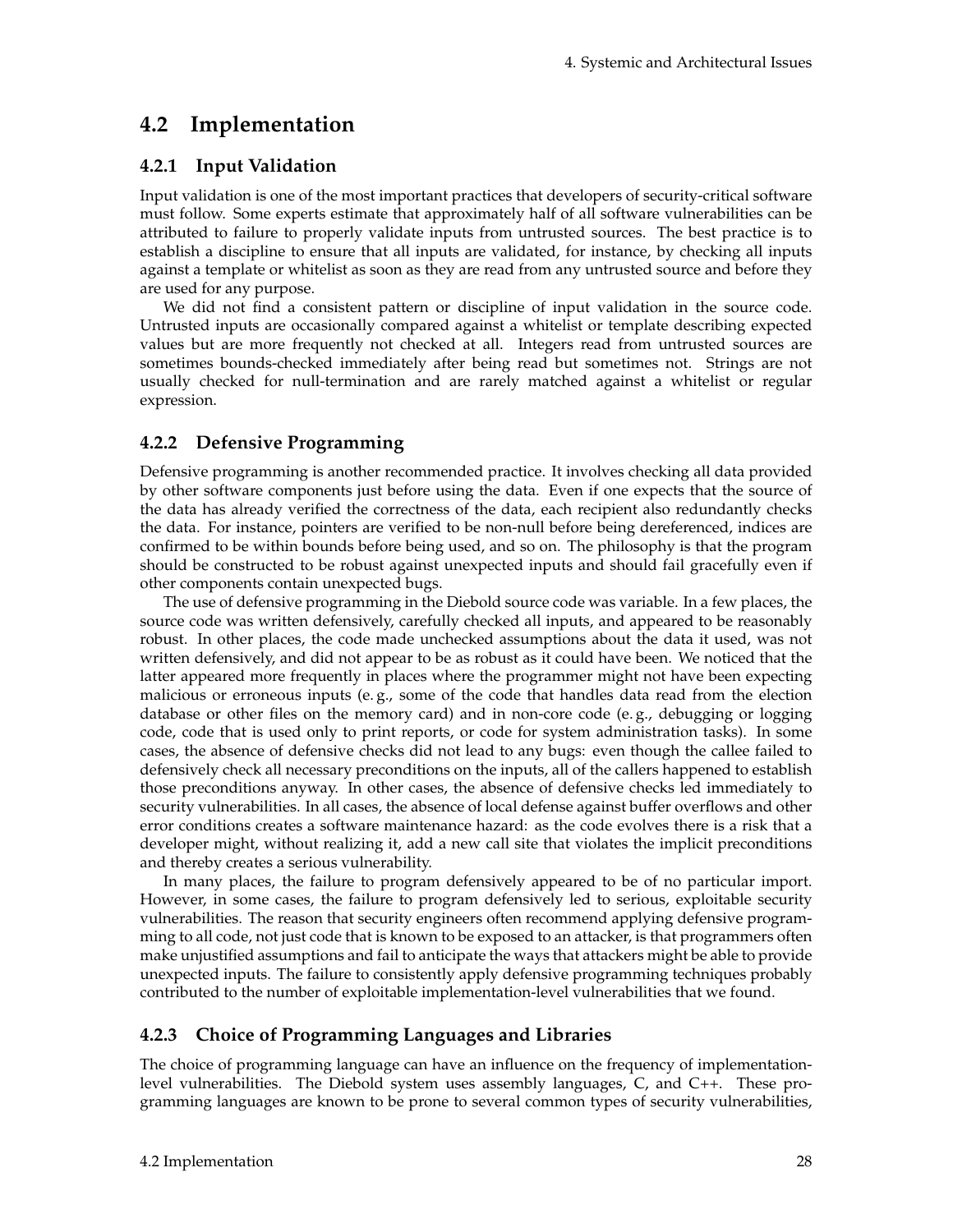including buffer overflows, format string vulnerabilities, and integer overflows. We found instances of all these vulnerabilities in the source code we analyzed.

Many security engineers recommend use of memory-safe, type-safe programming languages, because those languages have inherent resistance to several of the most common types of security vulnerabilities. For instance, until recently, buffer overflows were consistently the number one publicly reported vulnerability [\[6\]](#page-83-7). Memory-safe languages, like Java or C#, effectively eliminate buffer overflow vulnerabilities, while programs written in older languages like assembly, C and C++ are known to be at risk for these vulnerabilities. Because it is so easy to make a catastrophic mistake in these older languages without realizing it, many security practitioners recommend that, all else being equal, projects where security is critical should consider using a more modern, memory-safe programming language. We do not mean to suggest that systems written in languages like C or C++ are necessarily insecure. However, programming securely in those languages requires more attention to detail and more experience with secure programming. It appears that the necessary level of care was not taken in the construction of the Diebold voting system.

The use of older programming languages can be partly mitigated by appropriate selection of libraries and other programming platforms. In this respect the AV-TSX and GEMS code can be credited with frequently using safer libraries, which partially reduces the risk associated with their use of the C++ programming language.

For instance, the AV-TSX and GEMS source code often uses the Microsoft Foundation Class (MFC) CString class to manipulate strings. This C++ idiom is inherently safer than using C-style strings, because CString was designed to avoid many of the common pitfalls associated with C-style strings (e. g., CString performs its own memory management and thus tends to prevent buffer overflows). However, the AV-TSX and GEMS code is not consistent in its use of these safer libraries. For instance, it also frequently uses C-style strings, and occasionally uses them incorrectly in a way that creates security vulnerabilities.

The MFC class CString provides the function Format which works similarly to sprintf. Unlike sprintf, however, CString::Format always ensures it has allocated the memory it needs before writing to its internal buffer. This makes CString::Format safe from buffer overflow vulnerabilities and much safer to use than character buffers (however, CString::Format does not prevent format string vulnerabilities).

Comments in Diebold's code indicate that developers were aware of the benefits of CString over character buffers:

uploaddlg.cpp:340

```
340 Assumes buf is large enough for a token
```

```
341 This would be better if it delt[sic] with CStrings
```

```
342 rather than with fixed buffers. Gems implemented
```

```
343 this improvement at one point.
```
Had the safer CString functions been consistently used, nearly all buffer overflow vulnerabilities would have been prevented. For example, in one particular function, both a CString and a character buffer are used. The character buffer usage leads to a vulnerability while the CString usage does not. See private appendix Issue 4.1 for more information.

In contrast, the AV-OS uses the standard C libraries and so remains susceptible to all of the risks associated with the C programming language.

### <span id="page-35-0"></span>**4.3 Engineering Practices**

Our interview with Talbot Iredale [\[1\]](#page-83-6) provided useful insight into Diebold's general software engineering practices. Overall, Diebold's practices seem to be similar to those of most smallto medium-sized software development firms. These practices may be sufficient for ordinary commercial software, but they are inadequate for meeting the rigorous security requirements of voting software.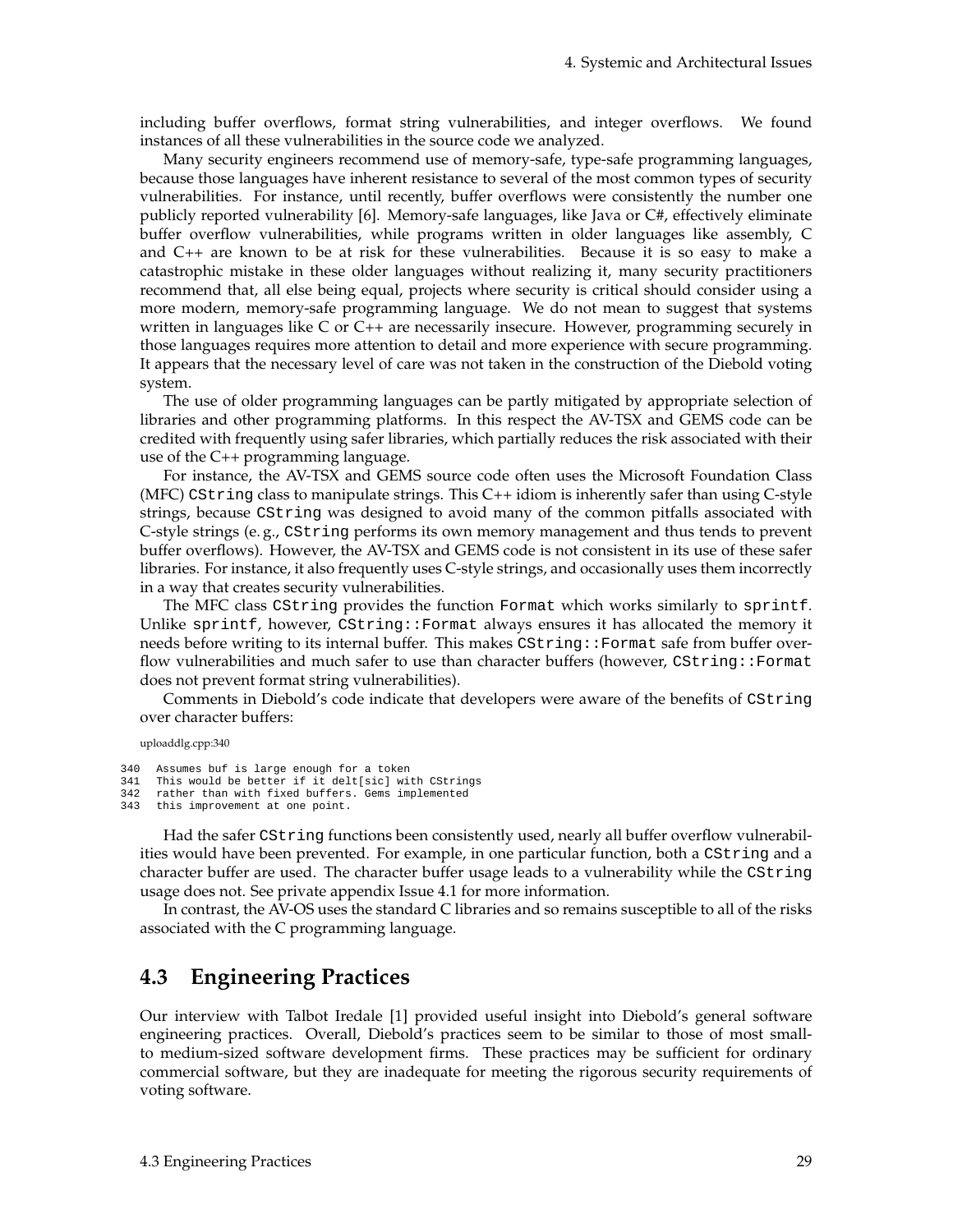**No Formal Threat Model or Security Plan** The first step in designing a secure system is to write a formal *threat model*, a document which clearly identifies the assets that the system must protect and the threats that the system could face. A threat model also attempts to catalog the potential types of attackers, their capabilities, and their likely motivations. The goal of a threat model is clarify the system's security requirements so that there will be a basis for evaluating the security of potential designs of the system. We present a generic threat model for large electronic voting systems such as the Diebold system in Appendix [A.](#page-72-0)

Once a threat model has been devised, the next step is to design a security plan aimed at countering the potential threats to the system and to evaluate its strengths and weaknesses in light of the threat model. The security plan should be a formal document and should clearly state how it deals with each of the threats that have been identified.

In our interview, Mr. Iredale stated that Diebold has neither a formal written threat model nor a formal security plan for its voting systems. Indeed, we found no evidence in the source code that systematic analysis of threats had been performed. Instead, the security measures that are in place appeared to be *ad hoc*. For example, the same threat often receives inconsistent treatment: the AV-TSX uses cryptography to protect some of the data on its memory cards, but the AV-OS does not— even though the threats to both types of memory cards are largely the same. Similarly, GEMS restricts what an operator can do through the GEMS user interface, but the system does not effectively control what an operator can do using the underlying Windows interface.

**No Formal Security Training** Diebold has about 25 developers that work on electronic voting systems, including those who focus on documentation, testing, and hardware. When new developers arrive at the company, they do not receive any kind of formal security training. Mr. Iredale states that some developers have security backgrounds but no one is dedicated to handling security issues. They have two small groups of quality assurance testers of approximately four people each, but none of them are dedicated specifically to security or red-team testing.

**Weak Source Code Review Process** Diebold uses standard versioning software (CVS) to manage the development of their source code. Any developer can check code into CVS and the code is not reviewed by other developers before it is committed into the repository. Mr. Iredale states that every CVS check-in causes an e-mail to be sent to developers who are responsible for reviewing the code. Initially, they do "random checks" on most of the code and do a "closer review" of the more critical portions. Although Mr. Iredale claims that 100% of the code is reviewed by another Diebold employee within a few weeks, there seems to be no formal procedure for assigning code to other employees for review. It seems possible that, without formal procedures, some source code could remain unreviewed before release. Issue 5.2[.24](#page-57-0) suggests that this is the case.

**No Unit Testing or Red Team Testing** There is no formal requirement to develop a set of unit tests that correspond to each piece of code checked into CVS— the option of doing this is strictly up to individual developers. The testing group will later check for correctness based on standard test plans.

This manual testing methodology seems fragile and inappropriate for security-critical software. Often, a developer who modifies one part of the code will inadvertently break another part of the code. It would be very difficult for individual manual reviewers and testers to reliably notice these latent errors. Unit tests written concurrently with the actual source code by the initial developer would be a more thorough strategy. The developer can better construct a set of unit tests that check boundary conditions, pre-conditions and post-conditions of each block of code she writes. These unit tests can then be run systematically at any time by anyone to check for errors. Unit tests should be combined with other automatic systems-level tests that are run regularly when code is checked in.

Diebold also lacks any formal procedures for "red team" testing, where the testers play the role of attackers and attempt to break into the system. This type of testing can detect different types of bugs that "white box" unit and system tests might not catch, such as illegal input handling and failure recovery.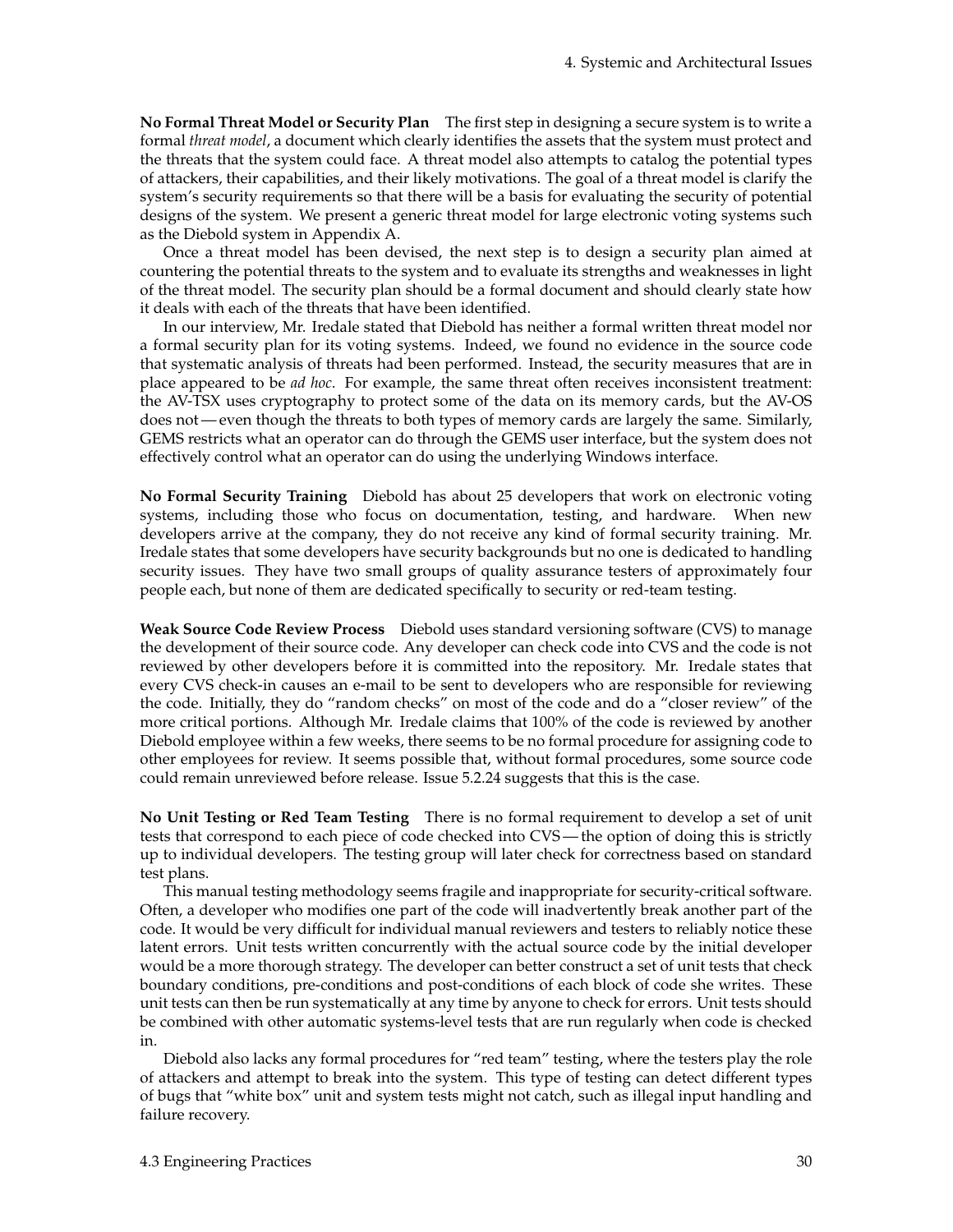Our analysis has led us to conclude that the design and implementation of the Diebold software does not meet the requirements for a security-critical system. We identified a number of systemic issues that were pervasive throughout the source code or that reflected flaws in the design of the voting system. We also found that the Diebold system's code fails to consistently follow sound, generally accepted engineering practices for secure software. Moreover, we have determined that these systemic weaknesses led to specific flaws that can be exploited by attackers (see Chapter [5\)](#page-38-0).

Fixing these specific flaws without addressing the underlying systemic weaknesses that caused them is unlikely to render the systems secure. Systems that are architecturally unsound tend to exhibit "weakness-in-depth"— even as known flaws in them are fixed, new ones tend to be discovered. As a result, we must conclude that without sweeping changes to its architecture and to the practices under which it is developed, the Diebold system will likely continue to pose a risk to election integrity.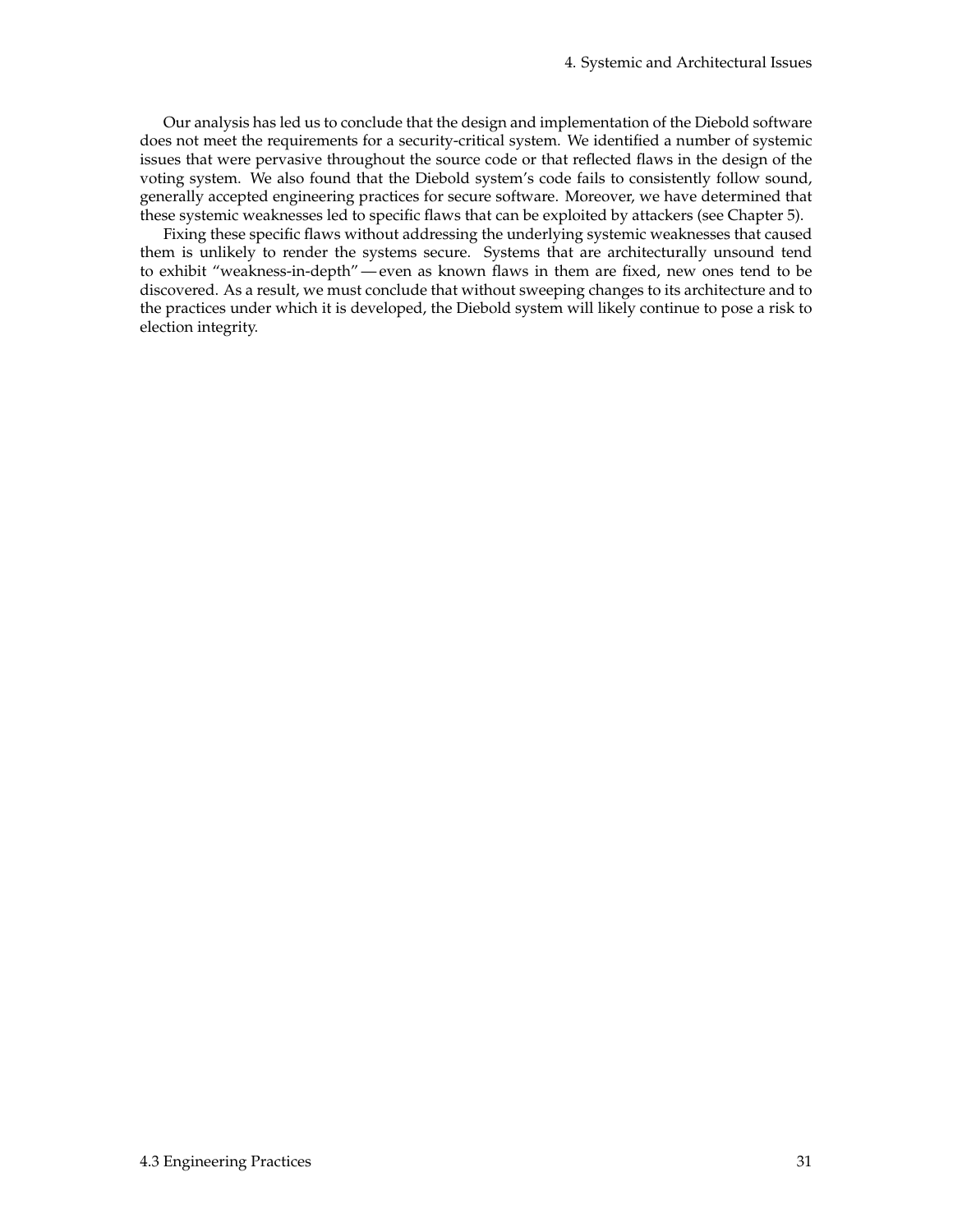# <span id="page-38-0"></span>**Selected Specific Issues**

In this chapter, we detail specific weaknesses we found in the AccuVote-OS, the AccuVote-TSX, and the GEMS election management systems. We discuss the issues, the requirements to exploit the issues, their implications on system security, and the observations that led us to our findings. This chapter is by no means a complete catalog of issues that might exist on these systems. Exact references to specific problems, such as source code excerpts and line numbers, are included in the private appendix.

## **5.1 AccuVote-OS**

There are two types of Diebold AccuVote-OS machines: the AV-OS Precinct Count and the AV-OS Central Count. Since the AV-OS Central Count machine is not used in the field, the attack surface for the Central Count machine is significantly smaller than that of the AV-OS Precinct Count machine. The risk of attack for the AV-OS Central Count is diminished because it is physically located at the county headquarters and not used to process memory cards from the field. Therefore, we focused our efforts on the AV-OS Precinct Count machine. The following comments about the AV-OS machine pertain only to the AV-OS Precinct Count machine.

Three published reports previously exposed serious security vulnerabilities in the AV-OS:

- 1. Hursti first described critical AV-OS vulnerabilities in his July 2005 report, "Critical Security Issues with Diebold Optical Scan Design" [\[17\]](#page-84-0). He analyzed an earlier version of the AV-OS (1.94w) than we studied in this report (1.96.6).
- 2. A study entitled "Security Analysis of the Diebold AccuBasic Interpreter" [\[33\]](#page-84-1) was published in February 2006 by Wagner, et al. The authors were charged by the California Secretary of State with reviewing the security implications of the AccuBasic subsystem of the AV-OS and AV-TSX in response to Hursti's findings. The study covers the same version of the source code that we were provided for this study.
- 3. Kiayias, et al. discovered new vulnerabilities in the AV-OS in October 2006 and reported their findings in "Security Assessment of the Diebold Optical Scan Voting Terminal" [\[23\]](#page-84-2). The study was supported by the Office of the Connecticut Secretary of the State. They were able to find these security holes solely by experimenting with the machine and without any access to the AV-OS source code.

The combination of security vulnerabilities in these three reports provides an attacker with numerous vectors to breach the integrity of an election run on AV-OS machines. We confirmed that many of these previously reported holes still exist in the current version of the AV-OS source code. Because of the highly exploitable nature of these bugs already found and the short time frame of this study, we spent less time looking for new attacks on the AV-OS itself and instead concentrated our efforts on other areas of the system. Our other findings, especially those concerning the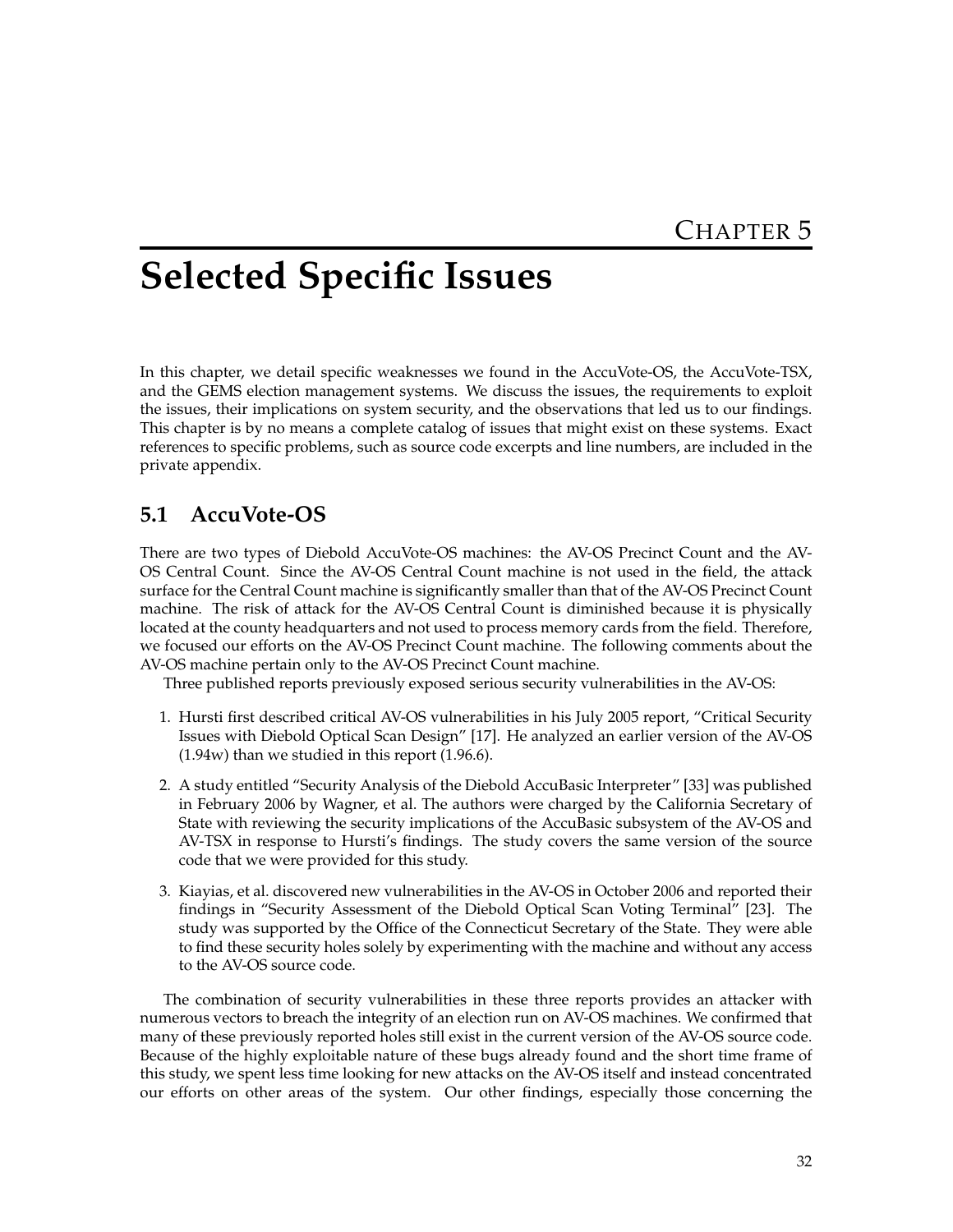GEMS server, present additional vectors for attacking the AV-OS that build on these existing vulnerabilities.

In this section, we describe the problems we confirmed about the AV-OS Precinct Count machine.

#### <span id="page-39-1"></span>**Issue 5.1.1**: *Data on the AV-OS memory cards is unauthenticated.*

The AV-OS does not use any strong authentication mechanisms to confirm that the data on the inserted memory card originates from a legitimate source. The machine always assumes that the memory card data is trustworthy and does not sufficiently validate the data before use. Thus, an attacker who can arbitrarily write to the memory card can easily modify its entire contents without being detected.

Each memory card contains the full state of the current election for that machine. All data on the memory card is stored in unencrypted form (other than the supervisor PIN<sup>[1](#page-39-0)</sup>, which while obfuscated, can easily be deciphered — see Issue 5.1[.8\)](#page-43-0). The memory card contents include:

- Memory card header: firmware revision number, card size, election status, counting mode (absentee or not), master card copy password, global counters (number of total ballots counted, number of election uploads, number of ballot tests, etc.)
- Election header: voting center name and number, download version number, obfuscated supervisor PIN, election title and date, election type, party code table, election configuration flags, and data checksums
- Election definition and data: lists of precincts, ballot cards, races, candidates and voting positions; race counters and candidate counters
- Audit log
- Compiled AccuBasic scripts
- Memory card heap

In order to take advantage of this vulnerability, an attacker would need to have write access to the memory card. One way to gain write access is to have temporary physical control of the card. According to the Diebold AccuVote-OS Hardware Guide documentation [\[9\]](#page-83-0), the AV-OS memory card is stored behind a locked retaining door. The lock can easily be picked in a short time using paperclips [\[23\]](#page-84-2). The memory card is sealed in the machine by procedure, but attacks may be able to bypass the seal to access the card without detection. Once past the seal, the memory card can be removed from the machine and modified. To modify the card, the attacker needs an Epson RBC compatible memory card reader-writer device, which is publicly available for purchase [\[17\]](#page-84-0). Another possibility is for the attacker to bring a new Epson smart card from home that contains his arbitrarily-chosen election data. The attacker-controlled card can be inserted into the machine.

An election insider or an intruder who gains temporary access to the machine before or after the election could exploit this vulnerability. A well-prepared attacker would probably need only a minute or two to swap the AV-OS memory card. It is unlikely that this attack could be conducted by a voter on election day. This particular avenue of memory card access takes time, would look suspicious, and would be easily visible to others, since the AV-OS has no physical privacy screens and is often in plain view of both poll workers and other voters.

Another way to obtain write access to the memory card is through GEMS or a GEMSimpersonator. This avenue would not require physical access to the memory card. See Issue 5.1[.2](#page-40-0) for the details of this attack.

Three implemented mechanisms attempt to detect tampering of the memory card data: memory card checksums, the internal audit log, and the memory card signature. None of these mechanisms provide adequate protection and are easily be subverted by an attacker.

<span id="page-39-0"></span> $1$ <sup>1</sup>The supervisor PIN is used by election officials to access machine setup functionality.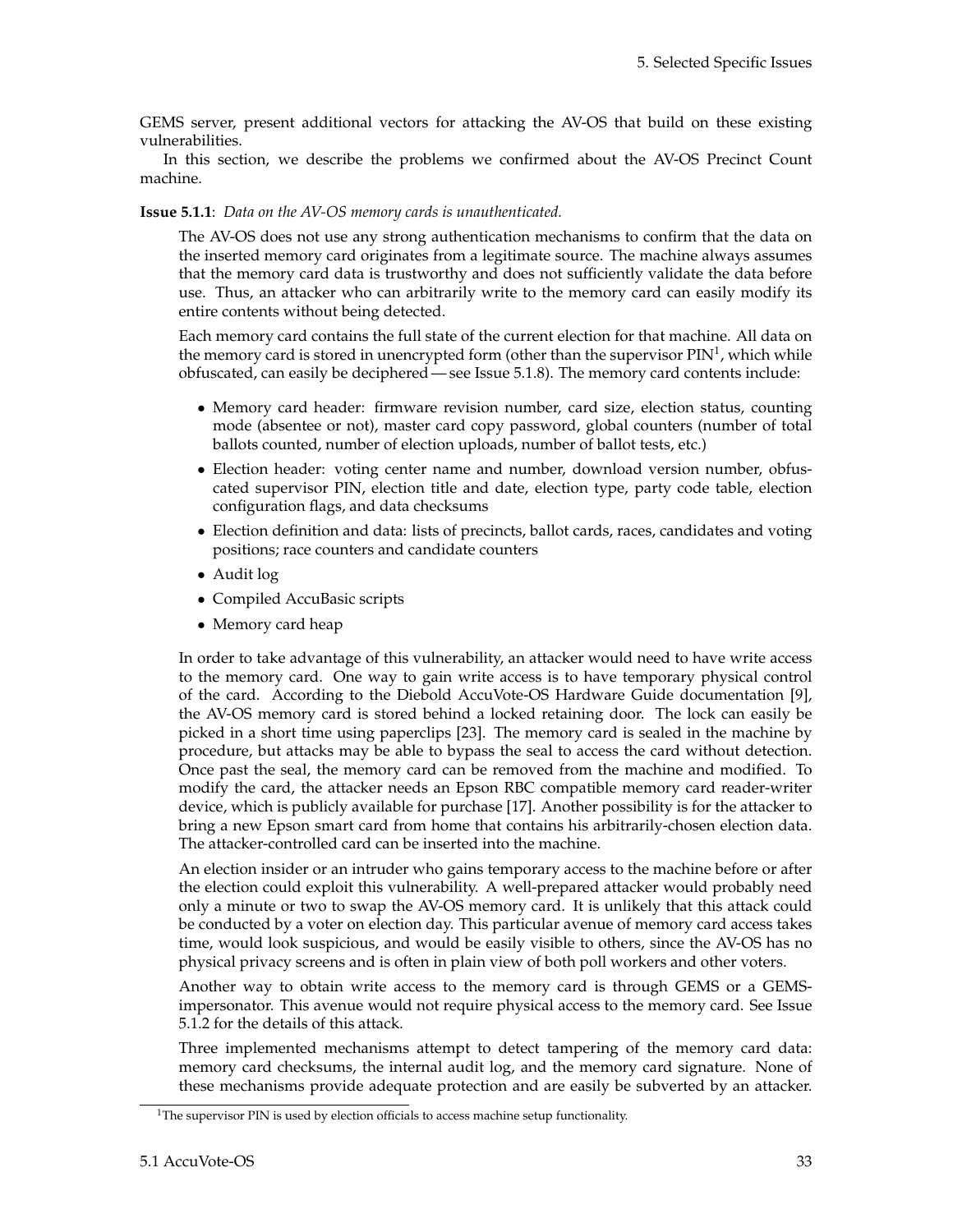The primary problem is that all of these mechanisms store their values on the memory card, but an attacker can modify these values to conceal the attack. Each mechanism is described in further detail below in Issue 5.1[.3,](#page-40-1) Issue 5.1[.4,](#page-41-0) and Issue 5.1[.5.](#page-42-0)

The lack of authentication on the AV-OS memory card data is a fundamental security flaw that cannot be overstated. This vulnerability is a stepping stone to highly exploitable attacks that make it much easier for an attacker to compromise the integrity of the election. See Issue 5.1[.6,](#page-42-1) Issue 5.1[.7,](#page-42-2) Issue 5.1[.9,](#page-43-1) Issue 5.1[.10,](#page-44-0) and Issue 5.1[.11.](#page-44-1)

#### <span id="page-40-0"></span>**Issue 5.1.2**: *The connection between the GEMS server and the AV-OS is unauthenticated.*

When the AV-OS is booted with an empty memory card inserted, the machine will prompt the user to initialize the card by downloading data from the GEMS server. The connection channel between GEMS and the AV-OS, which can be established over either a serial link or a modem line, is neither encrypted nor authenticated. An attacker can learn or reverse engineer the protocol that GEMS uses to communicate with the AV-OS. He can subsequently impersonate a GEMS server to the AV-OS to write into important memory card data fields.

If the memory card is not initially empty, the attacker can first use Issue 5.1[.8](#page-43-0) to learn the supervisor PIN to reach the option of clearing the existing memory card. A subsequent reboot will prompt the attacker to connect to GEMS.

Neither the AV-OS nor the GEMS server requires any form of authentication token (e.g., a password) in order to connect. An attacker can connect a GEMS clone (e. g., a laptop implementing the reverse-engineered protocol) directly using either a serial cable or a modem. The attacker can also arbitrarily change the phone number that the AV-OS uses to connect to GEMS again using Issue 5.1[.8.](#page-43-0) Once connected, the attacker can control:

- The entire election header
- The entire election definition and initial data
- The compiled AccuBasic script

Writing to the memory card by impersonating GEMS is slightly weaker for the attacker than exploiting Issue 5.1[.1.](#page-39-1) Whereas the previous vulnerability allows writing to any bit of the memory card, the attacker here cannot write to the memory card header, the audit log or the card's memory heap section. Still, it is possible for the attacker to use this exploit to compromise the entire machine. See Issue 5.1[.9,](#page-43-1) Issue 5.1[.10](#page-44-0) and Issue 5.1[.11.](#page-44-1)

Even if the connection between GEMS and the AV-OS were securely authenticated, it would still be possible for an attacker with access to GEMS to compromise the AV-OS. No longer would the attacker be able to impersonate the GEMS server, but vulnerabilities we found in GEMS could allow an attacker to modify the originating memory card data. See Issue 5.3[.2,](#page-40-0) Issue 5.3[.4](#page-41-0) and [\[3\]](#page-83-1).

After the election, the AV-OS connects again to the GEMS server to upload the results of the election. Again, no encryption or secure authentication is used. This allows an attacker to impersonate a legitimate AV-OS to the GEMS server. An imitation AV-OS would be able to upload bogus results to the GEMS server if the legitimate AV-OS had not already uploaded results. When the legitimate AV-OS attempts to upload, the GEMS server will reject the results as already uploaded.

<span id="page-40-1"></span>**Issue 5.1.3**: *The memory card checksums do not adequately detect malicious tampering.*

The AV-OS uses non-cryptographic checksums to detect errors in the memory card, but the checksums are weak and do not protect against malicious tampering. The checksums are stored on the memory card with the data. The checksum mechanism does not provide a cryptographic guarantee of either data integrity or authenticity. It is only effective to detect non-adversarial changes to the card contents, such as transmission errors or hardware faults. A malicious attacker who modifies data on the card can easily calculate a new valid checksum to avoid detection.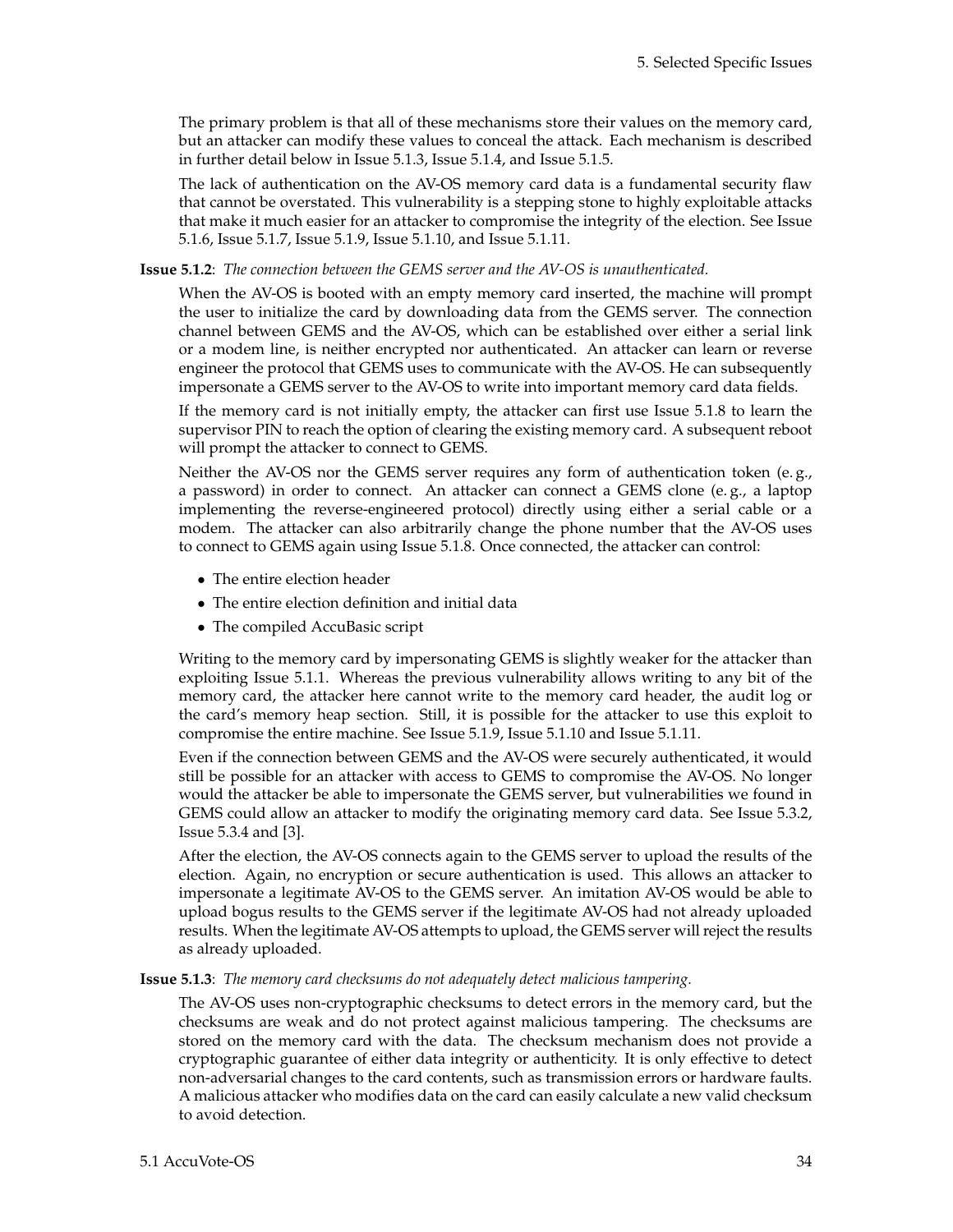In the election header of the memory card, there are eleven different 16-bit checksums values that cover most, but not all, of the data fields on the card. The checksums are checked immediately when the machine is turned on, when the machine enters pre-election mode, and when the machine enters post-election mode. During the election, the checksums are updated as ballots are processed, but the checksums are not checked.

The eleven checksums are divided into three categories:

- Header checksums covering: the election header, precinct headers, precinct cards, ballot card headers, contest (race) headers, candidate headers, and ballot card voting positions
- Counter checksums covering: contest (race) counters, candidate counters, and ballot card counters
- A text checksum covering (most) strings on the memory card, such as the name of the voting center, the election date, and the names of races and candidates. This does *not* include the compiled AccuBasic script or the audit log.

Although there is an allocated slot in the election header for a twelfth checksum named auditLogChecksum, it is never assigned or accessed. We assume the audit log checksum was planned for but never implemented.

The header and counter checksum algorithms are very primitive. For each checksum, the machine calculates the arithmetic sum of the corresponding data members on the memory card. For example, the candidate counter checksum is the arithmetic sum of the values of each candidate's total number of votes. If Alice has 36 votes and Bob has 23 votes, the candidate counter checksum is 59.

The text checksum algorithm is slightly more complex but still insecure. An integer counter is first initialized to zero. For each character of each string covered, the counter is incremented and the bits of the character are XORed with the integer counter. These XORed values are then arithmetically added together to create the text checksum. We can more precisely express this algorithm using the following pseudocode. (Note: This is *not* an except from the actual source code, but rather a simplified description of what it does written in an imaginary programming language.)

```
def text_checksum():
  int checksum = 0;
  int counter = 0;
  for each string s:
    for each char c in s:
       checksum += c ˆ counter;
       counter++;
  return checksum;
```
The checksums are only effective for detecting accidental errors in the memory card data. The checksums are completely ineffective against a malicious attacker attempting to tamper with the card data fields. An attacker can easily change the checksum stored on the card to reflect the changes made to the data. Moreover, an attacker can simply ignore the checksum if he makes two or more changes that offset one another. See Issue 5.1[.9](#page-43-1) for an example of this.

<span id="page-41-0"></span>The checksums are all generated locally by the AV-OS machine. Initial checksum generation happens after the memory card contents are downloaded from GEMS — the checksum is not sent with the data by GEMS. If there are transmission errors between GEMS and the AV-OS, the checksum will be calculated on the erroneous memory card data. Similarly, if a manin-the-middle attacker tampers with the link between GEMS and the AV-OS, the checksum provides no defense.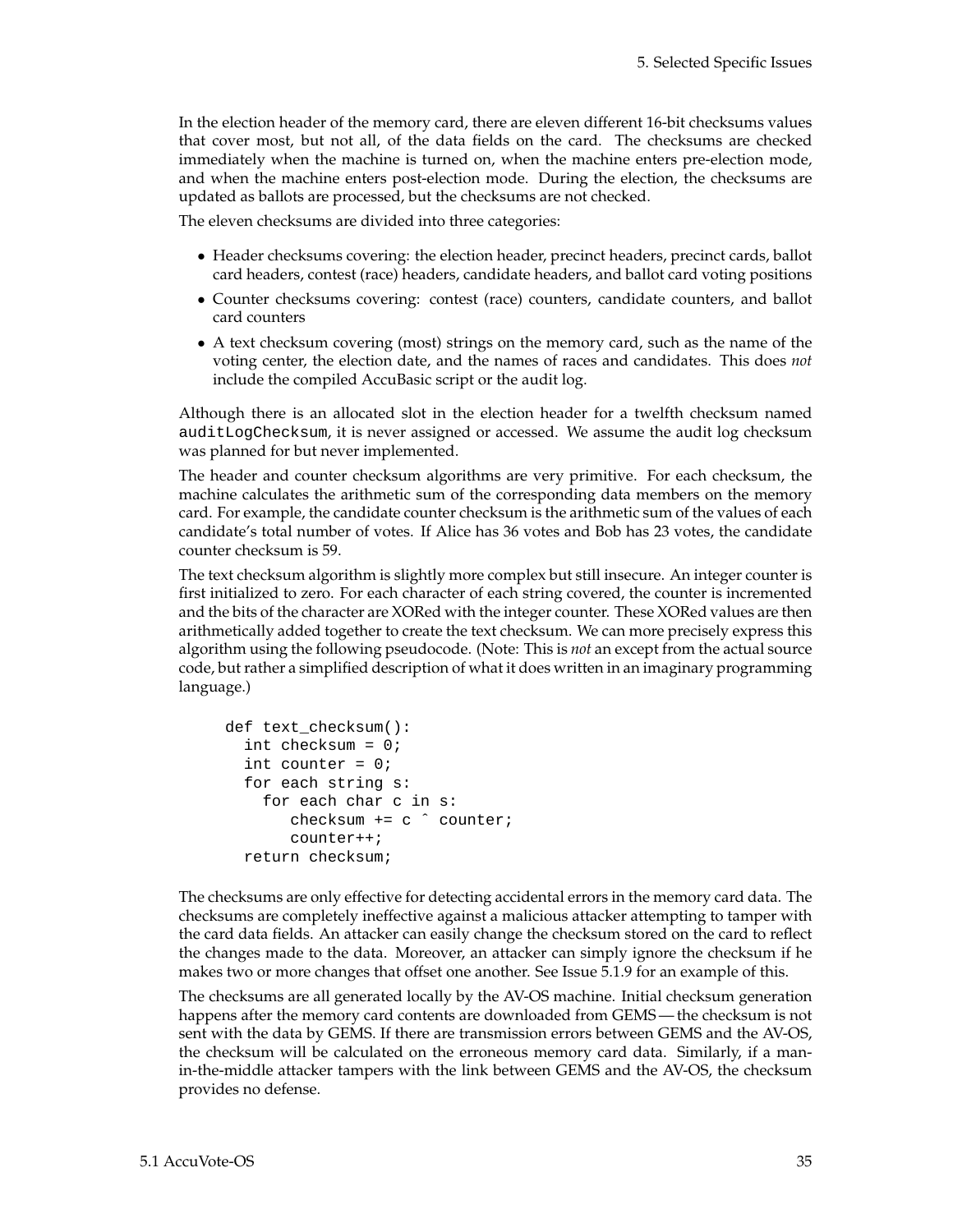#### **Issue 5.1.4**: *The audit log does not adequately detect malicious tampering.*

The audit log is another security measure that the AV-OS uses to try to detect machine abnormalities. Under normal operation, all major events that occur on the machine are recorded in the audit log. Each event transaction records the event type and the event time. Only two types of events, audit log initialization and memory card insertion, record the date as well. In all, there are 30 different types of log transaction events. The log has capacity for 512 transaction entries and wraps around to overwrite the first entry when the log reaches capacity. It is stored in plaintext on the memory card.

Like the checksums, the audit log is stored on the memory card and can be modified if the attacker has control of the card (see Issue 5.1[.1\)](#page-39-1). The attacker can arbitrarily add, modify, or remove log transactions so that the log will be consistent with the other data on the memory card after an attack. Thus, the audit log is completely insecure and should not be trusted by election authorities as evidence that no attack has occurred.

#### <span id="page-42-0"></span>**Issue 5.1.5**: *The memory card "signature" does not adequately detect malicious tampering.*

The AV-OS uses a struct called MemCardSignature to check whether the memory card was switched while a ballot card was being scanned. The MemCardSignature is not a signature in the cryptographic sense, but rather a weak check on the consistency of three counters on the memory card. It consists of three integer counter values: the total number of ballots, the number of absentee ballots, and the number of non-absentee ballots counted so far. The sum of the latter two values should equal the first value. The signature covers no other parts of the memory card. The signature is read from the memory card immediately before a ballot is scanned and the saved signature is checked against the signature of the memory card immediately after the scanning is complete. If the signatures differ, counting is aborted and the machine halts.

Since all three counters are stored on the memory card, this vulnerability allows an attacker to swap the memory card in the AV-OS with his own malicious memory card as a ballot is being scanned. For example, if the attacker is the first voter of the day, the three counters would all be zero. As long as the new memory card has the same signature (i. e., counter) values, the attacker can modify other parts of the memory card (e. g. the number of votes for each candidate) without detection.

#### <span id="page-42-1"></span>**Issue 5.1.6**: *Buffer overflows in unchecked string operations allow arbitrary code execution.*

There are at least four buffer overflow vulnerabilities in the code used to upload election results to the GEMS server. When the machine prepares the memory card data to be sent to GEMS, it uses the unsafe sprintf function to write data to a buffer string buf. When one element of the format string argument to sprintf is a string that comes from the memory card, an attacker may be able to overflow buf on the stack. If the attacker controls the memory card (see Issue 5.1[.1\)](#page-39-1), he can delete the null-termination character of the string element to extend its length to be larger than the size of buf. The code here is not defensivelyprogrammed and incorrectly assumes that the strings on the card are never longer than expected.

We believe that each of these vulnerabilities can be used by an attacker who controls the contents of the memory card to execute arbitrary code on the AV-OS. One of the four overflows occurs in the code immediately before uploading the memory card's election header to GEMS. If the attacker overflows buf and takes control of the machine at this point, he can modify both the election results on the card and the results to be uploaded to GEMS.

See private appendix Issue 5.1.6 for more information.

#### <span id="page-42-2"></span>**Issue 5.1.7**: *Integer overflows in the vote counters are unchecked.*

The AV-OS does not check for integer overflow in the counters that keep track of candidate votes. Each candidate vote counter is a 16-bit unsigned integer, which can hold up to 65,535 votes. If the vote counter reaches its maximum value and more votes are added, the counter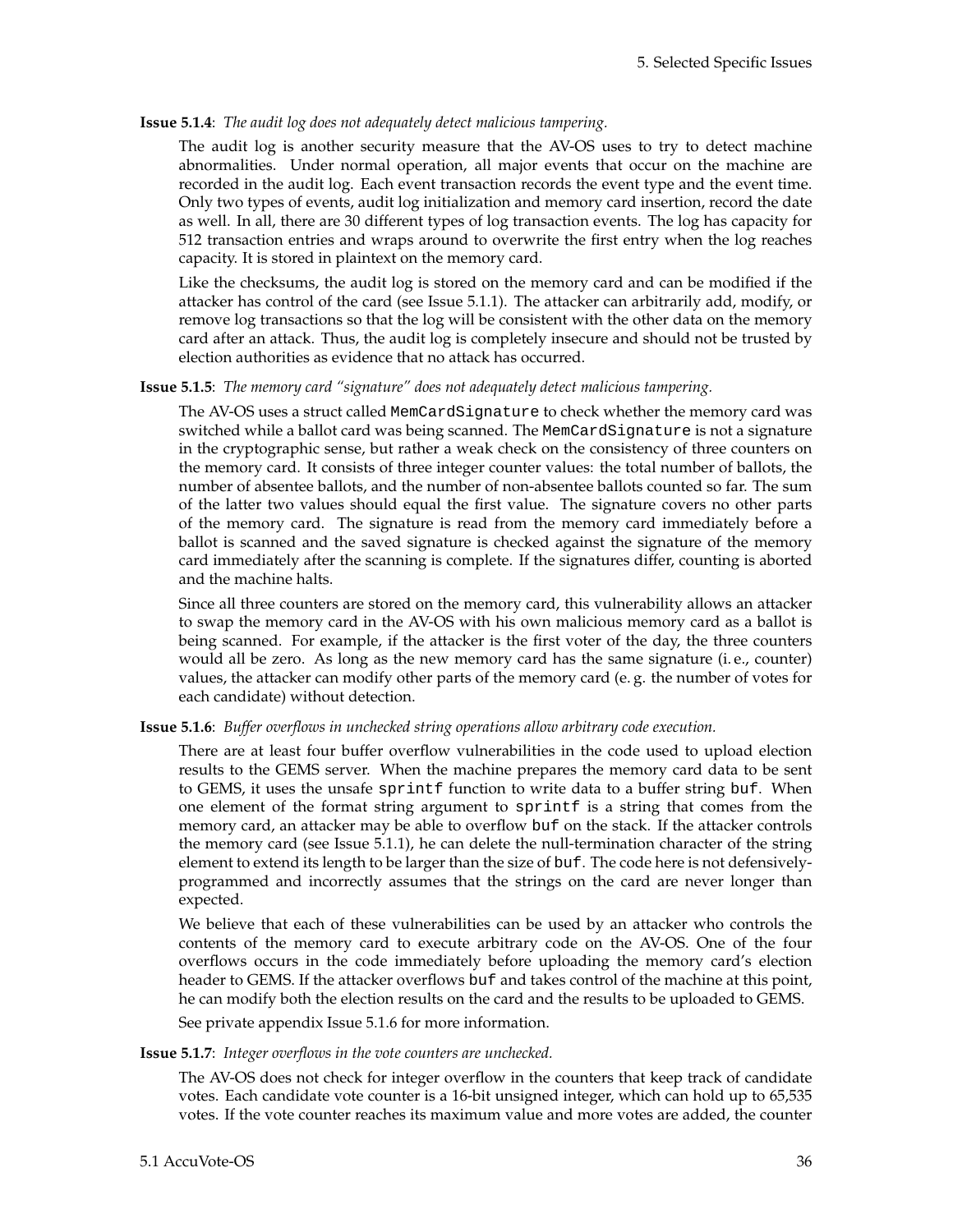will wrap around to zero and continue counting. The counter will overflow without warning. Because of the unchecked overflow, a large counter value is equivalent to a small negative counter value. For example, a counter value of  $65,526$  is equivalent to a counter value of  $-10$ because adding 10 votes to either value results in a counter value of 0.

This vulnerability could allow an attacker to undetectably switch a predetermined number of votes from one candidate to another. This attack was first demonstrated by Hursti [\[17\]](#page-84-0), and we confirm that the AV-OS remains vulnerable. To see an example of this attack, see Issue 5.1[.11.](#page-44-1)

<span id="page-43-0"></span>**Issue 5.1.8**: *The machine does not adequately protect the supervisor PIN.*

The PIN used by election supervisors to administer an election is stored in obfuscated form on the memory card. The obfuscation procedure is a linear function that can easily be reversed without special knowledge. This was first shown by Kiayias et al. [\[23\]](#page-84-2), who had physical access to an AV-OS but no access to the source code. The obfuscated form obf of a supervisor PIN pin is as follows:

 $\text{obj} = \text{encode}(\text{pin}, \text{key}) = \text{pin} + (\text{key} \times \text{MAGIC}_1) + \text{MAGIC}_2$ 

where <code>MAGIC</code>  $_{1}$  and <code>MAGIC</code>  $_{2}$  $_{2}$  $_{2}$  are hard-coded 20-bit magic constants. The value <code>key $^{2}$ </code> is stored in cleartext at a fixed location on the memory card adjacent to obf. To recover pin, an attacker could compute:

 $pin = decode(obj, key) = obj - (key \times MAGIC<sub>1</sub>) - MAGIC<sub>2</sub>$ 

Anyone with access to the machine for a few minutes can reverse-engineer both the magic constants and the formulas used to encode and decode the PIN [\[23\]](#page-84-2). The same magic constants are apparently used on every AV-OS machine.

This privilege escalation vulnerability allows anyone with read access to the memory card to learn the supervisor PIN. An attacker can use the PIN to access supervisor functions, such as changing system setup parameters (the GEMS dial-up phone number, feeding options, etc.), duplicating the memory card, or clearing the memory card.

See private appendix Issue 5.1.8 for more information.

<span id="page-43-1"></span>**Issue 5.1.9**: *Votes can be swapped or neutralized by modifying the defined candidate voting coordinates stored on the memory card.*

The Kiayias report identified an attack against the AV-OS that can be mounted by anyone who can tamper with the AV-OS memory card [\[23\]](#page-84-2). The memory card contains a map of the layout of the paper ballot, listing for each candidate the location where that candidate's bubble can be found. A mark in that location will be counted as a vote for that candidate. Locations are identified by (*row*, *column*).

The report points out that it is possible to modify those locations on the memory card to ensure that marks for a candidate will not be counted. For instance, if the attacker modifies the voting coordinates for a particular candidate to point to some other location on the ballot where no marks are likely to occur, then it is likely that the machine will never detect any votes for that candidate.

As the Kiayias team discovered, the checksum on the contents of the memory card does not prevent this attack. For example, if the attacker modifies a candidate's voting coordinates from (*row*, *column*) to ( $row - 1$ ,  $column + 1$ ), the ballot card voting position checksum stays constant. Their report also reveals that it is possible to swap two candidates, so that a mark

<span id="page-43-2"></span><sup>&</sup>lt;sup>2</sup>As an aside about code quality, the key used in the above pseudocode is actually named publicKey in the source code. It is a 16-bit unsigned integer stored in the election header. It is clear that publicKey does not refer to a cryptographic public key as computer security experts would use the term. Rather, it is just a random nonce used in the obfuscation code that resides on the memory card. The terminology used is non-standard and can be confusing or misleading.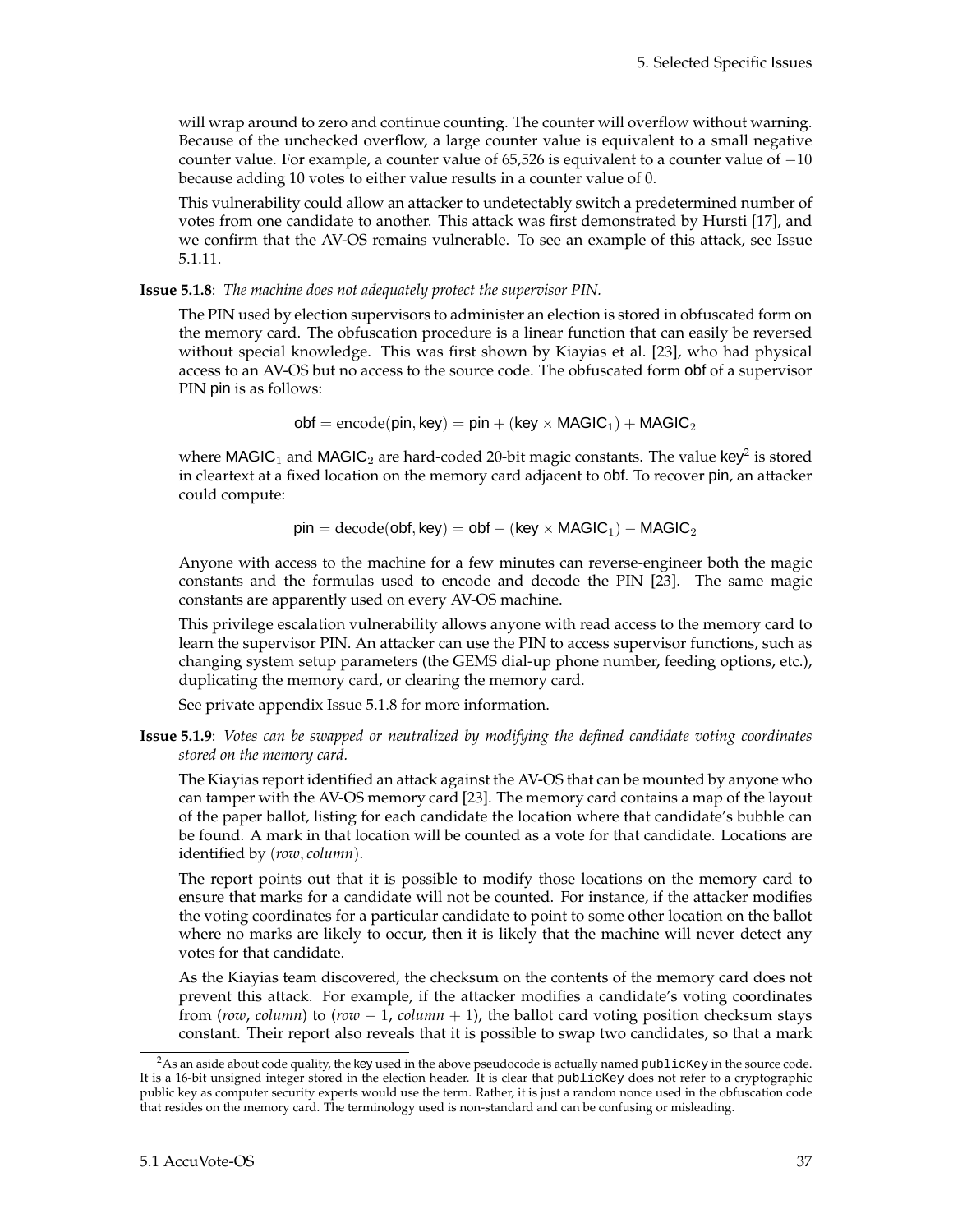for Smith is counted as a vote for Jones and vice versa. In general, an attacker who can tamper with the contents of the memory card can rewrite the map of the ballot and cause ballots to be miscounted by the AV-OS in a controllable way.

We confirmed that this vulnerability is present in the version of the AV-OS source code that we examined. The Red Team has also confirmed this attack [\[3\]](#page-83-1).

#### <span id="page-44-0"></span>**Issue 5.1.10**: *Multiple vulnerabilities in the AccuBasic interpreter allow arbitrary code execution.*

Diebold uses a scripting language called AccuBasic to customize the format of reports printed on the AV-OS, such as the Election Zero report (printed before the election) or the Election Results report (printed after the election). An AccuBasic script is stored on the memory card, and the AV-OS software interprets the script from the card. An earlier study commissioned by the California Secretary of State revealed that the AccuBasic interpreter software on the AV-OS contains security vulnerabilities that allow a malicious AccuBasic script to compromise the integrity of the AV-OS [\[33\]](#page-84-1). In particular, a carefully crafted AccuBasic script can, when it is executed, exploit bugs in the AccuBasic interpreter to inject malicious code into the AV-OS and then begin executing that malicious code. Consequently, an attacker who can tamper with the AccuBasic script can take control of the AV-OS machine and cause it to misbehave in any way that the attacker chooses (e. g., misrecording votes).

We confirmed that the flaws discovered earlier exist in the AV-OS (we examined the same software that was examined earlier). We summarize briefly the impact of these vulnerabilities. See the earlier report for full details [\[33\]](#page-84-1).

The AccuBasic script on the memory card is written by GEMS. If an insider with access to GEMS is malicious, he could replace the legitimate AccuBasic script with a malicious script to take over the machine. This means that the security of GEMS is critical: any compromise of its security could affect every AV-OS machine in the field.

Also, it would be possible for an individual with unsupervised access to the memory card to tamper with its contents and introduce a malicious AccuBasic script. Because the data on the memory card is not cryptographically protected (see Issue 5.1[.1\)](#page-39-1), anyone who has access to the memory card can modify its contents or swap it for a prepared "evil twin" card. That could allow someone who had unsupervised access to the memory card to compromise the software on the AV-OS machine that it is inserted into.

This vulnerability could help a virus to spread. If GEMS is infected, it can infect every AV-OS memory card that is written. Inserting an infected memory card into an AV-OS machine will allow execution of malicious code on the AV-OS once the operator prints any report. Also, any individual who has physical access to a memory card can infect it. This vulnerability alone is not enough to create a virus that spreads from AV-OS to AV-OS, but it could be one building block that a virus writer might use, in conjunction with other vulnerabilities. See Section [3.1](#page-16-0) for further details.

<span id="page-44-1"></span>**Issue 5.1.11**: *A malicious AccuBasic script can be used to hide attacks against the AV-OS and defeat the integrity of zero and summary tapes printed on the AV-OS.*

We confirmed that many of the vulnerabilities identified by Hursti in his July 2005 report [\[17\]](#page-84-0) remain present in the current version of the AV-OS.

For instance, Hursti identified an attack that combines integer overflows (Issue 5.1[.7\)](#page-42-2), memory card tampering (Issue 5.1[.1\)](#page-39-1), and a malicious AccuBasic script to cause the AV-OS to transfer votes from one candidate to another. We briefly outline the attack here. Suppose that the attacker wants to fraudulently transfer ten votes from Brown to Smith. The attack proceeds as follows:

1. The attacker sets all the vote counters on the memory card to zero, except that Brown's counter is set to 65, 526 (namely, -10) and Smith's is set to 10. The ballot box has now been pre-stuffed: Brown starts out at a disadvantage, and Smith starts out at an advantage.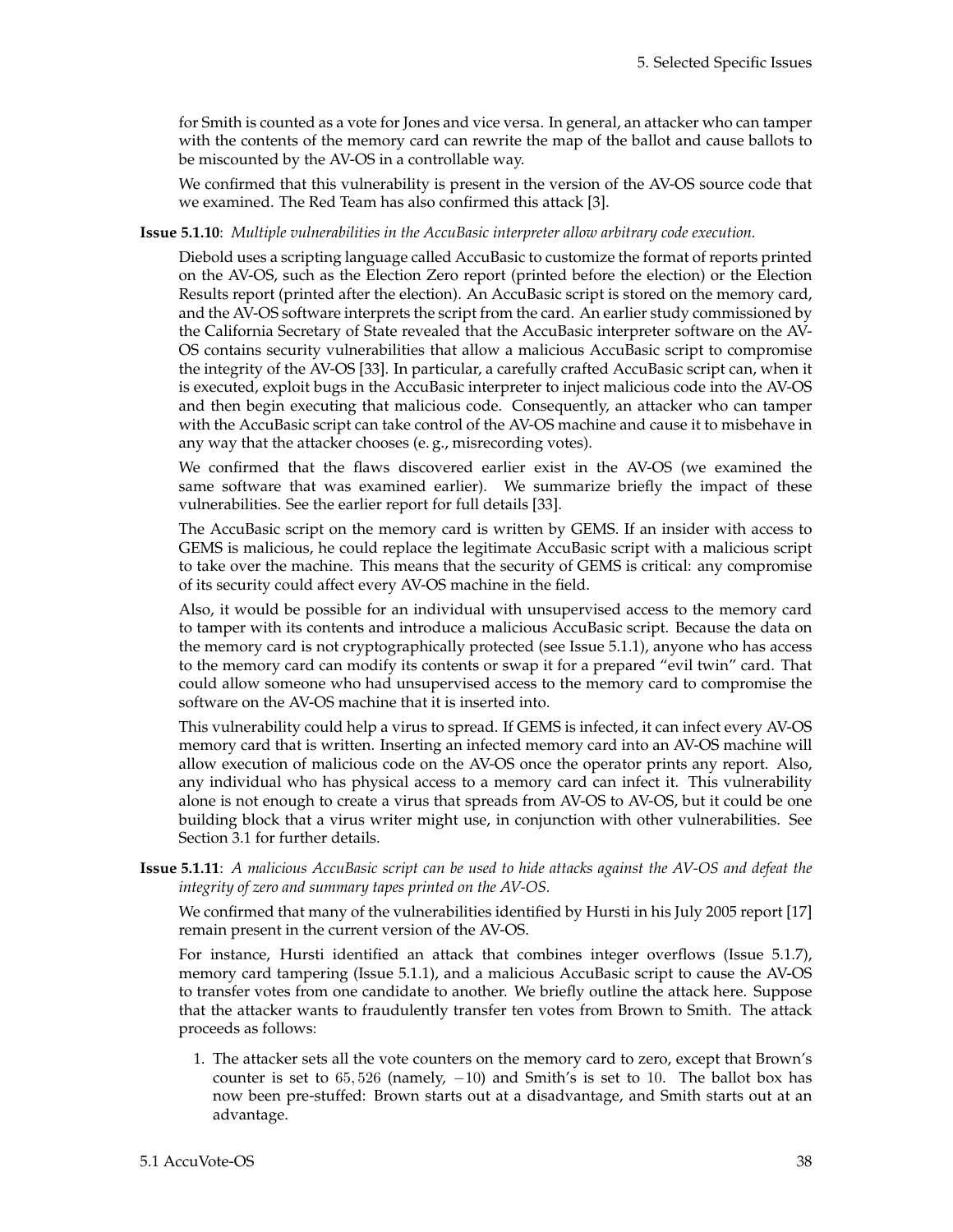- 2. The attacker writes a malicious AccuBasic script onto the memory card. This script provides a custom format for the Election Zero report so that the tape will show zero votes for Brown and Smith even though the vote counters on the memory card are nonzero. However, the script for printing the Election Result report is left unmodified, so that the report accurately prints the values of the vote counters on the memory card.
- 3. When the AV-OS is powered up on election morning with this memory card inserted, it will print a fraudulent Election Zero report showing all zeros (even though the memory card's electronic ballot box has been pre-stuffed).
- 4. As voters vote, the vote counters will be incremented accordingly. On the 10th vote for Brown, the vote counter for Brown will overflow and wrap around and become zero, though there will be no way for anyone to notice that this has happened.
- 5. When the polls are closed at the end of the day, the AV-OS will print a Election Result report showing the contents of the vote counters on the memory card. If voters cast 56 true votes for Brown and 44 votes for Smith, the memory card will show 46 votes for Brown (because it was pre-loaded with -10 votes for Brown) and 54 votes for Smith, so the report will incorrectly show that Smith is leading Brown 54 to 46. When poll workers compare the number of voters who signed in against the total number of voters in that contest, they will not find any discrepancies, since this attack did not alter the total number of votes cast: it only shifted votes from Brown to Smith.
- 6. When the memory card is returned to county headquarters, GEMS will read the (fraudulent) tallies on the memory card, namely, Smith: 54, Brown: 46. When county officials perform the official canvass, there will be no discrepancies between the Election Zero report, Election Result report, and unofficial electronic tallies.
- 7. If the paper ballots in this precinct are selected to be manually counted during the 1% manual tally or during a 100% manual recount, the fraud will be revealed. However, this is the primary way that the attack can be discovered. If attackers try to tamper with the results in hundreds of precincts, it is likely that the 1% manual tally will detect the fraud in at least one precinct. However, if attackers only tamper with a few polling places, the attack is unlikely to be detected.

This attack requires the ability to make unauthorized changes to the contents of the memory card. Anyone with unsupervised physical access to an AV-OS memory card could attack the machine in this way (see Issue 5.1[.1\)](#page-39-1). A malicious GEMS operator could make these changes. Likewise, a security breach/infection of the GEMS PC could allow someone to mount this kind of attack (see Issue 5.1[.2\)](#page-40-0).

Hursti also identified the possibility for malicious AccuBasic scripts to print malicious messages to the LCD display or cause the machine to crash under certain circumstances. Those attacks remain possible but appear to have less severe consequences.

#### **Issue 5.1.12**: *The physical paper ballot box deflector is under software control.*

The Diebold AV-OS Hardware Guide documentation [\[9\]](#page-83-0) states that the physical ballot box has two compartments: a primary compartment and a secondary compartment. There is a physical ballot card deflector that determines into which compartment a ballot card is deposited after it is scanned. The direction of the deflector changes depending on programmable sort conditions that are set for each election. For example, ballots with writein candidates can be deflected into the secondary compartment so election officials can tally these manually after the election closes.

An attacker who controls the machine (see Issue 5.1[.1](#page-39-1) and Issue 5.1[.2\)](#page-40-0) can arbitrarily move the deflector for each ballot card. This can potentially disenfranchise voters if, for example, ballots with write-in candidates are not deflected to the secondary compartment for manual review. Voter privacy can also be affected by using the secondary bin to single out ballots of interest.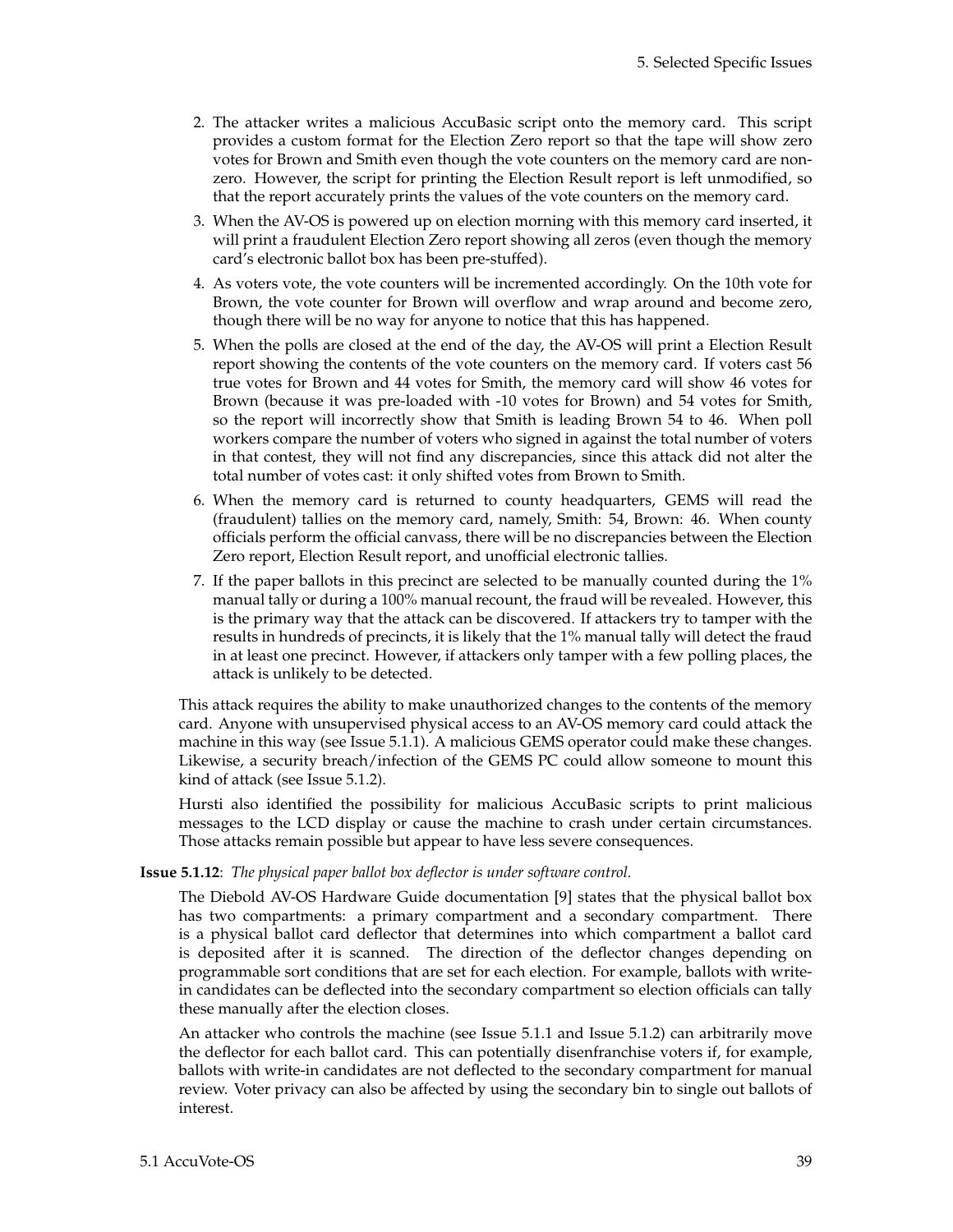# **5.2 AccuVote-TSX**

These are some of the specific issues we identified in the AccuVote-TSX system:

**Issue 5.2.1**: *The AV-TSX automatically installs bootloader and operating system updates from the memory card without verifying the authenticity of the updates.*

The AV-TSX includes a software update mechanism that allows new bootloader and operating system software to be installed from a memory card inserted into the machine. When the machine boots, it searches the memory card for specially named files. If it finds files named eboot.nb0 or nk.bin, it replaces the bootloader software or Windows CE operating system image, respectively, stored in its internal flash memory with the contents of the files. These filenames have been previously published on the Internet [\[18\]](#page-84-3).

Hursti was the first to discover that the AV-TSX has no mechanism for checking the authenticity of these software updates [\[18\]](#page-84-3). While the machine does employ a simple checksum to make sure the files have not been garbled in transmission, it fails to utilize a digital signature or other mechanism that would prevent an attacker from using the software update feature to install malicious code.

This means that an attacker can create malicious software updates containing arbitrary code, and the software update mechanism will not be able to distinguish these from legitimate upgrades. An attacker who has temporary physical access to a memory card — or control of any machine into which a memory card is inserted— can place his own malicious software update files on the card, and this software will be installed on any AV-TSX machine that is booted with that card in place.

Alternately, an attacker with unsupervised physical access to the machine for as little as a minute could replace the installed memory card with one containing a malicious software update prepared earlier, boot the machine to install the update, and then reinsert the original memory card. This attacker would need to bypass the lock on the memory card door, but we were notified by the Red Team that this can be accomplished quickly using only a ball-point pen. Tamper-evident seals might be used to deter attacks, but creating a seal that requires a sophisticated attack to defeat remains beyond the state of the art [\[20\]](#page-84-4).

Furthermore, the AV-TSX machine installs bootloader and operating system updates without asking the local user for confirmation. While it does display a message indicating that an update is taking place, this message is displayed in a small font and could easily be overlooked by poll workers. The lack of confirmation increases the odds that this issue could be used to spread voting machine viruses, which we discuss in Section [3.1.](#page-16-0) The machine does not maintain a log of software updates installed via this mechanism.

Feldman, et al. demonstrate how an identical update mechanism used by the AccuVote-TS model DRE could be used to spread malicious software that would alter the electronic vote records and totals [\[14\]](#page-83-2). We believe that similar attacks are possible on the AV-TSX.[3](#page-46-0)

One mitigation strategy that has been suggested in the past is to seal the memory card inside the voting machine before the machine is delivered to the polling place. This might make it more difficult for an attacker to access the memory card without being detected. However, it also ensures that the memory card will be installed in the machine when the machine boots. As a result, if the central office AV-TSX that initializes the memory card is compromised so that it stores a malicious software update on each card while initializing it, the AV-TSX machines in the polling places will automatically install the malicious update when they boot on election day.

<span id="page-46-0"></span> $3$ Diebold has removed another service feature that has been criticized by previous reports [\[18,](#page-84-3) [14\]](#page-83-2). In older versions of the AV-TSX, the system would boot into Windows Explorer instead of the BallotStation application if a file named explorer.glb was present on the memory card. This would allow an attacker with physical access to the machine to install malicious software manually. Since this feature has been disabled, attackers would need to exploit issues such as Issue 5.2[.1](#page-39-1) or Issue 5.2[.2](#page-40-0) to access Windows Explorer.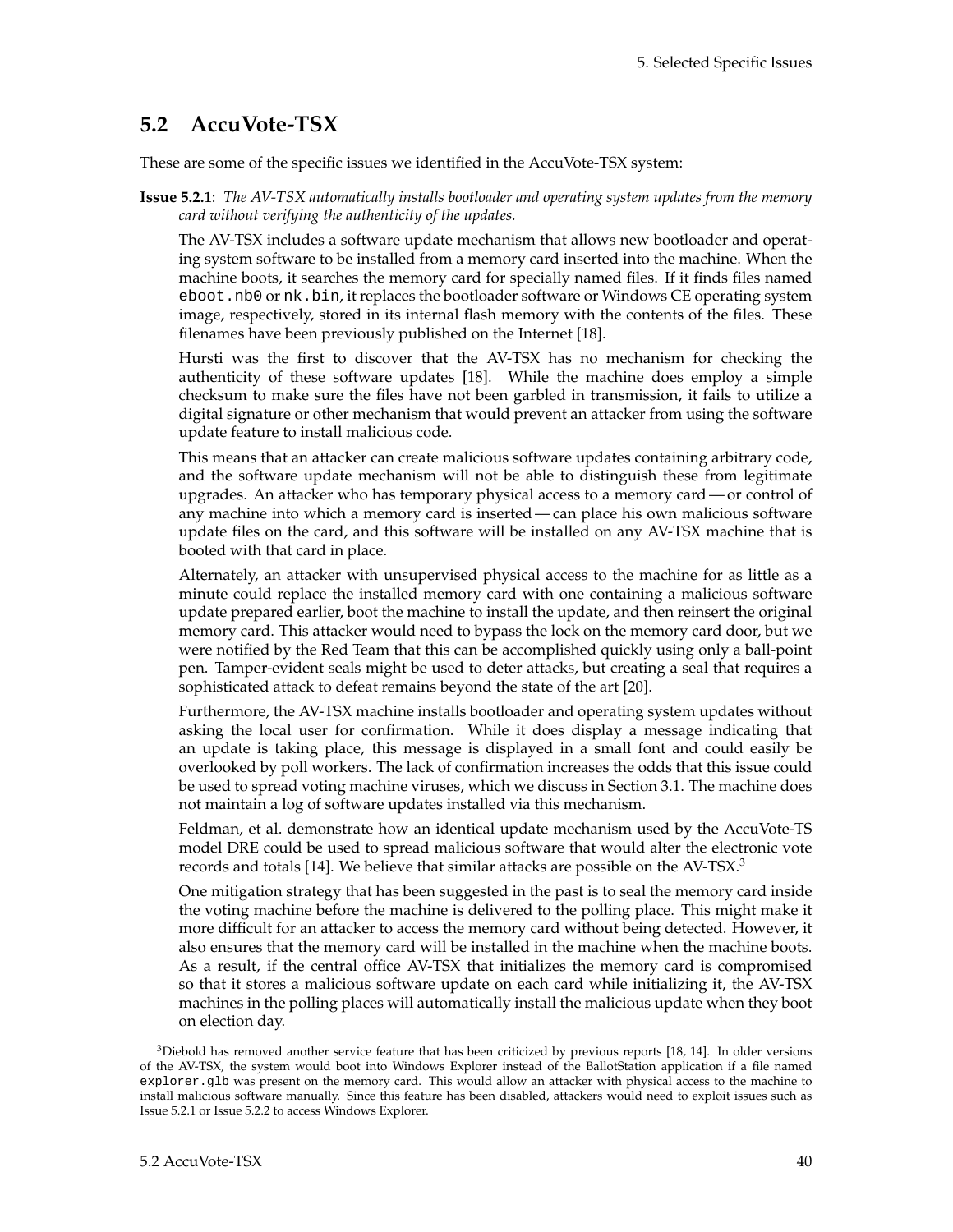**Issue 5.2.2**: *The AV-TSX automatically installs application updates from the memory card without verifying the authenticity of the updates.*

A second software update mechanism operates after the AV-TSX boots into Windows CE. The Windows kernel launches a program called taskman.exe, which eventually starts the BallotStation application. Before running BallotStation, taskman.exe searches the memory card for files with the extension .ins. These are software update packages in a Diebold proprietary format. Each .ins file contains instructions for installing one or more files onto the machine's file system, along with the data to be placed in those files. (The machine's root file system,  $\setminus$ , is backed by RAM, so its contents disappear when the machine reboots. The internal flash memory is mounted in a subdirectory called  $\FFX$ , and removable memory cards are mounted in a subdirectory called \Storage Card.)

Like the bootloader-based update mechanisms described above, the . ins update mechanism does not attempt to verify the authenticity of the updates, and it does not maintain a log of software updates that have been performed [\[18\]](#page-84-3). Unlike the other mechanisms, it does ask the user to confirm each update by touching a button on the screen. However, the system trusts update files to accurately describe their contents. Malicious updates could inaccurately describe their purpose, possibly fooling operators into consenting to their installation.

Attackers could use this mechanism to install arbitrary code onto the voting machine, such as by replacing the BallotStation executable file with an altered version. They could also replace other files on the system or destroy data by replacing it with garbage. Conducting such attacks would require the ability to write the update file onto a memory card as well as the operator's consent; however, Issue 5.2[.3](#page-40-1) describes a way to avoid the need for consent.

**Issue 5.2.3**: *Multiple buffer overflows in* .ins *file handling allow arbitrary code execution on startup.*

This issue was first reported by Feldman, *et al.* in their study of the AccuVote-TS [\[14\]](#page-83-2). The code in taskman.exe responsible for installing the application updates described in Issue 5.2[.2](#page-40-0) contains multiple buffer overflows in the way it parses .ins files that could allow an attacker to execute arbitrary code. For example, a malicious .ins file could modify files in the machine's filesystem or launch programs, and it could do these whether or not the user consented to its installation.

To exploit these previously-known vulnerabilities, an attacker would need the ability to write files onto the memory card. Since the machine does not verify the authenticity of .ins files, no secret keys would be required.

See private appendix Issue 5.2.3 for more information.

**Issue 5.2.4**: *Setting a jumper on the motherboard enables a bootloader menu that allows the user to extract or tamper with the contents of the internal flash memory.*

As previously disclosed by Hursti, the motherboard inside the AV-TSX contains a jumper header marked "Debug" [\[18\]](#page-84-3). When a jumper is installed here, the machine's bootloader displays a service menu over its serial port when the machine boots. A feature of the service menu called the "mini monitor" allows arbitrary memory locations to be read or written over the serial port. Since the system maps its internal flash memory into the address range 0xA0000000–0xA4000000, the mini monitor can be used to extract or alter the data stored there.

To access this feature, an attacker would need physical access to the inside of the voting machine. The plastic case of the AV-TSX can be removed by unscrewing a small number of screws. After opening the case, an attacker would need to close the jumper circuit by placing a paperclip or small wire against the marked terminals on the motherboard while booting the machine [\[3\]](#page-83-1). To interact with the menu, the attacker would need to attach another computer to the machine by connecting a serial cable to the "VIBS Keypad" port (in the rear of the machine). Broken security seals might provide some evidence of the attack, but the machine does not maintain any log files that would show that the service menu was accessed or which commands were issued.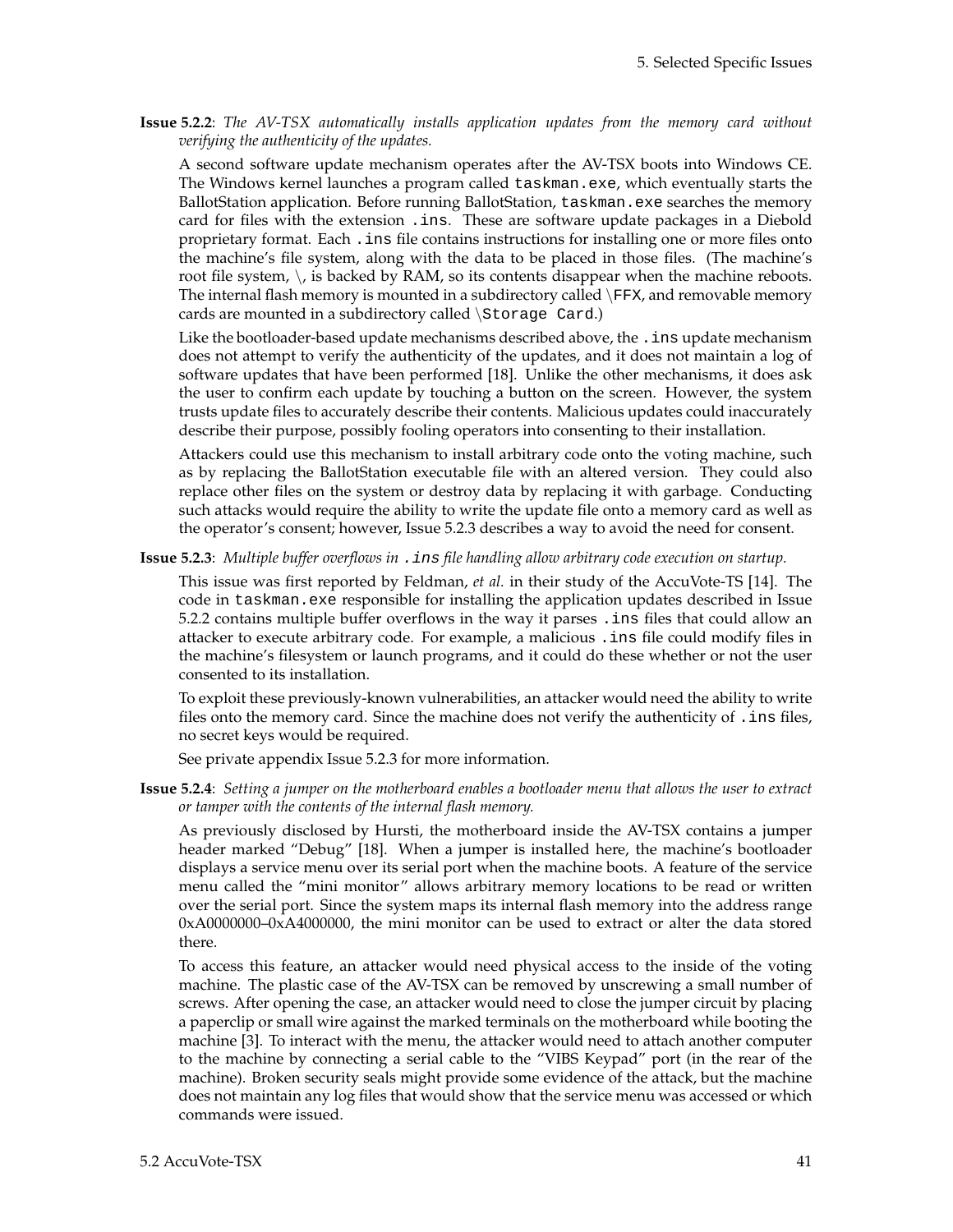An attacker could use the mini monitor to alter any part of the voting machine's software, including the bootloader, operating system, and BallotStation application. The mini monitor can also be used to create a perfect copy of the internal flash memory, including the software that runs the machine, records retained from past elections, and cryptographic keys stored there. This would be useful in constructing future attacks. Reading or writing the entire flash memory using this method would require several hours of continuous access to the machine, but an attacker could install small software changes or read short memory items like keys in seconds. This method could be used to extract the secret keys from the machine, facilitating other attacks that rely on modifying signed or encrypted files.<sup>[4](#page-48-0)</sup>

#### **Issue 5.2.5**: *Keys used to secure smart cards and election data are not adequately protected.*

The AV-TSX uses security keys for various security purposes, including authenticating election definition files, encrypting and authenticating ballot result files, validating voter smart cards, and generating ballot serial numbers. Older Diebold machines used hardcoded keys set when the software was compiled. The version of the AV-TSX that we studied retains those hardcoded keys but also allows county election officials to change the keys that the machine uses. Officials can set three keys, the 64-bit *Smart Card Key*, the 16-bit *Smart Card Magic Number*, and the 128-bit *Data Key*. (Internally, these are labeled SCKey, SCMagic, and and DESKey, respectively, though the system no longer uses the DES cipher.)

The machine stores the Smart Card Key, Smart Card Magic Number, and Data Key in a file in its internal flash memory. This file, bs-security.cf, resides in the same directory as BallotStation.exe. BallotStation encrypts the contents of the file (using AES128-CBC) with a third key called the *System Key*. However, the value of the System Key is not a secret— rather, it is the hash of the machine's serial number. The serial number is stored in the machine's registry (HKLM\Software\Global Election Systems\AccuVote-TS4\MachineSN), displayed in the user interface (the parameter "SN" at the bottom of every screen), and printed on the Results Report and other printouts.

As a result, any party with the ability to read data from the machine's internal flash memory can learn the values of Smart Card Key and Data Key. For example, an attacker with temporary physical access to the inside of the machine's case could exploit Issue 5.2[.4](#page-41-0) to read the contents of the bs-security.cf file and the registry key containing the machine serial number. The attacker could compute the System Key from the serial number then use it to decrypt the other keys.

Furthermore, malicious code running on a machine can automatically obtain the System Key, Smart Card Key, Smart Card Magic Number, and Security Key using this method. An attacker who can inject malicious code into the machine can use it to discover the keys without opening the machine's case. Alternatively, the attacker could program his malicious code to obtain the keys and use them directly to carry out another attack.

This attack may be particularly damaging because the design of the Diebold system makes it difficult to use different keys on different machines. Consequentially, all machines within a particular county most likely share the same Smart Card Key and Data Key. An attacker who can extract the keys from a single machine can therefore use them to attack all of the machines and memory cards in the county.

A malicious party who obtains these cryptographic keys can perform a number of attacks, which are described in detail later in this section. These attacks include:

- Tampering with election data files, and viewing or tampering with the electronic records of election results and system logs (Issue 5.2[.6\)](#page-42-1)
- Creating voter cards, supervisor cards, and election administrator smart cards (Issue 5.2[.7\)](#page-42-2)

<span id="page-48-0"></span> ${}^{4}$ It is possible that an attacker with access to the inside of the machine's case could also read and write the internal flash memory using the motherboard's JTAG interface.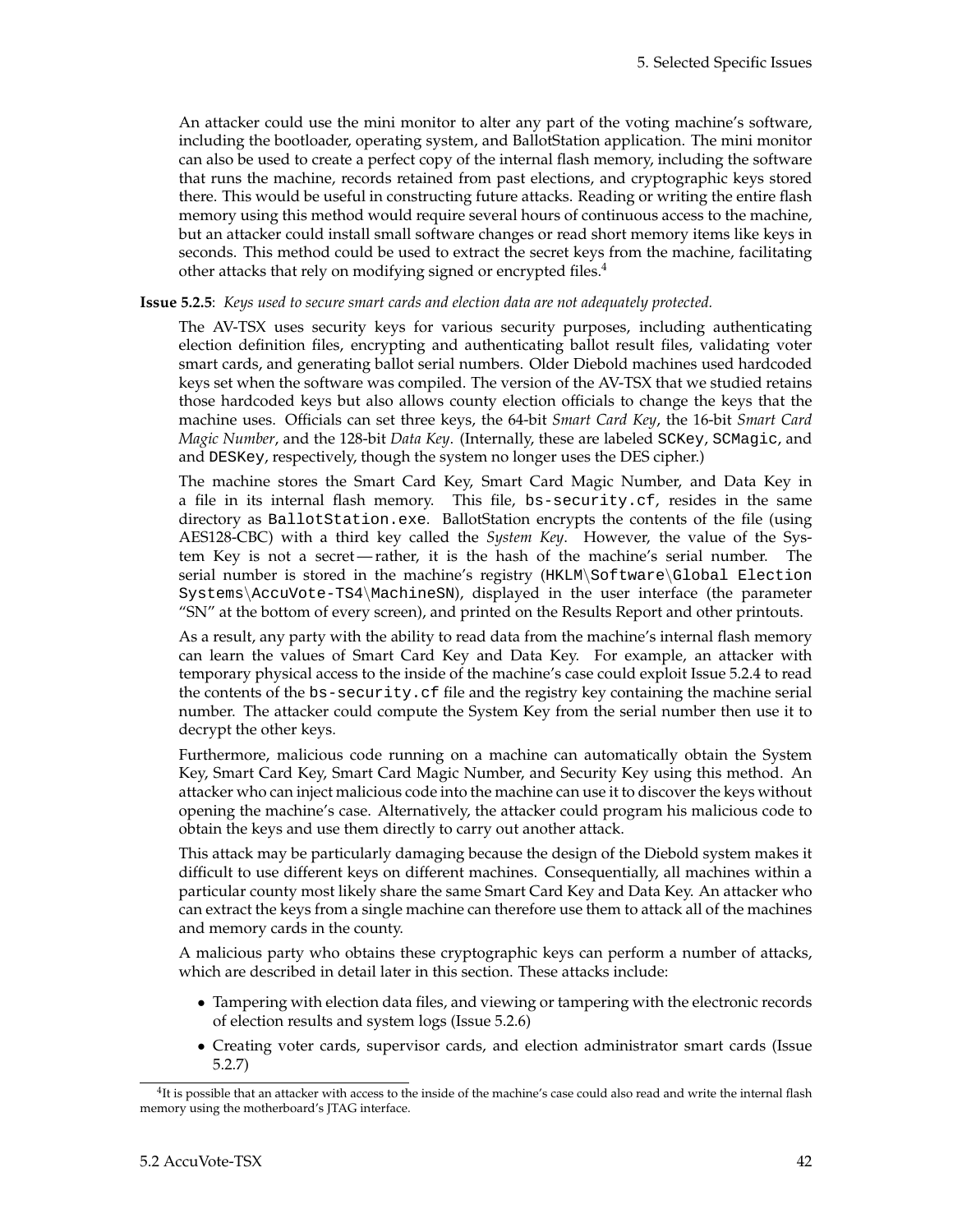- Determining the order in which ballots were cast based on their serial numbers (Issue 5.2[.21\)](#page-56-0)
- **Issue 5.2.6**: *Malicious code running on the machine could manipulate election databases, election resources, ballot results, and audit logs.*

Four types of data files are used in elections: election databases, election resource files, ballot results files, and audit logs. These files are stored on the removable memory cards, with backups stored in the machine's internal flash memory.

Election database files (.edb files) contain information about races and candidates as well as other ballot text. They are not encrypted, but they are authenticated using a kind of message authentication code (MAC). The MD5 hash of the body of the file is encrypted with the AES128-ECB algorithm using the Data Key (see Issue  $5.2.5$  $5.2.5$ ).<sup>5</sup> The machine requires this encrypted hash to match a value in the header of the ballot definition.

Election resource files (.xtr files) contain RTF strings, AccuBasic scripts, audio, images, and other data used during the election. The resources in these files are not encrypted, but each resource is individually authenticated using a MAC like the one used for the election database.

Ballot results files (.brs files) contain a record of the votes for each ballot cast in the election. The record of each vote is individually authenticated as in the election resource files. Each vote record is also encrypted with the AES128 algorithm<sup>[6](#page-49-1)</sup> in CBC mode using the same Data Key.

Audit logs (.adt files) store a partial record of BallotStation's operation. They are authenticated and encrypted using a similar format as ballot results files, except that they use the System Key (see Issue 5.2[.5\)](#page-42-0) in place of the Data Key.

An adversary who obtained access to the Data Key as described in Issue 5.2[.5](#page-42-0) could carry out various attacks on these files. If the attacker had access to the memory card prior to the election, he could tamper with election files and election resource files in order to exploit other security vulnerabilities in BallotStation. Some vulnerabilities, such as Issue 5.2[.15](#page-54-0) and Issue 5.2[.13](#page-53-0) below, could allow the attacker to execute arbitrary code on the voting machine during the election. The attacker could also attempt to alter the ballots in subtle ways that would confuse voters or otherwise disrupt the election.

An adversary who knows the Data Key and has access to the memory card after the election can carry out other attacks by defeating the encryption and authentication of the ballot result files. If the attacker accesses the memory card before the votes on it are loaded into GEMS, then he can tamper with the ballot results file in order to exploit security vulnerabilities in the BallotStation terminal connected to the GEMS server (see Issue 5.2[.16\)](#page-54-1). Using this technique, he might be able to infect a large number of voting machines with a voting machine virus, as described in Section [3.1.](#page-16-0)

An adversary with knowledge of the Data Key and access to the memory card or voting machine after the election could defeat the encryption on the ballot result files to discover the time at which each vote was cast, potentially compromising voter privacy (see Issue 5.2[.20\)](#page-56-1).

An adversary with only access to the memory card or the files on the voting machine during or after the election could decrypt or tamper with audit logs that are secured with the System Key, which is not a closely guarded secret (see Issue 5.2[.5\)](#page-42-0). By tampering with the logs, the attacker could remove evidence of his activities. The audit logs also contain sensitive debugging information, such as stack traces recorded during errors in the software, that could help a malicious party develop further attacks.

Attacks like the ones described above could be carried out automatically by malicious code installed on the voting machine. In that case, the attacker would not need to have physical access to each machine or memory card being attacked.

<span id="page-49-0"></span><sup>5</sup>This non-standard MAC construction was first disclosed publicly in [\[33\]](#page-84-1).

<span id="page-49-1"></span> $6$ This is consistent with Diebold's public statements (see [\[8\]](#page-83-3)).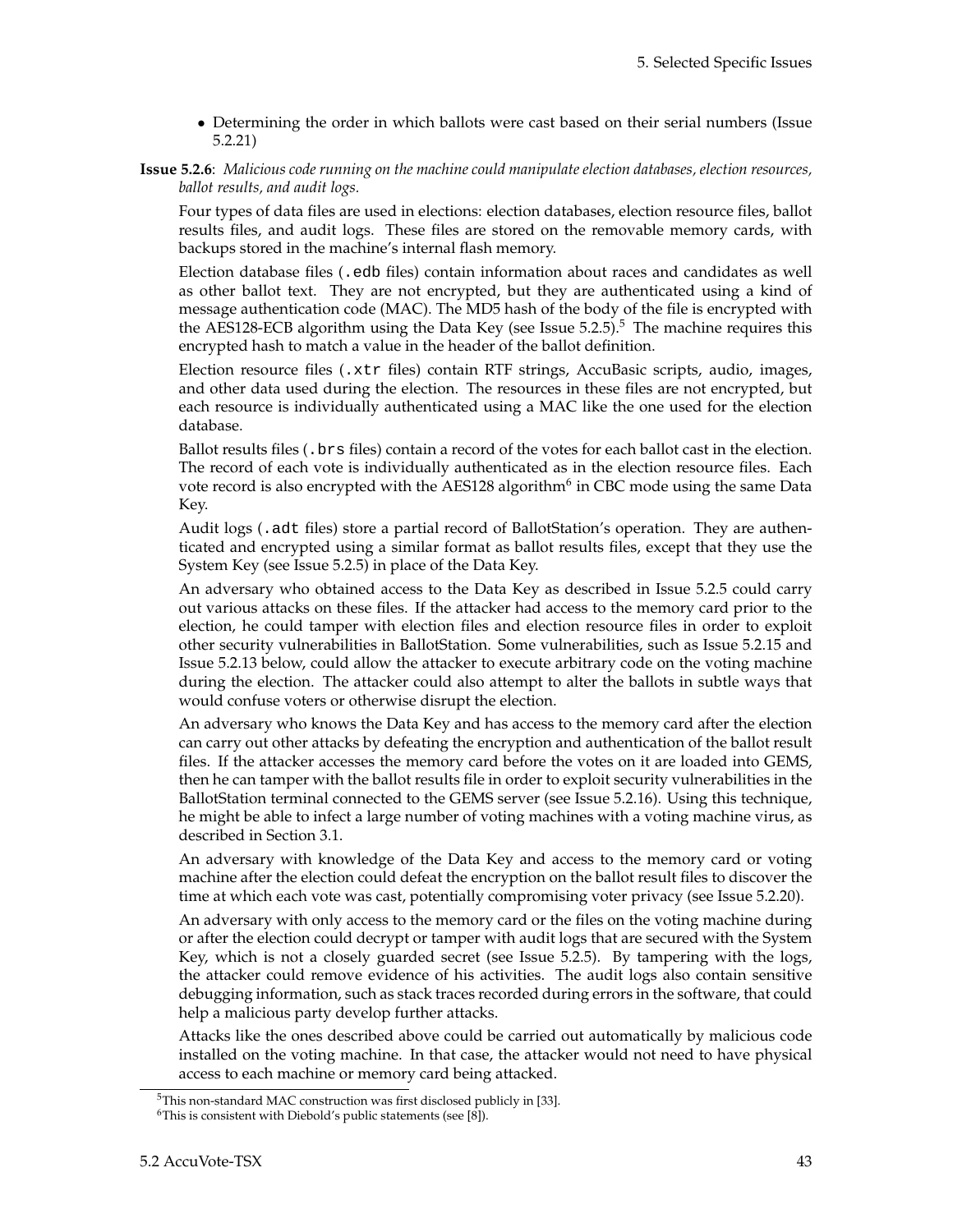In the final days of this study, we learned of a recent security analysis of the AV-TSX conducted by Kiayias, et al. [\[24\]](#page-84-5). They found several cryptographic-related vulnerabilities in the AV-TSX that we overlooked. For instance, they found that incorrect MAC values on a record cause the record to be silently ignored but processing continues, rather than halting operation with an error message, allowing an adversary to effectively remove candidates from the ballot. Also, they found that, if a pair of candidates have names of the same length, an attacker with access to the memory card can swap the candidates by swapping their corresponding RTF-string resources, causing votes for Smith to accrue to Jones and vice versa. Due to flaws in the cryptography, these attacks do not require knowledge of the cryptographic keys. They were able to find these security holes solely by experimenting with the machine and without any access to the AV-TSX source code.

**Issue 5.2.7**: *The smart card authentication protocol can be broken, providing access to administrator functions and the ability to cast multiple votes.*

The AV-TSX authenticates smart cards using a two step protocol involving two secrets: the 64-bit *Smart Card Key* and the 16-bit *Smart Card Magic Number*. (Both can be set by election officials using Security Key Cards, as described in Issue 5.2[.5.](#page-42-0)) When a smart card is inserted into the machine, the machine issues the ISO 7816-4 SELECT command with file ID 0x3D40 as data, then it issues the VERIFY command with the Smart Card Key as data. Conceptually, the file ID and key act like a username and password, which the voting machine uses to prove its identity to the smart card. The smart card will not allow the machine to read it unless the key the machine provides matches a key programmed into the card earlier.

If the voting machine provides the correct file ID and key, the smart card allows the machine to read the data stored on it, which vary depending on the type of card being used. Smart cards used by the AV-TSX include voter cards (which may be enabled or disabled depending on whether they have been used to cast a vote), central administrator cards, and supervisor cards. The latter two kinds of smart cards enable various supervisory functions. Part of the data stored on these smart cards is a field called the *magic number*. The voting machine requires the magic number in the smart card data to match the Smart Card Magic Number programmed into the AV-TSX machine by election officials. Thus, the magic number acts like a password that the smart card uses to authenticate itself to the voting machine.

This architecture allows a malicious voter who is given an authorized voter card and allowed to vote on an AV-TSX to steal the Smart Card Key and Smart Card Magic Number. To carry out the attack, the attacker would use a commercial programmable smart card such as a Java Card [\[32\]](#page-84-6) to create a smart card that logs all commands sent to it. When the logging card was placed in a AV-TSX, the machine would attempt to authenticate itself to the card, and the card would record the file ID and Smart Card Key sent by the machine. Next, the attacker would place the authorized smart card in his own smart card reader and send it the file ID and Smart Card Key captured by the logging card. The authorized card would respond by granting access to its data, including the Smart Card Magic Number. This attack could plausibly be carried out by a voter on election day, since the voter will receive a legitimate voter card from poll workers and would be able to insert a logging card into the AV-TSX.[7](#page-50-0)

With knowledge of the Smart Card Key and Smart Card Magic Number, a malicious party could carry out a variety of attacks involving counterfeit smart cards. Kohno, et al. [\[26\]](#page-84-7) first described variations on these attacks in 2003, and they still appear to be feasible despite modifications to the smart card protocol.

For example, an attacker could use the Smart Card Key to reactivate voter cards that had already been used. Or, with slightly more information, the attacker could create new voter cards from blank Java Cards. The necessary data, which includes the election and polling place IDs, could be extracted from the voting machine by various methods, read from the

<span id="page-50-0"></span><sup>7</sup>Alternatively, an attacker could learn the Smart Card Key and Smart Card Magic Number using the attacks discussed in Issue 5.2[.5.](#page-42-0)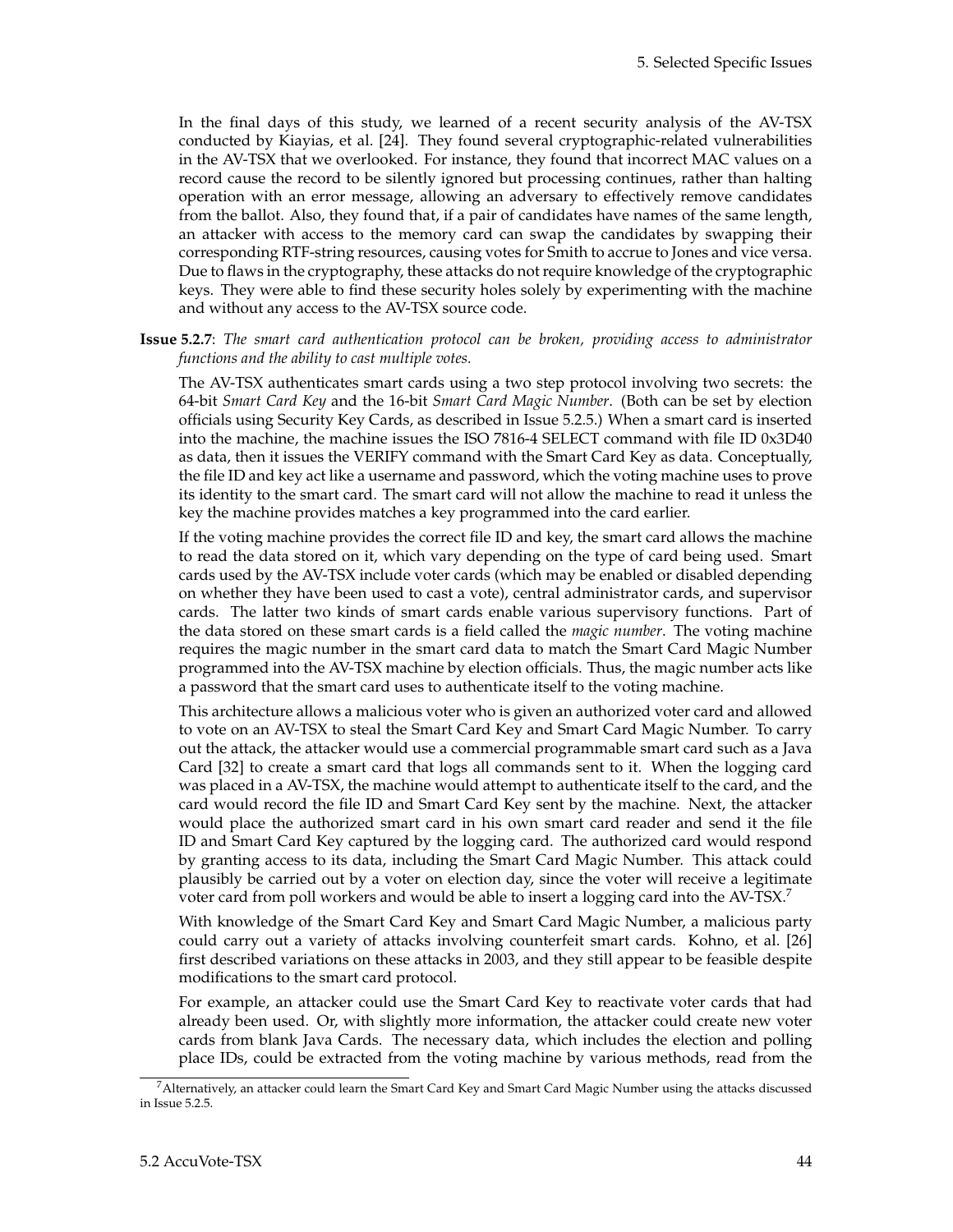election database on the removable memory card if the attacker had temporary access to it, or copied from a stolen legitimate voter card.

Furthermore, an attacker could construct a forged voter card that refuses to deactivate itself. Such a card could be used to cast multiple votes. Normally, the AV-TSX deactivates the voter card when the voter casts their ballot. This process involves rewriting the data on the card using standard ISO commands. A voter card created using a programmable Java Card could be designed to ignore those commands, or to report to the machine that the commands had succeeded while actually doing nothing. While each voter card contains a voter serial number that is supposed to be unique, the machine does not record this serial number for normal votes, so the duplicate votes would not be automatically discarded.

Finally, an attacker could use a variant of this attack to create counterfeit supervisor cards. To access supervisory functions, a poll worker needs to insert a supervisor card into the machine and key in a PIN associated with the card. Creating a forged supervisor card would require even less information than creating a forged voter card, since supervisor cards are not tied to a particular machine serial number or election ID. The PIN presents no additional challenge to the attacker. The system stores the PIN on the smart card itself, so the attacker can set it to a known value when he constructs the card.

#### **Issue 5.2.8**: *Security key cards can be forged and used to change system keys.*

Election officials use a specially formatted smart card called a *Security Key Card* to update the Data Key, Smart Card Key, and Smart Card Magic Number used by the AV-TSX. The ability to change these keys is a substantial improvement over earlier Diebold designs, which were criticized for using hardcoded security keys [\[26\]](#page-84-7). Standard procedures call for the keys to be changed frequently. Normally, Security Key Cards would be safeguarded by election officials and used only within the central election facility. However, a flaw in the way these cards are processed leaves them vulnerable to forgery.

Unlike other smart cards, which are authenticated with the Smart Card Key and Smart Card Magic Number set by election officials, Security Key Cards use a hardcoded key and magic number for authentication. All such smart cards apparently use the same hardcoded key, which is labeled in the source code as the "manufacturer's factory default" key. This key is the easily guessable sequence of bytes 0x01,0x02,0x03,0x04,0x05,0x06,0x07,0x08. The cards also use a hardcoded 16-bit magic number to authenticate themselves to the machine. Elections officials do not have the ability to change this key or magic number.

The key and magic number are hardcoded in the source code and are apparently the same for every AV-TSX machine in the nation. An attacker who has been given unsupervised access to an AV-TSX machine could easily extract these values from the machine. Alternatively, an attacker with prolonged physical access to a voting machine might be able to guess these values.

With these values, an attacker can use a programmable smart card to create a fake Security Key Card with arbitrary Data Key, Smart Card Key, and Smart Card Magic Number values. These values are stored on the smart card in plaintext form, so no additional secrets would be needed to construct a valid Security Key Card.

Before a Security Key Card can be loaded into the AV-TSX, the machine must be placed into supervisor mode. Normally this would require a supervisor smart card, but several attacks (see, e. g., Issue 5.2[.7](#page-42-2) and Issue 5.2[.9\)](#page-43-1) could allow an attacker to access supervisor mode without a legitimate supervisor card.

An attacker who is able to forge Security Key Cards and load them into the voting machines could use this attack to disrupt the election. By setting the security keys in a machine to random values, the attacker could prevent the machine from loading and saving election data (if the Data Key were changed) or from accepting supervisor and voter smart cards (if the Smart Card Key or Smart Card Magic Number were changed). At that point, the machine would be effectively non-functional: it could not be used to accept votes. A group of attackers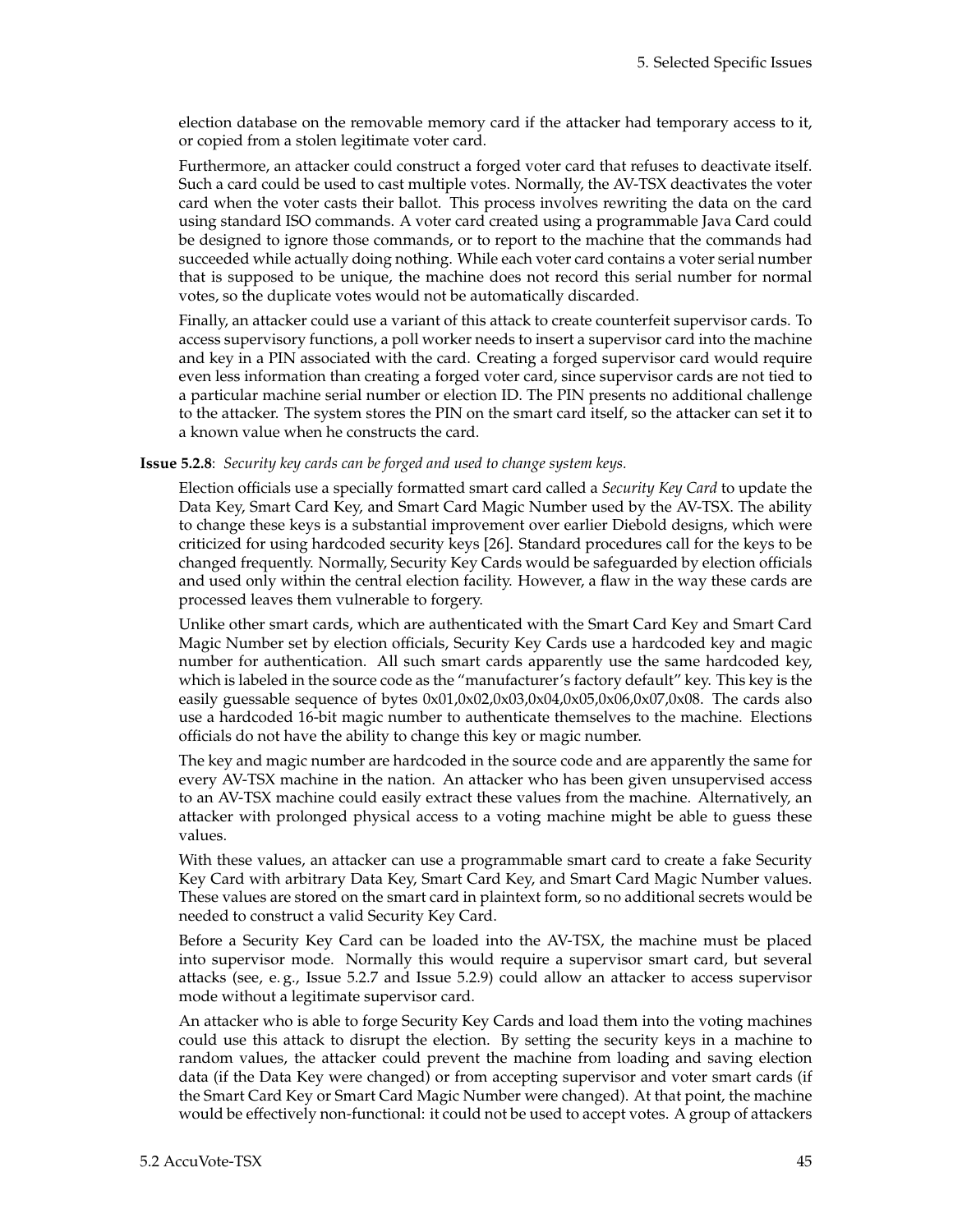with forged cards could possibly reprogram the security keys on a large number of machines immediately before the election or even with voter access to the machine. Diagnosing these problems on election day might be difficult and lead to lengthy delays for voters [\[2\]](#page-83-4).

To fix these problems, county officials would need to visit each affected machine and reprogram it with a legitimate Security Key Card. However, this would require the valid Security Key Card to be taken out of the secure central election facility, exposing it to a greater risk of theft or copying. An attacker who had momentary access to the legitimate Security Key Card could use a smart card reader and knowledge of the hardcoded "factory default" key to learn the security keys stored on the card.

See private appendix Issue 5.2.8 for more information.

**Issue 5.2.9**: *A local user can get to the Main Menu/System Setup menu without a smart card or key.*

Normally, the AV-TSX requires the insertion of a supervisor card or central administrator card before granting access to certain program menus. These include the "Main Menu" and the "System Setup" menu, from which the user can change hardware settings, reset the system clock, and perform other administrative functions. When the machine boots, if it detects a hardware failure in the smart card reader or the printer, it enters a fail-safe mode that allows the user to access these menus without a smart card.

The Red Team notified us that they discovered a way for a voter in the voting booth, using only a paperclip, to trick the machine into sensing a smart card reader hardware failure. This method could be used by a malicious party to access sensitive menus as part of other attacks.

**Issue 5.2.10**: *The protective counter is subject to tampering.*

For security purposes, BallotStation maintains a "protective counter" that is intended to reflect the total number of votes ever cast on the machine. However, as reported by Feldman, et al. [\[14\]](#page-83-2), the counter is just a 32-bit binary value written to a unprotected file in the machine's internal flash memory (the filename is \FFX\AccuVote-TS\system.bin).

Attackers could change the value of the protective counter using a variety of methods. With access to the inside of the voting machine, they could alter the internal flash memory using the methods described in Issue 5.2[.6.](#page-42-1) Or, by using any of malicious code injection methods described in this section, an attacker could install software on the machine to manipulate the counter. For these reasons, the protective counter is not a reliable defense against electronic attacks.

#### **Issue 5.2.11**: *SSL certificates used to authenticate to GEMS can be stolen and have an obvious password.*

Some counties use modems or other network connections to transmit unofficial election results from AV-TSX machines in polling places to the GEMS server. Optionally, these connections can be protected using the SSL protocol. In the Diebold system, the AV-TSX machines and the GEMS server have cryptographic certificates that include private and public keys, which are intended to provide strong encryption and authentication of the SSL connection.

On the AV-TSX, the certificate is stored in a file called client.pem, and in GEMS it is stored in a file called server.pem. Default certificate files ship with both systems, and it is unclear whether counties have procedures for changing them. It is likely that the same default certificates ship with most or all Diebold systems, so counties should not depend on them as a security measure. An attacker could steal the certificate file by exploiting problems like Issue 5.2[.4](#page-41-0) or by installing malicious code onto the machine.

Furthermore, while the default certificate files do use passwords to protect their private keys, both files use an obvious password—"diebold". Given that Diebold has used other obvious default passwords in the past [\[26\]](#page-84-7), this likely would be among an attacker's first few guesses. Even without guessing, an attacker could learn this password by examining the Windows registry of a GEMS server or the application software of an AV-TSX, since the password is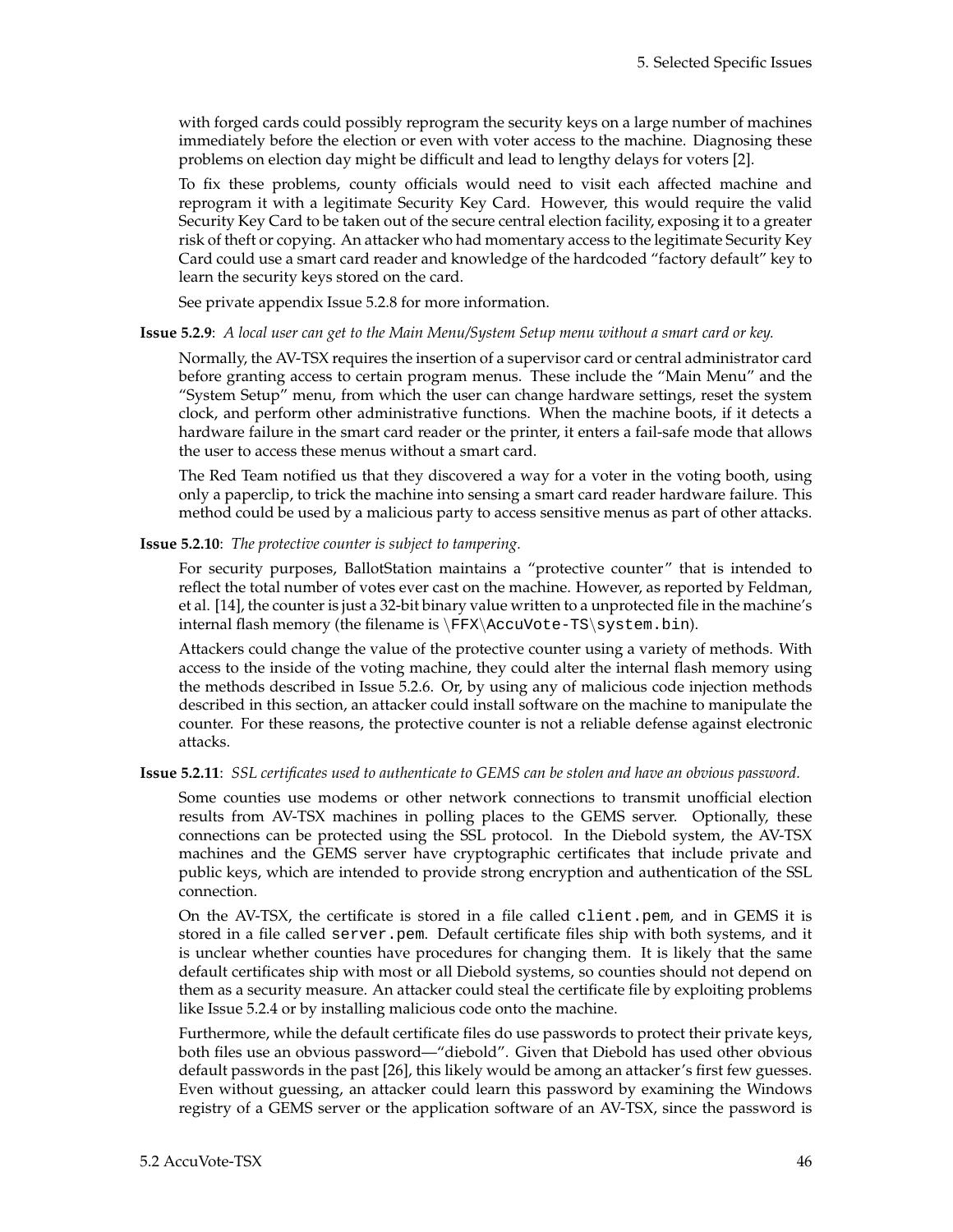stored without encryption in both places. (Access to the data on a GEMS server or an AV-TSX would usually be required to obtain the password-protected certificate file in the first place.)

Though this default password provides no meaningful security, there does not appear to be an easy mechanism for officials to change it to a secure value, since it is hardcoded into BallotStation (though not into GEMS). Thus, even if counties did replace the default SSL certificates with secure ones, they would be unable to switch to a secure password without upgrading to a new version of the Diebold software.

These problems limit the usefulness of SSL for protecting election transfers.

**Issue 5.2.12**: *OpenSSL is not initialized with adequate entropy.*

BallotStation uses the OpenSSL library to establish SSL connections. To operate securely, OpenSSL needs to be initialized with unpredictable data, which it later uses to generate pseudorandom numbers for use in security protocols.

When the AV-TSX boots, it initializes OpenSSL using two values— the current contents of the screen, and a deterministic function of the number of milliseconds since Windows CE started.<sup>[8](#page-53-1)</sup> Both of these would be easy for an attacker to guess, especially if the attacker had access to machine. The contents of the screen will almost always be the same during this part of the startup process, and the time since startup should not vary by more than a small number of milliseconds. Consequently, the seed that is provided to OpenSSL's pseudorandom generator is likely to be guessable.

In a normal SSL connection, the client provides all of the secret entropy used to protect the data. Since the entropy provided by the AV-TSX is easy to guess, an attacker who can intercept the encrypted SSL traffic can use an off-line attack to decrypt it. If an attacker used this technique to obtain the ballot results file as it is uploaded to GEMS, he could try to discover how individual voters voted using the techniques discussed in Section [3.4.](#page-23-0)

More powerful attacks might also be possible. An attacker who can interpose himself between the AV-TSX and the GEMS server (for instance, by splicing into the telephone line), might be able to launch a man-in-the-middle attack in real time. With a modern computer, an attacker could guess about 1,000 possibilities for the initialization data every second. The seed provided to OpenSSL has so little entropy that an attack like this appears likely to succeed before the transmission would time out. This would give the attacker the ability to change the contents of the ballot results file in transit to GEMS and to exploit any vulnerabilities in the way GEMS processes that data.

In both these cases, attacking the SSL transmission is an alternative to obtaining access to the memory card. For further discussion of attacks on modem transmissions, see Section [4.1.8.](#page-30-0)

The GEMS application contains almost identical source code for seeding OpenSSL's pseudorandom number generator. The difference is that GEMS invokes the Microsoft Windows CryptGenRandom() function to generate the seed that is provided to OpenSSL. This is an excellent approach. The source code in the AV-TSX is an almost-identical copy of the source code in GEMS, except that in the AV-TSX source code the call to CryptGenRandom() (which is not available on Windows CE, the operating system used by the AV-TSX) is commented out and replaced by an insecure seeding process that operates as described above. In both cases, the code is immediately preceded by a comment that identifies this code as critical and warns that the OpenSSL pseudorandom number generator must be seeded properly.

<span id="page-53-0"></span>**Issue 5.2.13**: *Multiple vulnerabilities in the AccuBasic interpreter allow arbitrary code execution.*

An earlier report revealed flaws in the AccuBasic interpreter in the AV-TSX [\[33\]](#page-84-1). We confirmed that those flaws remain present in the AV-TSX. This is to be expected, as we examined the same software that was examined earlier. The AV-OS contains similar

<span id="page-53-1"></span> ${}^{8}$ The function is a kind of linear congruential pseudorandom number generator, the purpose of which might be to fool OpenSSL's entropy estimation system.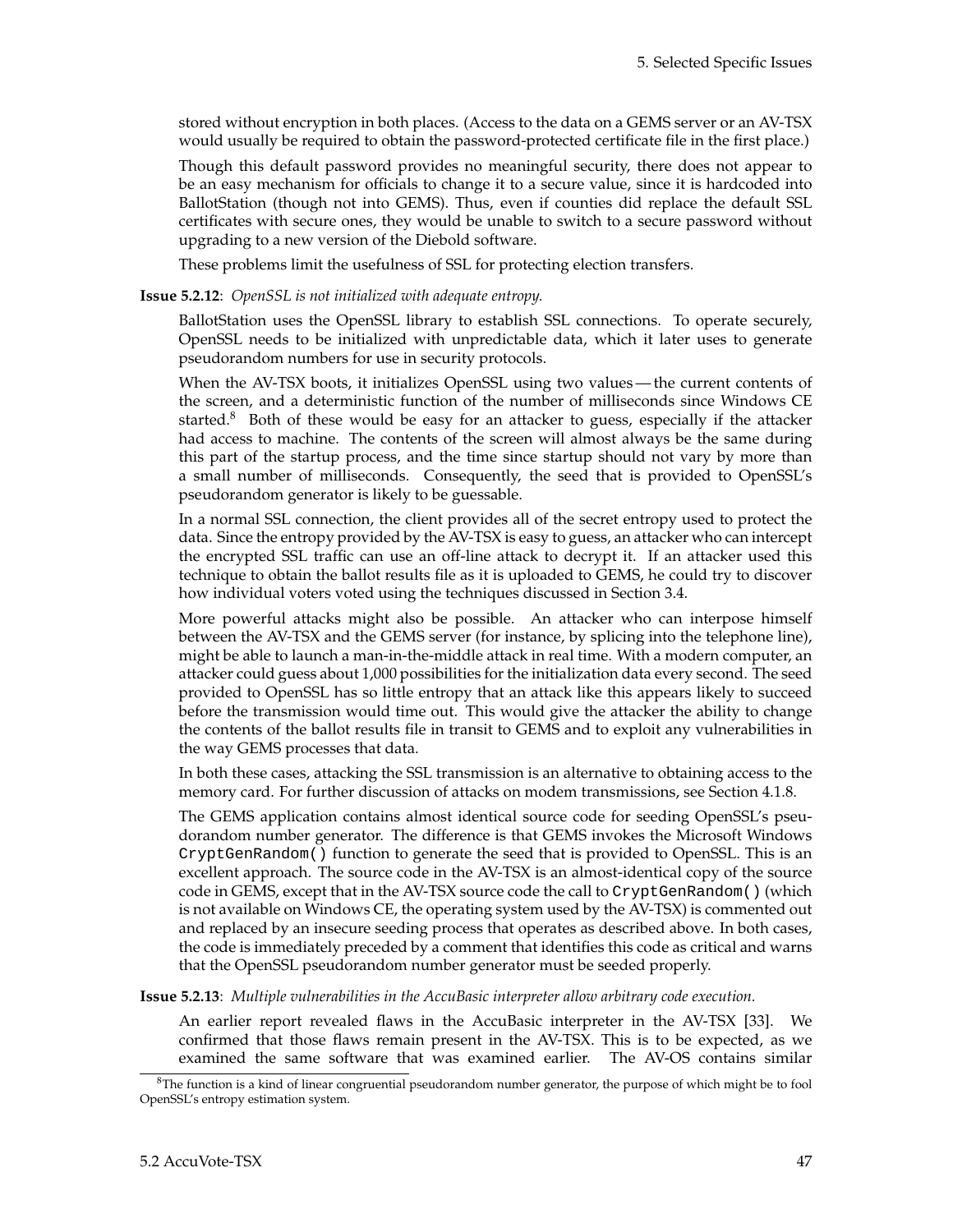vulnerabilities, with a similar impact. See Issue 5.1[.10](#page-44-0) for more details about these flaws and their impact.

**Issue 5.2.14**: *Tampering with the memory card can result in code execution during voting.*

BallotStation reads the file assure.ini when it loads. The current election database is defined by whatever database is specified as "current" in the assure.ini configuration file. BallotStation assumes no line in the assure.ini file is longer than a fixed number of characters. If a line is longer than the relatively short buffer BallotStation has allocated for it, excess characters will be written past the end of the buffer. This would allow an attacker to crash the machine and (most likely) execute arbitrary code.

This attack is especially serious because assure.ini is neither encrypted nor authenticated. An attacker could modify this file without knowledge of the Data Key. An attacker only needs to be able to insert a malicious memory card into a machine, or modify a legitimate memory card that will later be inserted into a machine, to successfully compromise an AV-TSX machine.

See private appendix Issue 5.2.14 for more information.

- <span id="page-54-0"></span>**Issue 5.2.15**: *A malicious election resource file on the memory card could exploit multiple vulnerabilities to run arbitrary code.*
	- 1. The AV-TSX displays text in the election resource file on the memory card at various stages of the election. This text is stored in language-specific RTF files. One such file contains the text used to show the current page number at the bottom of every ballot page (excluding the "cast ballot" screen). This text includes two %d characters which are replaced with the current page number and the total number of pages in the current ballot using sprintf. For example, the text "Page %d of %d" would be replaced with "Page 5 of 10" on page five of a ten-page ballot. The adversary could instead provide a string like "Page %d of %d%s%s%s%s%s%s%s%s%s%s", which would very likely crash the machine, or other strings to potentially run malicious code.

See private appendix Issue 5.2.15 for more information.

2. The AV-TSX uses bitmap images to display information to the voter in a number of places. One such image is displayed to the voter before he inserts his card to vote. Since the image contains the language-specific message "Please Insert Your Card", it is included with other language files on GEMS and sent to the AV-TSX as part of the election database file. This vulnerability exists in this code and also in other places bitmaps are displayed to the user.

A bitmap file begins with header structures describing its data. These headers contain a variety of information, including the size of the bitmap file and the size of the bitmap data. The AV-TSX, assuming these values will be equivalent, creates a buffer large enough to hold the bitmap data and then reads the entire bitmap *file* into that buffer. A malicious bitmap file could be constructed that would lie about its size, claiming to be smaller than it is. The AV-TSX's buffer would be too small to hold the data in the bitmap file, and a buffer overflow would occur.

See private appendix Issue 5.2.15 for more information.

To exploit this vulnerability, an attacker would need either control of GEMS, control over the relevant RTF or bitmap files stored on GEMS, or access to the memory card. In the latter case, the attacker would need to know the Data Key. See Issue 5.2[.5](#page-42-0) for more information.

<span id="page-54-1"></span>**Issue 5.2.16**: *Malicious election database files can cause arbitrary code execution on the AV-TSX when uploading elections to GEMS.*

When an AV-TSX uploads election information to GEMS, it calls a function that prints out an "election ticket" containing information drawn from the election database. There are three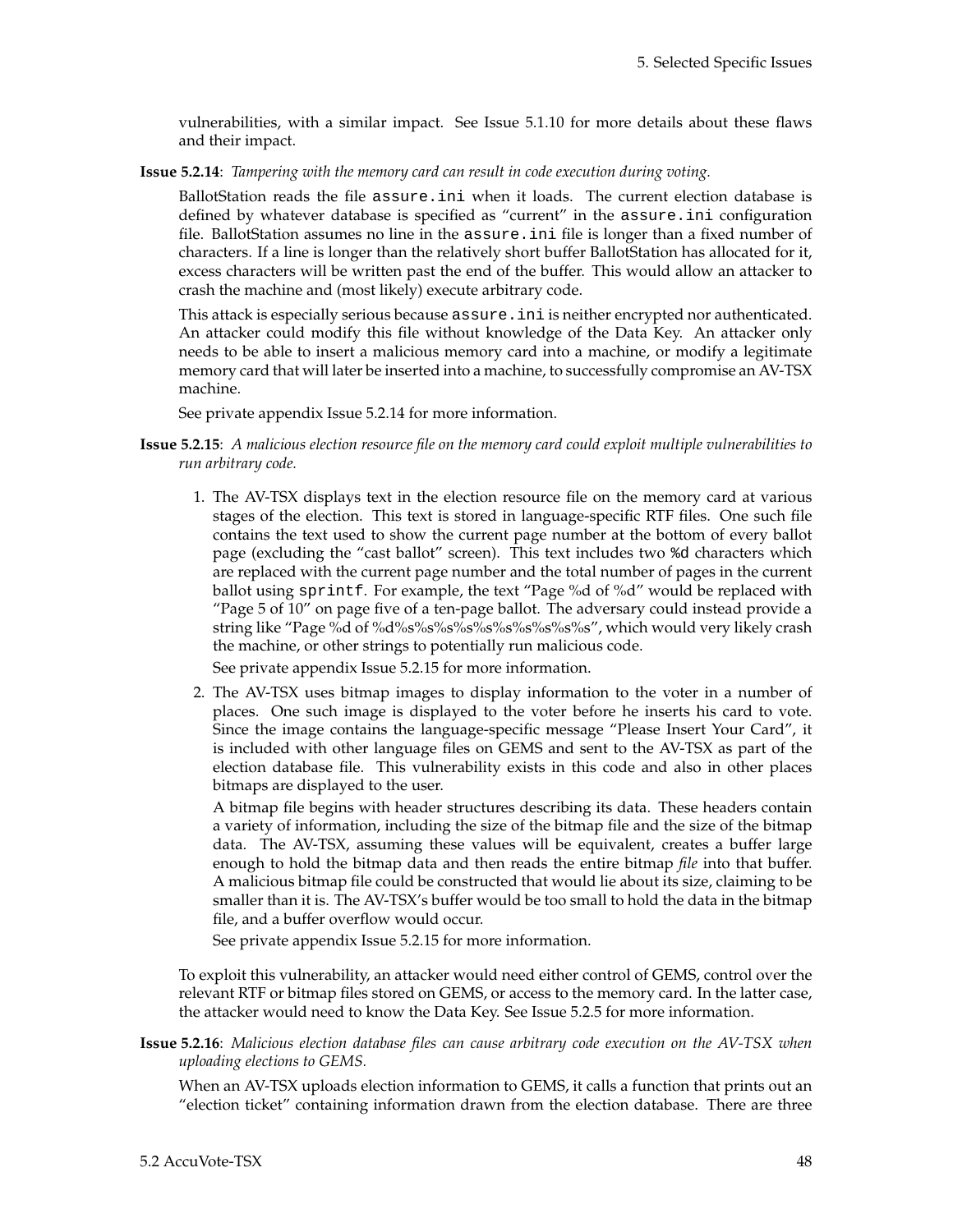separate vulnerabilities in this ticket-printing function that allow an attacker who is able to modify the election database to crash the machine and possibly to execute malicious code.

- 1. The variables containing election attributes are combined using sprintf into a buffer buf that is 512 bytes long. An attacker able to modify either of these variables could overrun buf.
- 2. The very next statement uses buf as an argument to an sprintf-style formatting function belonging to BallotStation's printer class. This formatting function contains a format string vulnerability that can be exploited by an attacker who is able to modify either election attribute.
- 3. Later in the ticket-printing function, a similar formatting function is called every time a file is uploaded. This formatting function contains a format string vulnerability that can be exploited by an attacker who is able to modify the a different election attribute.

See private appendix Issue 5.2.16 for more information.

An attacker able to compromise an AV-TSX machine could use this vulnerability to spread a virus to the central office AV-TSX when election results are uploaded to GEMS.

See Section [3.1](#page-16-0) for more information on virus propagation.

**Issue 5.2.17**: *A buffer overflow in the handling of IP addresses might be exploitable by voters.*

A voter can potentially gain access to a screen used to set an IP address used by the AV-TSX machine. This address is copied to a fixed-size stack-allocated buffer (256 characters) and then stored in the registry using the Windows API function RegSetValueEx. If the IP address is longer than 256 characters, this results in a buffer overflow. The IP address is validated, but the validation function only checks that each segment of the IP address is not greater than 255 when interpreted as a 32-bit signed integer. Therefore, entering a string such as 000...0001.0.0.1 where the first segment of the IP address is more than 255 characters will crash the AV-TSX.

We do not know if it is possible to exploit this problem to execute malicious code. The input validation of the IP address entered into the system setup screen severely limits the degrees of freedom available to the attacker, so we suspect this vulnerability may not allow execution of malicious code.

To exploit this vulnerability, a malicious user needs access to the system setup screen. Issue 5.2[.9](#page-43-1) illustrates one way of obtaining this access.

See private appendix Issue 5.2.17 for more information.

**Issue 5.2.18**: *A malicious GEMS server can cause a crash on election download.*

When an election is downloaded from GEMS, the AV-TSX prints a label to be attached to the memory card. The fields printed on the label are treated improperly, resulting in format string vulnerabilities. An attacker with control of GEMS could place print format specifiers (e.g., "%s%s%s%s%s%s%s%s%s%s%s. . . ") in those fields to crash the AV-TSX machine. We do not know if it is possible to exploit this problem to execute malicious code.

See private appendix Issue 5.2.18 for more information.

<span id="page-55-0"></span>**Issue 5.2.19**: *Ballot results files store votes in the order in which they are cast.*

The AV-TSX records votes in an encrypted ballot results file (.brs) stored on the removable memory card with an identical backup held in internal flash memory. The ballot results file consists of a series of records, one for each ballot cast. Each record includes a 32-bit ballot serial number, a 32-bit timestamp (in UNIX format), and a representation of the voter's selections. After each vote is cast, the machine simply appends another record to the end of the ballot results file.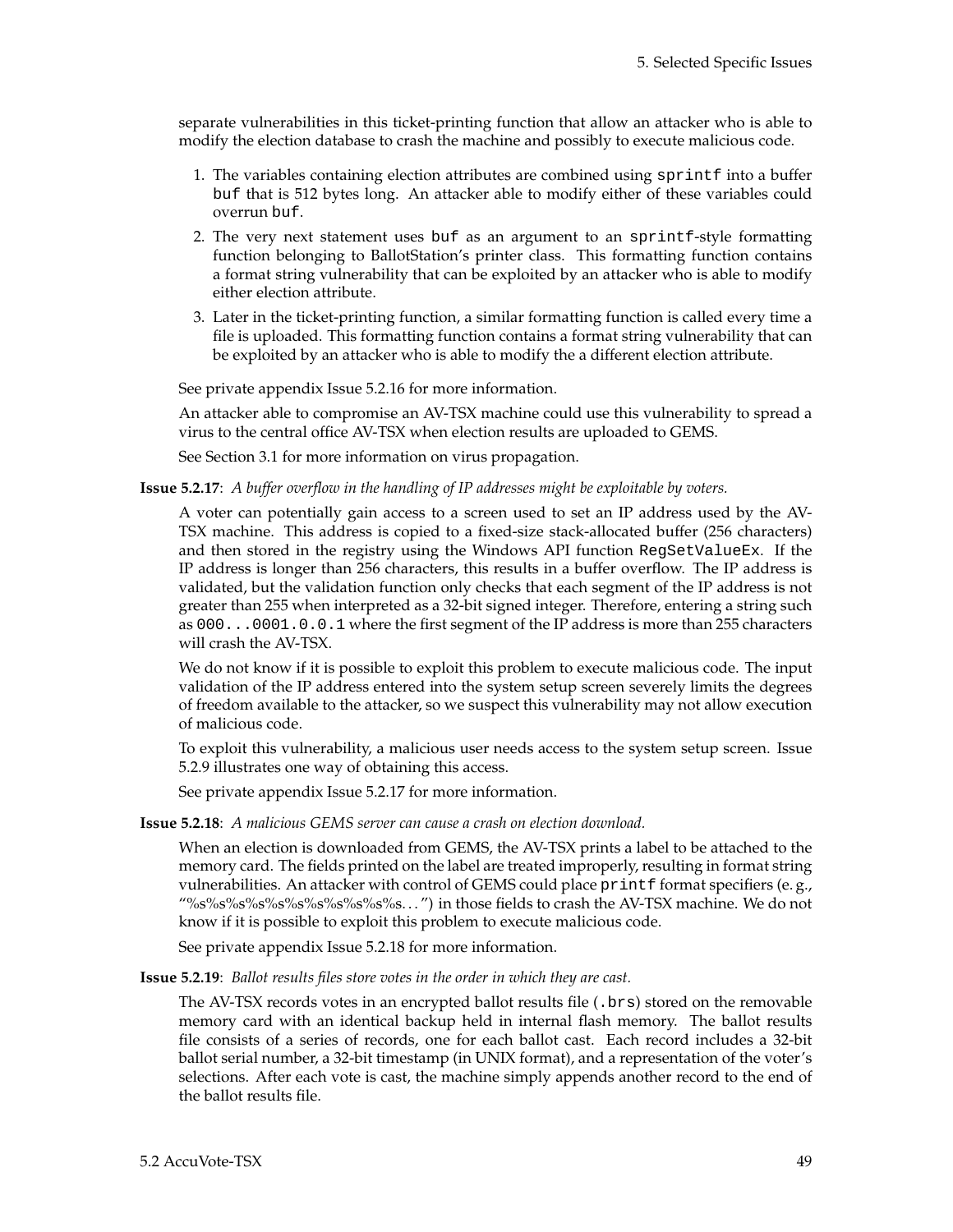This design potentially threatens the secrecy of voters' ballot selections, as first noted by Kohno, et al. [\[26\]](#page-84-7). An attacker with access to the removable memory card containing the ballot result files (or with access to the voting machine before the backup of the ballot results file is removed) could potentially decrypt the file to learn the exact sequence of votes cast. The attacker would need to know the Data Key used to encrypt the file, which could be obtained by exploiting the problems discussed in Issue 5.2[.5,](#page-42-0) for example.

See Chapter [3](#page-16-1) for a more complete discussion of attacks on ballot secrecy.

#### <span id="page-56-1"></span>**Issue 5.2.20**: *Stored votes and VVPAT barcodes include a timestamp.*

As mentioned in Issue 5.2[.19,](#page-55-0) ballot results files include a 32-bit UNIX-style timestamp with the record of each cast ballot. This information could allow an attacker who can access the ballot results file and who knows the Data Key to compromise ballot secrecy. For example, if the time when each voter checks in is recorded in the poll log book, an attacker with access to the log book could correlate this data with the timestamps to determine how voters voted. Alternatively, observers in the polling place could note the time when target voters cast their votes and find the corresponding vote records in the ballot results file.

The machine also encodes the time when each vote was cast as part of the barcode that is optionally printed on each VVPAT record. If election officials have enabled printing of barcodes, this design provides another opportunity for attackers with insider access to match votes with voters' identities. Procedures for handling and auditing the ballots could mitigate or exacerbate this vulnerability. In particular, if the ballot barcodes are scanned as part of the audit process, access to the resulting data must be carefully safeguarded. Fortunately, GEMS provides a configuration option to disable printing of barcodes on VVPAT records, in which case the timestamp will not be included on VVPAT records but will still be included in the ballot results file records.

<span id="page-56-0"></span>**Issue 5.2.21**: *Ballot serial numbers are chosen using an insecure method, which may allow attackers to discover the order in which ballots were cast.*

The AV-TSX assigns a serial number to each ballot cast. The serial number is recorded as part of the election results file, optionally printed on the paper ballots in barcode form, and displayed in various parts of the AV-TSX user interface. To protect voter privacy, the AV-TSX attempts to hide the order in which ballots are cast by assigning ballot serial numbers using a cryptographic pseudorandom function.

Kohno, et al. [\[26\]](#page-84-7), in their study of an earlier version of Diebold's software, discovered that the mechanism used to assign these pseudorandom serial numbers was insecure and could allow an attacker to recover the true order of the votes. Diebold has since updated the software to use a different method, but attacks are still possible in spite of the changes.

Today, BallotStation assigns serial numbers by (essentially) running a custom 20-bit block cipher in counter mode. The block cipher is based on a Feistel network, using AES as the round function. (Comments in the source code refer to section 14.10 of Bruce Schneier's *Applied Cryptography*.) The network consists of 8 rounds, where the ith round computes, for a 10-bit half  $x_i$ ,  $c = \text{AES}(x_i)$  and extracts the 10-bit substring beginning at bit 16  $\cdot i$ . Serial numbers are encrypting a 20-bit counter using this block cipher. The software requires serial numbers to be no greater than 1,000,000, and it skips over ones that do not satisfy this constraint.

For this scheme to be secure, the encryption key for the AES cipher must remain secret. BallotStation generates this key by taking a value called the *BRS Signature* and encrypting it with the Data Key. It generates the BRS Signature when the ballot results file is created by taking the MD5 hash of several values from the results file header, such as the machine serial number, plus the system's tick count (the number of milliseconds since the machine booted).

Most of the values from the election header are printed in election logs or displayed in the voting machine user interface, so an attacker could launch a brute force attack to guess the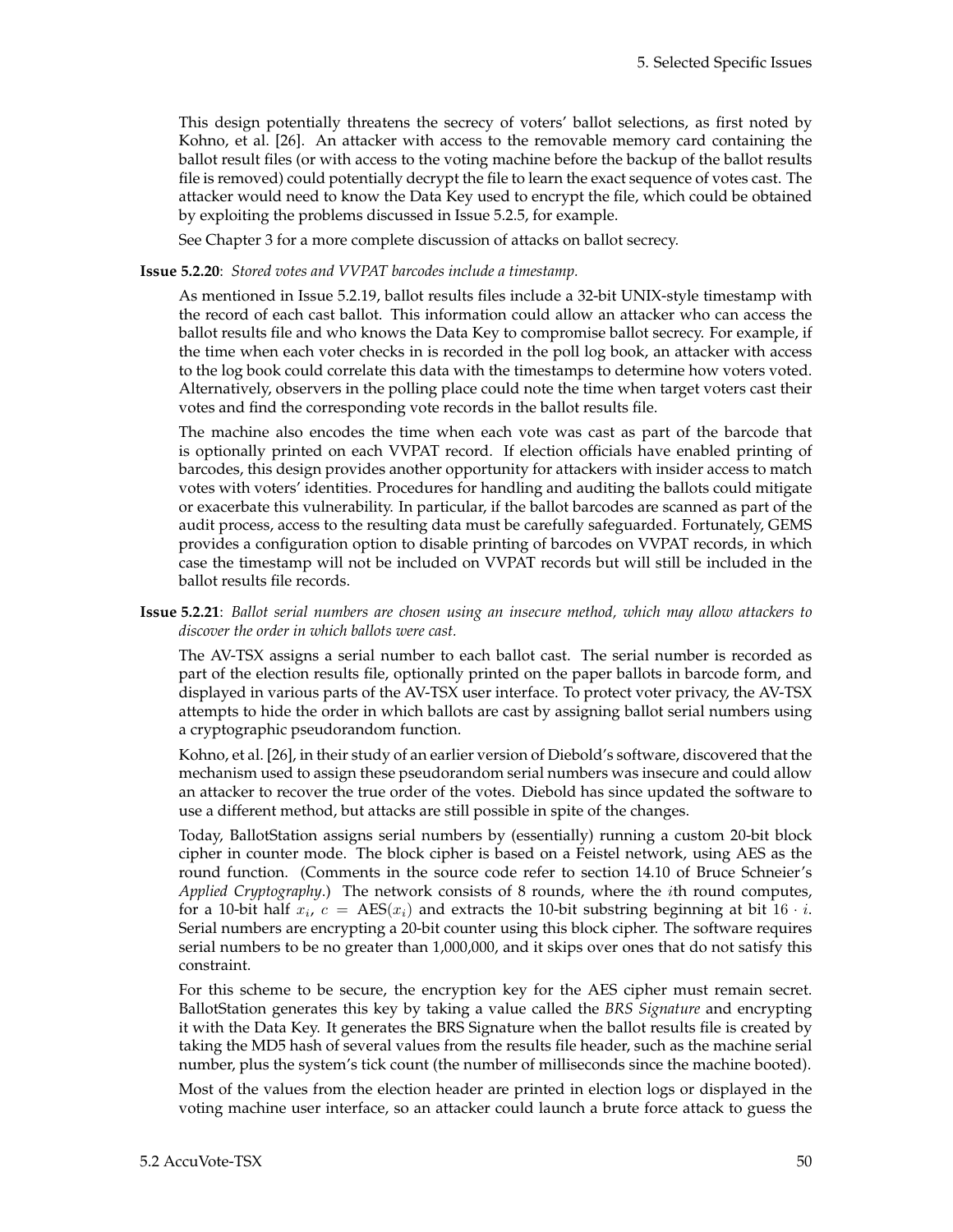system tick count. However, an easier attack may be possible, since BallotStation uses the BRS signature value as part of the filename for the ballot results files. This means that an attacker who could obtain the Data Key (see Issue 5.2[.5\)](#page-42-0) and determine the name of the ballot results file could quickly calculate the list of ballot serial number in the order in which they were cast. With this information, an election insider might be able to match the VVPAT records to individual voters, or an attacker with a copy of the ballot results file could determine the order in which all votes were cast, even if Issue 5.2[.19](#page-55-0) and Issue 5.2[.20](#page-56-1) were fixed.

**Issue 5.2.22**: *Files on the voting machine are not securely erased when they are deleted.*

BallotStation deletes files from the memory card or the machine's internal flash memory at various times during the election process. For instance, it allows election officials to delete the backup copies of old ballot results and audit logs that are stored on the machine. Deleting old these files is important for safeguarding the secrecy of the ballot, since, as described above, the contents of the files may reveal how voters voted.

However, when BallotStation delete files, it does so using the standard Windows DeleteFile() API. This function removes the file from directory listings, but it does not securely erase the contents from the memory card. Even after being deleted, the data will remain in the memory card until it are overwritten with other data, which may take multiple election cycles. An attacker with access to the memory card, unsupervised physical access to the machine, or the ability to run malicious software on the voting machine might be able to recover the contents of these files even after BallotStation deletes them.

#### **Issue 5.2.23**: *Logic errors may create a vulnerability when displaying bootloader bitmap images.*

When the machine boots, it uses incorrect code to display a bitmap image. Since this code only loads images from the bootloader memory, an attacker would need to be able to modify the bootloader (for instance, using Issue 5.2[.1\)](#page-39-1) in order to exploit this issue. However, an attacker with the ability to modify the bootloader could simply insert malicious code directly, without having to exploit the bitmap display error. Therefore, the impact of this vulnerability is low, but we describe it in detail as an example of code quality problems in the bootloader and because it underscores the challenges of thorough code review and testing.

The following is a short except of the bootloader bitmap display code:

```
graphics.c:253
```

```
253 void GlibPutPixel(UINT xx, UINT yy, Pixel_t Color)
254 {
255 // Check for library not initialized or (x,y) out of range<br>256 if (FrameBuffer != FALSE || (xx < USER X) || (vv < USER Y))
              if(FrameBuffer != FALSE || (xx < USEX) || (yy < USEY))257 {
258 // Compute the frame buffer offset and write the pixel<br>259 FrameBuffer (FB OFFSET(xx, vv) = Color;
              \label{eq:2} \begin{array}{ll} \texttt{FrameBuffer}[\texttt{FB\_OFFSET}(\texttt{xx}, \texttt{yy})\texttt{]} = \texttt{Color:} \\ \end{array}260<br>261 }
261 }
```
The GlibPutPixel function is used to write pixels from a bitmap into a buffer. Line 256 was intended to check that the data being written lies within the boundaries of the buffer. However, the programmer mistakenly employed logical "or" operations where logical "and" operations are required. The correct code differs in a subtle but crucial way:

if(FrameBuffer != FALSE && (xx < USER X) && (yy < USER Y))

The result is that the boundary checks have no effect. As long as the FrameBuffer condition holds, the if statement will succeed. As constructed, GlibPutPixel would allow a specially crafted bitmap file (embedded into the bootloader by an attacker) to overwrite portions of memory, possibly leading to the execution of malicious code.

<span id="page-57-0"></span>**Issue 5.2.24**: *AV-TSX startup code contains blatant errors.*

startup.cpp:287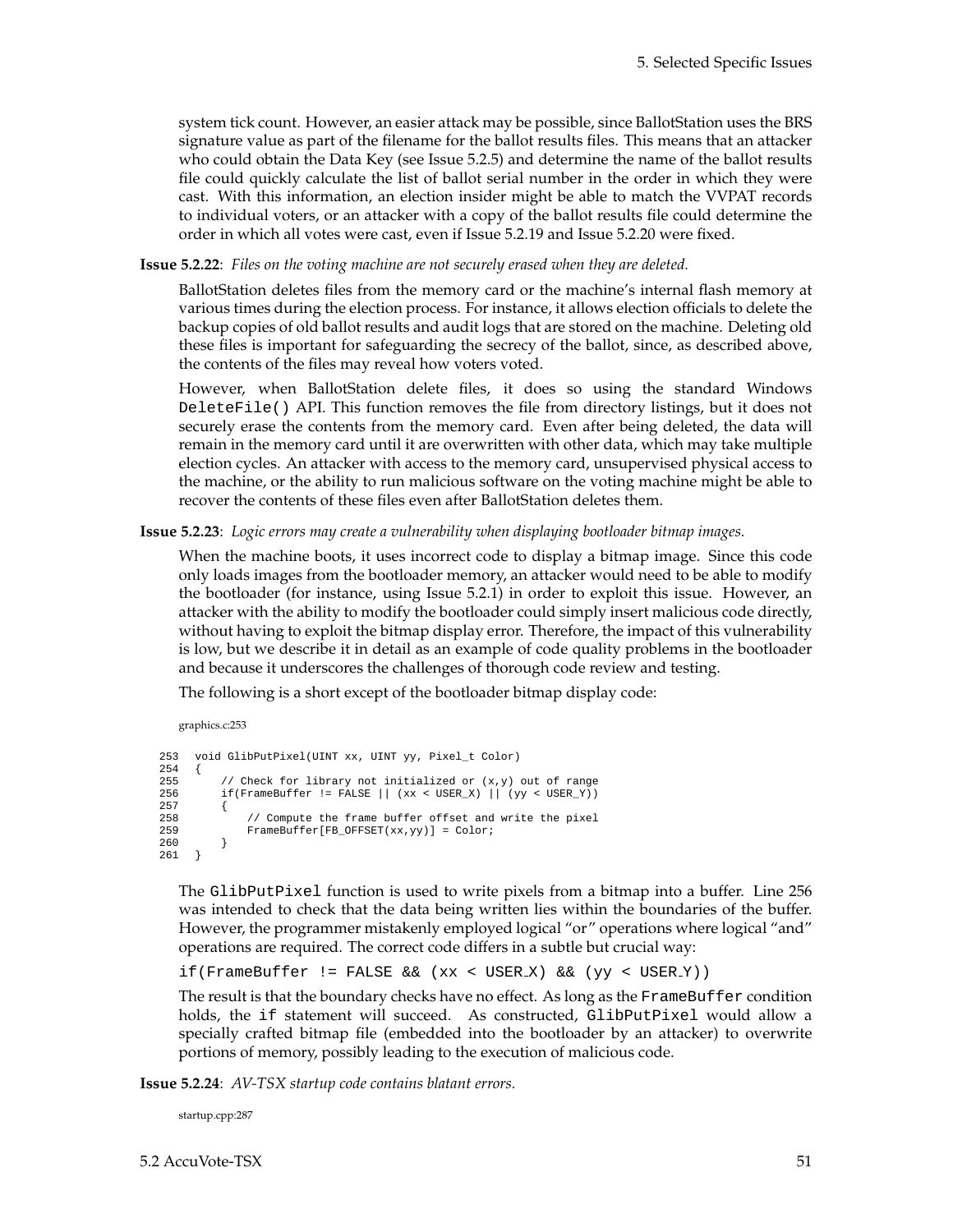```
287 TCHAR name;<br>288 stprintf(&
      _stprintf(&name, _T(''\\Storage Card\\%s''), findData.cFileName);
289 Install(&name, hInstance);
```
Here, name is not a character array but a single character in memory. The stprintf function expects its first parameter to be a character array, so the programmer had to use the & operator to get the address of name, rather than its value. The result is an obvious buffer overflow. A string that includes the filename, which could be under an attacker's control, gets copied over whatever data resides in the memory region following name.

That this code works at all seems purely accidental. Memory corruption occurs even when legitimate .ins files are used. An attacker who included a file with a long name or a name containing particular characters might be able to crash the program or, possibly, execute malicious code.

This bug sheds light on the vendor's software engineering practices, because it is a very unusual error for an experienced C++ programmer to make. Characters and character arrays are very different constructs in C++. Students using the language for the first time might confuse the two, but experienced programmers who understand basic concepts like pointers would be unlikely to confuse them. The probability that an experienced C++ programmer would make such a mistake or overlook it during even a cursory review of the code is exceptionally low. This suggests to us that after this code was written it was not reviewed by any other engineers at Diebold.

## **5.3 GEMS**

In analyzing GEMS, we focused on several interfaces that serve as points of entry for external data. These interfaces allow for:

- Communication with AccuVote-TSX machines via TCP connections
- Communication with AccuVote-OS machines via raw byte streams
- User input via the graphical user interface
- Interaction with the database

There are other interfaces, such as data importation, that we were unable to examine within the limited time of our review. Therefore, other problems may exist.

Many of the most dangerous vulnerabilities that we found in GEMS relate to its use of and interactions with the database. In general, data from the database is fully trusted by GEMS. The developers apparently made an implicit assumption that malicious parties would be unable to subvert GEMS itself or to modify the database outside of GEMS. On the GEMS server that the Red Team received from Diebold, such trust does not appear to be warranted. According to the Red Team, Diebold representatives indicated that the configuration of the GEMS server that we received matches what a county typically would receive [\[3\]](#page-83-1).

We identified the following specific issues with GEMS:

#### **Issue 5.3.1**: *GEMS uses the Microsoft Jet data layer.*

Essentially, a data layer is the component that directly modifies the underlying data store of a database. A data layer may be combined with an application layer, such as Microsoft Access, that allows users to more easily interact with that data layer. In practice, the term "Access" typically refers to the combination of the Access application layer with the Jet data layer [\[7\]](#page-83-5).

Microsoft offers two popular data layers, Jet and SQL Server, to meet the varied needs of diverse users and organizations. According to Microsoft documentation "The strength of Access [Access/Jet] is its ease of use, rapid application development environment, and simplistic distribution. . . The strength of SQL Server is its more robust data integrity,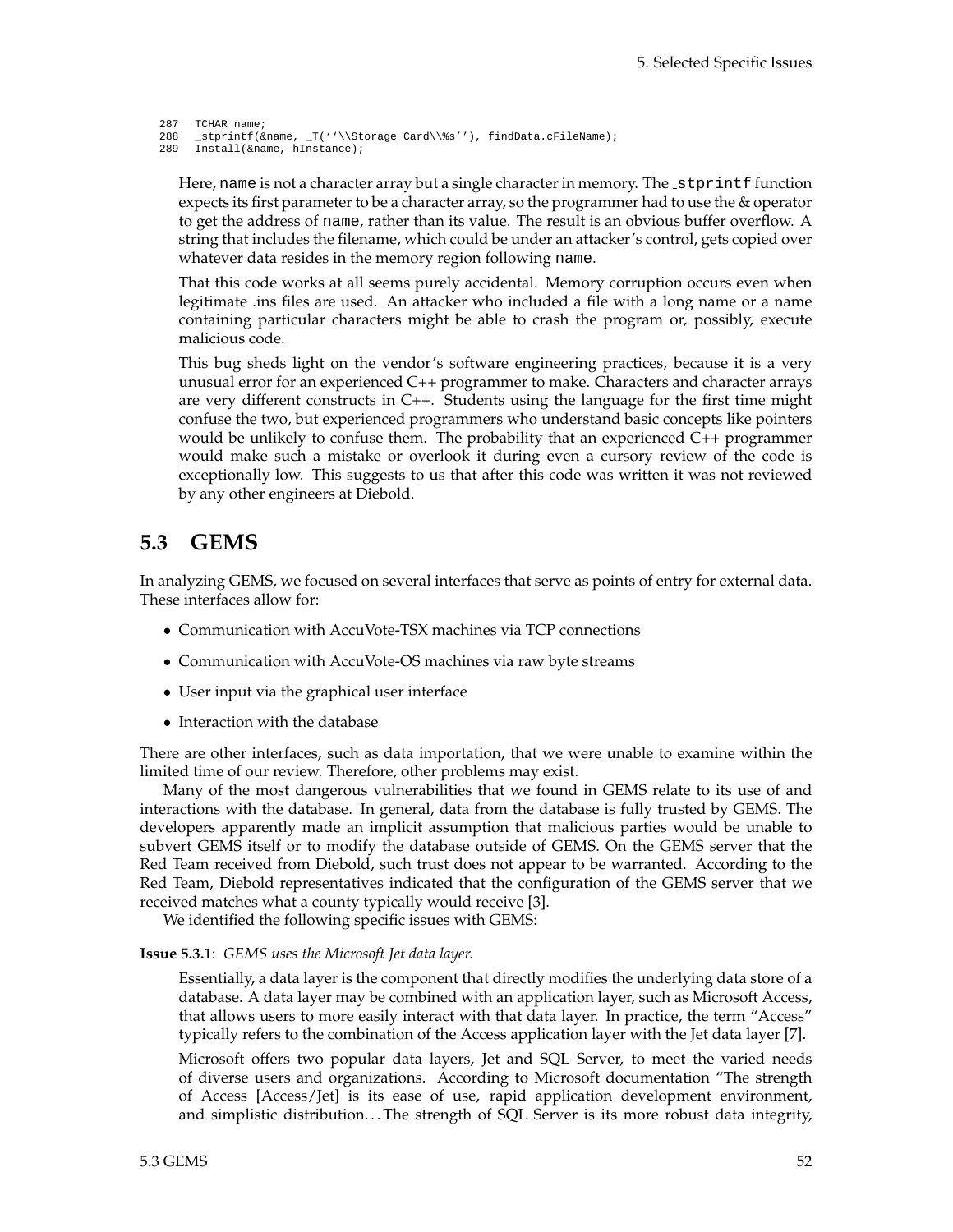scalability, security, and manageability." [\[7\]](#page-83-5) While Jet may be appropriate and even desirable in a wide variety of cases, other options seem more appropriate for a critical election scenario. For example, Microsoft recommended against the use of Jet in Cuyahoga County, Ohio due to the large scale of the county's election [\[12\]](#page-83-6). Ryan and Hoke [\[30\]](#page-84-8) discuss additional issues with the use of Jet.

Even if GEMS used Jet with extreme caution and implemented any additional necessary features above the data layer, Diebold's choice of Jet is questionable when alternative solutions exist that seem more appropriate. Barring a compelling reason, Diebold should switch to SQL Server or another appropriate alternative.

**Issue 5.3.2**: *Anyone with access to the GEMS server's local disk can modify the GEMS database.*

Anyone with access to the database files could use Microsoft Access to modify them, even while GEMS is running. GEMS does not lock the entire database while it runs, so modification of any value in the database seems possible at nearly any time. This allows malicious insiders to bypass the access control and other restrictions in GEMS.

We have successfully modified a database using a hex editor, so Access is not even necessary.<sup>[9](#page-59-0)</sup> Given access to the disk, a malicious user could create custom software to carry out elaborate attacks against the database automatically (e. g., see Issue 5.3[.7\)](#page-42-2). Using exploits discussed in the Red Team report, an attacker may even be able to hack into the GEMS server over the local area network and modify the database [\[3\]](#page-83-1).

We have tested modification of election results, audit logs, candidate names, user names, user passwords (in combination with Issue 5.3[.8\)](#page-43-0), user access levels, and a variety of other data using programs other than GEMS.

**Issue 5.3.3**: *GEMS trusts the graphical user interface (GUI) to safeguard data and enforce security constraints.*

In a number of cases, GEMS relies on the state of widgets to enforce when and how users may modify data in the underlying database. For example, if a user without administrator access attempts to edit her user options, she will see a window in which the "Administrator" checkbox is blank and disabled. The disabled checkbox is the only safeguard that prevents the user from giving herself administrator access. Using a small, freely available program, we successfully enabled disabled widgets, and GEMS automatically updated the database to match those changes.

Were users without administrator access able to install similar code on a GEMS server (for example, by installing a CD), they could give themselves administrator access. Through a series of steps, a malicious user without administrator access would even be able to delete the primary administrator account.

The ability to subvert GUI-enforced controls in GEMS allows for a variety of other attacks. For example, vote totals are reported based on numeric identifiers that map to candidates. An attacker could change the mappings even after the election has begun, meaning that the GEMS server would have different mappings than the voting machines. While we have not tested this attack, we believe that it would cause vote totals to be reported for incorrect candidates (the Red Team has tested a similar attack for us — see Issue  $5.3.5$ ).<sup>[10](#page-59-1)</sup>

Since this attack subverts the GEMS application's own user interface to modify election data, it is simpler than other ways of tampering with data in memory, and it could be carried out by an attacker with relatively little technical skill.

**Issue 5.3.4**: *Procedures described in Diebold system documentation place too much trust in third-party transcription and translation services.*

<span id="page-59-0"></span><sup>&</sup>lt;sup>9</sup>For our tests, we needed to close GEMS prior to modification, but it may be possible to modify the database while GEMS is running using programs other than Access.

<span id="page-59-1"></span> $10$ Changing identifiers can change the order in which candidates appear on results reports, but election officials would need to know that the order is incorrect to catch this.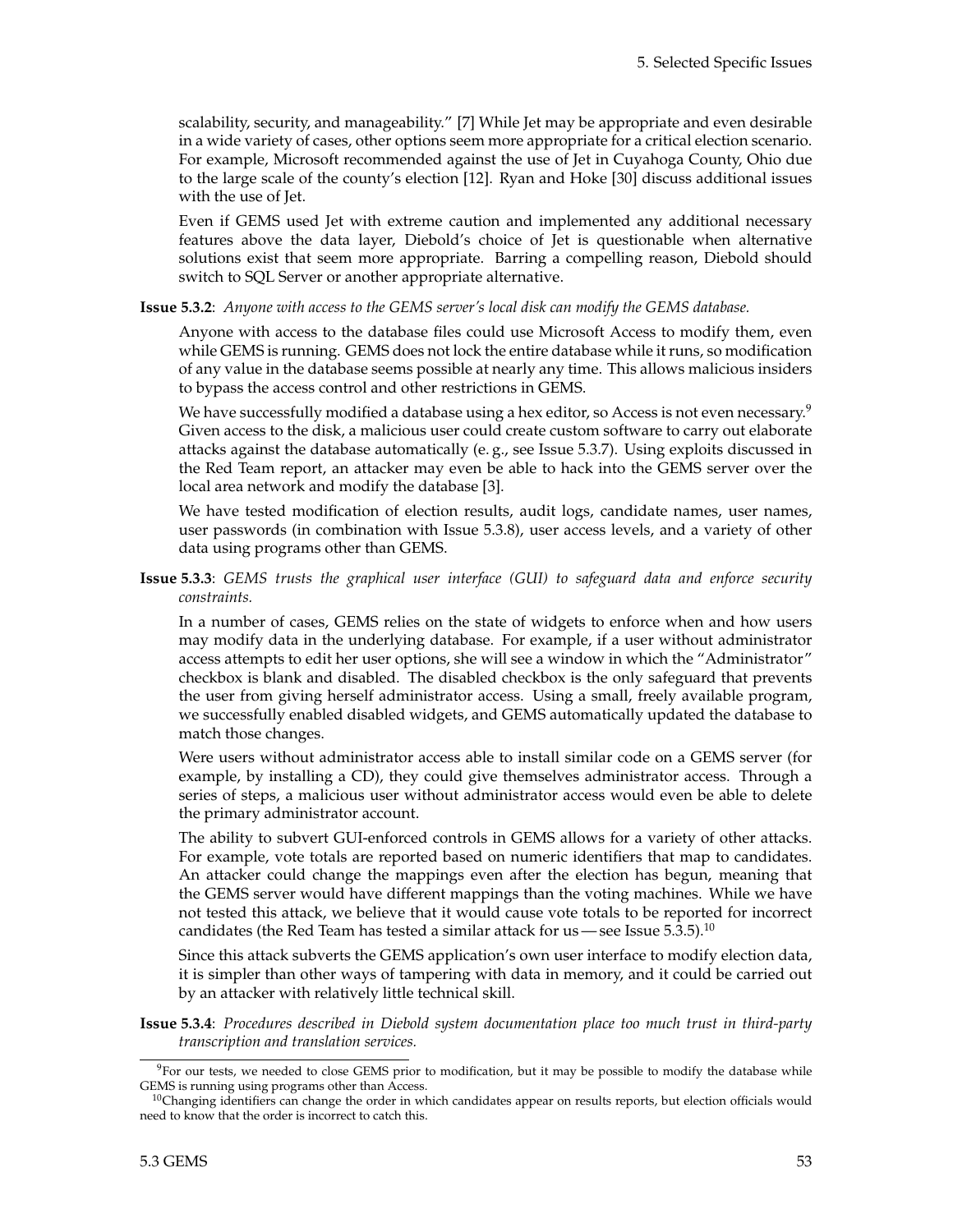GEMS and the AV-TSX support multiple languages through language-specific text (RTF) files. Chapters 5.4.2.2 and 5.4.2.3 in the GEMS Election Administrator's Guide [\[10\]](#page-83-7) describe the process of translating ballot information from English into a foreign language using a third-party translation agency. These processes appear to place inappropriate trust in the translation agency.

Two processes are documented:

1. (5.4.2.3) Send the entire GEMS database to the translation agency. The translation agency modifies the database directly using its own copy of GEMS. The agency then returns the modified GEMS database, which is considered to be the official election database.

If the translation agency is malicious, it could embed malicious data into the database that will compromise GEMS (Issue 5.3[.7\)](#page-42-2), all AV-TSXs, and all AV-OSs in the county. The Election Administrator's Guide does state that this option "requires that the translation agency. . .not compromise the integrity of the database and the election." The guide does not note, however, that a malicious translation agency can subvert all GEMS and AV-TSX software in the county. This level of trust in translation agencies is dangerous.

2. (5.4.2.2) Send the RTF files to a translation agency by invoking the GEMS "Export RTF" function. The translation agency edits the RTF files and returns files containing translations. Officials can use the GEMS "Import RTF" function to load the translated files into GEMS.

The Election Administrator's Guide says nothing about trust in the translation agency when following this process. This could lead a security-conscious election administrator to believe that sending only RTF files to a translation agency would result in no security problems. Unfortunately, a malicious translation agency with access to only the RTF files could crash or possibly run malicious code on the AV-TSXs used for voting (see Issue 5.2[.15\)](#page-54-0).

Similar issues apply to the use of third-party audio recording agencies.

**Issue 5.3.5**: *Race and candidate labels may be changed after GEMS has been "set-for-election."*

GEMS allows election officials to change race and candidate labels after the election data has been transferred to the voting machines. Comments in the code indicate that this feature is desired to allow for correction of spelling errors, but the comments acknowledge that this raises a "big security issue." Results from voting machines are reported by numbers mapped to candidates and race names, not by the names themselves. Thus, swapping the names of two candidates or races will cause votes to be attributed to the wrong candidates or races in GEMS.

An attacker would have to solve several challenges to exploit this weakness. The attack would need to occur on the master GEMS server — otherwise, the candidate numbers would map to the correct names on the machine that compiles results. Also, party labels cannot be swapped (we ignore the possibility of changing party affiliations using Issue 5.3[.3\)](#page-40-1). Since swapping names could therefore cause mismatched party affiliations, swapping two candidate names alone might arouse suspicion if results include both candidate name and party. In addition, swapping yes/no answers for ballot issues would result in a no/yes ordering that might look suspicious.

Some of these challenges do not apply in certain cases, such as party primaries, and others can be overcome. For example, by changing both candidate and race names, an adversary could cause the results:

| Mayor                 |  |  |
|-----------------------|--|--|
| Candidate A (Rep) 550 |  |  |
| Candidate B (Dem) 450 |  |  |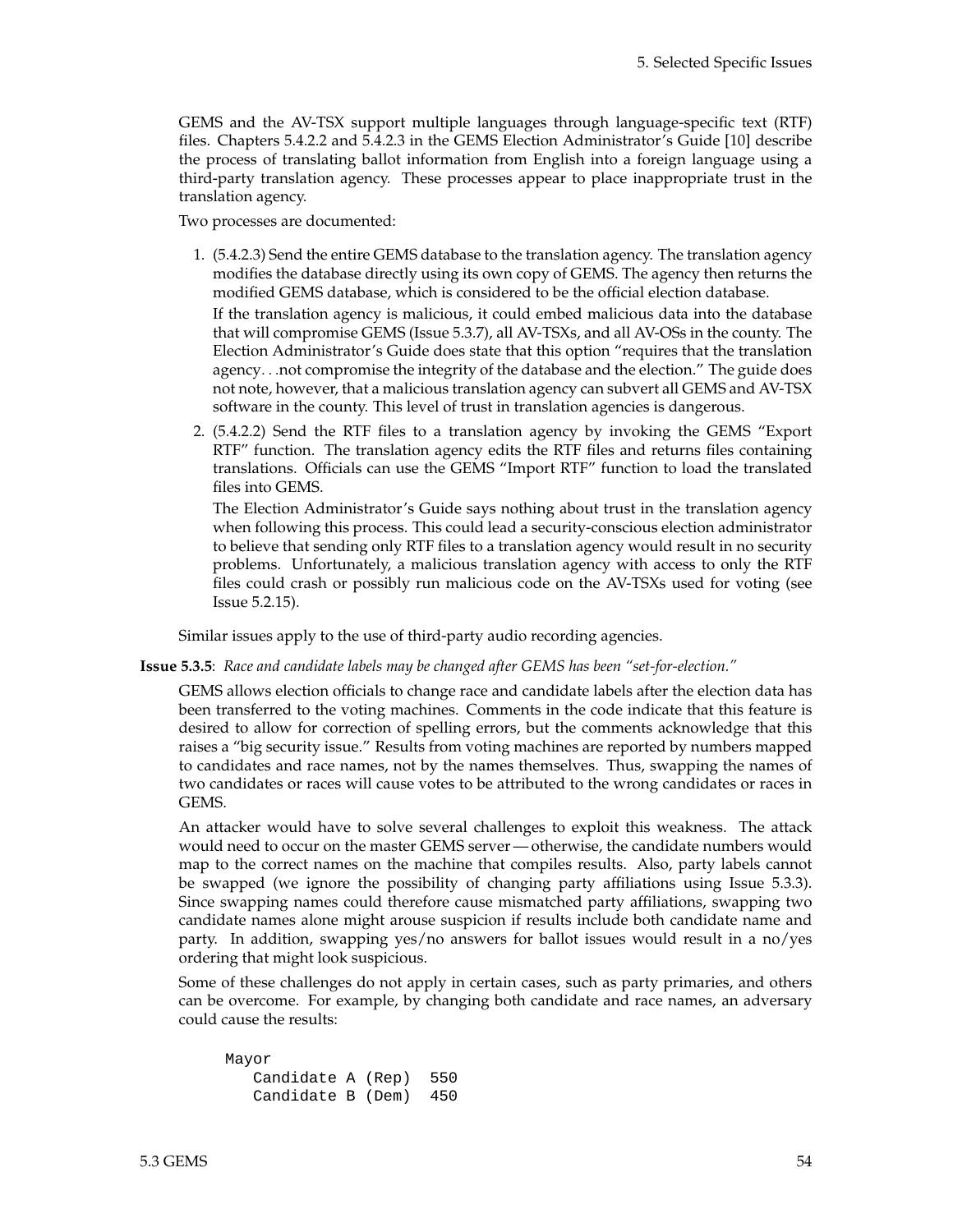| District Attorney     |  |  |
|-----------------------|--|--|
| Candidate C (Rep) 400 |  |  |
| Candidate D (Dem) 600 |  |  |

to instead be reported as:

```
District Attorney
  Candidate C (Rep) 550
  Candidate D (Dem) 450
Mayor
  Candidate A (Rep) 400
  Candidate B (Dem) 600
```
Candidate A should have won the mayoral race, and Candidate D should have won the district attorney race. Based on these values, however, Candidate B would win the mayoral race, and Candidate C would win the district attorney race.

These attacks can be easily detected during the official canvass by comparing summary tapes printed at the polling place against the official results produced by GEMS.

A better solution for spelling errors might be to allow officials to append notes to reports rather than allowing officials to change actual labels. This would also keep officials from using this flaw to accidentally or purposely cover up spelling or labeling errors that could have confused voters during the election.

Although this vulnerability is unfortunate, honest documentation of potentially dangerous design decisions and the corresponding rationale is tremendously useful for both reviewers and future developers and should be encouraged. We emphasize that the problem here is not the presence of the source code comment quoted earlier, and the solution is not to delete that comment from the code. Difficult design decisions are sometimes necessary and always warrant justification. The problem here is that, even when potential issues were documented, quality assurance processes failed to produce less dangerous alternatives.

**Issue 5.3.6**: *GEMS fails to filter some user input before using it in SQL statements.*

When requesting log-in credentials from a user, GEMS places the username input string directly into a SQL statement without filtering that string. This would allow an attacker to conduct a minor SQL injection attack against the database. A carefully crafted username string would allow a malicious user to gain additional database information. For example, assume that GEMS executes the query:

SELECT password FROM users WHERE username='username';

(where username is the user input) and compares the user's password (from the database) to the typed-in password to determine whether the user should receive access.<sup>[11](#page-61-0)</sup> If the user already has an account, the user is able to ask true/false questions about the contents of any table in the database. For example, suppose that a malicious user mallory wishes to learn whether alice has administrator access to GEMS. Rather than entering mallory as her username, she could enter:

```
mallory' AND (SELECT COUNT(*) FROM users WHERE
username='alice' AND access='admin')=1 AND
'1' = '1
```
This would cause GEMS to execute the SQL statement:

<span id="page-61-0"></span> $11$ This is a simplified version of the GEMS login process.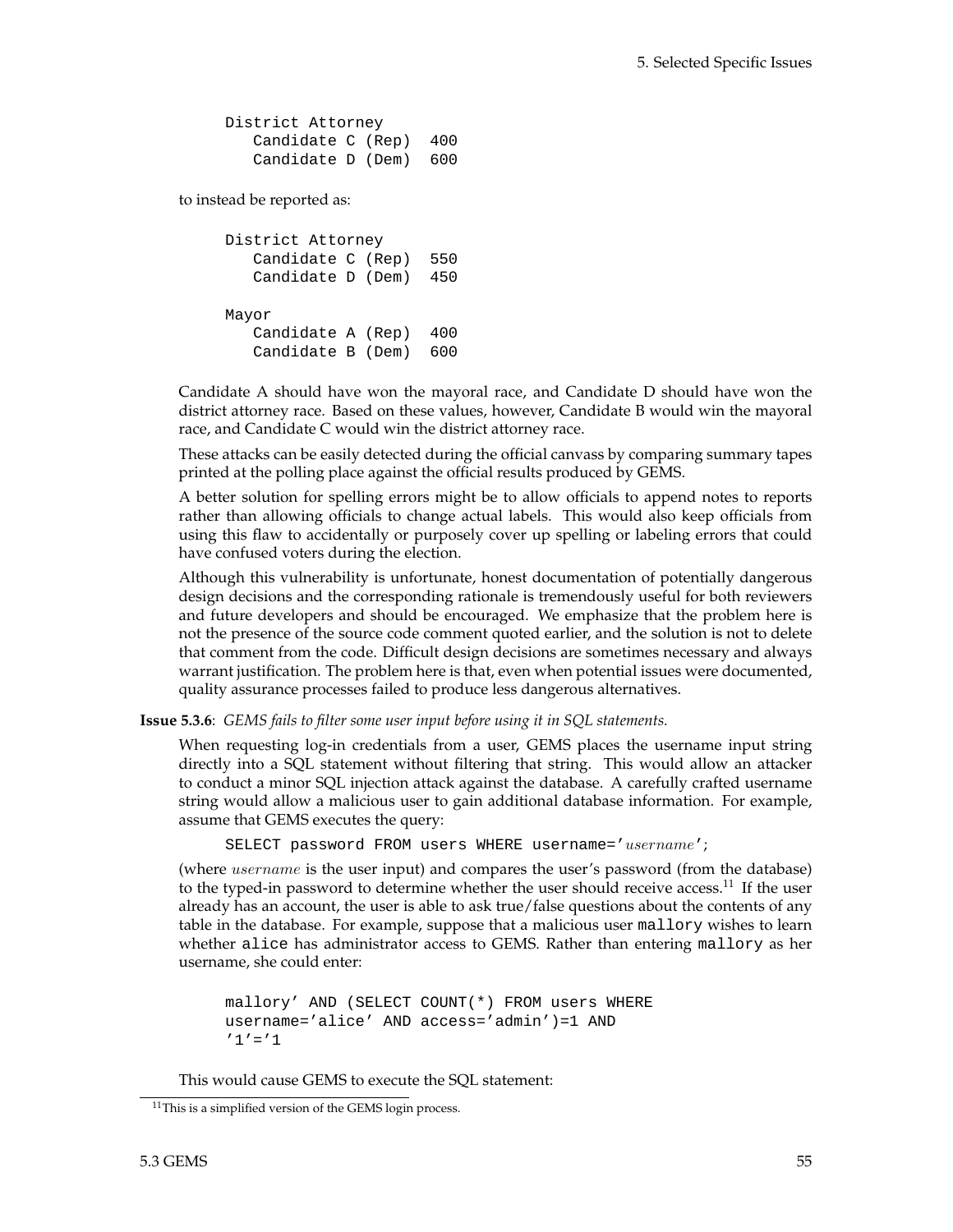```
SELECT password FROM users WHERE username='
 mallory' AND (SELECT COUNT(*) FROM users WHERE
 username='alice' AND access='admin')=1 AND
  '1'='1';
```
If mallory enters her correct password and can log in, she learns that alice must be a user with administrator access. Otherwise, she learns that alice does not have administrator access.

While this particular vulnerability does not appear to allow modification, addition, or removal of data, this is only due to the apparent constraints of Jet. Based on our tests, Jet does not allow statements that can modify the database to appear inside SELECT queries, and it does not allow multiple SQL statements to be sent in one SQL query. However, relying on these limitations of the database engine is bad practice, as they may change in future versions.

**Issue 5.3.7**: *In several cases, GEMS trusts data from the database not to be malformed.*

Multiple buffer overflows are possible if an adversary is able to modify data in the GEMS database. Data including text preferences and district information is trusted to be less than a given length. All identified buffer overflows appear to impact data on the stack, meaning that a straightforward "stack smashing" attack would be possible.

In one case, GEMS copies data pertaining to election districts from the database into a CString, resulting in a CString that may be arbitrarily long.[12](#page-62-0) GEMS then creates a constant-sized buffer on the stack and copies a slightly modified version of the CString character-by-character into the buffer— and, if the string is too long, beyond the end of the buffer. In our tests, we are able to crash GEMS by changing text in the relevant field of the database. We expect that an adversary with access to the database could use the vulnerability to execute arbitrary code on the GEMS server.

In another case, GEMS copies a table entry relating to various formatting preferences from the database to a CString. It then parses that string, copying an arbitrary-length substring pertaining to text formatting into a constant-sized buffer. More than one problematic path to the flawed code exists, but we believe that the buffer is on the stack in all known cases. We were able to crash GEMS by modifying any one of multiple entries in the database and believe that an adversary could exploit the flaw to execute arbitrary code.

See private appendix Issue 5.3.7 for more information.

**Issue 5.3.8**: *Attackers can create a valid "encrypted" password from any desired user password, without needing to know any cryptographic keys.*

To encrypt user passwords for storage in the database, GEMS calls the OpenSSL function DES crypt with the plaintext password and a two character salt as parameters. To generate the salt, the program relies on the rand function, seeded by the present time. DES crypt uses the salt to introduce disorder in the DES encryption algorithm, and it uses content from the first eight characters of the password as a key. The algorithm uses the key to encrypt a static string, and DES crypt returns a string containing the two-character salt followed by the algorithm result [\[34,](#page-84-9) [5\]](#page-83-8). GEMS writes the returned string to the database. While GEMS calls this "encryption", it would be more accurate to describe this as hashing the password and salt using a deterministic hash function.

This process is problematic for several reasons. First, any user with access to the database can choose a secret password and salt, create an encrypted password, and replace the password in the database with the new value known. If this new password is known only to the user, this could be used to take control of other users' GEMS accounts.

<span id="page-62-0"></span> $12$ While Access/Jet has length limits depending on the field type, the attacker can simply change the field type to permit arbitrary-length values. This attack does not rely on changing the field type, however, as the present field type allows sufficiently long values.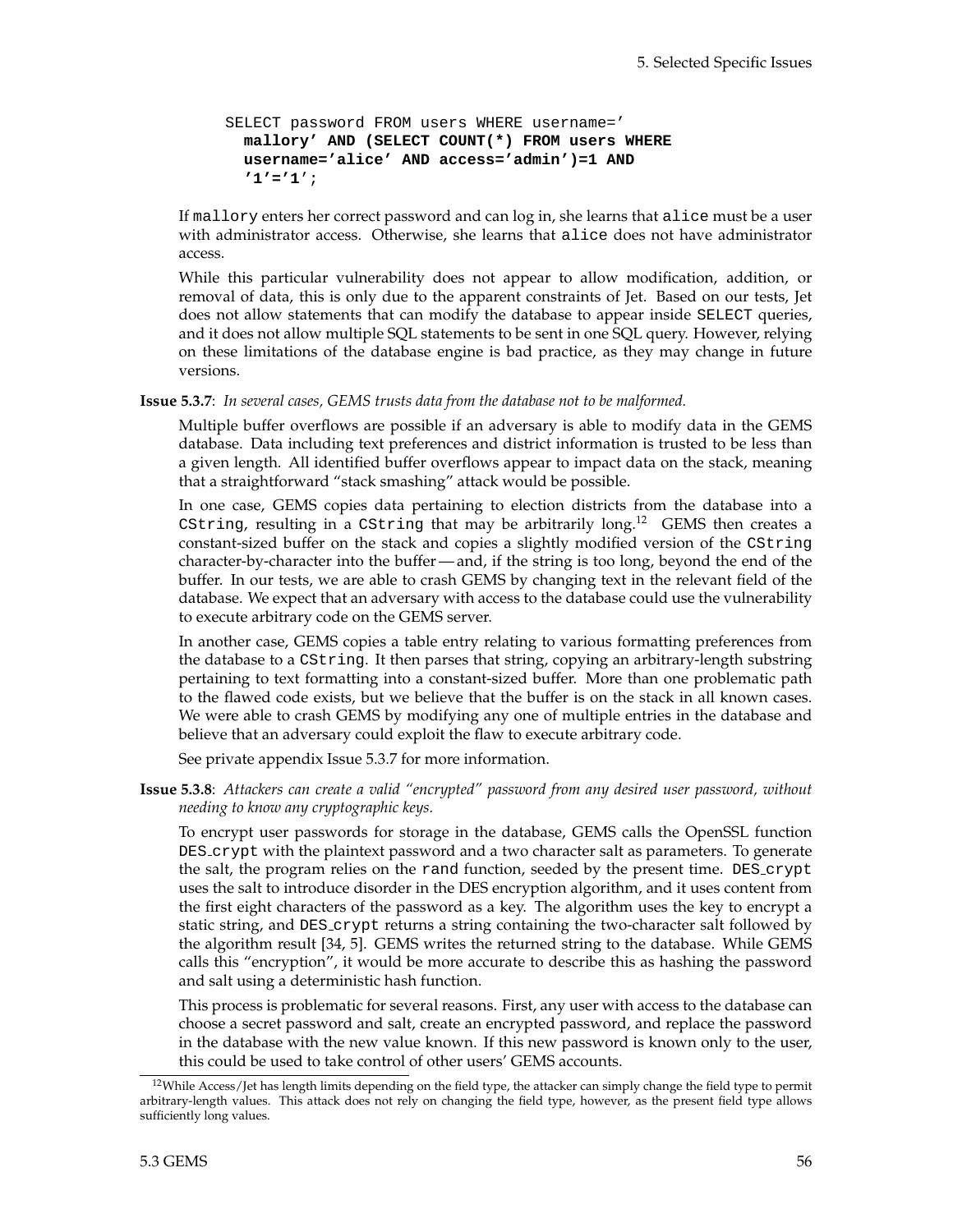Second, a user with a valid GEMS account but without access to the database could use Issue 5.3[.6](#page-42-1) to rapidly learn the salt of another user. Even a naïve approach of guessing the first character then the second character would require 128 or fewer tries, and a user could cut this to twelve or fewer using binary-search techniques. The expected number of guesses grows linearly with the length of the salt. The same techniques could be used to learn the other user's encrypted password. Given the salt and encrypted password, a malicious user would have everything necessary to guess the corresponding password without additional interaction with GEMS or modification of the database. If the password is relatively weak, this process may be almost trivial with an off-line dictionary attack [\[25\]](#page-84-10). If not, the process would be far more difficult: an attacker could be reduced to brute-force guessing eight random characters. Nevertheless, such attacks are not unprecedented [\[27\]](#page-84-11), and an adversary able to obtain special-purpose hardware could conceivably learn the password in time for an election within months or fewer after learning the salt.<sup>[13](#page-63-0)</sup> Changing passwords regularly or using both longer passwords and an encryption function utilizing longer keys might help mitigate any potential for password cracking. That said, the impact of this weakness appears to be relatively minor, compared to other issues described here (e. g., Issue 5.3[.2,](#page-40-0) Issue 5.3[.7\)](#page-42-2).

**Issue 5.3.9**: *In several cases where GEMS converts signed integer values to strings, GEMS writes them into buffers that are too short.*

In several cases, GEMS copies signed integer values into ten-byte character buffers. In addition to the ten digits that a 32-bit signed integer may contain, its string representation requires a terminating character and may require a negative sign, making a buffer of twelve bytes necessary. While an attack could potentially overwrite the buffer by up to two bytes, the executable is compiled with DWORD alignment and, consequently, the data following the buffer will start at least two bytes past its end in each of these cases. This means that the flaw probably is not exploitable. Nevertheless, as pieces of code tend to migrate elsewhere in a project, these errors should be corrected. In addition, this code may eventually be used in an application without DWORD alignment.

We have not confirmed that making the integer value negative or large enough to cause a buffer overflow is possible in every one of these cases but we still consider this code dangerous.

See private appendix Issue 5.3.9 for more information.

<span id="page-63-0"></span><sup>&</sup>lt;sup>13</sup>The COPACOBANA system, utilizing approximately \$10,000 of special-purpose hardware, reportedly is capable of cracking DES in under nine days on average [\[27\]](#page-84-11).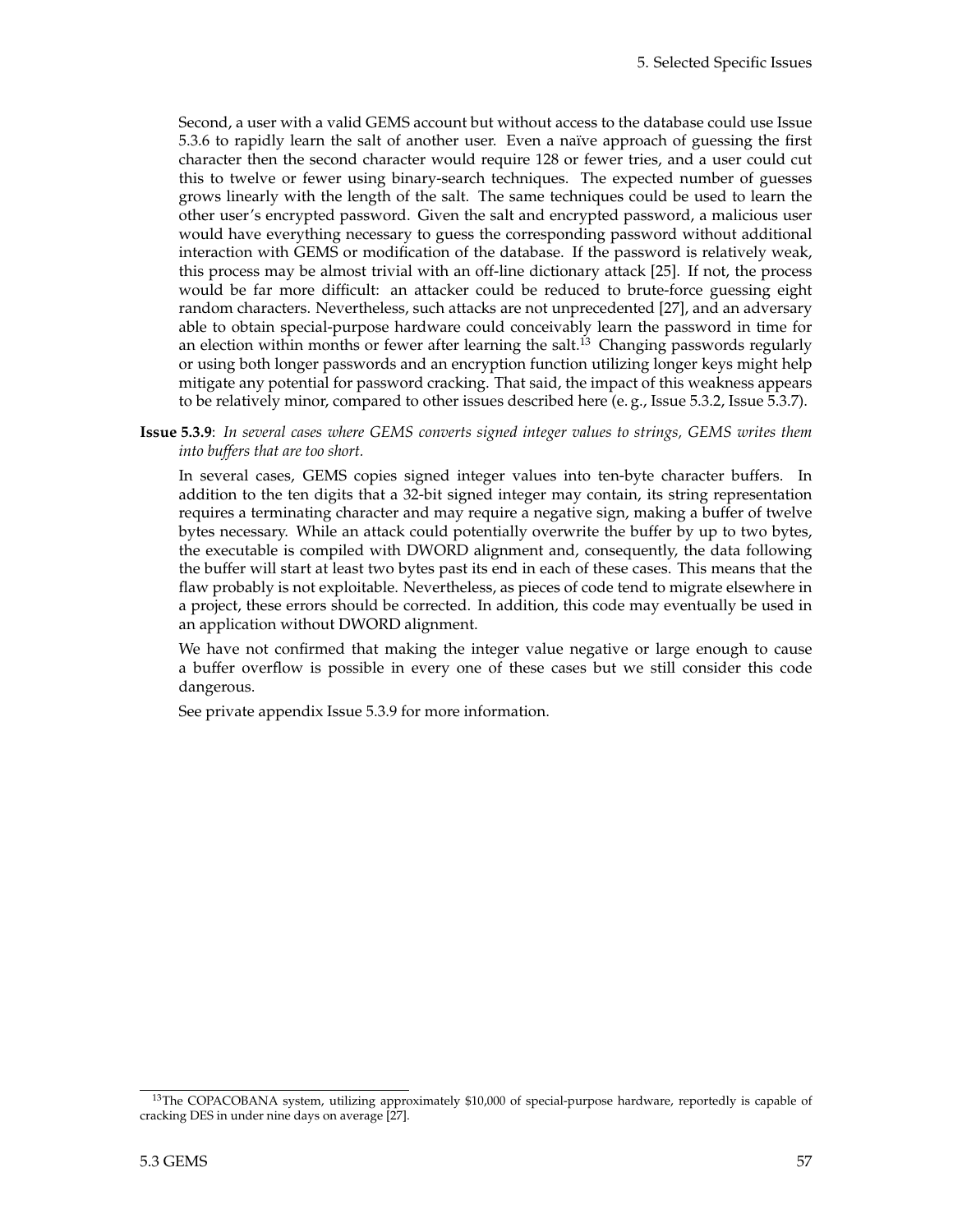# **Procedural Safeguards and their Limitations**

In this chapter, we discuss the extent to which changes in election procedures can compensate for the security shortcomings of the Diebold software. Although we believe that some of the procedures that we describe below may help reduce the risk posed by these vulnerabilities, we stop short of endorsing any of them because we are not confident that anything short of a redesign of the Diebold system can provide an acceptable level of security.

# **6.1 Logic and Accuracy Testing**

Logic and accuracy testing provides little defense against software-based attacks. Malicious software running on the machines can detect whether officials are performing logic and accuracy tests and can force the machine to behave normally until the testing completes.

# **6.2 Commercial Virus Scanners**

Commercially available virus scanners provide little defense against the kinds of attacks described in this report. They normally are only able to recognize PC viruses that have been observed in the wild on many computers. However, they cannot detect new attacks never seen before, and they are not designed to detect virally propagating malicious code that targets voting equipment and voting software.

# **6.3 Stricter Chain of Custody Measures**

We are not optimistic that stricter chain-of-custody controls will prove effective in addressing the vulnerabilities identified in this report. We were not able to identify any realistic procedures that would ensure that voting equipment and memory cards remain under two-person control at all times. Leaving voting machines unattended overnight in a polling place breaks the chain of custody and creates an opportunity for an attacker to tamper with the machines. Sending voting equipment home with the chief poll worker allows that person unsupervised access to the equipment; since in many counties essentially any registered voter who volunteers can become a poll worker, it is difficult to prevent an attacker from becoming a poll worker. Since it might take only one compromised machine to spread a virus to all the county's voting machines, the prospects for devising chain-of-custody rules that will meet the necessary level of perfection in practice seem dim.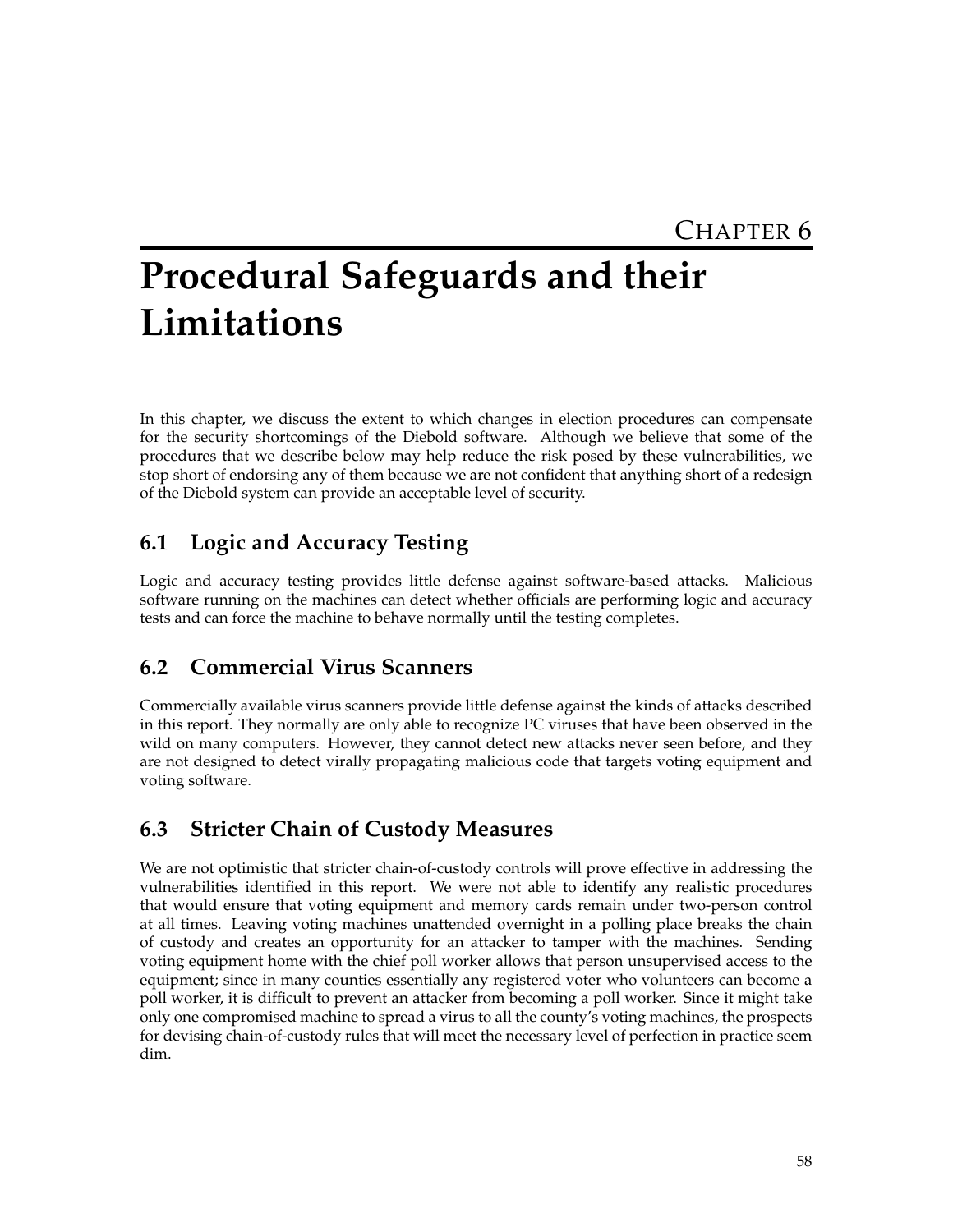## **6.4 Tamper-Evident Seals**

We do not expect that tamper-evident seals will be effective at detecting tampering with voting equipment while it has been left unattended. First, the Diebold polling place equipment does not appear to have been designed to meet this threat model. We understand that the Red Team has identified several ways that a voter might be able to tamper with an AV-TSX machine while in the process of voting [\[3\]](#page-83-1). Second, most, if not all, tamper-evident seals have known vulnerabilities that could allow an attacker to break them and then replace them or restore them to a condition where the tampering is unlikely to be detected [\[21\]](#page-84-12). Third, it is challenging to devise protocols that make it likely that poll workers will detect and respond appropriately to tampering; few poll workers have prior training as a seal inspector, and it is not practical to provide the kind of training that would be needed in the already-rushed training that poll workers receive. Fourth, the false alarm rate (where seals are broken or unverifiable for innocuous, ordinary reasons) is so high that election workers may become inured to these issues; it may be difficult to ensure that broken seals are consistently taken seriously enough. Since it only takes one compromised machine to infect the entire county's voting machines, we do not believe that tamper-evident seals can prevent introduction of virally propagating malicious code. See Section [A.5](#page-81-0) for a further discussion of tamper-evident seals.

## **6.5 Forensics**

Forensics performed after election day may be helpful to determine the cause and nature of attacks. However, procedures to govern forensic analysis should be in place before any problems are detected. Viruses and other malicious software could be designed to remove traces of their activities from the voting machines at the end of the election, so workers need to collect and preserve evidence even before they suspect an attack. Ideally, some number of voting machines and memory cards should be randomly selected and set aside, unused, so that any attack software present will be preserved for analysis.

## **6.6 Parallel Testing**

Parallel testing is another partial mitigation to consider. Parallel testing involves selecting a random sample of DRE machines, taking them aside, and running a mock election on election day using the equipment. By preparing a known voting slate, one can compare the results from those machines against the inputs that mock voters entered. Typically, parallel tests are videotaped so that it is possible to go back and review any discrepancies. Parallel tests are one way to detect bugs or malice in DRE software, if the faulty software is widespread enough that the random sample is likely to pick at least one DRE that exhibits incorrect behavior.

The reliability of parallel testing at detecting malicious code appears to be open to debate. The effectiveness of parallel testing is heavily dependent upon the details of how the testing is done. If malicious software can distinguish when it is being tested from normal operations, for instance by looking for mistakes that inexperienced voters would make but officials performing tests would not, then the malicious software can evade detection by behaving correctly when it is under test.

Ultimately, parallel testing becomes an arms race between attack designers and officials who plan realistic parallel tests. The defenders attempt to design testing procedures that mimic real elections as closely as possible, while we must assume the attackers will try to design methods to detect when they are being tested. It is not clear who has the advantage in this race. The problem with this kind of arms race is that it is difficult to know who is winning. Thus, there is a risk that an attacker might develop a secret way to defeat parallel testing, leaving the defenders with a false sense of security about election integrity.

Another way to thwart parallel testing would be to use a secret knock (a series of inputs known only to the attacker that would be unlikely to happen by chance) to control activation of the votestealing code [\[4\]](#page-83-9). A secret knock could be used to activate the virus, though this would require the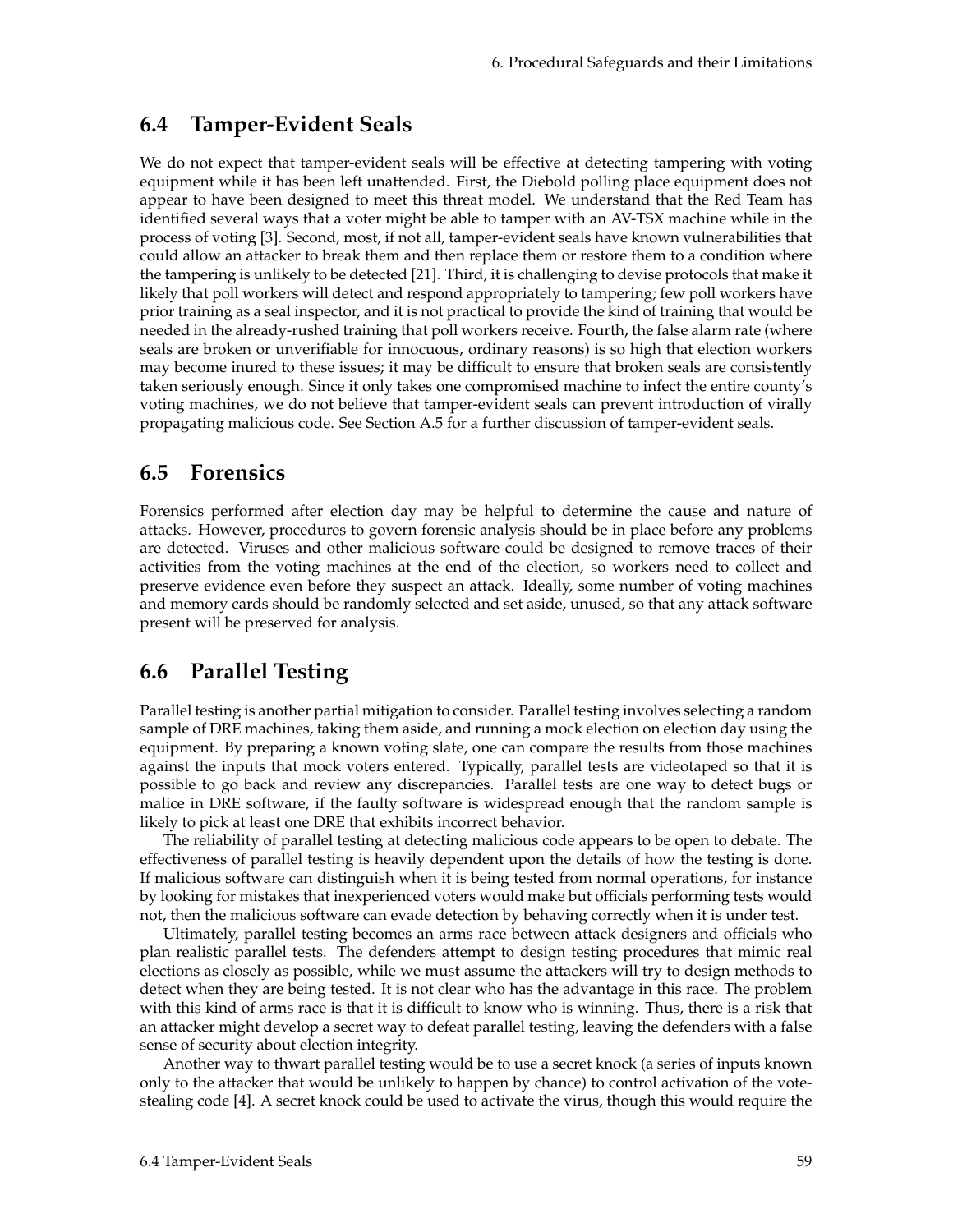virus author to have conspirators who could access each of the voting machines where votes would be stolen. Alternatively, a secret knock might serve to deactivate the vote-stealing code, though this would require the help of an insider in the parallel testing process.

Parallel testing only defends against malicious software on the AV-TSX DREs. It does not defend against malicious software at county headquarters, such as malicious software on GEMS or on the central-office AV-TSX/AV-OS units.

Parallel testing is more effective at detecting attacks than at preventing them from disrupting the election. Suppose testing reveals that a small number of votes are recorded for the wrong candidate. If the test is conducted on or close to election day, there may not be enough time to determine the cause. As described above, it may be difficult or impossible to determine the correct vote totals if attack code is running on the machines on election day. Denial of service attacks present an even greater challenge. Officials have few recovery options if they discover shortly before the election that the machines will fail the next time they are used, and parallel testing on election day provides no advance warning of such a failure.

Finally, unless parallel testing is performed on a very large number of machines, it will have a low probability of uncovering attacks that are directed only at specific precincts or election conditions. Other mitigation strategies must be applied to control these risks.

Despite these limitations, parallel testing may still have value at detecting viral attacks and human factors attacks on the VVPAT, like those discussed in Section [3.3.](#page-20-0) We leave it to others to analyze the cost-effectiveness and appropriateness of parallel testing.

### **6.7 Voter-Verifiable Paper Records**

One of the critical security mechanisms in the Diebold voting system is the voter-verifiable paper trail, namely, the paper ballots for the AV-OS and the VVPAT records for the AV-TSX. The idea is that, in case an attacker manages to replace the certified software on the AV-OS or AV-TSX with malicious software, the paper trail will provide a way to detect misbehavior by the malicious software. Any strategy to mitigate the Diebold system's technical problems must take into account the limitations of the paper trail system. Therefore, we discuss the constraints these limitations would impose on any solution.

Voter-verifiable paper records (paper ballots and VVPATs) are perhaps the best defense against vote-stealing attacks; however, as discussed in Chapter [3,](#page-16-1) they may not be adequate to detect and recover from attacks that change only a small number of votes. The design of the paper audit trail greatly influences its effectiveness. Voters should be strongly encouraged to review the contents of the VVPAT record and to report any discrepancies to poll workers. Discrepancies should be logged and reported to election officials and centrally tracked on election day to monitor for signs of a widespread problem.

VVPATs provide little defense against most kinds of denial-of-service attacks, since the machines cannot print VVPAT records if they are not operational. Attackers may also target the VVPAT directly, for instance, by programming the machine to exhaust the supply of paper.

### **6.8 Ballot Secrecy Protections**

The ballot secrecy problems identified in this report are difficult to mitigate. After-the-fact procedural controls seem inherently inferior to technological measures that randomize the electronic records at the time the vote is cast. We recommend that the AV-TSX software be fixed to ensure that the electronic records retain no trace of information that might reveal voter identity and to ensure that the electronic cast vote records are independent of the order in which voters voted.

Until the software can be fixed, there may be no fully satisfactory solution, but we can identify several stop-gap steps that election officials could consider adopting if they must use the AV-TSX:

• Do not record voter names in the sign-in roster sheet in the order that voters sign in. For instance, one might use roster sheets that have voter names pre-printed in alphabetical order.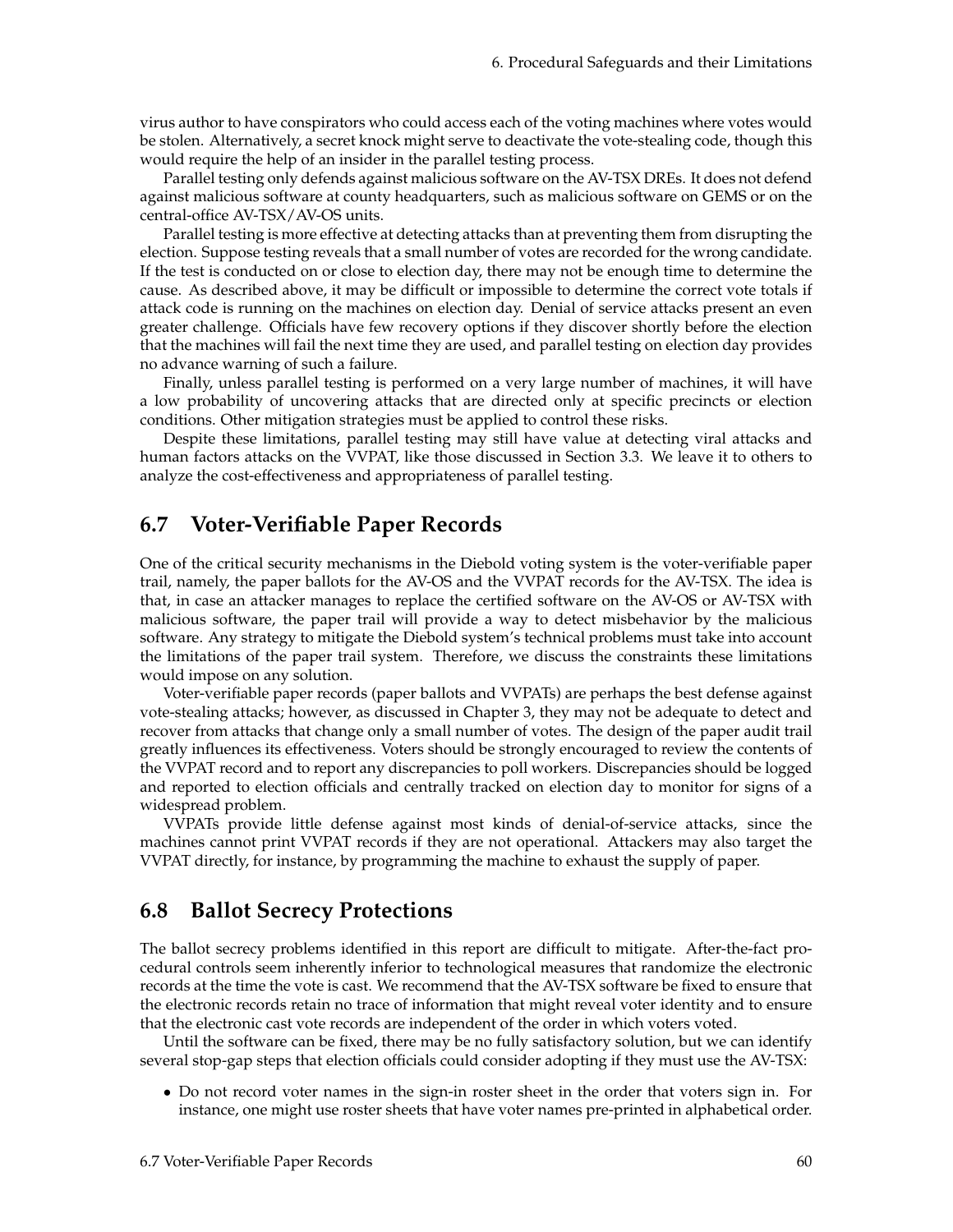- Do not use e-pollbooks that record or transmit any information about the order in which voters signed in.
- Consider introducing procedural mechanisms to ensure that county staff who are present at a polling place are not given access to the electronic or VVPAT records for that polling place.
- Limit the number of individuals with access to the GEMS network to the minimum necessary, and ensure that they can be trusted. Do not give temporary workers access to GEMS, the network that GEMS is connected to, or other devices that are connected to GEMS.
- Limit or prohibit access to the raw ballot results files stored on the memory cards.
- Use the Key Card Tool to change the cryptographic key on every AV-TSX machine in the county to a secret, county-specific, unguessable key, and establish strict two-person control over all AV-TSX memory cards that contain electronic records of voted ballots. These measures make it harder for a malicious poll worker, who is entrusted with transporting the memory card back to county headquarters, to make a copy of the electronic results files for later analysis.
- Offer every voter the opportunity to vote on a paper ballot. Optically scanned paper ballots are not subject to the ballot secrecy risks in the AV-TSX. Unfortunately, if the county does not have an AV-OS scanner in every polling place, voters who vote on paper ballots do not receive the benefit of overvote notification and thus may suffer from a higher rate of lost votes. Counties in this position should adopt procedures to minimize the rate of lost votes, such as screening all centrally counted paper ballots cast at the polls for overvotes or marginal marks and manually examining those ballots for voter intent.

These mitigations are incomplete. Even if all of them were adopted, they still would not suffice to completely address the ballot secrecy shortcomings of the AV-TSX.

The risks to ballot secrecy only apply to voters who vote on the AV-TSX. Therefore, voters who use paper ballots are not subject to these risks. The impact of the AV-TSX ballot secrecy issues will be proportional to the number of voters who use the AV-TSX; counties who use a hybrid model and encourage most voters to use paper ballots will be affected less than counties where all voters vote on the AV-TSX.

## **6.9 Minimizing Use of Modems and Shared Networks**

**Modems** Modems pose a risk to election integrity. The risk is that someone may be able to dial into the modems and compromise GEMS. If someone is able to do that, they may be able to introduce virally propagating malicious code onto the server, which will then be able to infect all the voting machines in the county in the next election. We are concerned that it would be easy for software flaws or misconfiguration associated with modems to make it possible for someone to mount such an attack. See Section [4.1.8](#page-30-0) for further analysis.

The safest countermeasure is probably to simply avoid any use of modems. Under this approach, modems would not be used for any purpose, not even to communicate unofficial results on election night, and GEMS would never be connected to any modem or to the public telecommunication system (or to any machine or network that is directly or indirectly connected to such) at any time. The advantage of this approach is that it eliminates the possibility of a physically remote attacker dialing in and hacking the voting system. The disadvantage of this approach is that it may slow down the reporting of election results, particularly for geographically distributed counties.

**Regional processing** The use of regional processing also poses similar risks, because it inherently involves connecting GEMS to modems or shared networks.

Shared networks pose a risk that is analogous to that posed by modems. The degree of risk may depend upon many factors, such as how many people have authorized access to the network,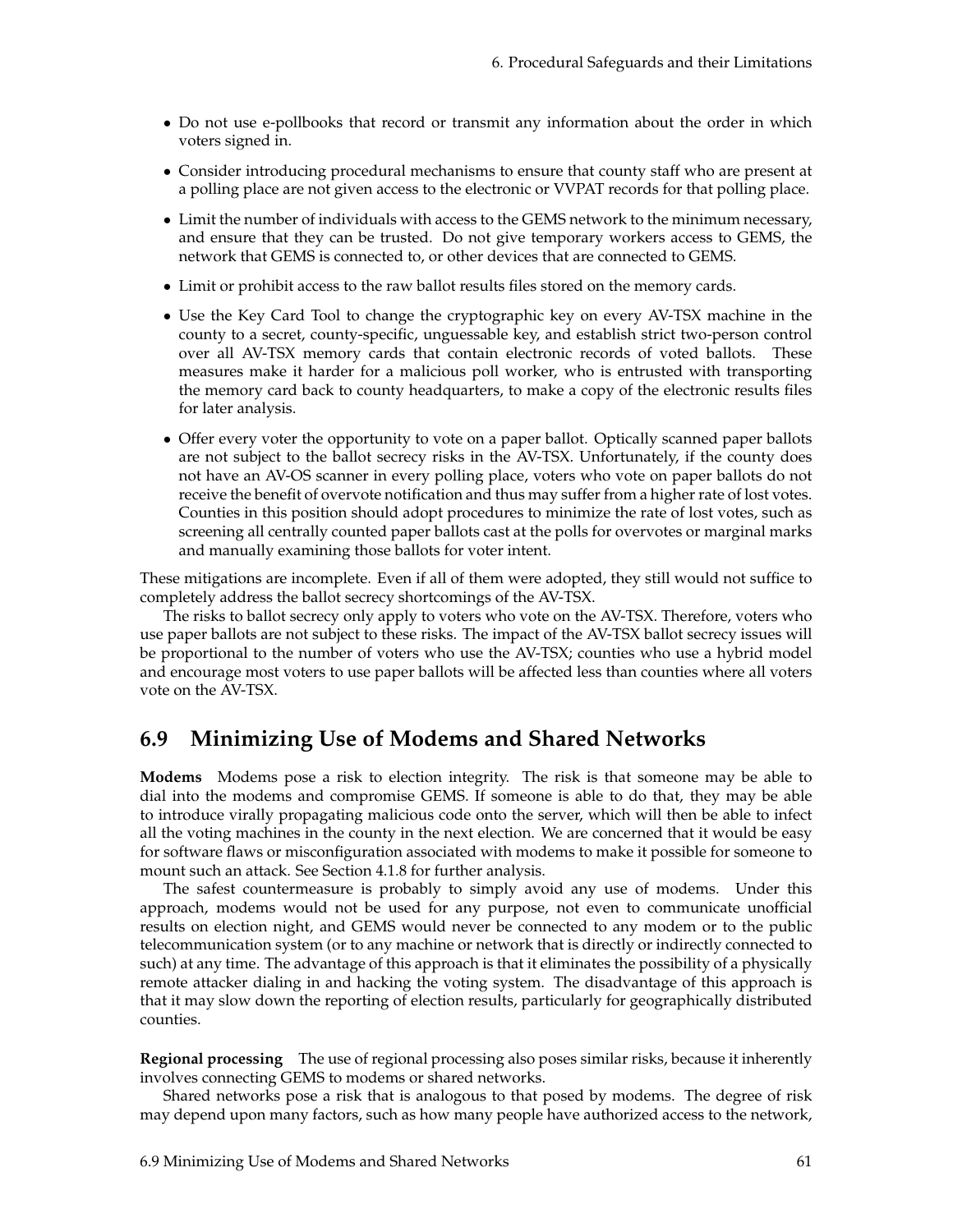how easy it may be to gain unauthorized access to the network, and what else that network is used for. At one extreme, connecting any component to the public Internet is very dangerous, because it creates the opportunity for anyone anywhere in the country to attack the system. At the other extreme, a physically secured point-to-point communication link may pose little risk. County intranets and other shared networks may fall somewhere between these extremes and the risk they pose depends upon the specific circumstances.

We mention several potential responses to this risk, in order of decreasing security:

- 1. The most secure countermeasure is to avoid any use of modems or other shared networks and to avoid using regional processing. This eliminates the possibility for a physically remote attacker to dial in and breach the security of GEMS.
- 2. A closely related variant is to use regional processing but avoid any use of modems or networks. Instead, unofficial results could be transported from regional return centers to county headquarters on write-once media (e. g., CD-R or DVD-R).
- 3. Another possibility is to use a physically secured point-to-point communication link, such as a dedicated T1 line leased from the phone company. This may partially reduce but not eliminate the risk. There remains the risk of configuration errors, attacks by phone company insiders, breaches of security within the phone company, and breaches of physical security at either endpoint.
- 4. A third approach is to use a commercial virtual private network (VPN) product to emulate a point-to-point link. This carries the risk of configuration errors as well as the risk of software flaws or cryptographic weaknesses in the VPN product. Unfortunately, configuring VPN products securely can be tricky, and determining whether a VPN product has software flaws is difficult. Therefore, this option may not be as safe as a dedicated point-to-point link.
- 5. Using modems is the riskiest approach. Because of the risk of configuration errors and software flaws, we would not recommend this option even to expert system administrators.

Counties may wish to re-examine the security risks associated with regional processing and assess whether the benefits outweigh the risks.

## **6.10 A Segregated Dual-GEMS Architecture**

Another potential approach that is worth investigating involves deploying two separate GEMS installations at county headquarters, a permanent GEMS and a sacrificial GEMS. The permanent GEMS installation would be used for laying out the ballot, defining the election, and writing to memory cards before the election. The sacrificial GEMS installation would be used for reading memory cards, accumulating and tabulating results, and producing reports. The latter installation can be reformatted after the election and is never used to write memory cards, so if it is infected by a virus, at least the virus will not be able to spread to every other voting machine in the county.

This architecture is motivated by the observation that the key step in the propagation of the virus of Section [3.1](#page-16-0) is when an infected central-office unit is used to write many memory cards destined for the field, infecting all of them. This step is what causes the virus to spread so rapidly. If we can ensure that no infected central-office machine unit is ever used to write memory cards, then we can prevent the rapid viral spread of Section [3.1.](#page-16-0)

**The approach** In more detail, we would have two entirely separate, isolated installations of GEMS. Each would be a complete installation of GEMS and accompanying equipment, complete with its own Ethernet network, port server, and central-office AV-TSX and AV-OS systems. The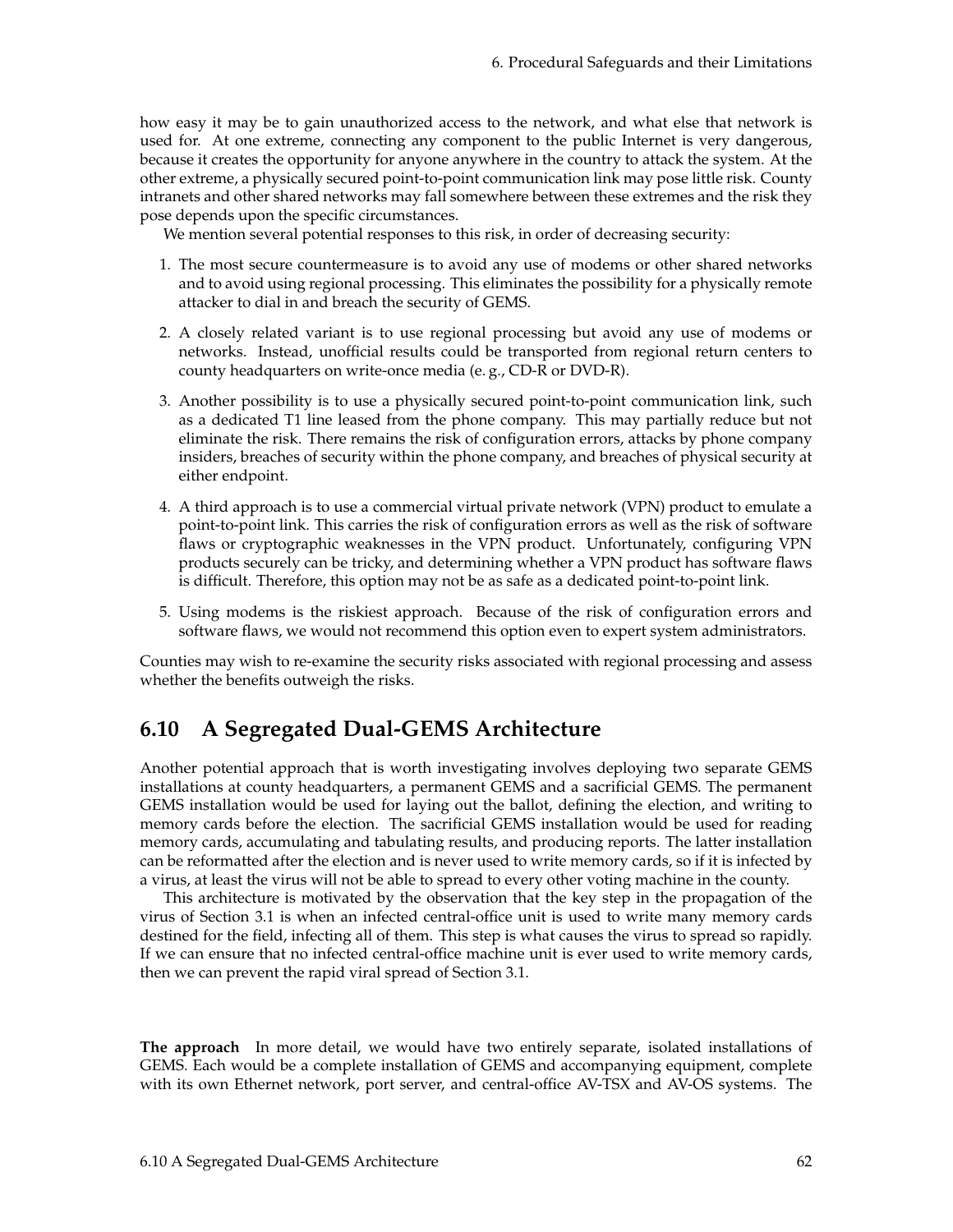

Figure 6.1: Adopting a **segregated dual-GEMS architecture** would help protect against certain kinds of viruses. Officials use one GEMS server and set of central-office voting machines to create memory cards before the election. They use a second, physically separate GEMS server and set of voting machines after the election to tabulate results. The GEMS database is transferred from the first GEMS server to the second GEMS server using a write-once medium, such as a CD-R.

two systems would be carefully segregated and air-gapped $^1$  $^1$  to ensure that there are no crossconnections. The sacrificial GEMS installation would be treated as presumed-to-be-infected, so any machine or equipment that is ever connected to the sacrificial GEMS system must never again be connected to the permanent GEMS installation. Strict procedural controls must be applied to ensure that any media that has been connected to the sacrificial GEMS installation is securely erased or reformatted before being used with the permanent GEMS installation.

Before the election, system administrators would reformat and reinstall all the machines and software on the sacrificial GEMS installation, to bring up a clean sacrificial installation. County staff would use the permanent GEMS installation to lay out the ballot, define the election, and program all of the AV-OS and AV-TSX memory cards. Then county staff would write a backup of the GEMS database from the permanent GEMS installation onto write-once media (e. g., CD-R or DVD-R), carry the media by hand to the sacrificial GEMS installation, and install that GEMS database onto the sacrificial GEMS. After this point, the permanent GEMS installation would not be used for the remainder of the election.

On election night, as memory cards or other equipment are returned from the field, they would be taken to the sacrificial GEMS installation (*not* the permanent GEMS installation). Memory cards would be read using the central-office AV-TSX and AV-OS units that are part of the sacrificial installation. The sacrificial GEMS would be used to accumulate and tabulate election results, produce reports, and calculate the official election results.

Finally, after the election is over, all memory cards would be erased and reformatted using a separate laptop (not connected to either GEMS installation) that is used only for this purpose. This ensures that if the memory cards were carrying data infected with a virus, they have been returned to a clean uninfected state. Some mechanism would have to be devised to securely reformat the AV-OS memory cards.

System administrators could optionally reformat all devices that are part of the sacrificial GEMS installation, including the GEMS PC. System administrators could then reinstall all of the software on the sacrificial GEMS installation, in preparation for the next election. This ensures a clean copy of the GEMS software. Unfortunately, there seems to be no reliable way to clean the sacrificial AV-TSX machines, so reformatting the sacrificial GEMS PC may not be worth the effort.

<span id="page-69-0"></span><sup>1</sup>This is a term applied when two networks are kept physically separate to ensure that data cannot flow from one network to the other. In particular, one ensures that no device attached to the first network is connected (directly or indirectly) to the second network.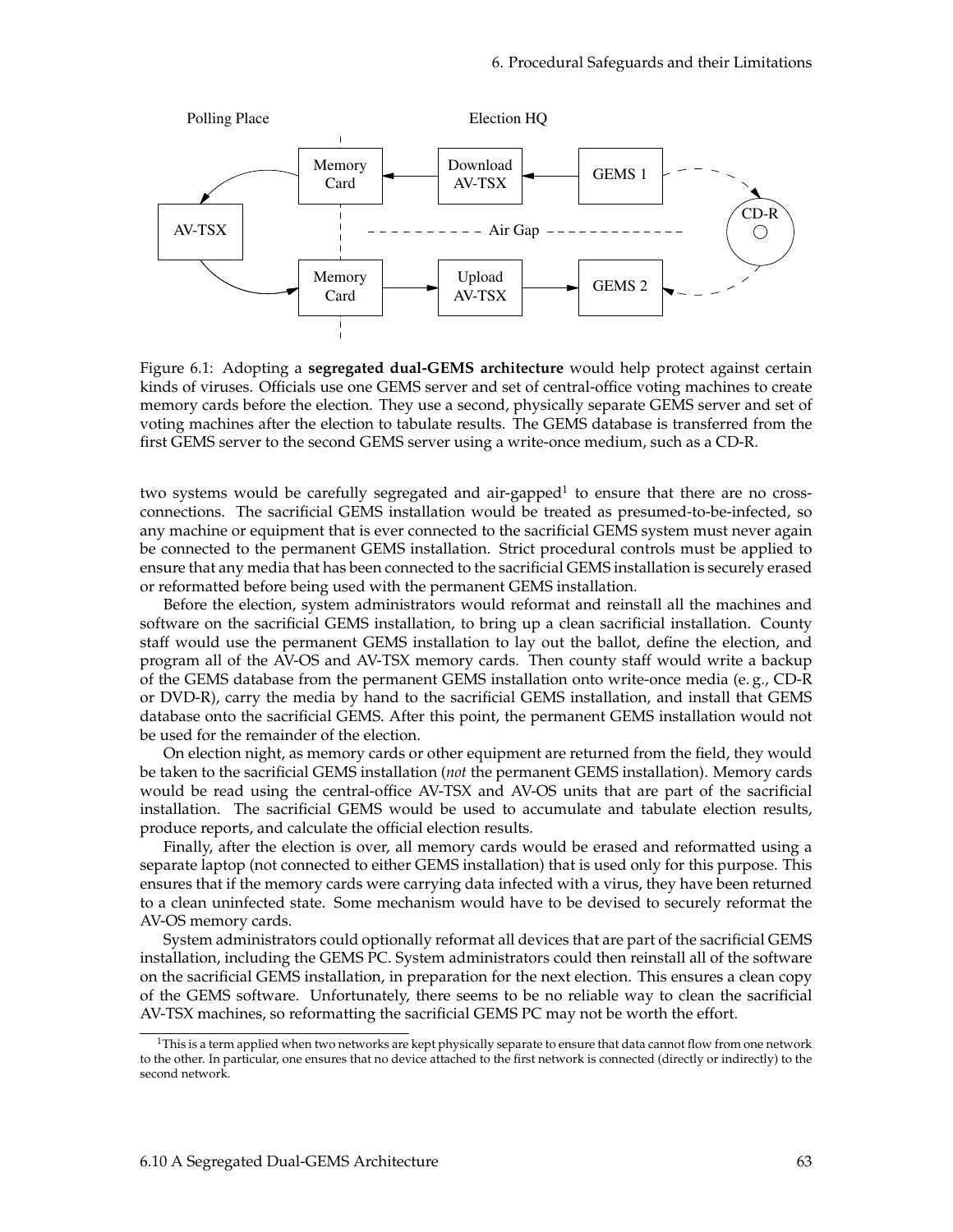**Security analysis** This architecture prevents viruses introduced by outsiders or poll workers from spreading rapidly over the course of two elections, as described in Section [3.1.](#page-16-0) While every device in the sacrificial GEMS installation can be easily infected by viruses, this does not help the virus to spread further. The sacrificial GEMS installation is only used for tabulating votes, an operation that can be easily cross-checked during the official canvass by reference to the summary tapes printed in the polling site. The architecture makes it difficult for a virus introduced by an outsider to infect the permanent GEMS installation.

This architecture does not address viruses introduced by insiders. It also does not address slowly spreading viruses. The architecture would need to be supplemented with some additional practices, such as:

- No machine that has ever been used in the field or with the sacrificial GEMS installation should ever be connected to the permanent GEMS installation. Several AV-TSX and AV-OS units should be set aside for use as central-office units to be connected to the permanent GEMS installation, and they should never be used for any other purpose.
- Memory cards and other media would have to be tracked very carefully to ensure that they were never inadvertently inserted into the permanent GEMS installation, as doing so even just once could permanently infect the permanent GEMS installation. For instance, one might institute color-coded labelling and locate the permanent GEMS installation in a physically remote location to reduce the likelihood of accidental procedural lapses.
- If accumulation within a polling site is used, the assignment of AV-OS and AV-TSX machines to each polling place should be permanent. If two machines are assigned to the same polling place in one election, election administrators should avoid assigning them to separate polling places in another election, as that can enable the spread of viruses. If polling-site accumulation is used, then the presumption should be that if any machine in the polling site is infected, malicious code can propagate to infect all of the machines in the polling site. A static assignment of machines to polling sites limits the spread of viruses.
- If modems are used, they should be connected to the sacrificial GEMS installation. No component of the permanent GEMS installation should ever be connected to modems or any other shared network.

## **6.11 The Alternative: A Voting System that is Secure by Design**

Given the costs of designing a new voting system, leaving the Diebold software largely unmodified and relying on procedural changes to mitigate the threats that we describe may seem attractive to policymakers. We consider this to be a risky approach, however, because we are not convinced that it is possible to fully resolve the security problems in the Diebold system through procedural means. We are concerned that, because the Diebold system is vulnerable in so many ways, the procedures needed to protect it would be extensive, complex, and hard to follow. We worry that despite the best efforts and intentions of election officials, the procedures would not be followed perfectly every time and the system would sometimes be left open to attack. As a result, we believe that rather than attempting to retrofit security onto a flawed system, it is safer to reengineer the Diebold system so that it is secure by design.

Building a secure voting system requires making security a central part of the design process from the start. It also demands the involvement of election administrators, experienced software architects and developers, and experts in software security and physical security. Such a system would need to use design techniques appropriate for security-critical systems, such as threat modeling, attack surface reduction, defense in depth, and privilege separation. It would need to apply sound, generally accepted engineering practices for secure software, including input validation, defensive programming, and security testing and assessment. Designing a secure voting system is an expensive proposition that requires a long-term commitment, but the ultimate benefit of doing so is increased confidence in the electoral process.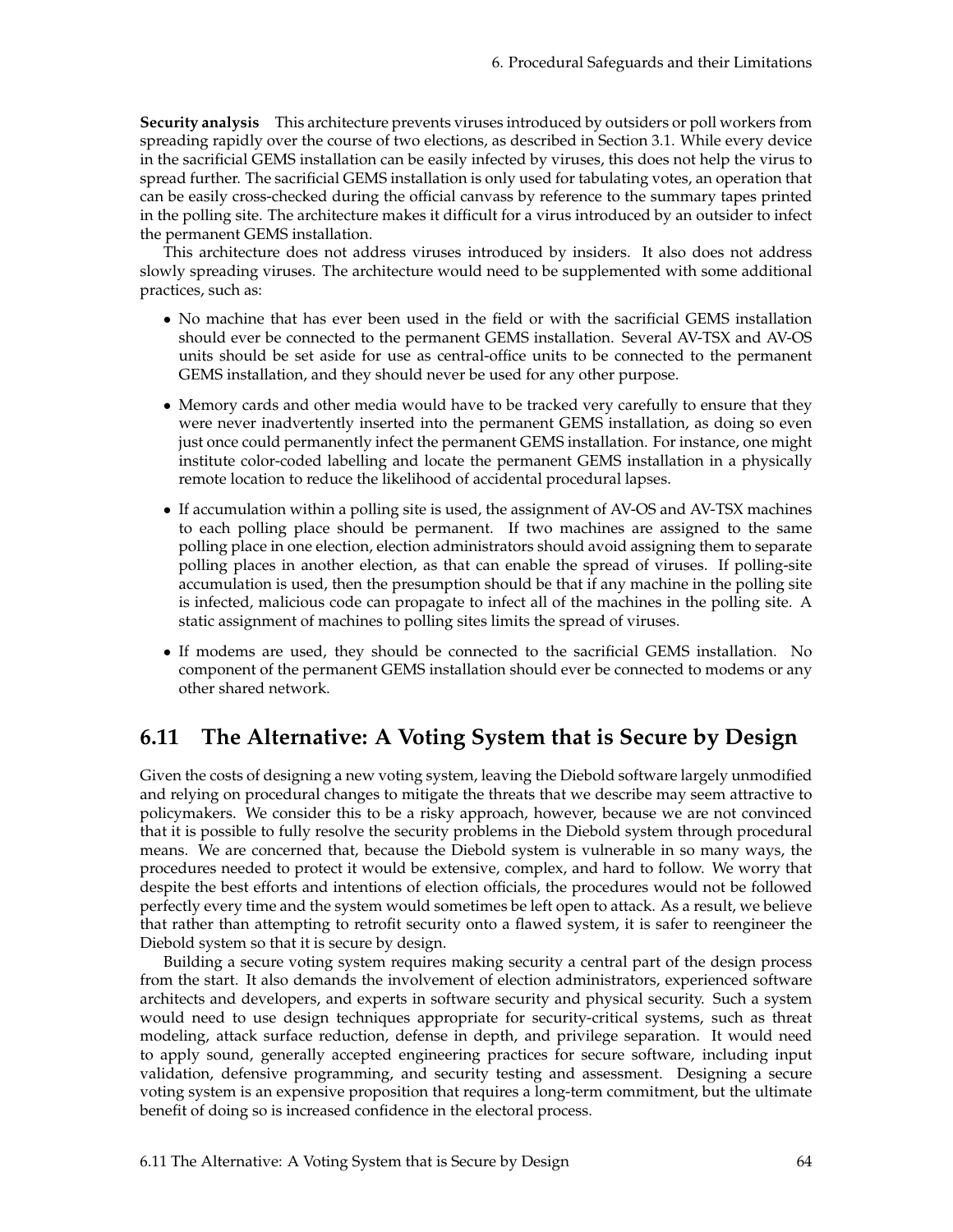# **Conclusion**

Our study of the Diebold source code found that the system does not meet the requirements for a security-critical system. It is built upon an inherently fragile design and suffers from implementation flaws that can expose the entire voting system to attacks. These vulnerabilities, if exploited, could jeopardize voter privacy and the integrity of elections. An attack could plausibly be accomplished by a single skilled individual with temporary access to a single voting machine. The damage could be extensive — malicious code could spread to every voting machine in polling places and to county election servers. Even with a paper trail, malicious code might be able to subtly influence close elections, and it could disrupt elections by causing widespread equipment failure on election day.

We conclude that these problems arose because of a failure to design and build the system with security as a central focus, which led to the inconsistent application of accepted security engineering practices. For this reason, the safest way to repair the Diebold system is to reengineer it so that it is secure by design.

We discussed a number of limited solutions and procedural changes that may improve the security of the system, but we warn that implementing any particular set of technical or procedural safeguards may still be insufficient. Similarly, fixing individual flaws in the system — even all of the issues identified in this report — may not yield a secure voting system because of the possibility that unidentified problems will be exploited. We are also concerned that future updates to the system may introduce new, unknown vulnerabilities or fail to adequately correct known ones. We urge the state to conduct further studies to determine whether any new or updated voting systems are secure.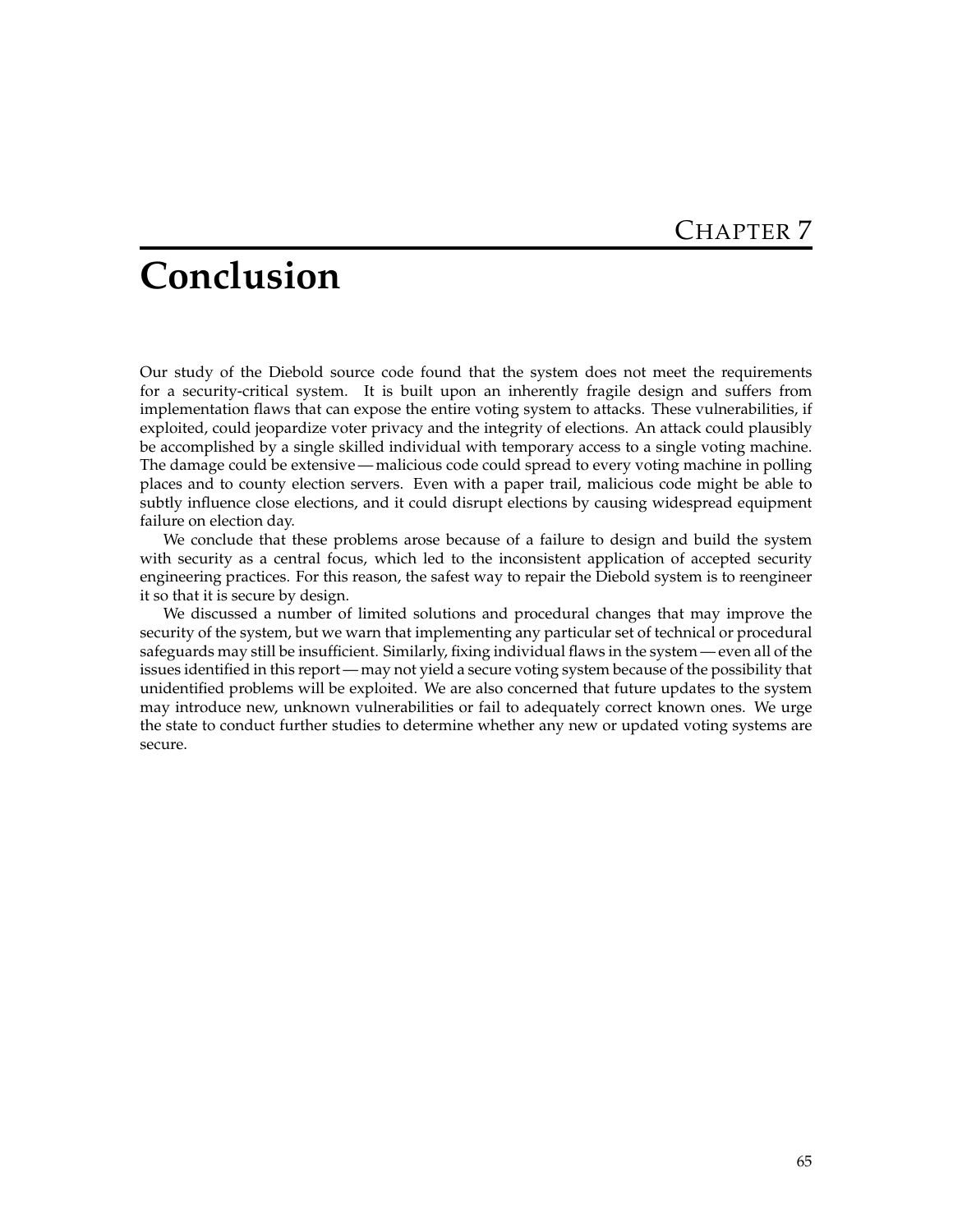# **Threat Model**

The first step in security analysis of a system is to define the *threat model*. The threat model for a system is intended to describe the goals an attacker might have (e. g., to manipulate the vote count) and the types of attackers that might attempt to attack the system (e. g., voters, poll workers, etc.) as well as the capabilities available to each type of attacker. It is equally important to describe the threats that are out of scope for the analysis. This study was chartered only to consider the security of voting systems proper, not that of California's entire election system, and therefore many possible attacks are outside the scope of this report.

## **A.1 Reference Model**

In order to simplify our analysis, we assume a common reference model, which distills the essential features of all the voting systems involved in this study. The reference model consists of the following components.

In the polling place:

- Management stations (MS)
- Direct recording electronic (DRE) voting machines, attached to Voter-Verifiable Paper Audit Trail (VVPAT) printers
- Paper ballot optical scanner (optical scan) machines

At Election Central:

- An election management system (EMS)
- High-speed paper ballot optical scanners (e. g., for absentee votes)

The election can be thought of as proceeding in three stages (for simplicity, ignore early voting centers):

- **Pre-voting**: Before election day, election officials use the EMS to set up the election. They generate the ballot definition(s) and record them onto media for distribution. During this stage, voting machines are also prepared and distributed to polling places.
- **Voting**: On election day, voters arrive at the polling place, are verified as being permitted to vote, and cast their ballots.
- **Post-voting**: After the polls close, the votes are tallied, the official canvass (including the one percent manual recount) is performed, and the results are certified.

The relationship between these components is shown in Figure [A.1.](#page-73-0)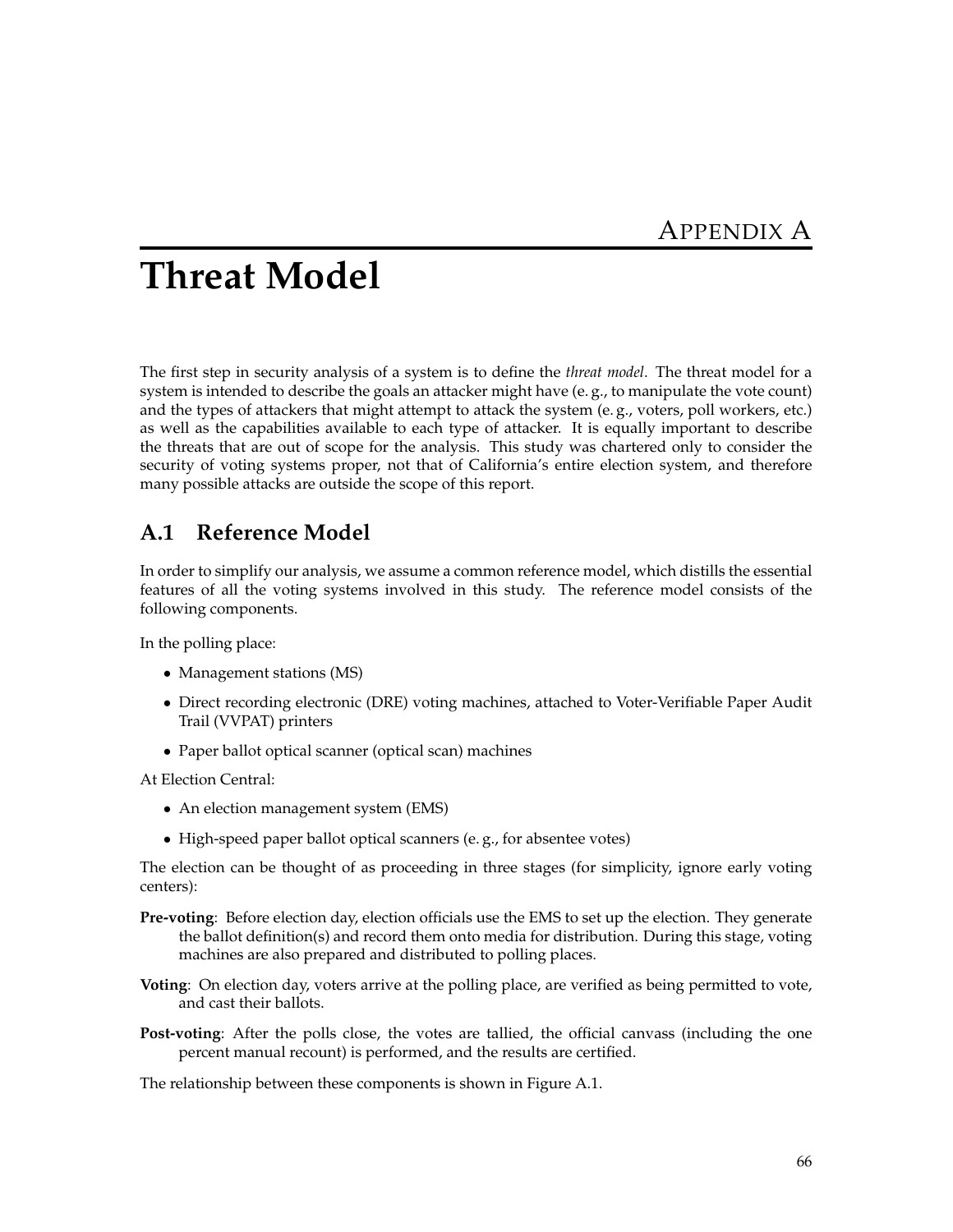

<span id="page-73-0"></span>Figure A.1: Reference architecture

### **A.1.1 Pre-Voting**

In the pre-voting phase, election officials need to:

- Create the election definition
- Print the paper ballots used for optical scan systems
- Reset the local voting equipment and load the election definitions
- Distribute the local voting equipment to the polling places

Voting systems vary to a degree, but generally an EMS is used to create ballot definition files. These are then loaded onto some memory cards/cartridges and/or directly onto the voting machines. The vote counters in the machines are reset and the internal clocks are set to the correct time before the machines are shipped out to the local polling places or provided directly to poll workers. To protect ballot definition files from tampering, memory cards/cartridges are generally distributed with physical security measures. These consist of either sealing them into the local equipment at the central office or by distributing them in a sealed package. Seals may take the form of tamper-evident tape or metal or plastic loops which, once installed, can only be removed by cutting them.

### **A.1.2 Voting**

The exact details of the voting phase differ with each technology and manufacturer, but there are common aspects of each technology (DRE or optical scan).

**Optical scan machines** Optical Scan voting can be thought of as machine-counted paper ballots. When a voter enters the polling place and receives permission to vote, he is given a blank paper ballot. The voter marks the ballot with a pen or pencil and the ballot is then mechanically counted with an optical scanner. This can be done either locally at the precinct or centrally at the county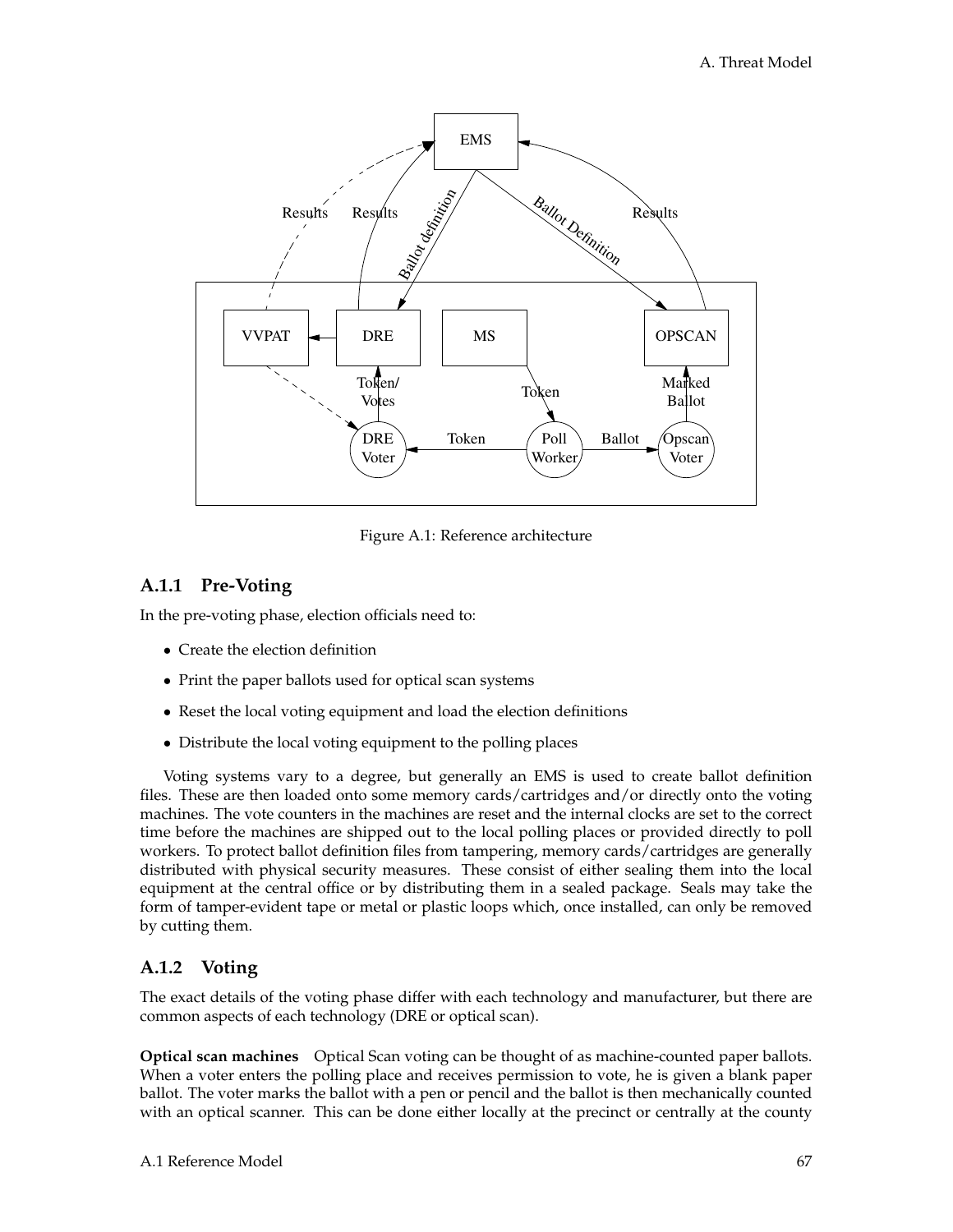election headquarters. When done locally, the precinct has a scanner that counts the ballots as they are inserted. Generally, the voter inserts the ballot directly into the scanner. Precinct-based optical scanners can detect "overvoting" and reject such ballots, giving the voter an opportunity to correct the error. When the election ends, the scanner's electronic records are sent back to the county for aggregation with records from other precincts. The paper ballots are also sent back, for auditing and recounts.

With central counting, untabulated ballots are sent back to the county's election headquarters in their original ballot box where they are tabulated with a high-speed scanner under the supervision of election officials. Central- and precinct-based tabulation may be used together in a variety of ways. Central tabulation is better suited for absentee ballots but can also be used for audits and recounts of precinct-cast ballots, whether or not they were originally tabulated in the precinct.

**DRE machines** DRE voting differs fundamentally from optical scan voting. Instead of entering their vote on paper, voters use a computer-based *graphical user interface* (GUI). Once each vote has been "cast," an electronic record is stored locally, in the DRE machine and possibly in the memory card/cartridge or in another attached system. At the end of the day, these electronic records may either be exported from the DRE machines to memory cards or transmitted via modems. Alternatively, the DREs themselves may be transported to the county's election headquarters. In any case, the EMS will collect the electronic records from each precinct and tabulate them electronically.

In DRE voting (as with optical scan voting), the voter enters the polling place and establishes her eligibility to vote. However, because there is no paper given to the voter, authorized voters must be prevented from casting more than one vote. In every DRE system we analyzed in this study, the poll worker uses an administrative device to issue the voter some type of token. The voter takes this token to any voting machine and is allowed to vote only once. The Diebold and Sequoia systems use a smart card as a token, while the Hart system uses a four-digit "Access Code."

Once the voting machine is activated, a voter can page through each contest and select her choices. DRE machines do not allow overvotes (too many votes cast in a contest) but do allow undervotes (too few choices cast in a contest). The voter is then presented with an opportunity to review the ballot and then commits to it ("casts" it), at which point it is recorded to local storage.

California requires DREs to use a *voter-verifiable paper audit trail* (VVPAT). On all the machines we studied, this takes the form of a sealed printer attached to the DRE that contains a continuous spool of paper. Before the voter confirms the ballot, the machine prints out a paper ballot record and displays it to the voter. Once the voter accepts or rejects the ballot, an appropriate indication is printed on the VVPAT record. When the voter casts his ballot, the record is marked as accepted and scrolled out of sight. Because the paper is displayed behind a glass panel, a voter cannot easily "stuff" additional ballots into the machine or take the record of their vote home as a "receipt."

When the election is over, the local results are transmitted to the county election headquarters, typically by shipping a removable memory device from the voting machine. The VVPAT paper rolls, perhaps still sealed in their printers, are also sent to the county for use in audits.

**Typical deployments** There are two common models for deploying this equipment in the polling place, DRE-only and a hybrid model. In the DRE-only model, every polling place contains one or more DRE machine and most or all voters vote on the DREs. The polling place contains no optical scan machines. In the hybrid model, every polling place contains one optical scan machine and one or more DREs. Voters either have the option of voting on paper ballots or using the DRE, or the DRE may be reserved for voters with disabilities while all others vote on paper ballots. In California, each county determines which model is most appropriate for its needs.

#### **A.1.3 Post-Voting**

After the election is over, the election officers need to do (at least) three things:

1. Tabulate the uncounted optical scan and absentee ballots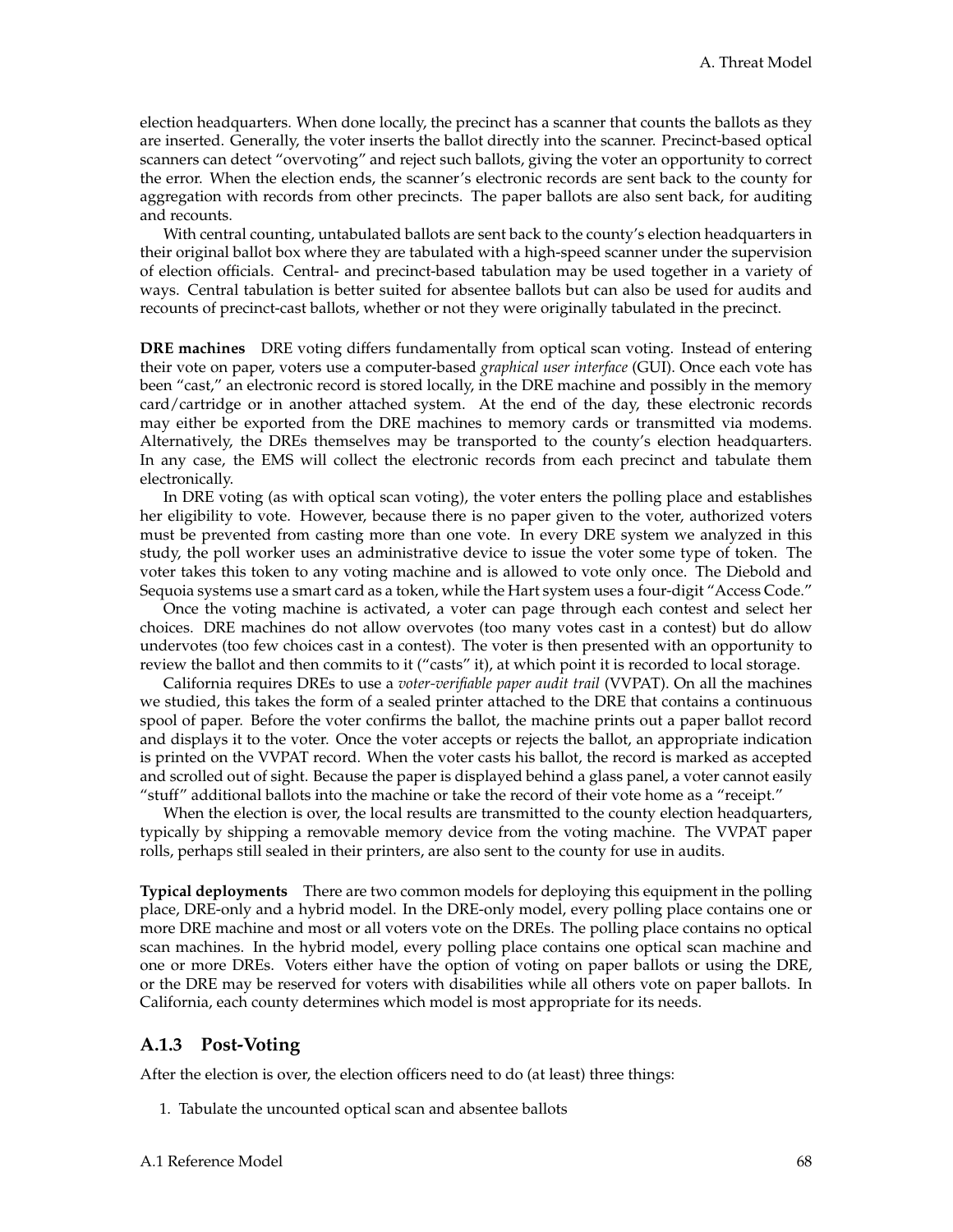- 2. Produce combined tallies for each contest based on the records received from the individual precincts and the tallies of centrally counted ballots
- 3. Perform the official canvass. This may involve reconciling the number of voters who have signed in against the number of ballots cast, performing the statutory 1% manual recount, and other tasks

It's important to note that the second task is typically performed based on electronic records. In the most common case, precincts send back memory cards containing election results which are added directly to the tally without any reference to the paper trail (except, of course, for centrally tabulated optical scan and absentee ballots).

The 1% manual recount compares the paper records of a given set of votes to the reported vote totals. In the case of optical scan ballots, this means manually assessing each optical scan ballot. In the case of DREs, it means manually assessing the votes on the VVPAT records. Note that while in principle the optical scan tally may differ slightly from the paper ballots due to variation in the sensitivity of the mark/sense scanner, the VVPAT records should exactly match the DRE records.

### **A.2 Attacker Goals**

At a high level, an attacker might wish to pursue any of the following goals or some combination thereof:

- Produce incorrect vote counts
- Block some or all voters from voting
- Violate the secrecy of the ballot

An attacker might wish to target specific types of voters or the populace at large. For instance, an attacker might target voters who are registered to a particular party, or voters who live within a certain geographic area for attack. The ability to determine how an individual voted also can be used to enable vote buying or voter coercion, either individually or en masse.

### **A.2.1 Producing Incorrect Vote Counts**

The most obvious attack on a voting system is to produce incorrect vote counts. An attacker who can cause the votes to be recorded or counted in a way that is different from how people actually voted can alter the outcome of the election. There are a number of different ways to influence vote counts, including:

- Confuse voters into voting differently than their intent
- Alter the votes, within the computer, before they are recorded
- Alter votes in the vote storage medium, after they were originally recorded
- Corrupt the vote tabulation process

Whether or not specific attacks are feasible depends on attackers' capabilities.

### **A.2.2 Blocking Some or All Voters from Voting**

Two classical techniques to influence election outcomes, regardless of the election technologies in use, are voter education/encouragement (i. e., "get out the vote") and voter suppression. An attacker might:

• Arrange for some subset of machines to malfunction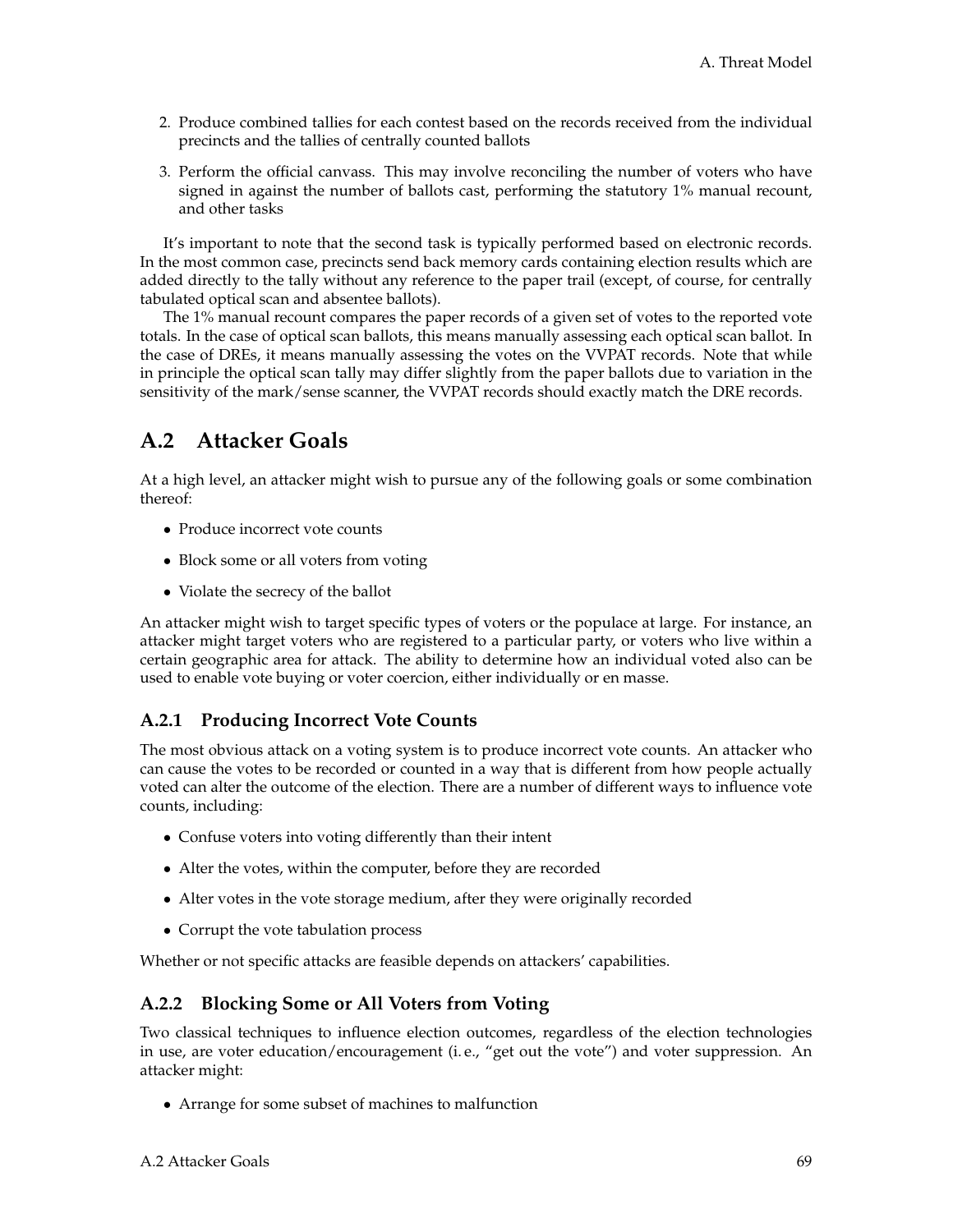- Arrange for machines to selectively malfunction when voters attempt to vote in a certain way
- Arrange for all the machines in an election to malfunction

The first two attacks are selectively targeted and could be used to influence the outcome of an election. The third, more global attack is primarily useful for invalidating an election, but could also potentially be used for extortion.

### **A.2.3 Violating Ballot Secrecy**

An attacker unable to influence voting directly might still be able to determine how individuals or groups voted. He might engage in either:

- Vote buying and voter coercion
- Information gathering

In a vote buying attack, the attacker pays (or threatens) individual voters to vote in a specific way. In order for this attack to be successful, the attacker needs to be able to verify how the voter voted. Note that the attacker does not need to be absolutely certain how the voter voted—he must only make the voter believe that the voter's vote has a good chance of being verified.

Another reason an attacker might violate voter secrecy might be to gather information about a large group of people. For instance, an attacker might wish to determine which voters were sympathetic to a particular political party and target them for investigation or surveillance. Alternately, an attacker might wish to publish a prominent voter's votes in order to influence public opinion. In either case, ballot secrecy is required to block this attack.

# **A.3 Attacker Types**

Different kinds of attackers can attack the voting system in different ways. We consider the following broad classes of attacker, listed roughly in order of increasing capability.

- **Outsiders**: have no special access to any of the voting equipment. To the extent that voting or tabulation equipment is connected to the Internet, modems, wireless technologies, and so forth, an attacker can mount network or malware-based attacks. Outsiders may also be able to break into locations where voting equipment is stored unattended and tamper with the equipment.
- **Voters**: have limited and partially supervised access to voting systems during the process of casting their votes.
- **Poll workers**: have extensive access to polling place equipment, including management terminals, before, during, and after voting.
- **Election officials**: have extensive access both to the back-end election management systems as well as to the voting equipment that will be sent to each precinct.
- **Vendor employees**: have access to the hardware and source code of the system during development and may also be called upon during the election process to assist poll workers and election officials.

Note that these categories are not intended to be mutually exclusive — an attacker might have the capabilities of more than one category.

A common focus of security analysis is *privilege escalation*. In many cases, one participant in the system is forbidden from performing actions which can be performed by another participant in the system. A key feature of a secure design is enforcing such restrictions. For instance, a voter should only be allowed to vote once, but poll workers are able to authorize new voters to access the system.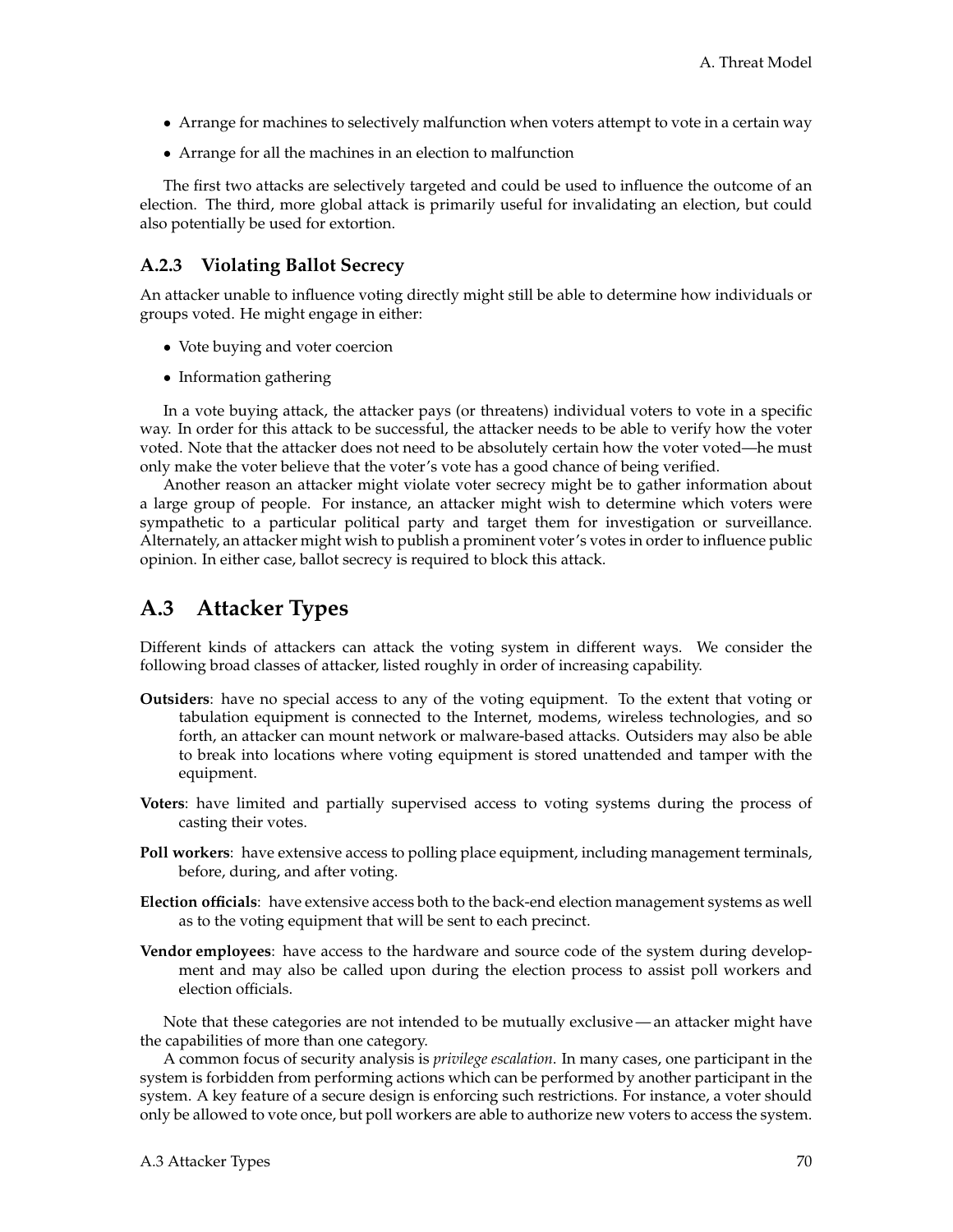A voter able to use his access to the voting terminal authorize new voters would be an example of someone obtaining privilege escalation. Similarly, poll workers are entrusted with maintaining the integrity of their polling place. If a poll worker were able to use his access to one polling place to influence or disrupt the voting equipment located in other polling places, that would be another example of privilege escalation.

### **A.3.1 Outsiders**

An outsider has no authorized access to any piece of voting equipment. He may be physically separated from the system or present but unable to physically touch the equipment. An outsider has limited capabilities in the context of this review. They might, for instance, enter the polling place with guns and forcefully manipulate the voting systems (at least until the police arrive). This sort of attack is explicitly out of our scope, although the "booth capture" problem is very much a real concern outside the U.S. [\[28\]](#page-84-0).

Outsiders may have the power to mount network- or malware-based attacks. Both election management systems and the development systems used by the voting vendors typically run on general purpose operating systems (Windows, in the case of all the systems in this review). If those machines are connected to the Internet, either directly or indirectly, an attacker might manage to infect the systems and alter the software running on the machines. If so, any individual with an Internet connection would have the opportunity to attack the voting system.

Outsiders may also have the power to physically tamper with voting equipment. In many counties, voting equipment is stored unattended at the polling place the night before the election. While polling places may be locked overnight, most polling places are low-security locations. For example, they may be located at a school, a church, a public building, or a citizen's garage. Consequently, an attacker able to break into the polling place can likely obtain unsupervised physical access to the voter equipment for several hours.

An outsider may also be able to impersonate other roles in the system, such as a vendor representative or an election official. For example, an outsider might mail a CD containing a malicious software upgrade to the election official in packaging closely resembling the official packaging from the vendor.

### **A.3.2 Voters**

An attacker able to register to vote would be able to launch voter attacks. Unlike an outsider, a voter has physical access to voting machines for at least a short period of time. Because this access is partially supervised, we would not expect a voter to be able to completely disassemble the voting machine. However, in order to preserve the secrecy of the ballot, it is also partially unsupervised. The details of the level of supervision vary to some extent from machine to machine and from county to county. In particular, the difference between optical scan machines and DREs is relevant here.

**Optical scan machines** In optical scan voting, the voter marks the ballot, which is a special type of paper, herself. The voter then inserts the ballot into the optical scan machine, typically under the supervision of a poll worker. Therefore, the voter is likely unable to tamper with the scanner without being detected. This does not entirely preclude voter access to open I/O ports on the scanner but does make an attack more difficult. The most likely avenue of voter attack is by the ballot itself. For instance, a voter might mark malicious patterns on the ballot intended to subvert the scanner or might attempt to vote multiple times. Such specific patterns could also be used to trigger a dormant "Trojan horse" to cause a compromised machine to begin cheating.

**DRE machines** In DRE voting, by contrast, the voter has mostly unsupervised access to the voting terminal for a short period of time. The front of the terminal is hidden by a privacy screen in order to protect voters' secrecy, allowing voters to mount a variety of attacks. Any aspect of the machine that is accessible to a voter inside the privacy screen, including buttons, card slots and open I/O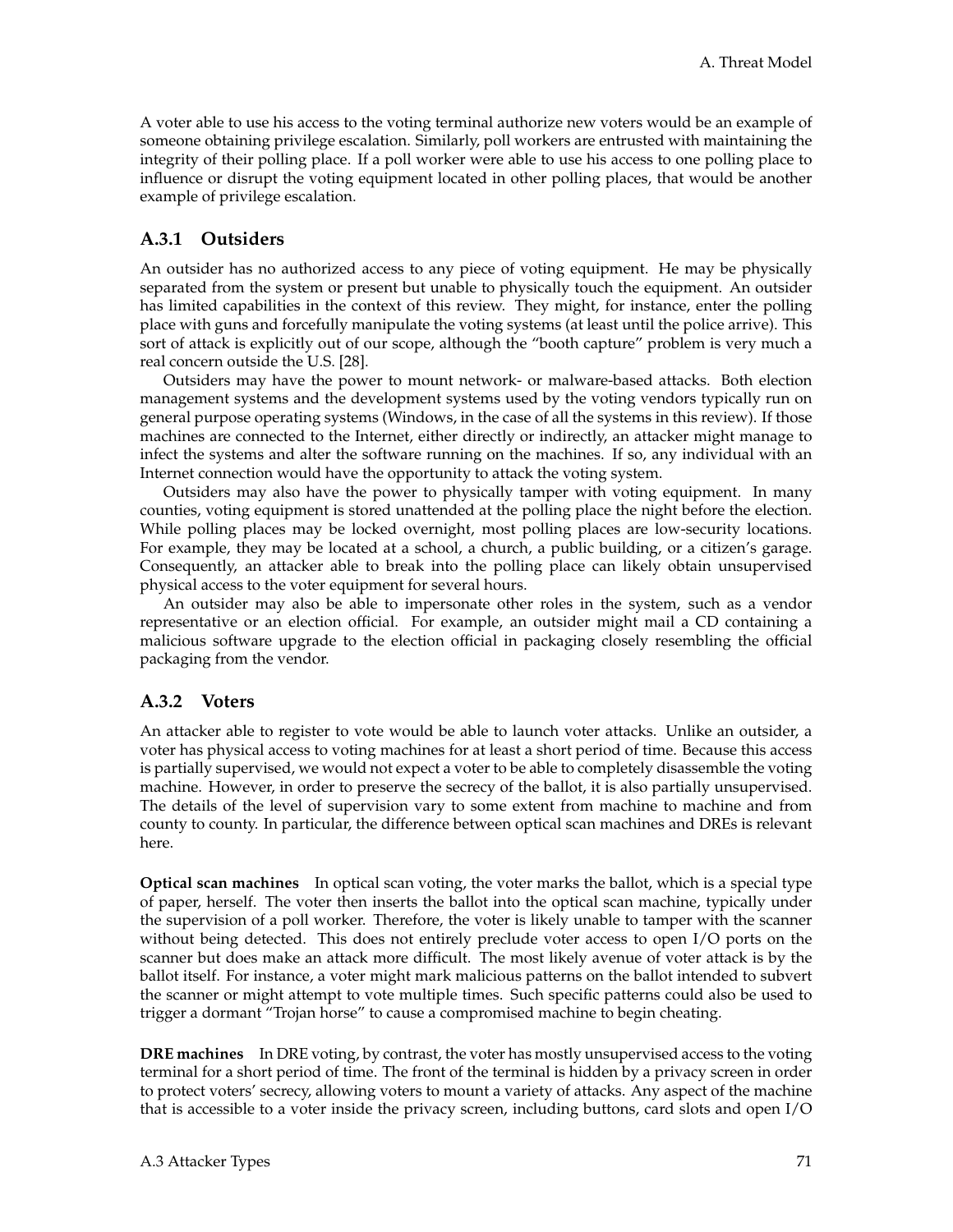ports, must be assumed to be a potential point of attack. The voter also has an opportunity to input data into the system via the normal user interface. It may be possible to use this interface to compromise the machine.

In all the systems studied here, the voter is provided with some kind of token used to authorize access to the DRE terminal to accept the voter's vote. In the Sequoia and Diebold systems this is a smart card and in the Hart system it is a four-digit access code. As the voter has access to these tokens, the tokens are also a potential target of attack as the voter might attempt to substitute a counterfeit token or subvert the smart card.

#### **A.3.3 Poll Workers**

Local poll workers have a significant capability that voters do not: legitimate access to the management functions of the equipment. For instance, the poll worker has the ability to authorize voters. Note that although in principle this may give the poll worker opportunities for malfeasance, this risk may be mitigated by procedural controls. For instance, a poll worker who controls the management station can in principle authorize a voter to vote an arbitrary number of times simply by issuing multiple tokens. However, polling places would normally have procedures in place to block or at least detect such attacks. Poll workers must perform their duties in public view, so any such malfeasance might be noticed by other poll workers or other voters. Moreover, if at the end of the day there were more votes cast than registered voters who signed in, officials would investigate the cause of the discrepancy. Purely technical means may, alone, be insufficient to prevent such attacks, but procedural mechanisms may be sufficient to address the risks.

Depending upon county practices, poll workers may also have long-term unsupervised access to voting equipment. In some counties, voting equipment is stored in the houses or cars of individual poll workers prior to the election. For instance, some counties provide the chief poll worker at each polling place machines to store and deliver to the polling place. Even counties that deliver machines by commercial transport may provide the chief poll worker with other equipment (smart cards, smart card activation devices, management consoles, etc.) before the election. Even if equipment is stored in a secured polling place, controls may not be in place to prevent individual poll workers from accessing the area on their own. This provides a number of opportunities for tampering with equipment. Many pieces of equipment include seals to detect such tampering, but each system must be individually analyzed to determine whether these seals are effective and whether they protect all the relevant access points.

It must be noted that poll workers are primarily volunteers and are subject to extremely minimal security screening, if any is performed at all. In many counties the need for poll workers is so great that any registered voter who calls and offers to serve sufficiently far in advance is almost sure to be hired, and poll workers are often allowed to request to serve at a particular precinct. In practice we must assume that any attacker who wants will be able to be a poll worker.

### **A.3.4 Election Officials**

County election officials and staff have three significant capabilities that poll workers do not:

- Access to functionality of local voting equipment which may be restricted from poll workers
- Access to large amounts of local voting equipment between elections
- Access to the back-end election management system used for equipment management, ballot creation and tabulation

For reasons of administrative efficiency, this access might be unsupervised or only loosely supervised, depending upon county practices.

The first two capabilities imply greater ability to mount the kinds of attacks that poll workers can mount. An election official with access to the warehouse where voting machines are stored might be able to compromise all the equipment in a county rather than merely all the machines in a precinct. In addition, the procedures for some equipment require that they be sealed — for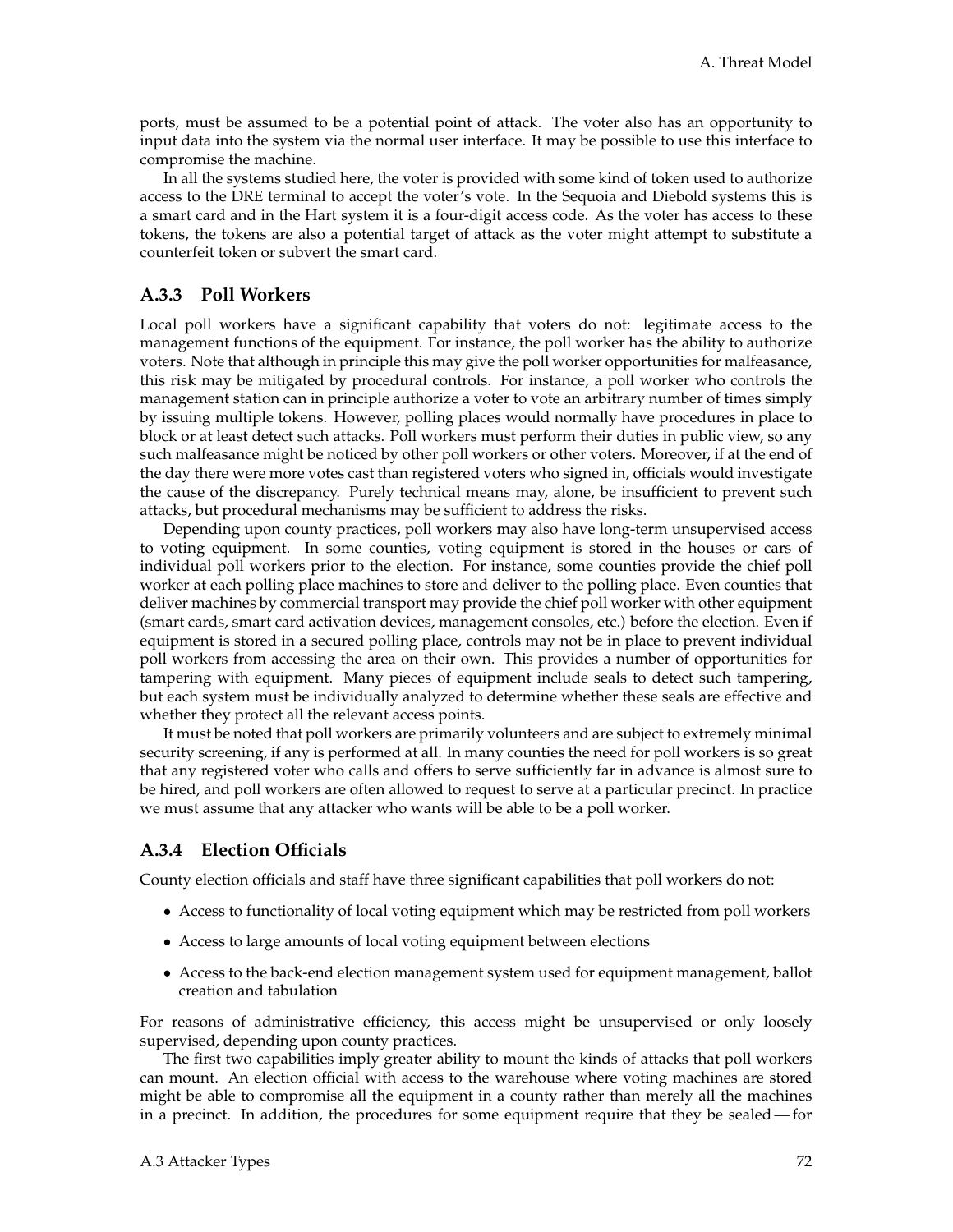instance, the memory cards or results cartridges may be sealed inside the machine — before they are sent to the precincts. Because this sealing happens under the supervision of election officials, those officials might be able to bypass or subvert that process.

The third capability is wholly unavailable to the local poll worker. The back-end election management systems typically run on general purpose computers which are used by the election officials. If those systems are subverted they could be used to compromise polling place voting equipment, create fake or incorrect ballots, and to miscount votes. This subversion could happen in at least three ways. First, many attacks can be mounted using only the attacker's authorized access and within the context of the technical controls which the systems are expected to enforce. For example, the software may offer an opportunity for election official to make "corrections" to vote tallies. Such "corrections" might be incorrect. Second, an election official might find a way to defeat the technical access controls in the election management software and tamper with its vote records. Third, the official could directly subvert the computers on which the software runs. Experience with computer security shows that an attacker who has physical access to a general purpose computer can almost always take control of it. This may be achieved in a number of ways ranging from software attacks to directly compromising the system hardware. The clear implication of this fact is that if election officials have unsupervised access to the election management systems, the integrity of those systems is provided mainly by procedural controls and the honesty of officials, not by any technical measures.

#### **A.3.5 Vendor Employees**

Finally, we consider attackers in the employ of the vendors. Such attackers fall into two categories: those involved in the production of the hardware and software, prior to the election, and those present at the polling place or Election Central warehouse during an election. An individual attacker might of course fall into both categories.

An attacker involved in the development or production of the software and hardware for the election system has ample opportunities to subvert the system. He might, for instance, insert malicious code into the election software, insert exploitable vulnerabilities or back doors into the system, or design the hardware in such a way that it is easily tampered with. Such attacks are extremely hard to detect, especially when they can be passed off as simple mistakes or bugs as those are extremely common in large software projects. It may be very difficult to distinguish good-faith mistakes from deliberate subversion. Note that for such an attack to succeed it is not necessary for the attacker to arrange for uncertified software or hardware to be accepted by election officials or poll workers. Rather, the vulnerabilities would be in the certified versions. Neither the current certification process nor this review is intended or able to detect all such vulnerabilities.

A vendor employee may also be present in the county to assist election officials or poll workers. For instance, the employee might be present at Election Central during or after the election to help election officials, either by answering questions or by helping to fix or work around malfunctioning equipment. A vendor employee might also be present at Election Central to help install or maintain the voting system or to train county staff or poll workers. A vendor employee might even be present at the polling place or available by phone to assist poll workers or answer questions. Such an attacker would have access to equipment comparable to that of poll workers or election officials, but would also have substantial freedom of movement. Because they are being asked to correct malfunctions and install and configure software, activities which are actually intended to subvert the equipment are much less likely to be noticed. To the extent to which the systems have hidden administrative interfaces they would presumably have access to those as well. Finally, vendor employees pose a heightened risk because they may have access to multiple counties which use the vendor's equipment, and the ability of one individual to able to tamper with voting equipment in multiple counties increases the scope of any potential subversion.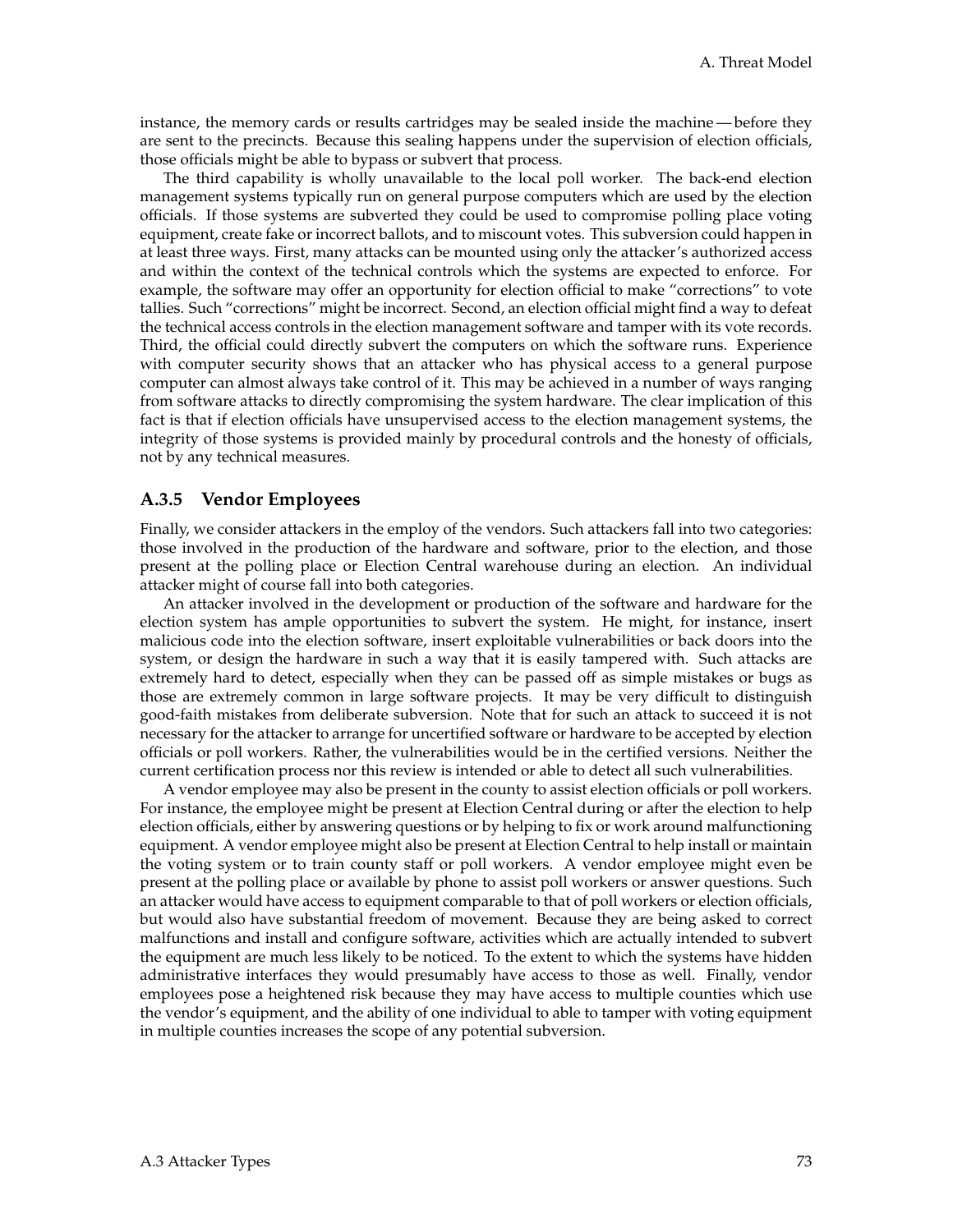# **A.4 Types of Attacks**

We can categorize attacks along several dimensions:

• *Detectable vs. undetectable.* Some attacks are undetectable: they cannot be detected, no matter what practices are followed. Others are detectable in principle, but are unlikely to be detected by the routine practices currently in place; they might be detected by an in-depth forensic audit or a 100% recount, for instance, but not by ordinary processes. Still other attacks are both detectable and likely to be detected by the practices and processes that are routinely followed.

The potential harm caused by the former two classes of attacks surpasses what one might expect by estimating their likelihood of occurrence. The mere existence of vulnerabilities that make likely-to-be-undetected attacks possible poses a threat to election confidence. If an election system is subject to such attacks, then we can never be certain that the election results were not corrupted by undetected tampering. This opens every election up to question and undercuts the finality and perceived fairness of elections. Therefore, we consider undetectable or likely-to-be-undetected attacks to be especially severe and an especially high priority.

• *Recoverable vs. unrecoverable.* In some cases, if an attack is detected, there is an easy way to recover. In contrast, other attacks can be detected, but there may be no good recovery strategy short of holding a new election. In intermediate cases, recovery may be possible but expensive (e. g., recovery strategies that involve a 100% manual recount impose a heavy administrative and financial burden).

Attacks that are detectable but not recoverable are serious. Holding a new election is an extreme remedy, often requiring contentious litigation. Also, unofficial election results, once announced, tend to take on certain inertia and there may be a presumption against abandoning them. When errors are detected, attempts to overturn election results can potentially lead to heated partisan disputes. Even if errors are detected and corrected, a failure can potentially diminish public confidence. At the same time, detectable-but-notrecoverable attacks are arguably not as serious as undetectable attacks: we can presume that most elections will not be subject to attack, and the ability to verify that any particular election was not attacked is valuable.

- *Wholesale vs. retail.* One can distinguish attacks that attempt to tamper with many ballots or affect many voters' votes ("wholesale" attacks) from attacks that attempt to tamper with only a few votes ("retail" attacks). For instance, attacks that affect an entire county or a large fraction of the precincts within a county are typically classified as wholesale attacks, whereas attacks that affect only one voter or one precinct are typically classified as retail attacks. This is a useful distinction because, in most contests, retail fraud does not have an impact large enough to change the outcome of an election. Because wholesale fraud has a more significant impact, we focused especially on analyzing whether the systems are vulnerable to wholesale fraud.
- *Casual vs. sophisticated.* Certain attacks require little technical knowledge, sophistication, advance planning, resources, or access. For instance, stealing an absentee ballot out of someone's mailbox is a classic low-tech attack: anyone can execute such an attack, and no special qualifications or skills or organization is needed. In contrast, other attacks may require deep technical knowledge, specialized skills or expertise, considerable advance planning, a great deal of time, money, or other resources, and/or insider access. This study examines both sophisticated technical attacks as well as casual low-tech attacks.

We can also categorize defenses:

• *Prevention vs. detection.* Often, there is a tradeoff between different strategies for dealing with attacks. One strategy is to design mechanisms to prevent the attack entirely, closing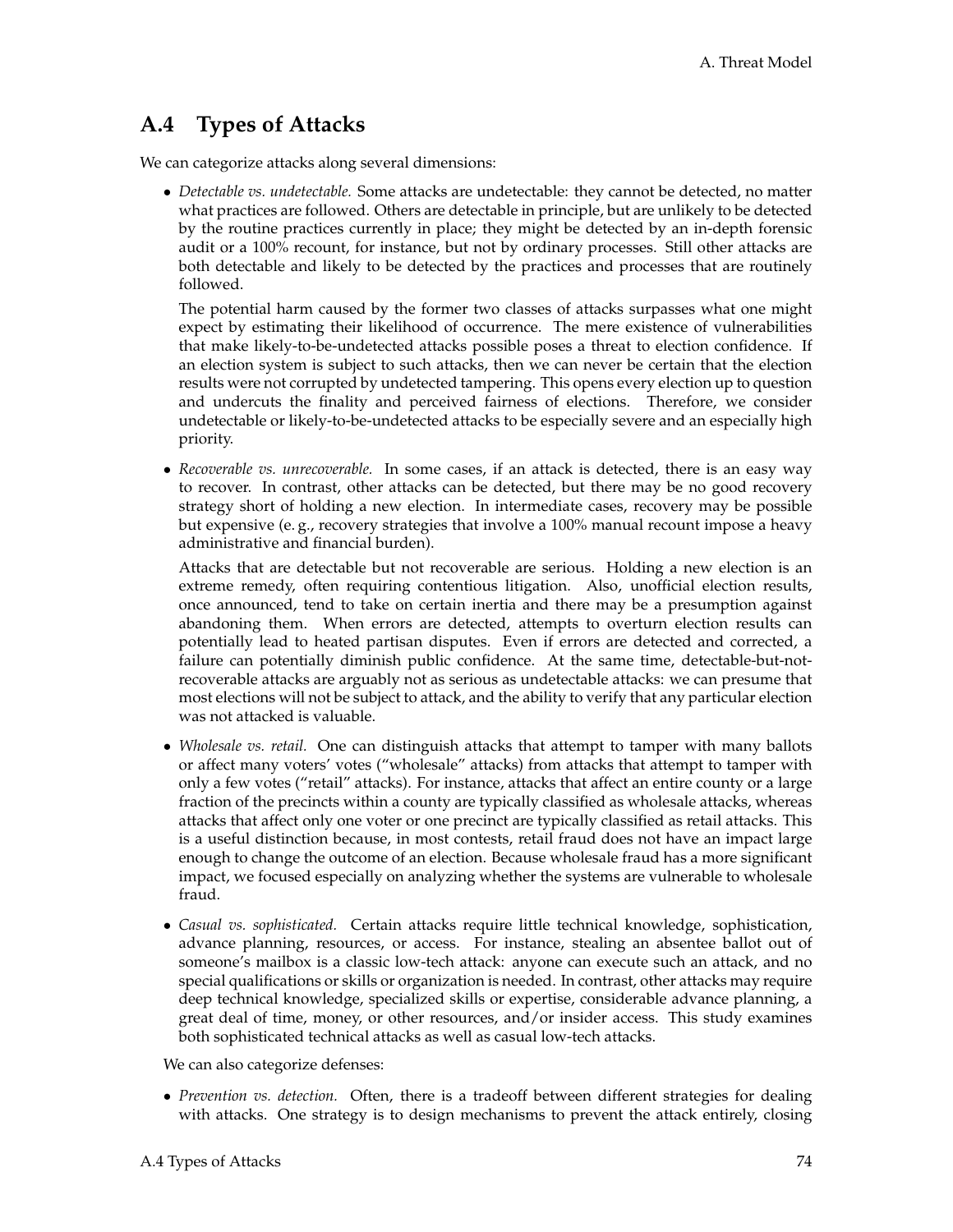the vulnerability and rendering attack impossible. When prevention is not possible or too costly, an attractive alternative strategy is to design mechanisms to detect attacks and recover from them.

Most election systems combine both strategies, using prevention as the first line of defense along with detection as a fallback in case the preventive barrier is breached. For instance, we attempt to prevent or deter ballot box stuffing by placing the ballot box in the open where it can be observed. At the same time, we track the number of signed-in voters, account for all blank ballots, and count the number of ballots in the box at the end of the day to ensure that any ballot box stuffing that somehow escapes notice will still be detected. This combination can provide a robust defense against attack.

### **A.5 Mechanisms for Tamper Sealing**

Virtually every election system makes extensive use of tamper seals as a part of its security design. This section presents a brief summary of how these mechanisms work and the level of sophistication an attacker must have to violate them.

*Tamper resistance* refers to the ability of a system to deter an attacker from gaining access to the system. This could take the form of software controls (e. g., careful limits on the protocols spoken across networks) to procedural controls (e. g., the use of strong passwords) to hardware mechanisms (e.g., strong locks). Tamper resistance generally refers to the amount of time, effort, and/or sophistication required to overcome a security mechanism.

*Tamper evidence* is the flip-side of the coin to tamper resistance, representing the extent to which an attacker's attempt to overcome a tamper-resistance mechanism leaves behind evidence of that tampering. For example, in a typical home, a burglar could easily break in by putting a brick through a window. A plate-glass window offers little tamper resistance, but strong tamper evidence (i. e., the effort that would be required by a burglar to reinstall a broken window and clean up the broken glass is quite significant). For contrast, a typical door lock is far more tamper resistant than the glass window. However, if a skilled burglar can pick the lock, there will be little or no evidence that it had been picked.

In the context of voting systems, there are a number of tamper sealing mechanisms commonly used:

- **Key locks**: To prevent access to memory cards or sensitive machine ports, many voting machines place a plastic or metal door in front of these ports, using a key lock. Assuming the keys are suitably controlled (and unauthorized duplication is prevented), attackers would be prevented from accessing the protected ports. Of course, if bypassable lock mechanisms are used, or if access to the locked compartment can be gained without opening the lock, then the locks will offer neither tamper resistance nor tamper evidence as has been observed with both Diebold [\[14\]](#page-83-0) and Nedap/Groenendaal [\[15\]](#page-83-1) voting systems.
- **Wire loops**: Many voting machines have adopted a mechanism commonly used with traditional ballot boxes — the use of holes through which a metal or plastic wires loops may be fitted. These seals have much in common with standard "tie wraps;" once fitted, the wire loop cannot be loosened; it can only be physically cut off. Like key locks, the loops, when sealed, lock a physical door in place. In common election practice, these seals are stamped or printed with individual serial numbers. Those numbers are then logged when the seals are installed and again when they are cut to detect the substitution of an alternate seal. An attacker with simple tools may be able to clone the serial numbers from old wire loops to new ones without detection [\[31\]](#page-84-1).
- **Tamper-evident tape**: Adhesive tape can be printed with numbered labels in the same fashion as loop seals. Typically, two different adhesives are used, such that if/when the tape is removed, part of the label will remain stuck to the lower surface while part of the label will be removed with the tape. Technology of this sort is commonly used for automobile registration and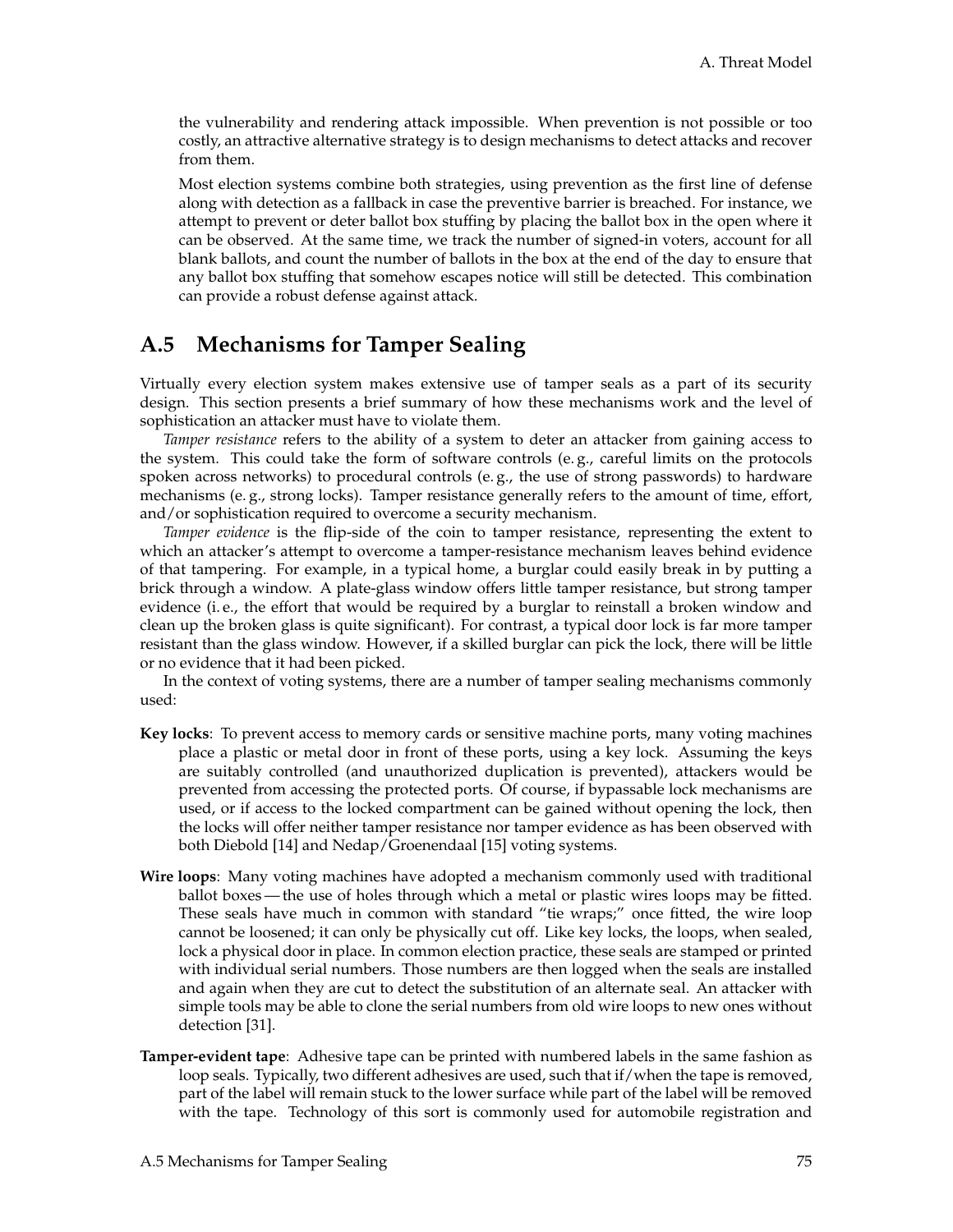inspection stickers. Anecdotal evidence suggests that it may be possible to peel back the tape and replace it without this being easily observable [\[29\]](#page-84-2).

A recent study of tamper seals considered 244 different seal designs and found that "the majority could be defeated— removed and replaced without evidence— by one person working alone within about two minutes and all of these devices could be thwarted within about 30 minutes" [\[20\]](#page-84-3). Needless to say, such seals cannot be counted on, alone, to provide significant security protections for electronic voting systems.

Of course, these mechanisms can be augmented through other procedural means, including requiring multiple people to be present when machines are handled or maintaining video cameras and other locks on the storage areas of the elections warehouse. Johnston also recommends that officials have genuine seals in their hands to compare against the seals being inspected [\[20\]](#page-84-3).

The use of tamper-evident or tamper-resistant technologies, as such, must be evaluated in the broader context of procedures and policies used to manage an election. Weaknesses in these procedures cannot be overcome by the application of tamper-resistant / tamper-evident seals. Also, the attacker's motivation must also be considered. Perhaps the attacker does not care if an attack is evident, so long as it cannot be recovered from.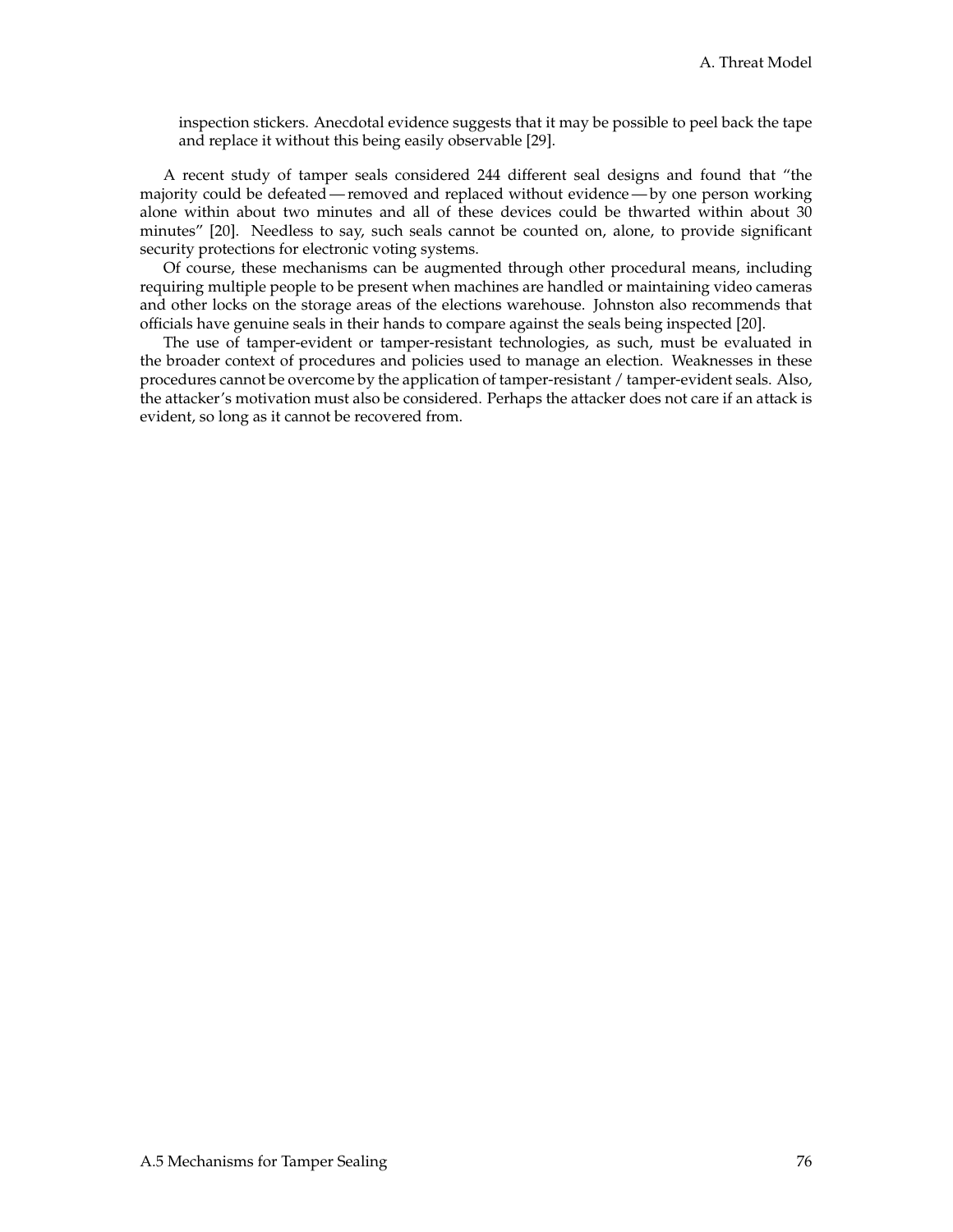# **Bibliography**

- [1] Interview with Talbot Iredale, Software Development Manager, Diebold Election Systems.
- [2] Voting machine company apologizes to Kern County. *KERO 23 Bakersfield*. June 13, 2006. Available at [http://www.turnto23.com/news/9366552/detail.html.](http://www.turnto23.com/news/9366552/detail.html)
- [3] ABBOT, R. P., DAVIS, M., EDMONDS, J., FLORER, L., PROEBSTEL, E., PORTER, B., AND STAUFFER, J. Security evaluation of the Diebold voting system, July 2007.
- [4] BRENNAN CENTER TASK FORCE ON VOTING SYSTEM SECURITY. *The Machinery of Democracy: Protecting Elections in an Electronic World*, June 2006. Available at [http://www.brennancenter.](http://www.brennancenter.org/dynamic/subpages/download_file_36343.pdf) [org/dynamic/subpages/download](http://www.brennancenter.org/dynamic/subpages/download_file_36343.pdf) file 36343.pdf.
- [5] BURREN, D. man crypt(3) (FreeBSD 6.2). Available at [http://www.freebsd.org/cgi/man.cgi?](http://www.freebsd.org/cgi/man.cgi?query=crypt&sektion=3) [query=crypt&sektion=3,](http://www.freebsd.org/cgi/man.cgi?query=crypt&sektion=3) Jan. 1997. Multiple editors.
- [6] CHRISTEY, S., AND MARTIN, R. A. Vulnerability type distributions in CVE, version 1.1. Available at [http://cwe.mitre.org/documents/vuln-trends/index.html,](http://cwe.mitre.org/documents/vuln-trends/index.html) May 2007.
- [7] CHUNG, L. Microsoft Access or Microsoft SQL Server: What's right in your organization. Available at [http://download.microsoft.com/download/5/d/0/](http://download.microsoft.com/download/5/d/0/5d026b60-e4be-42fc-a250-2d75c49172bc/Access_Whats_Right.doc) [5d026b60-e4be-42fc-a250-2d75c49172bc/Access](http://download.microsoft.com/download/5/d/0/5d026b60-e4be-42fc-a250-2d75c49172bc/Access_Whats_Right.doc) Whats Right.doc, Dec. 2004.
- [8] DIEBOLD ELECTION SYSTEMS. Frequently asked questions. Available at [http://www.diebold.](http://www.diebold.com/dieboldes/faq.asp) [com/dieboldes/faq.asp.](http://www.diebold.com/dieboldes/faq.asp)
- [9] DIEBOLD ELECTION SYSTEMS. AccuVote-OS hardware guide revision 6.0, Feb. 2005.
- [10] DIEBOLD ELECTION SYSTEMS. GEMS 1.18 election administrator's guide 8.0, June 2005.
- [11] DILL, D., AND WALLACH, D. Stones unturned: Gaps in the investigation of Sarasotas disputed congressional election. Available at [http://www.cs.rice.edu/](http://www.cs.rice.edu/~dwallach/pub/sarasota07.html)<sup>∼</sup>dwallach/pub/ [sarasota07.html,](http://www.cs.rice.edu/~dwallach/pub/sarasota07.html) Apr. 2007.
- [12] DRIEHAUS, B. Audit finds many faults in Cleveland's '06 voting. *The New York Times*. April 20, 2007.
- [13] EVERETT, S. P. *The Usability of Electronic Voting Machines and How Votes Can Be Changed Without Detection*. PhD thesis, Rice University, 2007.
- <span id="page-83-0"></span>[14] FELDMAN, A., HALDERMAN, J. A., AND FELTEN, E. W. Security analysis of the Diebold AccuVote-TS voting machine. In *Proc. 2007 USENIX/ACCURATE Electronic Voting Technology Workshop (EVT '07)*.
- <span id="page-83-1"></span>[15] GONGGRIJP, R., AND HENGEVELD, W.-J. Studying the Nedap/Groenendaal ES3B voting computer: A computer security perspective. In *Proc. 2007 USENIX/ACCURATE Electronic Voting Technology Workshop (EVT '07)*.
- [16] HOGLUND, G., AND BUTLER, J. *Rootkits: Subverting the Windows Kernel*. Addison-Wesley Professional, 2005.